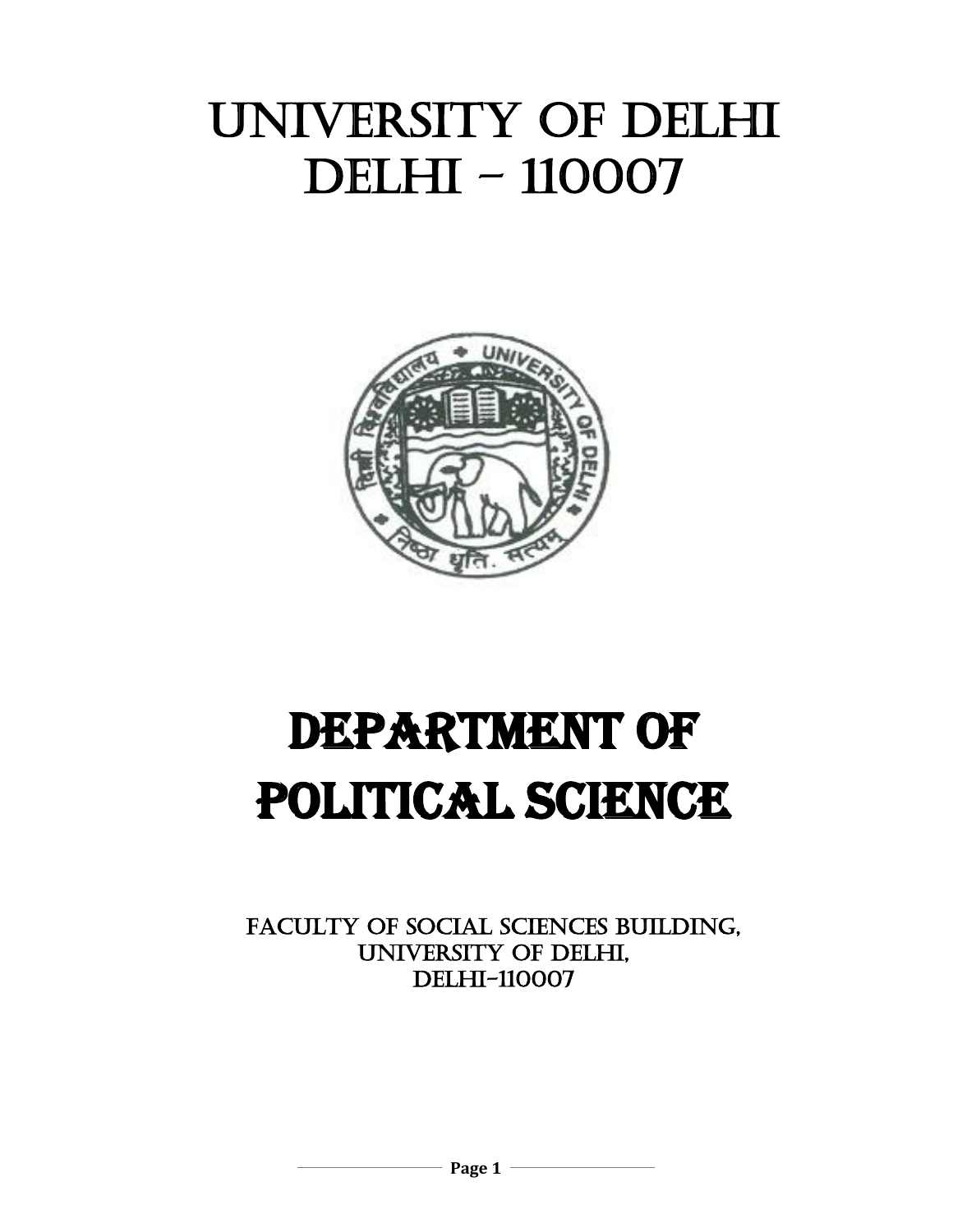#### **DEPARTMENT OF POLITICAL SCIENCE** FOUR YEAR UNDERGRADUATE PROGRAMME SCHEDULE OF COURSES FOR 2013-14 onwards

|                         |                                                                                    |             |                                                                         | $DC-1$                                                                                     |                                                                                                    | $DC-2$                                                             | <b>Applied</b><br><b>Courses</b>                                        |
|-------------------------|------------------------------------------------------------------------------------|-------------|-------------------------------------------------------------------------|--------------------------------------------------------------------------------------------|----------------------------------------------------------------------------------------------------|--------------------------------------------------------------------|-------------------------------------------------------------------------|
|                         | Year                                                                               | $Sem - I$   | 1. Colonialism in India<br>$(Page: 4-5)$                                | 2. Understanding Political<br>Theory<br>(Page: 6-9)                                        |                                                                                                    |                                                                    |                                                                         |
|                         | 1 <sup>st</sup>                                                                    | $Sem - II$  | 3. Nationalism in India<br>(Page: 10-11)                                | 4. Political Theory:<br><b>Concepts and Debates</b><br>(Page: 12-14)                       |                                                                                                    |                                                                    |                                                                         |
| 2 Year Diploma          |                                                                                    | $Sem - III$ | 5. Constitutional Democracy<br>and Government in India<br>(Page: 15-17) | Introduction<br>6.<br>to<br>Comparative Government<br>and Politics<br>(Page: 18-20)        |                                                                                                    | 1. Introduction<br>to<br>Politics<br>(Page: 69-71)                 | AC 2. Your<br>Laws, Your<br>Rights<br>(Page: 91-95)                     |
|                         | 2 <sup>nd</sup>                                                                    | $Sem - IV$  | 7. Public administration:<br>Theory and Practice<br>(Page: 21-25)       | 8.<br>Perspective<br>on<br>International<br>Relations<br>(Page: 26-31)                     |                                                                                                    | 2. Women, Power<br>and Politics<br>(Page: 72-75)                   | AC.3<br>Parliamentary<br>and<br>Legislative<br>Support<br>(Page: 96-98) |
|                         |                                                                                    | $Sem - V$   | 9. Public Policy and<br>Administration in India<br>(Page: 32-35)        | 10. Political Processes in<br>India<br>(Page: 36-38)                                       | 11. Global Politics<br>(Page: 39-42)                                                               | 3. Understanding<br>Ambedkar<br>(Page: 76-79)                      | AC 4.Public<br>Opinion<br>Research and<br>Democracy<br>(Page: 99-101)   |
| Year<br>3 <sup>rd</sup> |                                                                                    | $Sem - VI$  | 12. Indian Political Thought-I<br>(Page: 43-45)                         | 13. Political Institutions<br>and Processes in<br>Comparative Perspective<br>(Page: 46-48) | 14.<br>Development<br>Process and Social<br>Movements<br>in<br>Contemporary India<br>(Page: 49-52) | 4. Gandhi and the<br>Contemporary<br>World<br>(Page: 80-83)        | AC 5.Conflict<br>and Peace<br>Building<br>$(Page:102-105)$              |
|                         |                                                                                    | Sem - VII   | 15. Western Political<br>Philosophy $-I$<br>(Page: 53-55)               | 16. India's Foreign Policy<br>(Page: 56-59)                                                | 17. Research Methods in<br>Politics<br>$(Page: 60-61)$                                             | 5. Human Rights in<br>Comparative<br>Perspective.<br>(Page: 84-87) |                                                                         |
|                         | Year<br>3 Year Bachelor<br><b>Bachelor with</b><br>Honours<br>$4th$ Year<br>4 Year |             | 18. Western Political<br>Philosophy - II<br>(Page: 62-64)               | 19. Indian Political<br>Thought-II<br>(Page: 65-68)                                        | 20<br>Major<br>Research<br>Paper/Project                                                           | 6. Understanding<br><b>Global Politics</b><br>(Page: 88-90)        |                                                                         |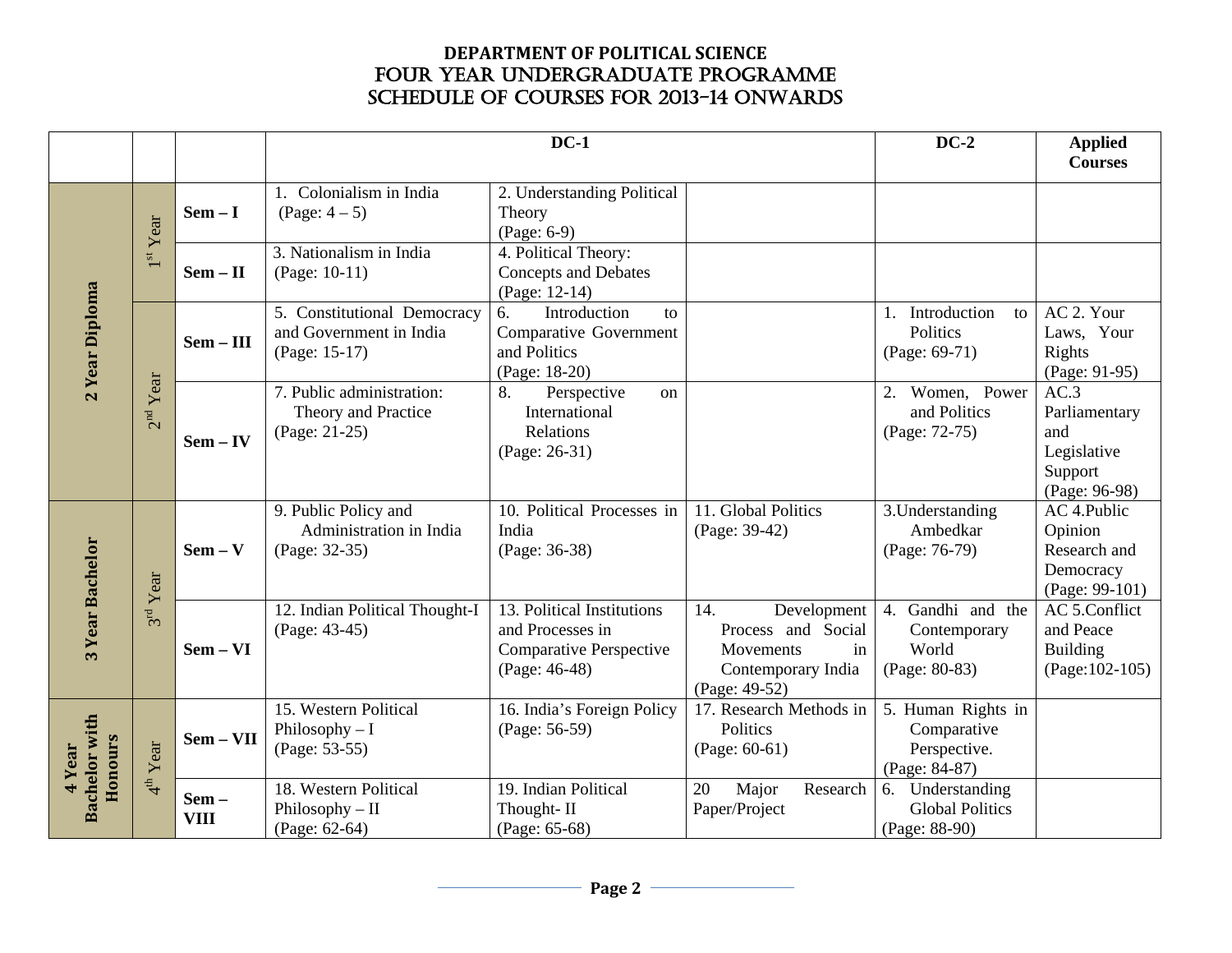## DC-I & DC-II : 5 periods/week (4 lectures + 1 student's presentation)

## Applied Course : 3 periods/week (2 lectures + 1 student's presentation)

**Note:-** Reading list in Hindi will be provided during the workshops with college teachers.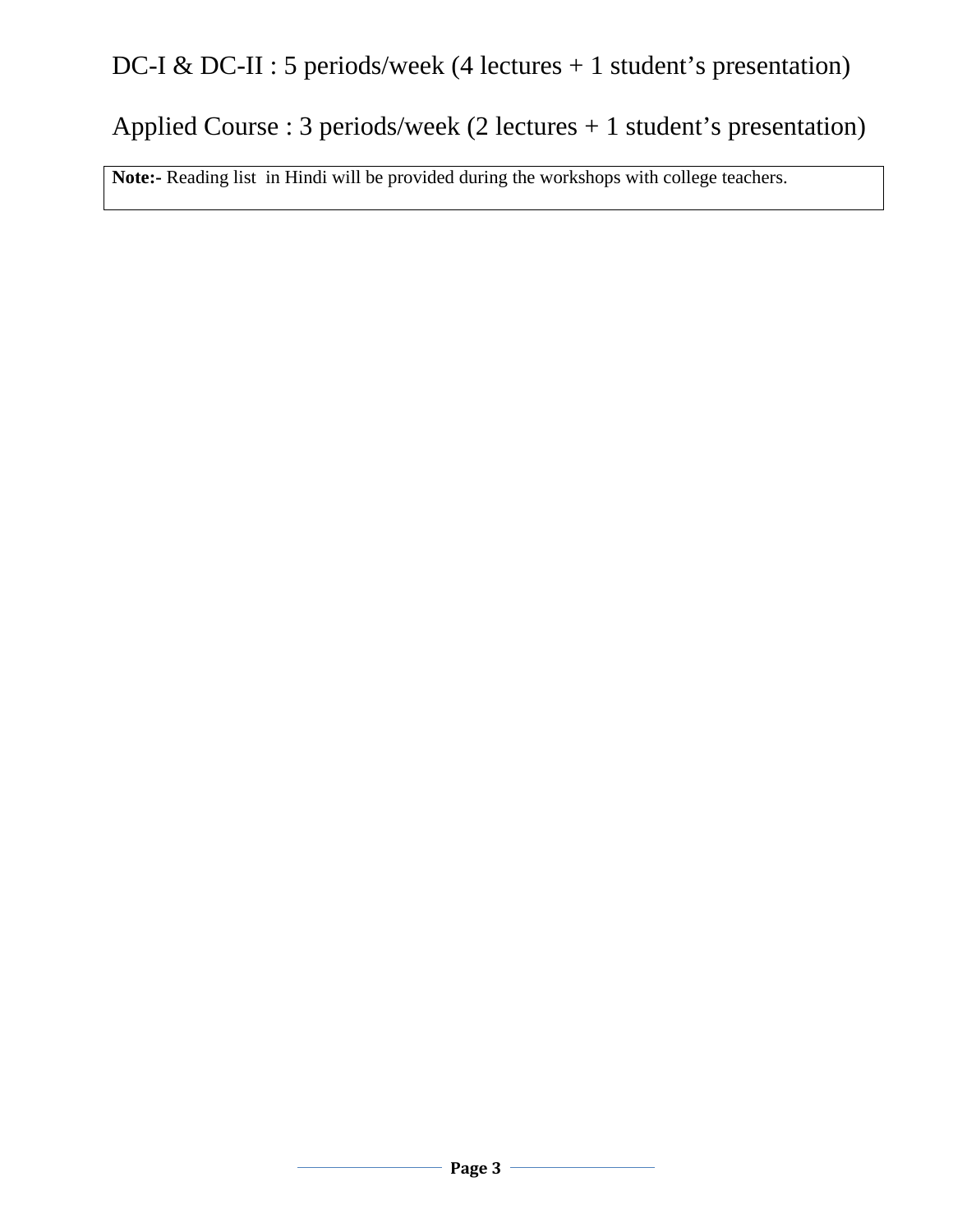| <b>Degree</b>                 | Diploma/Bachelor/<br><b>Bachelor with Honours</b> | Year:                       | Semester: | <b>Paper</b><br>No: | 01 |
|-------------------------------|---------------------------------------------------|-----------------------------|-----------|---------------------|----|
| <b>Paper</b><br><b>Title:</b> |                                                   | <b>COLONIALISM IN INDIA</b> |           |                     |    |

**Maximum Marks: 100 Total Lectures and Student Presentations: 60**

**Course objective**: The purpose of this course is to help the students understand India's colonial past. The importance and the relevance of understanding this past is the fact that the roots of many political institutions and ideas, social and economic structures that are central to politics in India today can be traced back to this past. The course seeks to achieve this understanding by studying colonialism in India from different perspectives that reveal different facets of colonialism in India: social-economic, political, religious, legal and educational.

| <b>I. Imperialism and Colonialism</b>                                         | (10 lectures)   |
|-------------------------------------------------------------------------------|-----------------|
| a. Brief History                                                              |                 |
| b. Main Perspectives on Colonialism:                                          |                 |
| i. Liberalism                                                                 |                 |
| ii. Marxism                                                                   |                 |
| iii. Postcolonialism                                                          |                 |
| <b>II. Foundations of Colonial Rule in India</b>                              | (6 lectures)    |
| a. Consolidation of British Power: Civil Administration and Legal Foundations |                 |
| <b>III. Economy and Society</b>                                               | $(10$ lectures) |
| a. Impact on Agriculture and Ecology                                          |                 |
| b. Deindustrialisation Debate                                                 |                 |
| <b>IV. Culture and Society</b>                                                | (8 lectures)    |
| a. Colonial ideology of civilizing mission: Utilitarians and Missionaries     |                 |
| b. Shaping Communities: Census and Enumeration                                |                 |
| c. The Gender Question                                                        |                 |
| <b>V.</b> Education                                                           | (6 lectures)    |
| a. Teaching the Colonial Subject: Education                                   |                 |
| b. The New Middle Class                                                       |                 |
| <b>VI. Early Indian Responses</b>                                             | (8 lectures)    |
| a. Peasant and Tribal Resistance                                              |                 |
| b. The 1857 Rebellion                                                         |                 |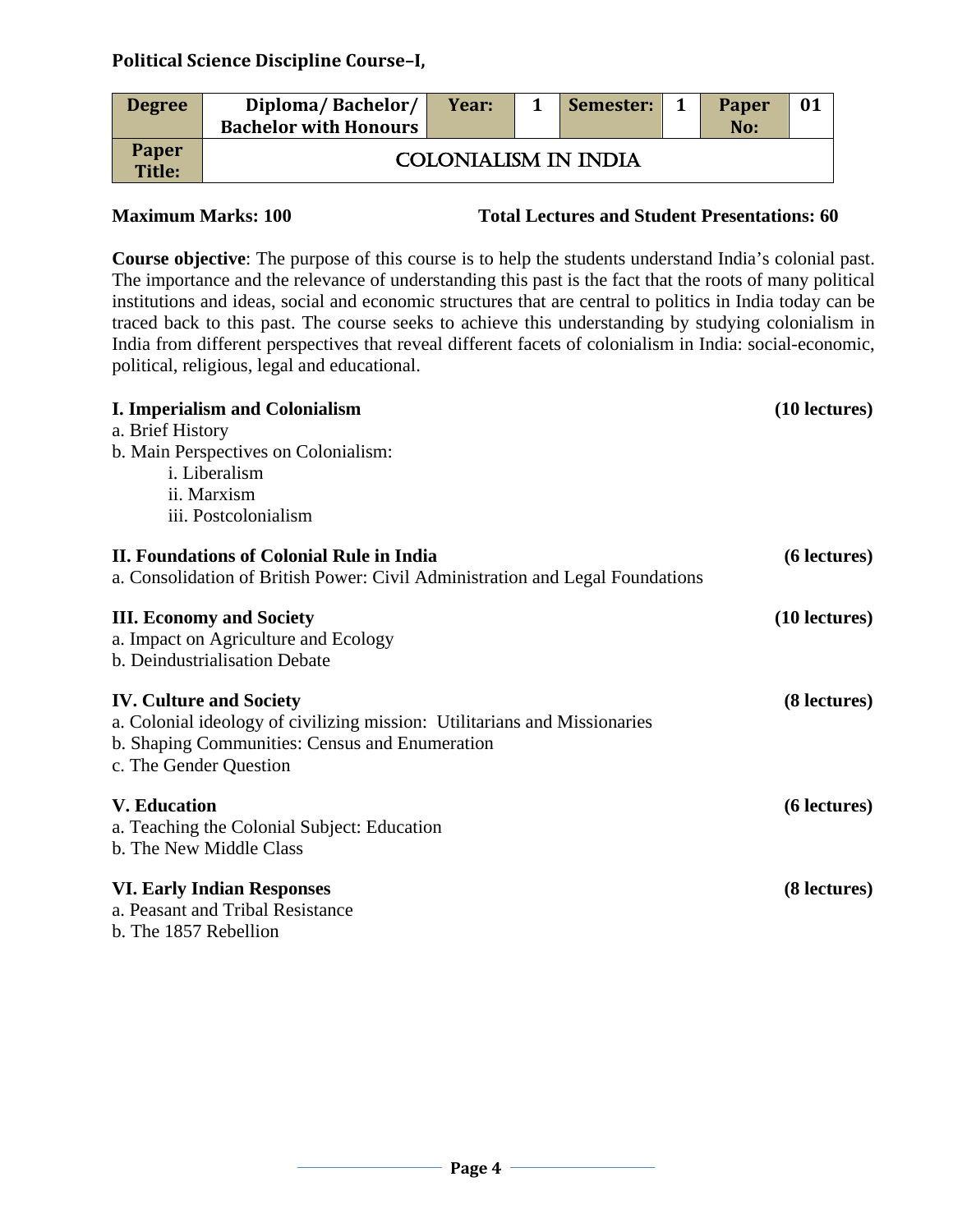#### **I. Imperialism and Colonialism**

Essential Readings:

R. Young, (2001) 'Concepts in History: Colonialism, Imperialism', in R. Young, *Postcolonialism: An Historical Introduction*, Oxford: Blackwell, pp. 13-43.

S. Datta, (2007) 'Imperialism and Colonialism: Towards a Postcolonial Understanding', in J. Dasgupta, (ed.) *Science, Technology, Imperialism and War*, New Delhi: Centre for Studies in Civilisation Publication and DK, pp. 423-466.

### **II. Foundations of Colonial Rule in India**

Essential Readings:

S. Bandopadhyay, (2004) *From Plassey to Partition: A History of Modern India*, New Delhi: Orient Longman, pp. 37-65; 75-82.

T. Metcalf, (1995) 'Liberalism and Empire' in T. Metcalf, *Ideologies of the Raj*, Cambridge: Cambridge University Press, pp. 28-65.

#### **III. Economy and Society**

Essential Readings:

S. Bandopadhyay, (2004) *From Plassey to Partition: A History of Modern India*, New Delhi: Orient Longman, pp. 82-95; 122-138.

R. Guha, and M. Gadgil, (1989) 'State Forestry and Social Conflict in British India', in *Past and Present No. 123,* Oxford University Press, pp. 141-177. http://www.jstor.org/stable/650993 S. Sarkar, (1983) *Modern India (1885-1947)*, New Delhi: Macmillan, pp. 28-35

#### **IV. Culture and Society**

Essential Readings:

S. Bandopadhyay, (2004) *From Plassey to Partition: A History of Modern India*, New Delhi: Orient Longman, pp. 139-158; 234-247.

B. Cohn, (1987) 'The Census, Social Structure and Objectification of Society', in B. Cohn, *An Anthropologist among Historians and Other Essays*, New Delhi: Oxford University Press, pp. 224- 254.

### **V. Education**

Essential Readings:

S. Bandopadhyay, (2004) *From Plassey to Partition: A History of Modern India*, New Delhi: Orient Longman, pp. 139-158.

S. Seth, (2008) *Subject Lessons: The Western Education of Colonial India*, New Delhi: Oxford University Press, pp. 17-78

#### **VI. Early Indian Responses**

### Essential Readings:

R. Guha, (1996) 'The Small Voice of History', in S. Amin, and D. Chakrabarty, (eds.) *Subaltern Studies IX: Writings on South Asian Histories and Society*, Delhi: Oxford University Press, pp. 1-12.

S. Bandopadhyay, (2008) *Eighteen-Fifty-Seven and Its Many Histories, in 1857: Essays from Economic and Political Weekly*, Hyderabad: Orient Black Swan in association with Sameeksha Trust, pp. 1-22.

Additional Readings:

R. Young, (2001) *Postcolonialism: A Historical Introduction*, Oxford: Blackwell.

T. Metcalf, (1995) *Ideologies of the Raj*, Cambridge: Cambridge University Press.

K. Sangari, and S. Vaid, (1989) *Recasting Women: Essays in Colonial History*, New Delhi: Kali for Women.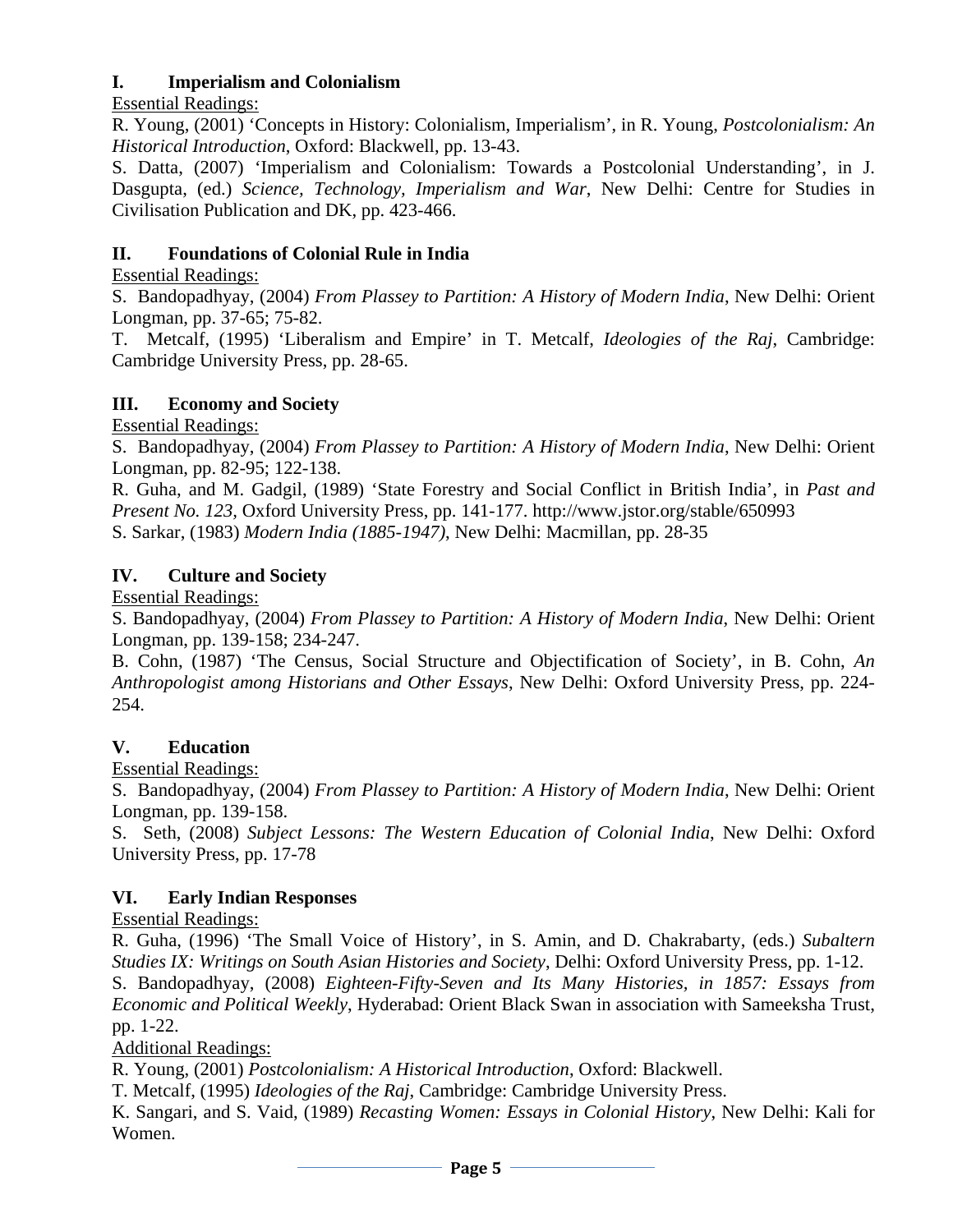| <b>Degree</b>          | Diploma/Bachelor/<br><b>Bachelor with Honours</b> | Year: | Semester: | <b>Paper</b><br>No: | 02 |
|------------------------|---------------------------------------------------|-------|-----------|---------------------|----|
| <b>Paper</b><br>Title: | UNDERSTANDING POLITICAL THEORY                    |       |           |                     |    |

#### **Maximum Marks: 100 Total Lectures and Student Presentations: 60**

**Course objective:** This course introduces students to the idea of political theory, an analysis of its critical and contemporary trends. It covers different notions of the political even as it also tries to bring in the moral and normative dimension.

| I. Core concepts<br>a. State                                                                                                                                                               | $(2 \text{ weeks})$ |
|--------------------------------------------------------------------------------------------------------------------------------------------------------------------------------------------|---------------------|
| b. Power                                                                                                                                                                                   |                     |
| II. Theorising the 'Political'<br>a. Politics as normative<br>b. Politics as self-determination                                                                                            | $(2 \text{ weeks})$ |
| <b>III. Traditions of Political Theory</b><br>a. Liberal<br>i. What is liberalism?<br>ii. Varieties of liberalism: Classical, Modern and Contemporary,<br>iii. Politics and Passion        | $(3$ weeks)         |
| <b>b.</b> Marxist<br>Philosophy: Materialism, Alienation<br>$\mathbf{1}$ .<br>ii.<br>History: Class struggle<br>iii.<br>Politics: Revolution                                               | $(3$ weeks)         |
| c. Feminist<br>What is Feminism?<br>$\mathbf{1}$ .<br>ii.<br>Essential concepts (Sex/Gender, Patriarchy, nature/culture, sameness/difference)<br>iii.<br><b>Gendering Political Theory</b> | $(2 \text{ weeks})$ |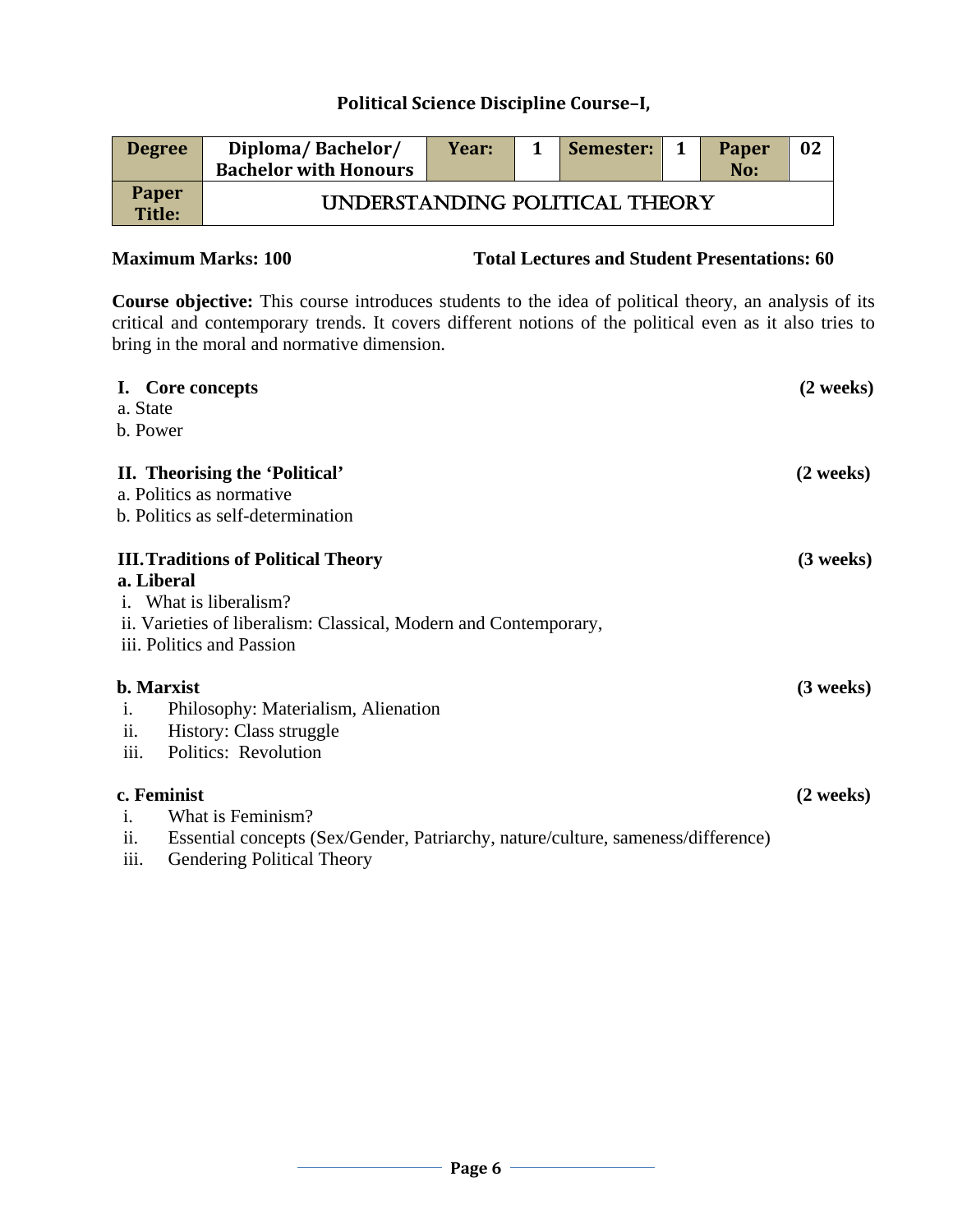#### **I. Core concepts**

a. State Essential Reading: D. Held, (1984) 'Central Perspectives on the Modern State', in G. Mc Lennon, D. Held and S. Hall (eds) *The Idea of the Modern State.* Milton Keynes*,* Open University Press, pp.29-73.

b. Power

Essential Reading:

N. Menon, (2008) 'Power', in R. Bhargava and A. Acharya, (eds) *Political Theory: An Introduction,* New Delhi: Pearson Longman, pp.148-157.

#### **II. Theorising the 'Political'**

a. Politics as normative Essential Reading: D. Glaser, (1995), 'Normative Theory', in D. Marsh and G Stoker, eds., *Theory and Methods in Political Science*. London: Macmillan, pp. 21-40

 b. Politics as self-determination Essential Reading: H. Arendt, (2005) 'Introduction into Politics' in *The Promise of Politics*, New Delhi: Random House.

Additional Reading:

R. Bhargava, (2008) 'What is Political Theory', in R. Bhargava and A. Acharya (eds), *Political Theory: An Introduction.* New Delhi: Pearson Longman, pp. 2-16.

Presentation theme: Theorizing the Political: Rights versus Emancipation.

#### **III.Traditions of Political Theory**

#### **a. Liberal**

(i) What is liberalism?

Essential Reading:

A. Ryan, (1993) 'Liberalism', in R. Goodin and P. Petit (eds) *A Companion to Contemporary Political philosophy*, Oxford: Blackwell, pp.360-382.

(ii) Varieties of liberalism: Classical, Modern and Contemporary, Essential Readings:

A. Arblaster, (1984) The Rise and Decline of Western Liberalism, Oxford: Blackwell, pp. 55-59; 66- 91, Available at [https://www.mtholyoke.edu/acad/intrel/arblaster.htm,](https://www.mtholyoke.edu/acad/intrel/arblaster.htm) Accessed: 19.04.2013.

A. Acharya, (2008) 'Liberalism', in R. Bhargava and A. Acharya, (eds) *Political Theory: An Introduction*, New Delhi: Pearson Longman, pp. 236-242.

(iii) Politics and Passion Essential Reading: M. Walzer (2004) *Politics and Passion*. Yale University Press, pp. 110-130.

Additional Reading:

M. Ramsay, (2004) *What's Wrong with Liberalism: A Radical Critique of Liberal Philosophy*, London: Continuum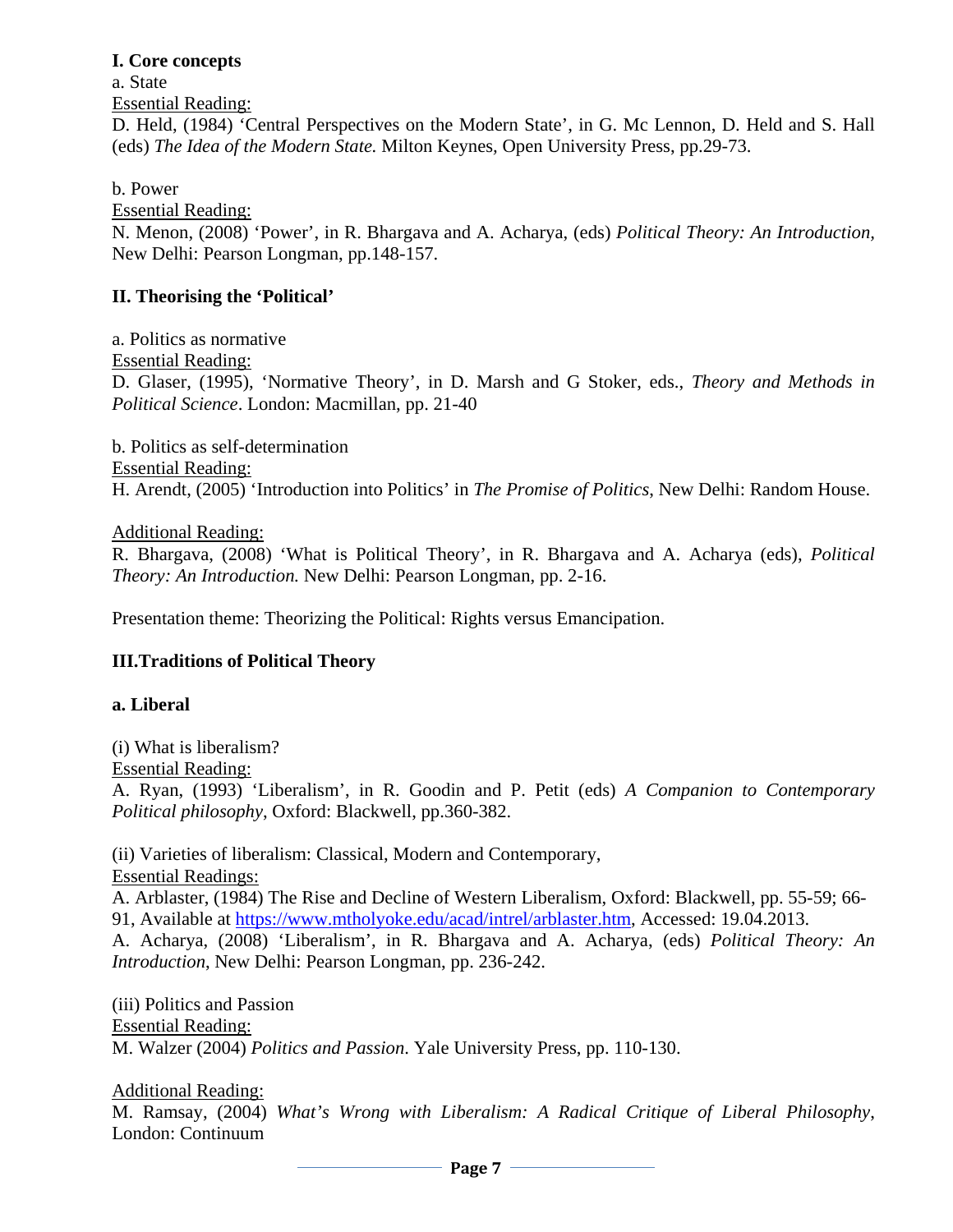Presentation theme: Does taxing the rich violate individual liberty?

### **b. Marxist**

(i) Philosophy: Materialism, Alienation

Essential Readings:

T. Eagleton, (1997) 'Chapter 1', in *Marx and Freedom*, London: Phoenix. S. Avineri, (1968) *The Social and Political Thought of Karl Marx*, Cambridge: Cambridge University Press, pp. 8-13.

 (ii) History: Class struggle Essential Readings: T. Eagleton, (1997) 'Chapter 3', in *Marx and Freedom*, pp. 34- 48 T. Bottomore, (1991) *Entry on Historical Materialism* in *Dictionary of Marxist Thought.* Manchester: Blackwell Publishers.

(iii) Politics: Revolution

Essential Readings:

T Eagleton, (1997) *Marx and Freedom*, London: Phoenix, pp. 49-56.

B. Hindess, (1993) 'Marxism', in R. Goodin and P. Pettit (eds) *A Companion to Contemporary Political Philosophy*, Oxford: Blackwell, pp. 383-402.

Additional Readings:

W. Kymlicka, (2005) 'Marxism' in *Contemporary Political Philosophy*. New Delhi: Oxford University Press.

F. Engels, (1847) *The Principles of Communism.* Available at [http://www.marxists.org/archive/marx/works/1847/11/prin-com.htm,](http://www.marxists.org/archive/marx/works/1847/11/prin-com.htm) Accessed: 19.04.2013.

Presentation theme: Is capitalism indefensible?

### **c. Feminist**

(i) What is Feminism?

Essential Readings:

J. Freedman, (2001) 'Introduction: Feminism or Feminisms?' from *Feminism* New Delhi Viva Books, pp. 1-7

N. Menon, (2013) 'Introduction' from *Seeing Like the Feminist* New Delhi: Zubaan/Penguin, pp. viixii.

(ii) Essential concepts (Sex/Gender, Patriarchy, nature/culture, sameness/difference) Essential Readings:

S. Okin, (1991) 'Gender, the Public and the Private', in D. Held (ed), *Political Theory Today*. Stanford: Stanford University Press, pp. 67-90.

Menon, N. (2008) 'Gender', in Bhargava, R. and Ashok Acharya (edited) Political Theory: An Introduction New Delhi, Pearson Publishing, pp. 224-233.

(iii) Gendering Political Theory

Essential Reading:

J. Squires, (2000) 'Justice', in *Gender in Political Theory.* Cambridge: Polity Press, pp. 140-152 A. Vincent, (2010) 'Feminism' *Modern Political Ideologies*, 3rd edition, West Sussex: Blackwell Publishing Ltd., pp.172-207

Additional Readings: W. Kymlicka, (2005) **in** the same of the same of the same of the same of the same of the same of the same of the same of the same of the same of the same of the same of the same of the same of the same of the same of the s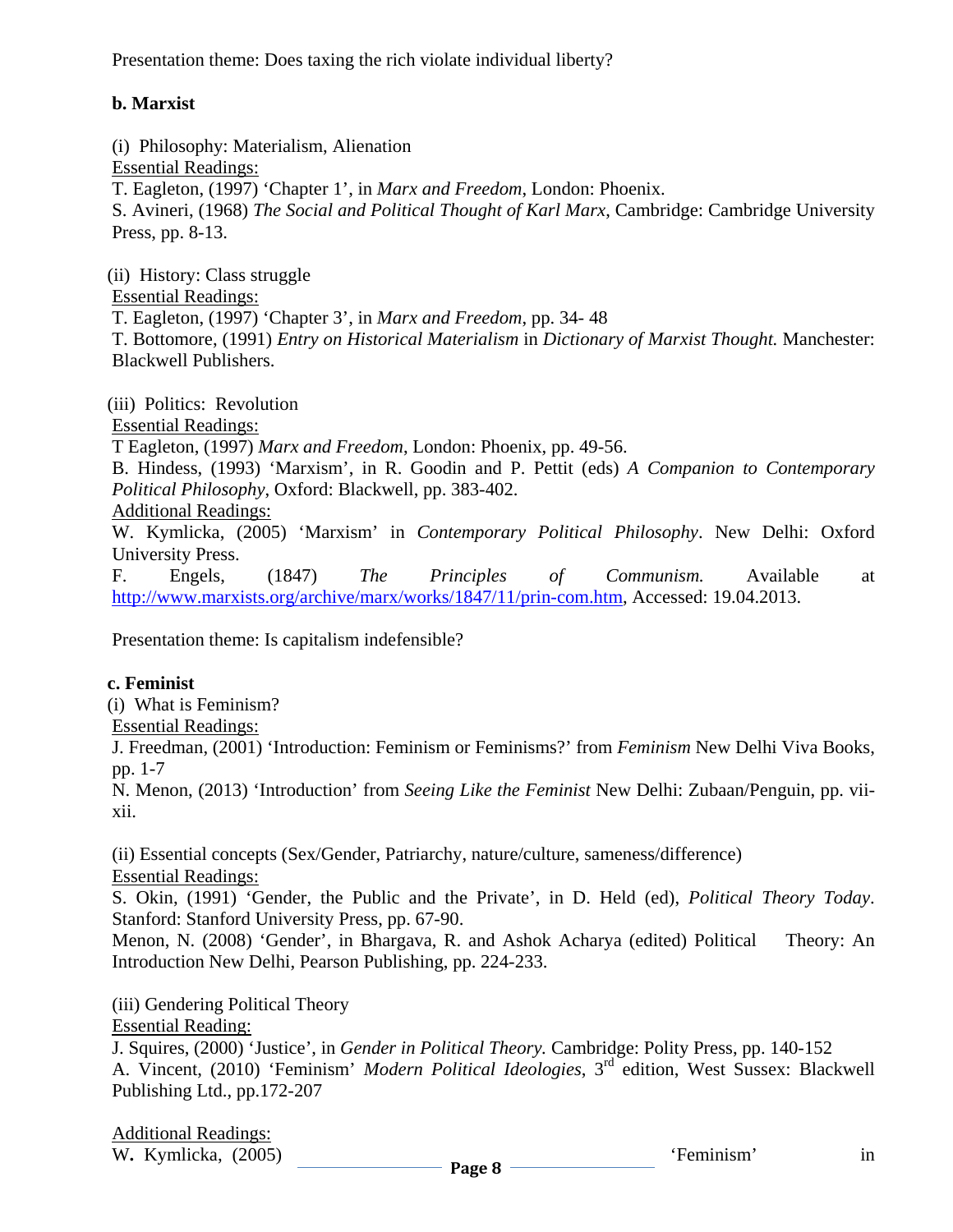*Contemporary Political Philosophy* Oxford: Oxford University Press, pp.377-397 J. Squires (1999), *Gender in Political Theory*, Polity Press: Cambridge, pp. 32-46. S. Arya, N. Menon, J. Lokneeta, (eds.) (2000) Naarivaadi Rajneeti: Sangharsh evam Muddey University of Delhi: Hindi Medium Implementation Board.

**Presentation themes:** Is patriarchy more than just male domination? Should we be talking about women's freedom or just women's safety?

Liberal: Free Speech Marxist: Resistance Movements; social movements versus revolution Feminist: Rights versus Autonomy; Women safety versus Women Freedom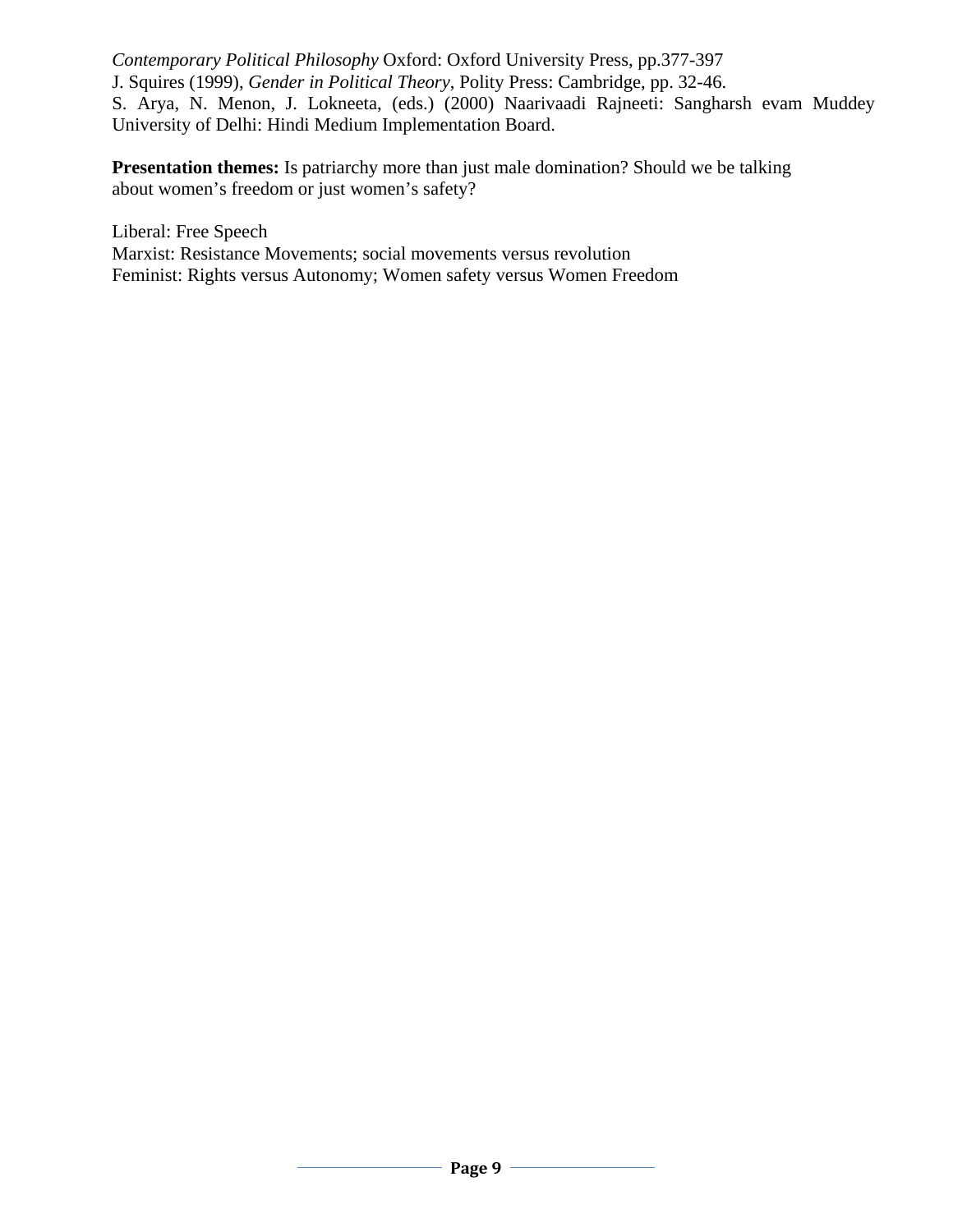| <b>Degree</b>   | Diploma/Bachelor/<br><b>Bachelor with Honours</b> | Year:                | Semester: 2 | <b>Paper</b><br>No: | 03 |
|-----------------|---------------------------------------------------|----------------------|-------------|---------------------|----|
| Paper<br>Title: |                                                   | NATIONALISM IN INDIA |             |                     |    |

**Maximum Marks: 100 Total Lectures and Student Presentations: 60**

**Course objective**: The purpose of this course is to help students understand the struggle of Indian people against colonialism. It seeks to achieve this understanding by looking at this struggle from different theoretical perspectives that highlight its different dimensions. The course begins with the nineteenth century Indian responses to colonial dominance in the form of reformism and its criticism and continues through various phases up to the events leading to the Partition and Independence. In the process, the course tries to highlight its various conflicts and contradictions by focusing on its different dimensions: communalism, class struggle, caste and gender questions.

| $\mathbf{I}$ .<br>Approaches to the Study of Nationalism in India                                                                                                         | (8 lectures)  |
|---------------------------------------------------------------------------------------------------------------------------------------------------------------------------|---------------|
| Nationalist, Imperialist, Marxist, and Subaltern Interpretations                                                                                                          |               |
| П.<br><b>Reformism and Anti-Reformism in the Nineteenth Century</b><br>Major Social and Religious Movements in 19 <sup>th</sup> century                                   | (8 lectures)  |
| <b>Nationalist Politics and Expansion of its Social Base</b><br>Ш.<br>a. Phases of Nationalist Movement: Liberal Constitutionalists, Swadeshi and the Radicals; Beginning | (18 lectures) |
| of Constitutionalism in India                                                                                                                                             |               |
| b. Gandhi and Mass Mobilisation: Non-Cooperation Movement, Civil Disobedience Movement, and                                                                               |               |
| Quit India Movement                                                                                                                                                       |               |
| c. Socialist Alternatives: Congress Socialists, Communists                                                                                                                |               |
| <b>Social Movements</b><br>IV.                                                                                                                                            | (8 lectures)  |
| a. The Women's Question: Participation in the National Movement and its Impact                                                                                            |               |
| b. The Caste Question: Anti-Brahminical Politics                                                                                                                          |               |
| c. Peasant, Tribals and Workers Movements                                                                                                                                 |               |
| V.<br><b>Partition and Independence</b>                                                                                                                                   | (6 lectures)  |

a. Communalism in Indian Politics

b. The Two-Nation Theory, Negotiations over Partition.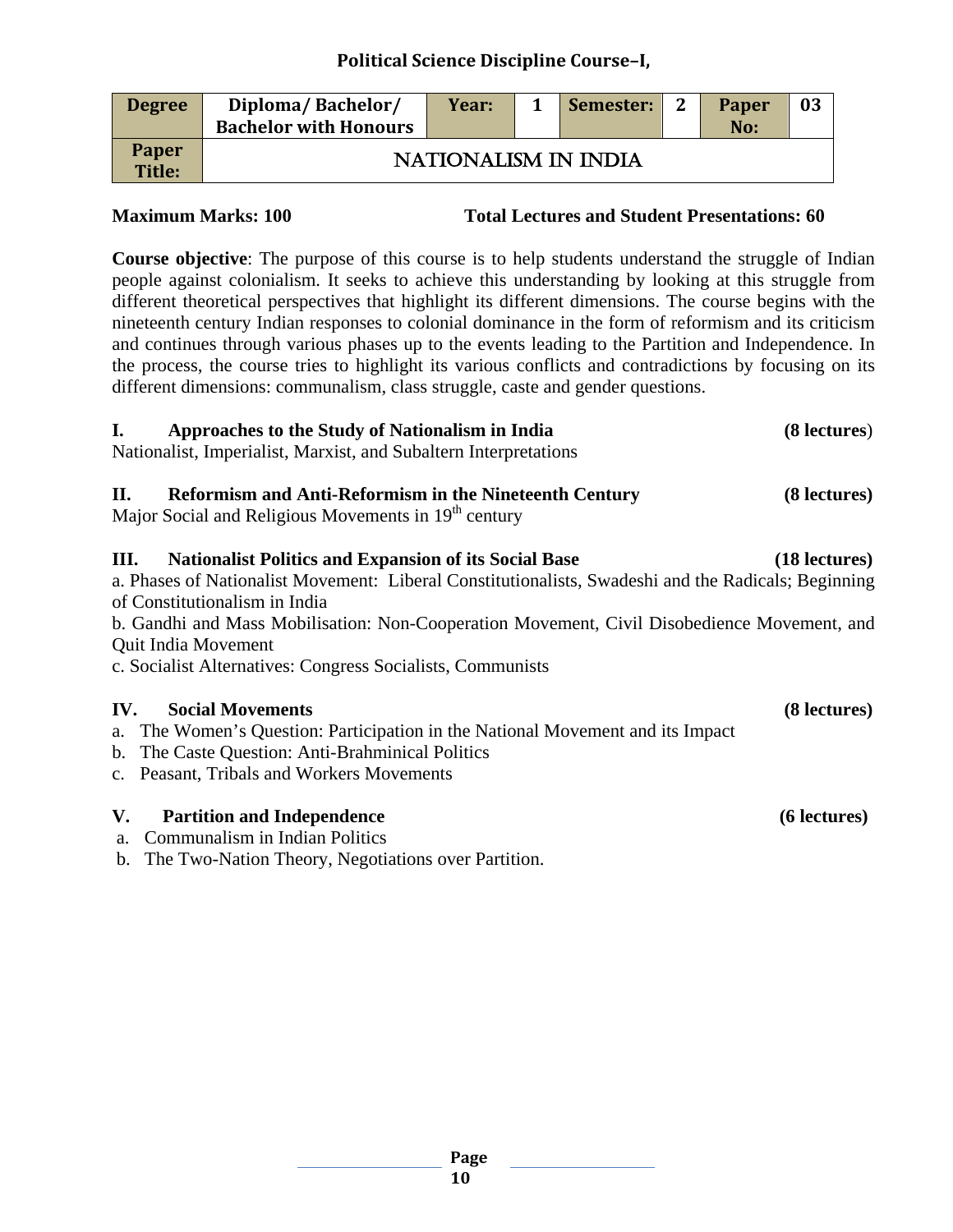### **I. Approaches to the Study of Nationalism in India**

Essential Readings:

S. Bandopadhyay, (2004) *From Plassey to Partition: A History of Modern India*, New Delhi: Orient Longman, pp. 184-191.

R. Thapar, (2000) 'Interpretations of Colonial History: Colonial, Nationalist, Post-colonial', in P. DeSouza, (ed.) *Contemporary India: Transitions*, New Delhi: Sage Publications, pp. 25-36.

### **II. Reformism and Anti-Reformism in the Nineteenth Century**

### Essential Readings:

S. Bandopadhyay, (2004) From Plassey to Partition: A History of Modern India, New Delhi: Orient Longman, pp.139-158, 234-276.

A. Sen, (2007) 'The idea of Social Reform and its Critique among Hindus of Nineteenth Century India', in S. Bhattacharya, (ed.) *Development of Modern Indian Thought and the Social Sciences*, Vol. X. New Delhi: Oxford University Press.

### **III. Nationalist Politics and Expansion of its Social Base**

Essential Readings:

S. Bandopadhyay, (2004) *From Plassey to Partition: A History of Modern India*. New Delhi: Orient Longman, pp. 279-311.

S. Sarkar, (1983*) Modern India (1885-1947)*, New Delhi: Macmillan,

P. Chatterjee, (1993) 'The Nation and its Pasts', in P. Chatterjee, *The Nation and its Fragments: Colonial and Postcolonial Histories*. New Delhi: Oxford University Press, pp. 76-115.

### **IV. Social Movements**

Essential Readings:

S. Bandopadhyay, (2004) *From Plassey to Partition: A history of Modern India*. New Delhi: Orient Longman, pp. 342-357, 369-381.

G. Shah, (2002) *Social Movements and the State*, New Delhi: Sage, pp. 13-31

### **V. Partition and Independence**

A. Jalal, and S. Bose, (1997) *Modern South Asia: History, Culture, and Political Economy*. New Delhi: Oxford University Press, pp. 135-156.

A. Nandy, (2005) *Rashtravad banam Deshbhakti* Translated by A. Dubey, New Delhi: Vani Prakashan. pp. 23-33. (The original essay in English is from A. Nandy, (1994) New Delhi: Oxford University Press, pp. 1-8.)

Additional Readings:

B. Chakrabarty and R. Pandey, (2010) *Modern Indian Political Thought,* New Delhi: Sage Publications.

 P. Chatterjee, (1993) *The Nation and its Fragments: Colonial and Postcolonial Histories*, New Delhi: Oxford University Press.

R. Pradhan, (2008) *Raj to Swaraj*, New Delhi: Macmillan (Available in Hindi).

S. Islam, (2006) *Bharat Mein Algaovaad aur Dharm*, New Delhi: Vani Prakashan.

**Page**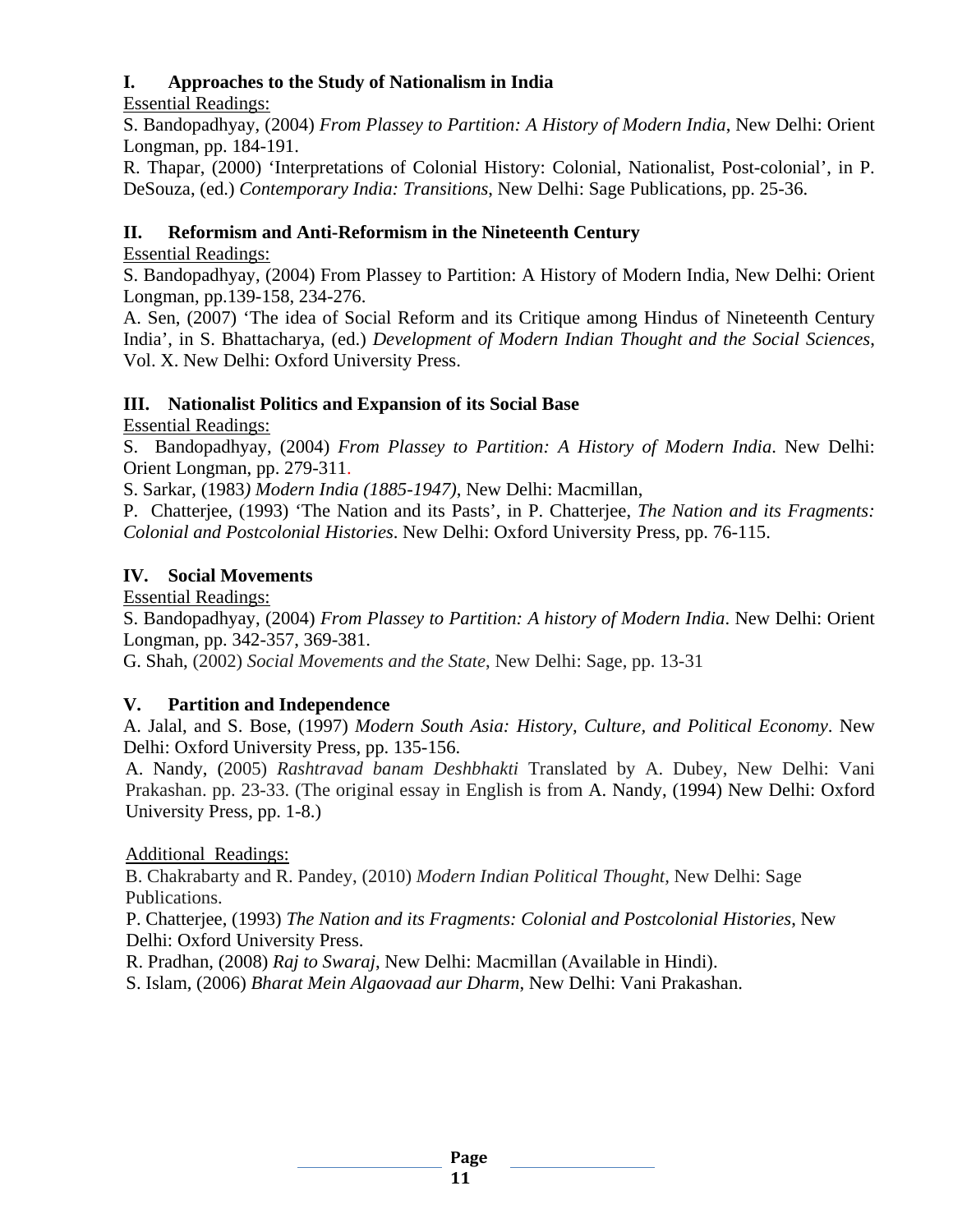| <b>Degree</b>          | Diploma/Bachelor/<br><b>Bachelor with Honours</b> | Year: | Semester: | $\overline{\mathbf{2}}$ | <b>Paper</b><br>No: | 04 |
|------------------------|---------------------------------------------------|-------|-----------|-------------------------|---------------------|----|
| <b>Paper</b><br>Title: | POLITICAL THEORY: CONCEPTS AND DEBATES            |       |           |                         |                     |    |

#### **Maximum Marks: 100 Total Lectures and Student Presentation: 60**

**Course objective:** Changes in economy and society pose the question of politics anew. Without overlooking classical debates, attempt is made to address the new articulations and conjunctures. Hence the course is organised around the key concepts central to political thought.

| I. Freedom:<br>a. Negative and Positive Liberty<br>b. Freedom as Emancipation, Freedom as Development            | (8 lectures) |
|------------------------------------------------------------------------------------------------------------------|--------------|
| <b>II.</b> Equality<br>a. Equality of Opportunity versus Equality of Outcome                                     | (8 lectures) |
| <b>III.</b> Justice<br>a. Procedural versus Substantive<br>b. Distributive Justice<br>c. Global Justice          | (8 lectures) |
| <b>IV.</b> Rights<br>a. Theories of Rights<br>b. Three generations of rights                                     | (8 lectures) |
| V. Democracy<br>a. Procedural and Deliberative<br>b. Radical and participatory theories                          | (8 lectures) |
| <b>VI. Contemporary Debates</b><br>a. Does liberalism accommodate cultural identity? The Communitarian critique. | (8 lectures) |

b. How do plural societies accommodate diversity? Issues of multi-culturalism and Toleration.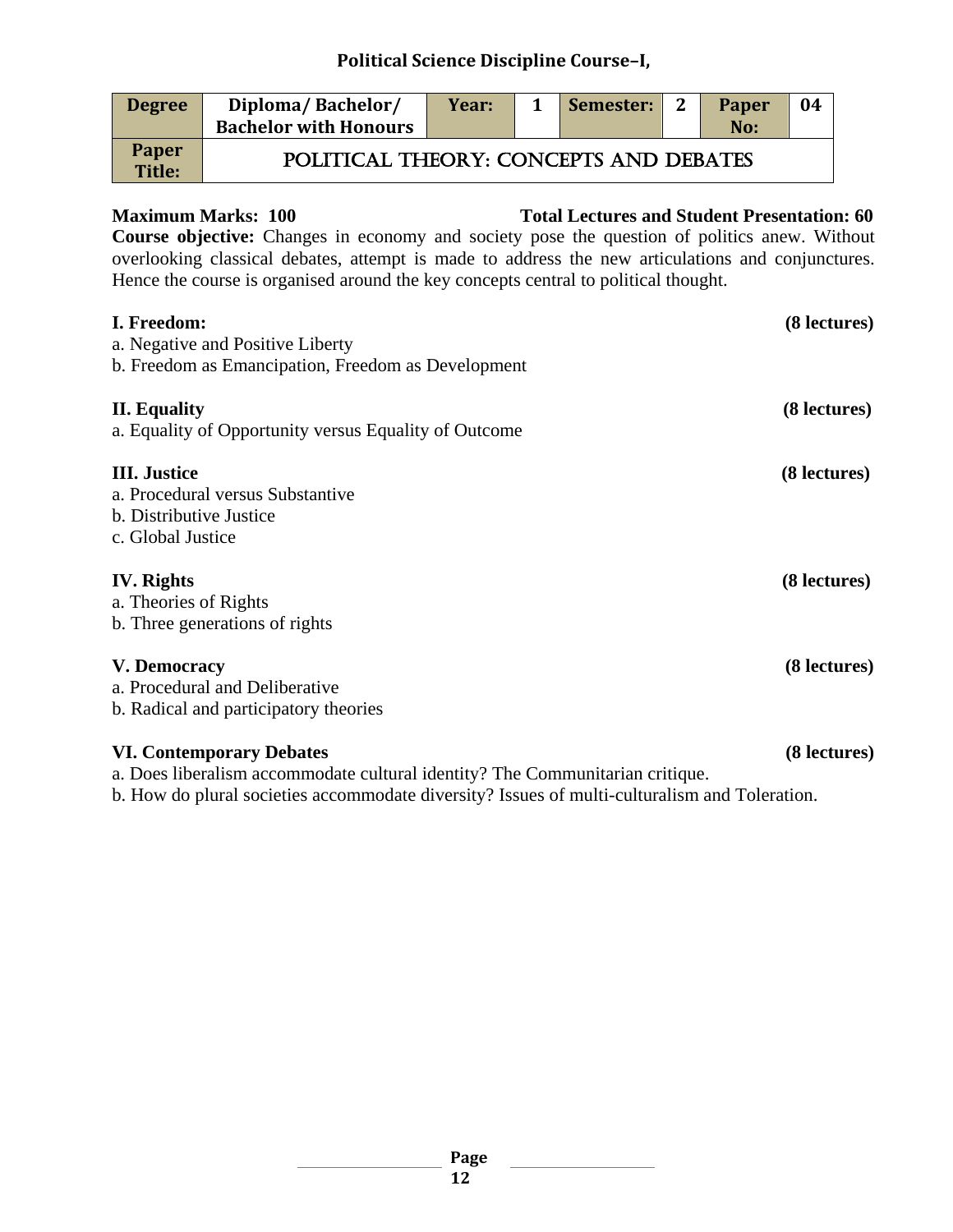#### **I. Freedom**

Essential Readings:

D. Knowles, (2001) *Political Philosophy*, London: Routledge, pp. 74-85.

A. Sen, (2000) *Development as Freedom,* New York: Anchor Books, pp.3-11.

S. Avineri, (1968) *The Social and Political Thought of Karl Marx*. pp. 8-13. Cambridge: Cambridge University Press.

### **II. Equality**

Essential Readings:

A. Swift, (2001) *Political Philosophy: A Beginner's Guide for Student's and Politicians*. Cambridge: Polity Press, pp. 99- 106.

A. Acharya,( 2008) 'Equality', in R. Bhargava and A. Acharya (eds) *Political Theory : An Introduction*. New Delhi: Pearson Longman, pp. 62-72.

#### **III. Justice**

Essential Readings:

K. Menon, (2008) 'Justice', in R. Bhargava and A. Acharya (eds) *Political Theory: An Introduction*. New Delhi: Pearson Longman, pp.74-86.

D. Knowles, (2001), *Political Philosophy,* London: Routledge, pp. 215-235.

B. Gilian, (2008) 'Global Justice', in C. Mckinnon (eds) *Issues in Political Theory,* New York: Oxford University Press, pp. 290-310.

#### **IV. Rights**

Essential Readings:

P. Talukdar, (2008) 'Rights', in R. Bhargava and A. Acharya (eds) *Political Theory: An Introduction*. New Delhi: Pearson Longman, pp. 88-104.

J. Waldron, (1993) *Liberal Rights: Collected Papers 1981-1991*. Cambridge: Cambridge University Press.

Additional Readings:

J. Waldron, (1984) *Theories of Rights.* New York: Oxford University Press.

#### **V. Democracy**

Essential Readings:

D. Owen (2003) 'Democracy', in R. Bellamy and A Mason, (eds.), Political Concepts. Manchester University Press, pp. 105-117.

J. Srinivasan, 'Democracy', in R. Bhargava and A. Acharya (eds) *Political Theory: An Introduction*. New Delhi: Pearson Longman, pp. 106-128.

#### Additional Reading:

G. Blakeley, 'Democracy', in G. Blakeley and V. Bryson, *Marx and other four letter words*. Pluto, London, 2005, pp. 192- 212.

W. Brown (2011) 'We are all Democrats Now'. In G. Agamben, et. al., eds., *Democracy in What State?* London: Verso, pp. 44-57.

### **VI. Contemporary debates**

a. Does liberalism accommodate cultural identity? The Communitarian critique.

Essential Reading:

C. Farrelly, (2004) 'Communitarianism', in *Introduction to Contemporary Political Theory*. London: Sage Publications Ltd., pp. 97-117.

**Page**  b. How do plural **Page Page** societies accommodate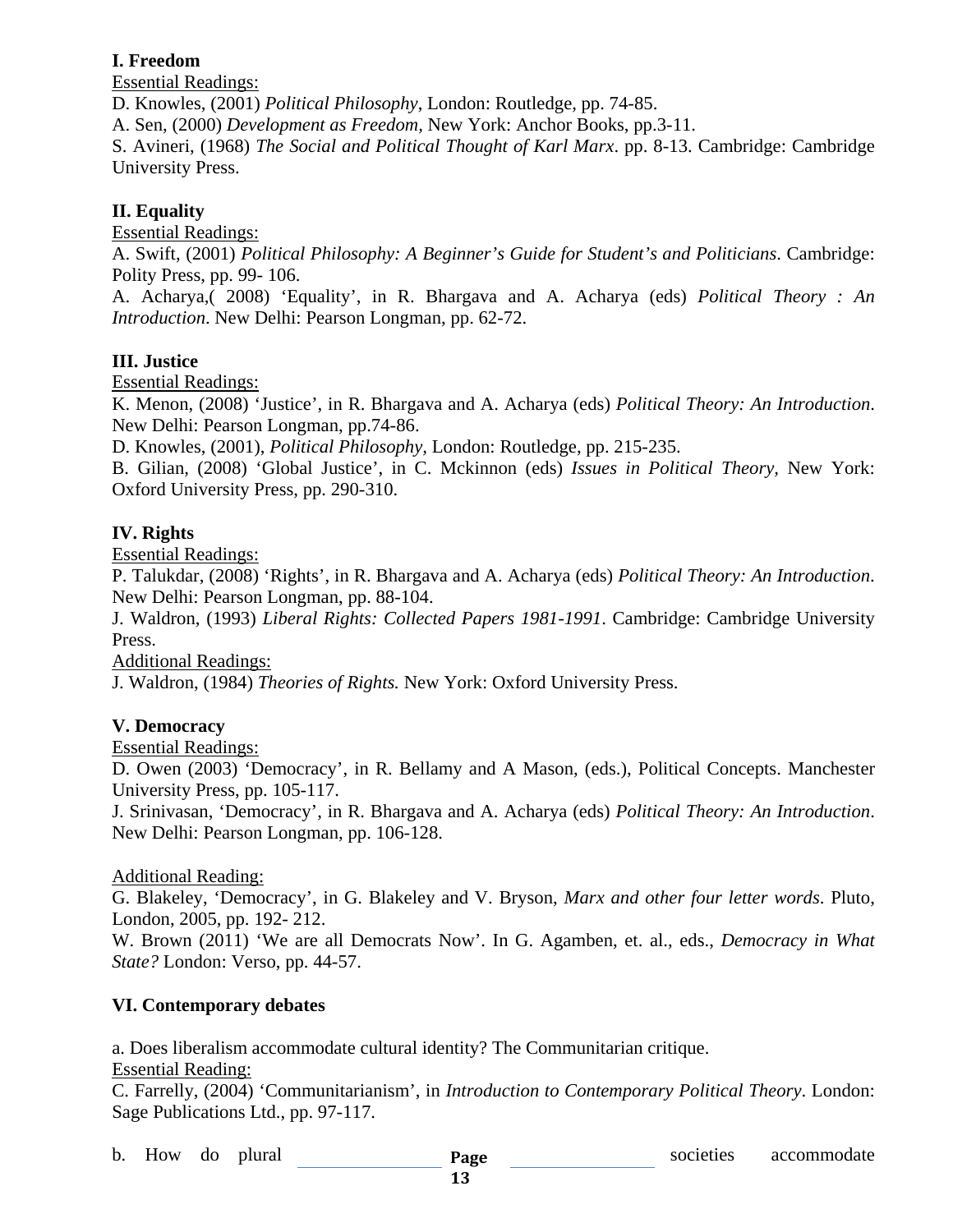diversity? Issues of multi-culturalism and Toleration. Essential Reading:

C. Farrelly, (2004) 'Multiculturalism', in *Introduction to Contemporary Political Theory*. London: Sage Publications Ltd., pp. 119-136.

Additional Readings:

W. Kymllicka, (1990) *Contemporary Political Philosophy: An Introduction.* New York: Oxford University Press (for Freedom, Equality and Justice)

C. Mckinnon, (2008) *Issues in Political Theory,* Oxford: Oxford University Press (for rights and multiculturalism)

R. Bellamy and M. Andrew, (eds) (2003) *Political Concepts.* Manchester: Manchester University Press.

R. Maureen, (1997) *What is Wrong with Liberalism: A Radical Critique of Liberal Philosophy,* New York: Continuum.

S. Lukes, (1991) 'Liberty and Equality, Must they Conflict' in D. Held (ed.) *Political Theory Today.*  Cambridge: Polity Press.

#### • **Suggested themes for projects:**

- **Freedom:** Freedom of expression; freedom of movement and migration; freedom and social transformation.
- **Equality:** Affirmative Action; Are any inequalities morally defensible? Equal citizenship versus national identity.
- **Justice:** Capital Punishment; Right to Protect by the International Community, Progressive Taxation.
- **Rights:** Women's right of reproductive choice; right of girl child; right to information.
- **Democracy:** Dissent and democracy; self-government versus representation; majoritarianism and minority rights.

**Page**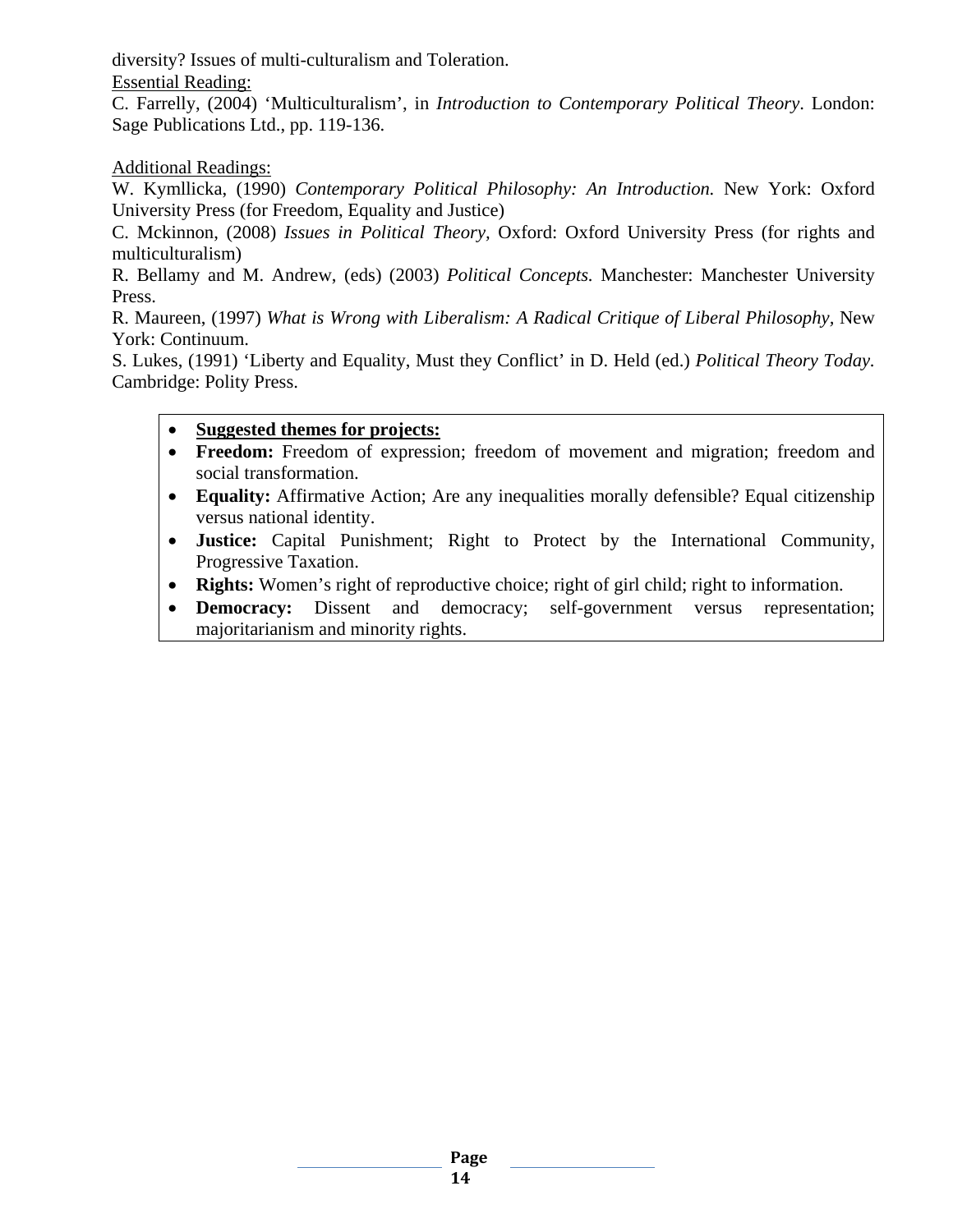Constitutional democracy and government in **INDIA** 

**Paper Title:**

**Degree Diploma/ Bachelor/** 

**Bachelor with Honours**

**Course objective:** This course acquaints students with the constitutional design of state structures and institutions, and their actual working over time. The Indian Constitution accommodates conflicting impulses (of liberty and justice, territorial decentralization and a strong union, for instance) within itself. The course traces the embodiment of some of these conflicts in constitutional provisions, and shows how these have played out in political practice. It further encourages a study of state institutions in their mutual interaction, and in interaction with the larger extra-constitutional environment.

#### **I**. **The Constituent Assembly and the Constitution (16 lectures)**

a. Philosophy of the Constitution, the Preamble, and Features of the Constitution (2 weeks or 8 lectures)

b. Fundamental Rights and Directive Principles (2 weeks or 8 lectures)

#### **II. Organs of Government (20 lectures)**

a. The Legislature: Parliament (1.5 weeks or 6 lectures)

b. The Executive: President and Prime Minister (2 weeks or 8 lectures)

c. The Judiciary: Supreme Court (1.5 weeks or 6 lectures)

### **III. Federalism and Decentralization (12 lectures)**

a. Federalism: Division of Powers, Emergency Provisions, Fifth and Sixth Schedules (2 weeks or 8 lectures)

b. Panchayati Raj and Municipalities (1 week or 4 lectures)

**Year: 2 Semester: 3 Paper** 

#### **Maximum Marks: 100 Total Lectures and Student Presentations: 60**

**No:**

**05**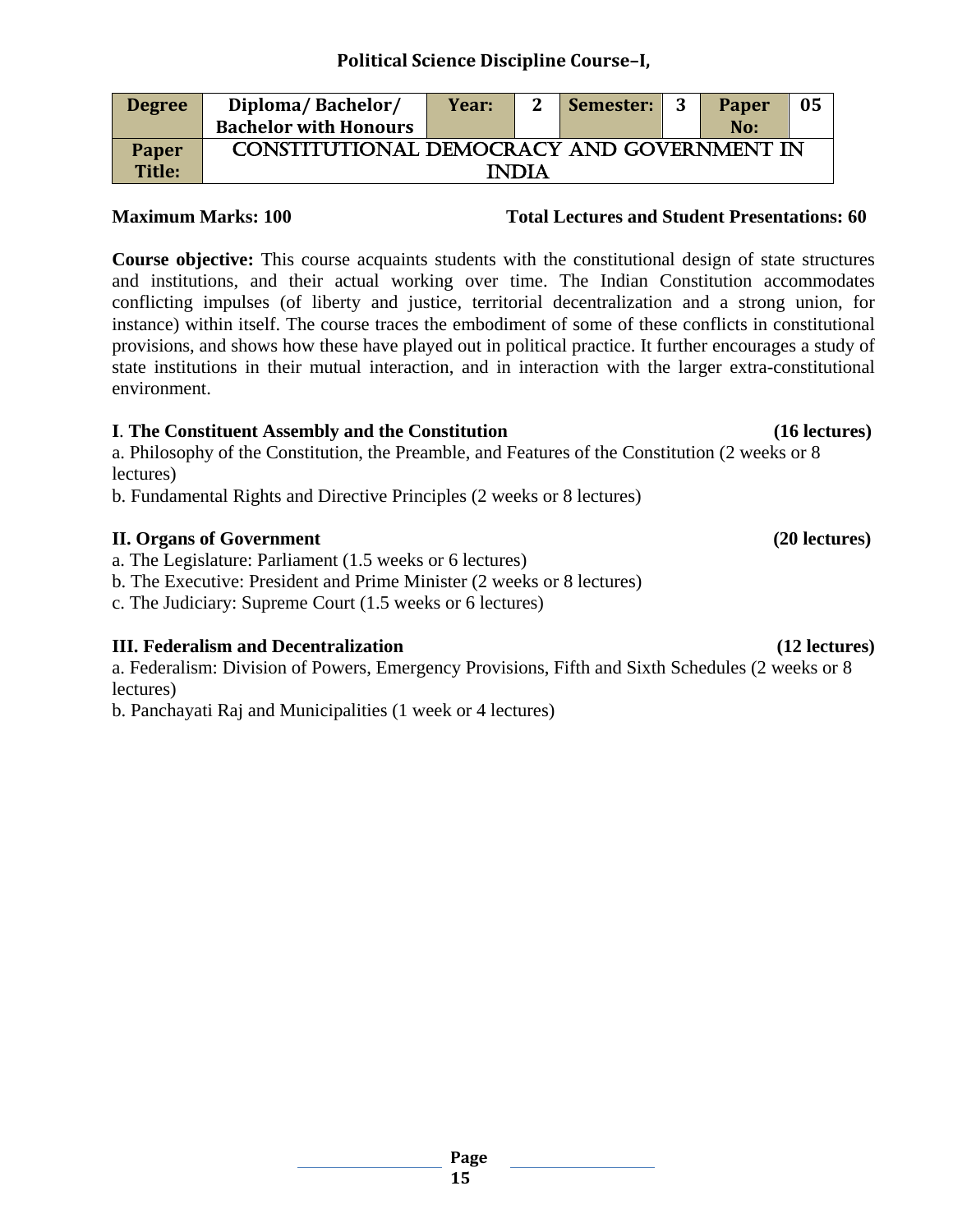#### **I**. **The Constituent Assembly and the Constitution**

#### **a. Philosophy of the Constitution, the Preamble, and Features of the Constitution** Essential Readings:

G. Austin, (2010) 'The Constituent Assembly: Microcosm in Action', in *The Indian Constitution: Cornerstone of a Nation*, New Delhi: Oxford University Press, 15<sup>th</sup> print, pp.1-25.

R. Bhargava, (2008) 'Introduction: Outline of a Political Theory of the Indian Constitution', in R. Bhargava (ed.) *Politics and Ethics of the Indian Constitution*, New Delhi: Oxford University Press, pp. 1-40.

#### Additional Reading:

D. Basu, (2012) *Introduction to the Constitution of India,* New Delhi: Lexis Nexis. S. Chaube, (2009) *The Making and Working of the Indian Constitution*, Delhi: National Book Trust.

#### **b. Fundamental Rights and Directive Principles**

Essential Readings:

G. Austin, (2000) 'The Social Revolution and the First Amendment', in *Working a Democratic Constitution,* New Delhi: Oxford University Press, pp. 69-98.

A. Sibal, (2010) 'From Niti to Nyaya,' *Seminar*, Issue 615, pp 28-34.

Additional Reading:

*The Constitution of India: Bare Act with Short Notes,* (2011) New Delhi: Universal, pp. 4-16.

#### **II. Organs of Government**

#### **a. The Legislature: Parliament**

Essential Readings:

B. Shankar and V. Rodrigues, (2011) 'The Changing Conception of Representation: Issues, Concerns and Institutions', in *The Indian Parliament: A Democracy at Work,* New Delhi: Oxford University Press, pp. 105-173.

V. Hewitt and S. Rai, (2010) 'Parliament', in P. Mehta and N. Jayal (eds.) *The Oxford Companion to Politics in India,* New Delhi: Oxford University Press, pp. 28-42.

#### **b. The Executive: President and Prime Minister**

Essential Readings:

J. Manor, (2005) 'The Presidency', in D. Kapur and P. Mehta P. (eds.) *Public Institutions in India*, New Delhi: Oxford University Press, pp.105-127.

J. Manor, (1994) 'The Prime Minister and the President', in B. Dua and J. Manor (eds.) *Nehru to the Nineties: The Changing Office of the Prime Minister in India,* Vancouver: University of British Columbia Press, pp. 20-47.

H. Khare, (2003) 'Prime Minister and the Parliament: Redefining Accountability in the Age of Coalition Government', in A. Mehra and G. Kueck (eds.) *The Indian Parliament: A Comparative Perspective,* New Delhi: Konark, pp. 350-368.

#### **c. The Judiciary: Supreme Court**

Essential Readings:

U. Baxi, (2010) 'The Judiciary as a Resource for Indian Democracy', *Seminar,* Issue 615, pp. 61-67. R. Ramachandran, (2006) 'The Supreme Court and the Basic Structure Doctrine' in B. Kirpal et.al (eds.) *Supreme but not Infallible: Essays in Honour of the Supreme Court of India*, New Delhi: Oxford University Press, pp. 107-133.

#### Additional Reading: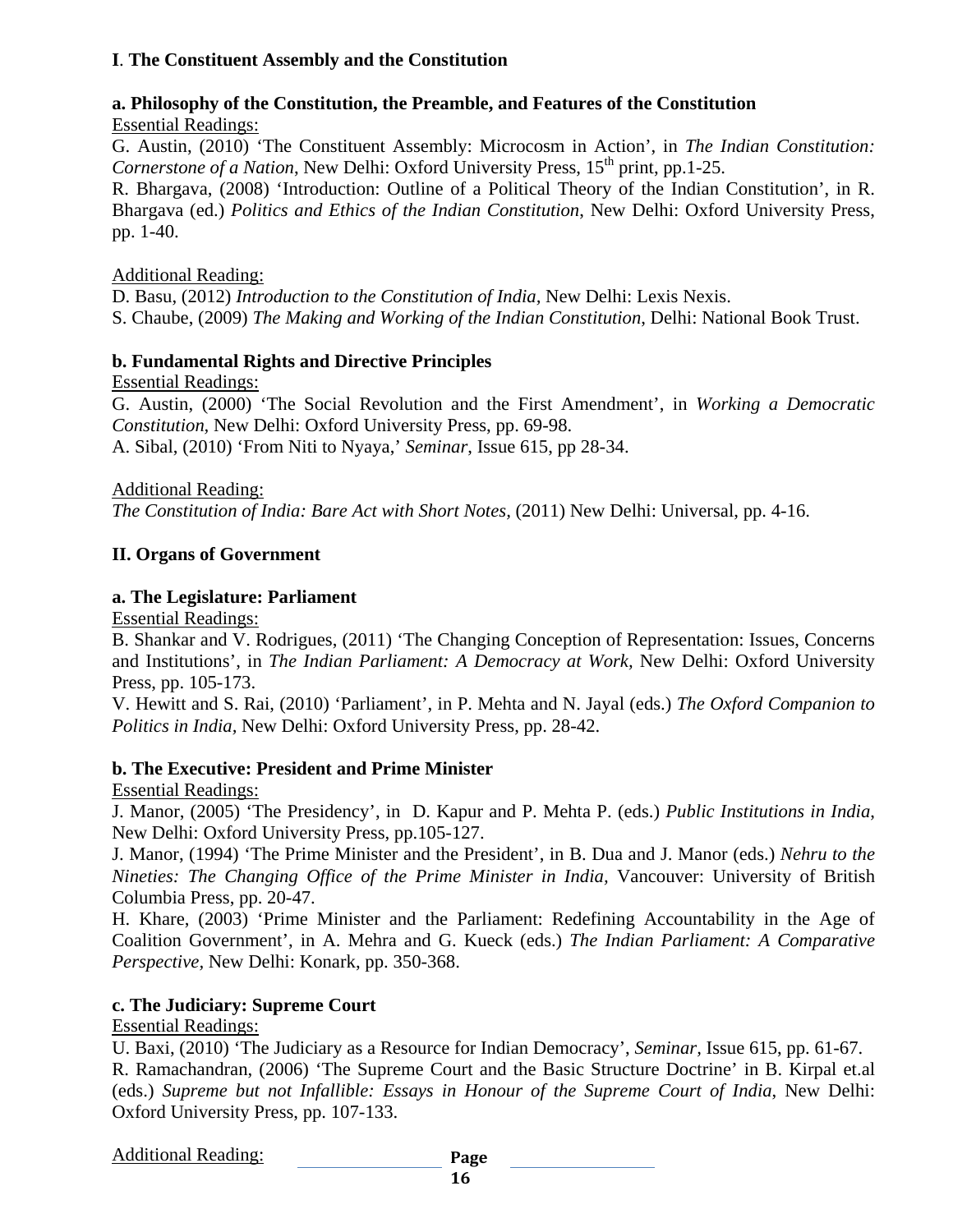L. Rudolph and S. Rudolph, (2008) 'Judicial Review Versus Parliamentary Sovereignty', in *Explaining Indian Institutions: A Fifty Year Perspective, 1956-2006: Volume 2: The Realm of Institutions: State Formation and Institutional Change.* New Delhi: Oxford University Press, pp. 183-210.

#### **III. Federalism and Decentralization**

#### **a. Federalism: Division of Powers, Emergency Provisions, Fifth and Sixth Schedules** Essential Readings:

M. Singh, and R. Saxena (eds.), (2011) 'Towards Greater Federalization,' in *Indian Politics: Constitutional Foundations and Institutional Functioning,* Delhi: PHI Learning Private Ltd., pp. 166- 195.

V. Marwah, (1995) 'Use and Abuse of Emergency Powers: The Indian Experience', in B. Arora and D. Verney (eds.) *Multiple Identities in a Single State: Indian Federalism in a Comparative Perspective,* Delhi: Konark, pp. 136-159.

B. Sharma, (2010) 'The 1990s: Great Expectations'; 'The 2000s: Disillusionment Unfathomable', in *Unbroken History of Broken Promises: Indian State and Tribal People,* Delhi: Freedom Press and Sahyog Pustak Kuteer, pp. 64-91.

*The Constitution of India: Bare Act with Short Notes,* (2011) New Delhi: Universal, pp 192-213.

#### Additional Readings:

R. Dhavan and R. Saxena, (2006) 'The Republic of India', in K. Roy, C. Saunders and J. Kincaid (eds.) *A Global Dialogue on Federalism*, Volume 3, Montreal: Queen's University Press, pp. 166- 197.

R. Manchanda, (2009) *The No Nonsense Guide to Minority Rights in South Asia,* Delhi: Sage Publications, pp. 105-109.

#### **b. Panchayati Raj and Municipalities**

Essential Readings:

P. deSouza, (2002) 'Decentralization and Local Government: The Second Wind of Democracy in India', in Z. Hasan, E. Sridharan and R. Sudarshan (eds.) *India's Living Constitution: Ideas, Practices and Controversies,* New Delhi: Permanent Black, pp. 370-404.

M. John, (2007) 'Women in Power? Gender, Caste and Politics of Local Urban Governance', in *Economic and Political Weekly*, Vol. 42(39), pp. 3986-3993.

**Page**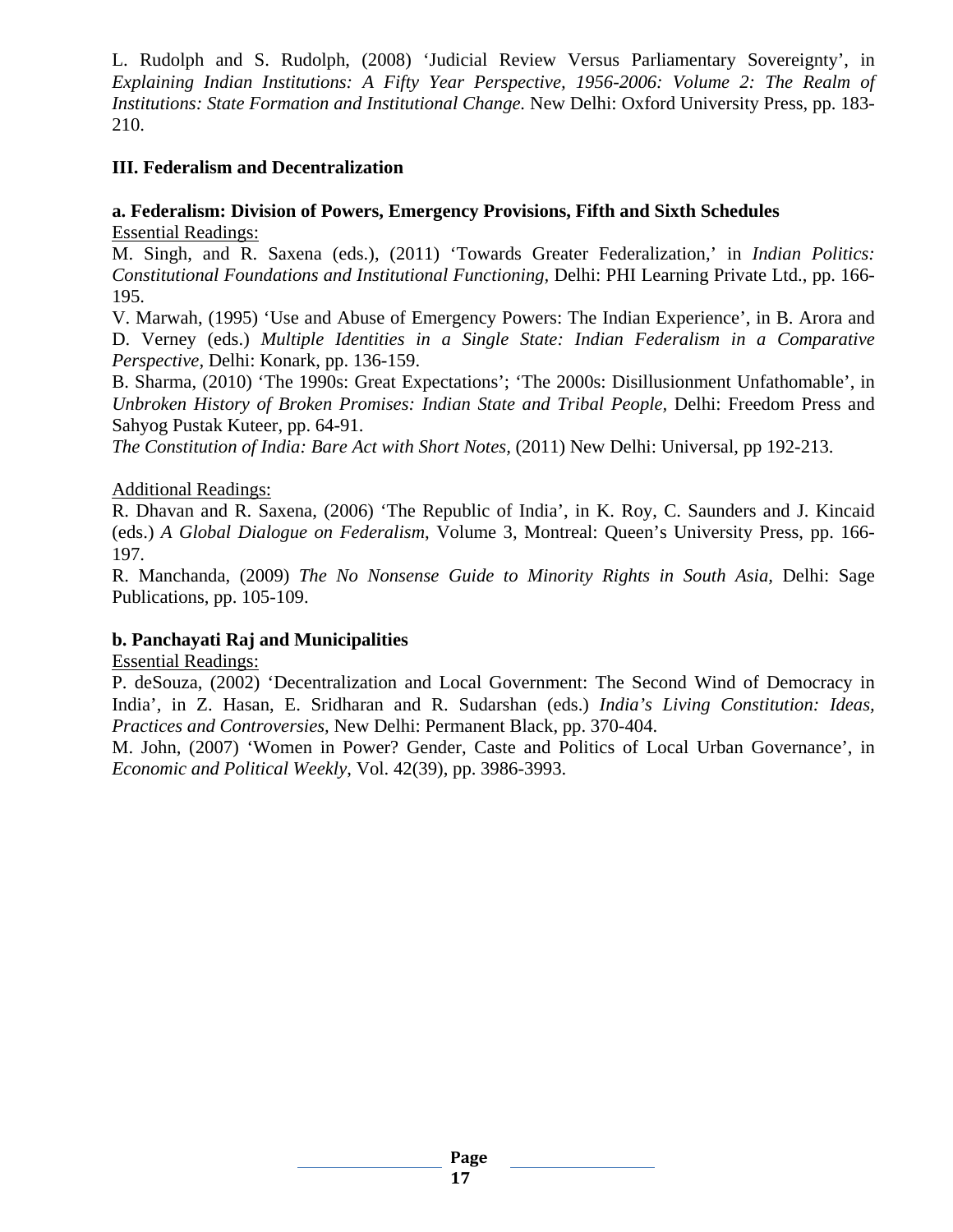| <b>Degree</b> | Diploma/Bachelor/                                 | Year: |          | Semester: | 3 | <b>Paper</b> | 06 |
|---------------|---------------------------------------------------|-------|----------|-----------|---|--------------|----|
|               | <b>Bachelor with Honours</b>                      |       |          |           |   | No:          |    |
| <b>Paper</b>  | <b>INTRODUCTION TO COMPARATIVE GOVERNMENT AND</b> |       |          |           |   |              |    |
| Title:        |                                                   |       | POLITICS |           |   |              |    |

### **Maximum marks-100 Total lectures Student presentations: 60**

(Note: There will be a compulsory question from topic 1 with internal choice)

**Course objective:** this is a foundational course in comparative politics. The purpose is to familiarize students with the basic concepts and approaches to the study of comparative politics. More specifically the course will focus on examining politics in a historical framework while engaging with various themes of comparative analysis in developed and developing countries.

#### **I. Understanding Comparative Politics (8 lectures)**

- a. Nature and scope
- b. Going beyond Eurocentrism

### **II. Historical context of modern government (16 lectures)**

- a. Capitalism: meaning and development: globalization
- b. Socialism : meaning, growth and development
- c. Colonialism and decolonisation: meaning, context, forms of colonialism; anti-colonialism struggles and process of decolonization

#### **III. Themes for comparative analysis (24 lectures)**

A comparative study of constitutional developments and political economy in the following countries: Britain, Brazil, Nigeria and China.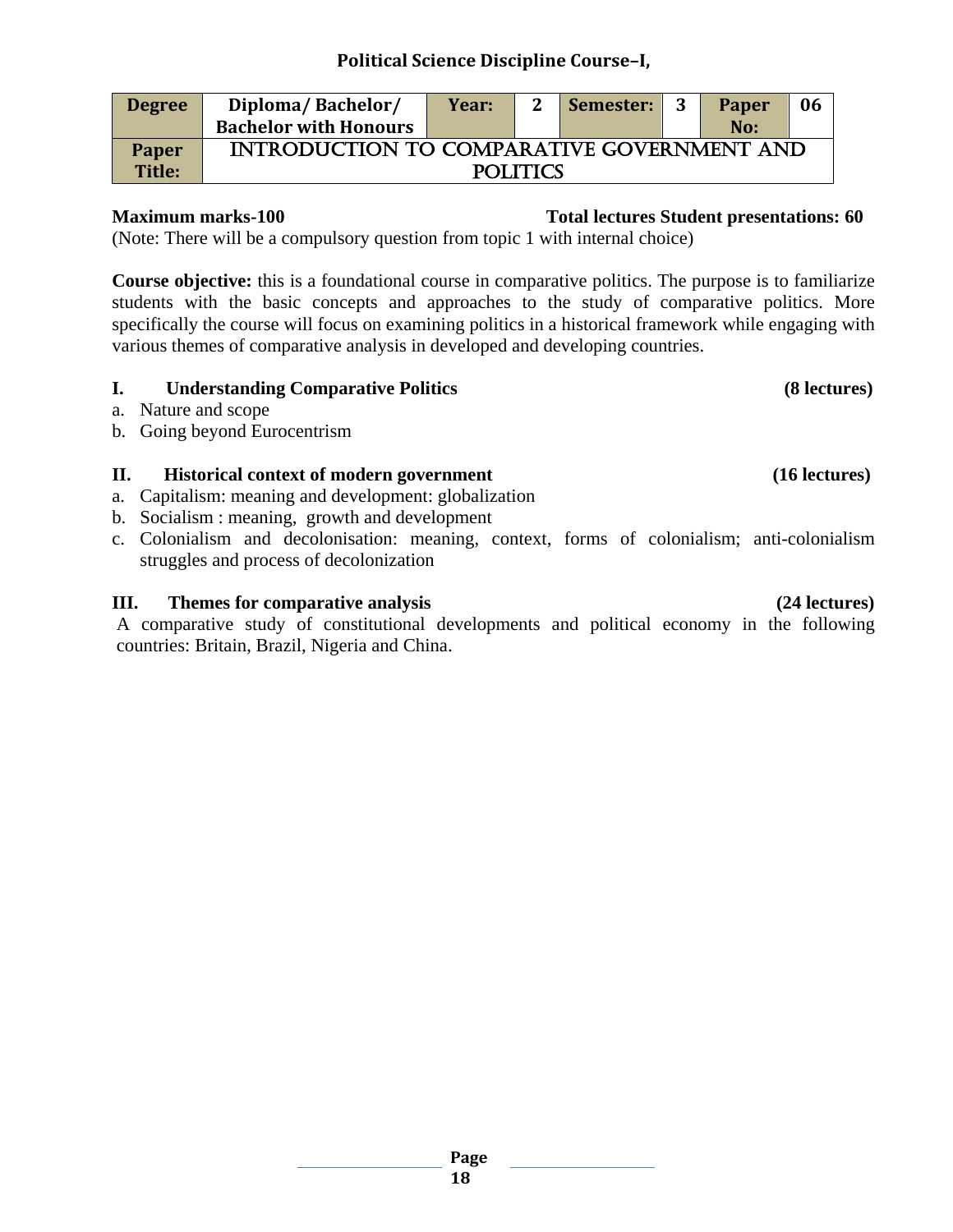#### **I. Understanding Comparative Politics**

Essential Readings:

J. Kopstein, and M. Lichbach, (eds), (2005) *Comparative Politics: Interests, Identities, and Institutions in a Changing Global Order.* Cambridge: Cambridge University Press, pp.1-5; 16-36; 253-290.

M. Mohanty, (1975) 'Comparative Political Theory and Third World Sensitivity'*, i*n *Teaching Politics*, Nos. 1 and 2, pp. 22-38

Additional Readings:

A. Roy, (2001) 'Comparative Method and Strategies of Comparison', in *Punjab Journal of Politics.* Vol. xxv (2), pp. 1-15.

J. Blondel, (1996) 'Then and Now: Comparative Politics', in *Political Studies*. Vol. 47 (1), pp. 152- 160.

N. Chandhoke, (1996) 'Limits of Comparative Political Analysis ', in *Economic and Political Weekly,* Vol. 31 (4), January 27, pp.PE 2-PE2-PE8

### **II Historical context of modern government**

#### **a. Capitalism**

Essential Readings:

R. Suresh, (2010) *Economy & Society -Evolution of Capitalism*, New Delhi, Sage Publications, pp. 151-188; 235-268.

G. Ritzer, (2002) 'Globalization and Related Process I: Imperialism, Colonialism, Development, Westernization, Easternization', in *Globalization: A Basic Text*. London: Wiley- Blackwell, pp. 63- 84.

Additional Readings:

M. Dobb, (1950) 'Capitalism', in *Studies in the Development of Capitalism*. London: Routledge and Kegan Paul Ltd, pp. 1-32.

E. Wood, (2002) 'The Agrarian origin of Capitalism', in *Origin of Capitalism: A Long View*. London: Verso, pp. 91-95; 166-181.

A. Hoogvelt, (2002) 'History of Capitalism Expansion', in *Globalization and Third World Politics.* London: Palgrave, pp. 14-28.

### **b. Socialism**

Essential Readings:

A. Brown, (2009) 'The Idea of Communism', in *Rise and Fall of Communism,* Harpercollins (ebook), pp. 1-25; 587-601.

J. McCormick, (2007) 'Communist and Post-Communist States', in *Comparative Politics in Transition*, United Kingdom: Wadsworth, pp. 195-209

#### Additional Readings:

R. Meek, (1957) 'The Definition of Socialism: A Comment', *The Economic Journal*. 67 (265), pp. 135-139.

#### **c. Colonialism, decolonization& postcolonial society**

### Essential Readings:

P. Duara, (2004) 'Introduction: The Decolonization of Asia and Africa in the Twentieth Century', in P. Duara, (ed), *Decolonization: Perspective From Now and Then.* London: Routledge, pp. 1-18.

**Page**  J. Chiryankandath, (2008) 'Colonialism and Post-Colonial Development', in P. Burnell, et. al, *Politics in the Developing World.* New Delhi: Oxford Page University Press, pp. 31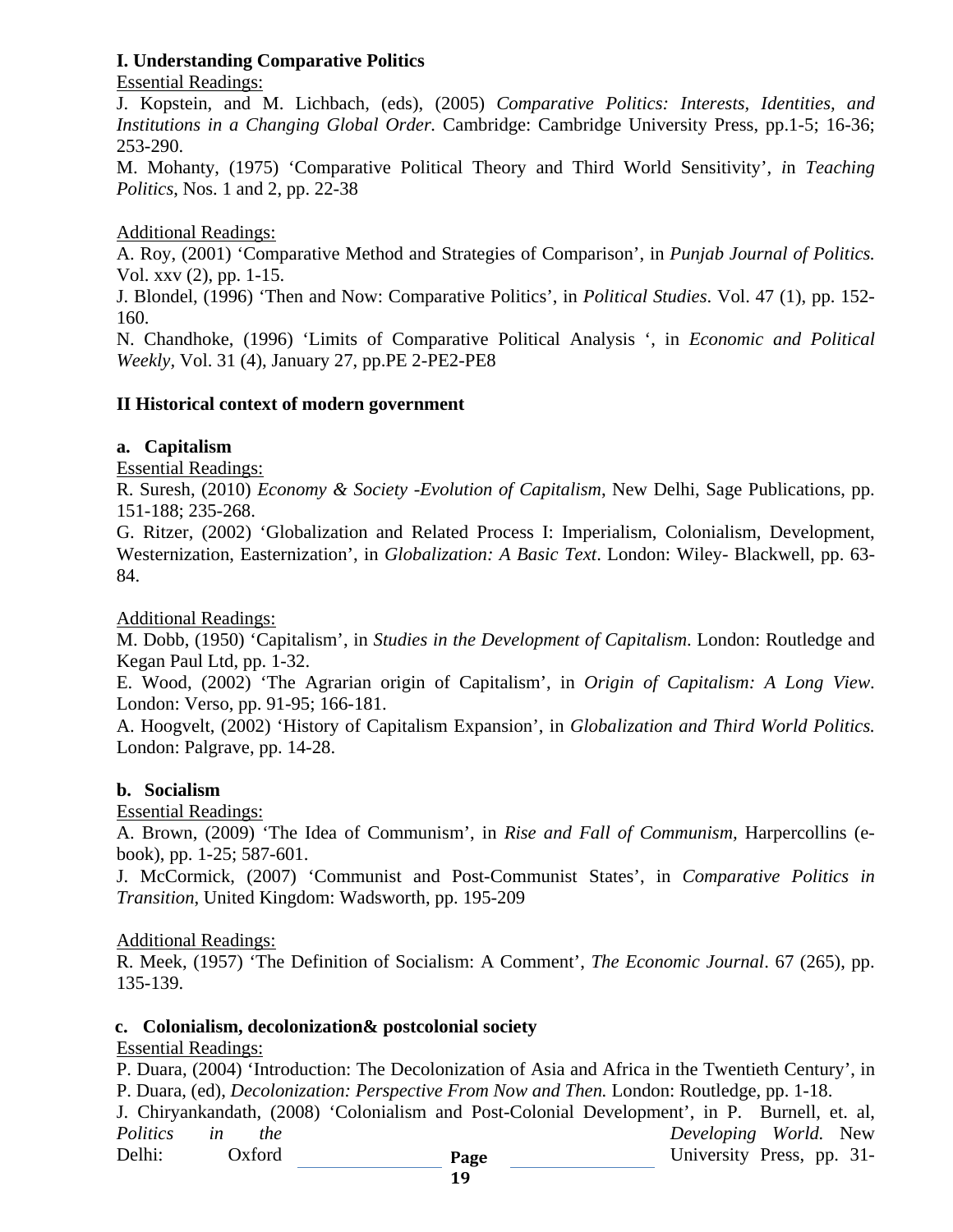52.

Additional Reading:

M. Mohanty, (1999) 'Colonialism and Discourse in India and China', Available at [http://www.ignca.nic.in/ks\\_40033.html](http://www.ignca.nic.in/ks_40033.html) http, Accessed: 24.03.2011.

#### **III. Themes for Comparative Analysis**

Essential Reading:

L. Barrington et. al (2010) *Comparative Politics - Structures & Choices*, Boston, Wadsworth, pp. 212-13; 71-76; 84-89.

M. Grant, (2009) 'United Kingdom Parliamentary System' in *The UK Parliament.* Edinburgh: Edinburgh University Press, pp. 24-43

J. McCormick, (2007) *Comparative Politics in Transition*, UK: Wadsworth, pp. 260-270 (China)

M. Kesselman, J. Krieger and William (2010), *Introduction to Comparative Politics: Political Challenges and Changing Agendas,* UK: Wadsworth. pp. 47-70 (Britain); 364- 388 (Nigeria); 625- 648 (China); 415-440 (Brazil).

#### Additional Reading:

P. Rutland, (2007) 'Britain', in J. Kopstein and M. Lichbach. (eds.) *Comparative Politics: Interest, Identities and Institutions in a Changing Global Order.* Cambridge: Cambridge University Press, pp. 39-79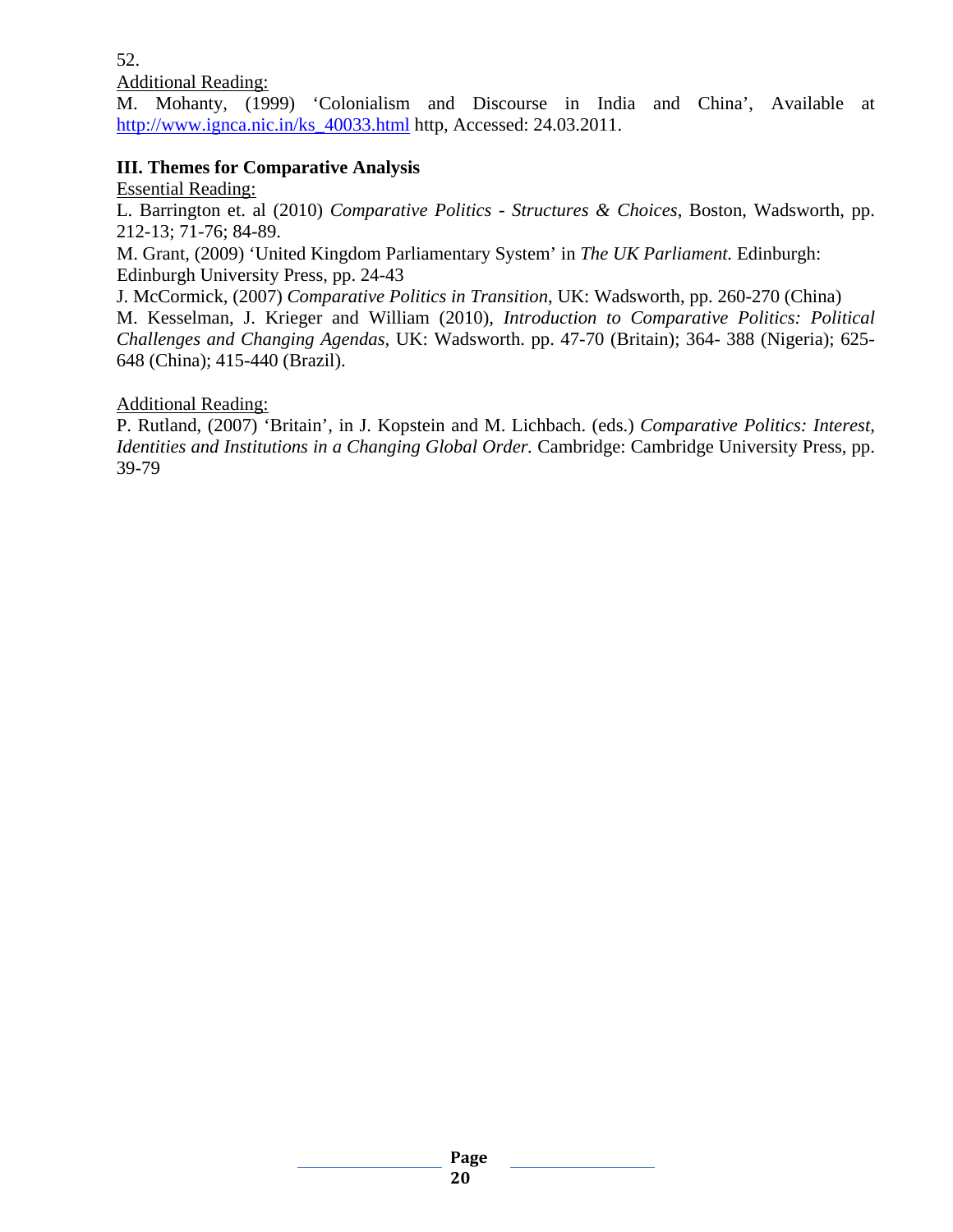| <b>Degree</b>          | Diploma/Bachelor/<br><b>Bachelor with Honours</b> | Year: | $\mathbf{2}$ | Semester: | - 4 | <b>Paper</b><br>No: | 07 |
|------------------------|---------------------------------------------------|-------|--------------|-----------|-----|---------------------|----|
| <b>Paper</b><br>Title: | PUBLIC ADMINISTRATION: THEORY AND PRACTICE        |       |              |           |     |                     |    |

**Maximum Marks: 100 Total Lectures and Student Presentations: 60** 

**Course objective**: The course provides an introduction to the discipline of public administration. The emphasis is on administrative theory, including non-western developing country perspectives. An understanding of the classical theories of administration is provided. The course also explores some of the recent trends, including feminism and ecological conservation and how the call for greater democratization is restructuring public administration. The course will also attempt to provide the students some practical hands-on understanding on contemporary administrative developments.

#### **I. Public administration as a discipline (10 lectures and presentations)**

a. Meaning, scope and significance of the discipline (4 Lectures), public and private administration (2 Lectures).

b. Evolution of Public Administration as a discipline(4 Lectures)

### **II. Administrative theories (24 lectures and presentations)**

- a. Ideal-type bureaucracy (Max Weber)
- b. Scientific management (F.W.Taylor)
- c. Human relations theory (Elton Mayo)
- d. Rational decision-making (Herbert Simon)
- e. Ecological approach (Fred Riggs)
- f. Guided Bureaucracy (Karl Marx)

a. Concept, relevance and approaches (4 Lectures).

b. Formulation, implementation and evaluation (7 Lectures).

### **IV. Contemporary developments (15 lectures and presentations)**

- a. Development administration
- b. New public administration
- c. New public management
- d. Good governance
- e. Feminist perspectives

 **III. Public policy (11 lectures and presentations)**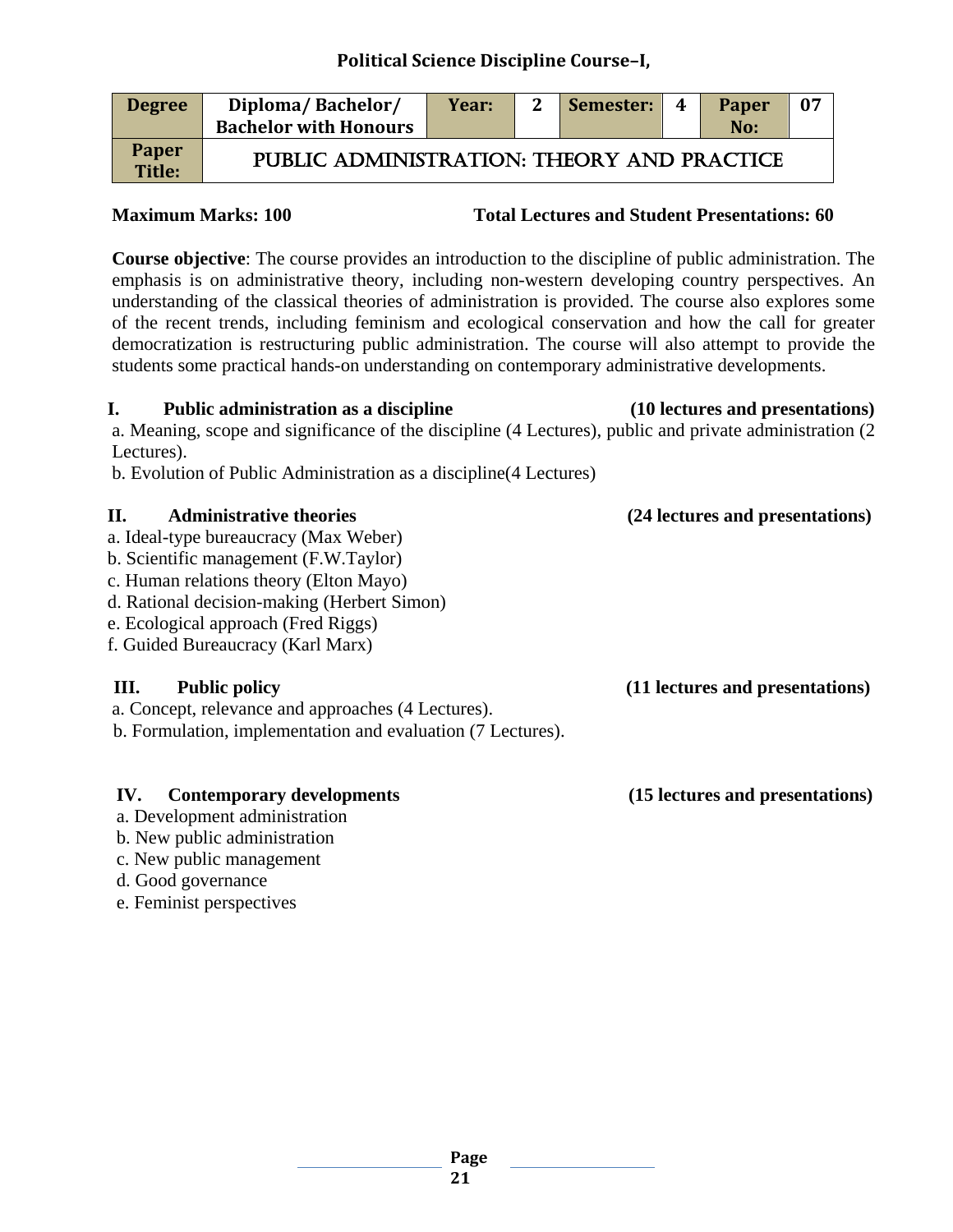#### **I. Public Administration as a discipline**

#### **a. Meaning, scope and significance of the subject**.

#### Essential Readings:

D. Rosenbloom, R. Kravchuk. and R. Clerkin, (2009) *Public Administration: Understanding Management, Politics and Law in Public Sector,* 7<sup>th</sup> edition, New Delhi: McGraw Hill, pp. 1-40 B. Chakrabarty, and P. Chand, (2012) *Public Administration in a Globalizing World: Theories and Practices*, New Delhi: Sage Publications, pp.1-10

#### Additional Reading:

W. Wilson, (2004) 'The Study of Administration', in B. Chakrabarty and M. Bhattacharya (eds), *Administrative Change and Innovation: a Reader*, New Delhi: Oxford University Press, pp. 85-101

#### **b. Public and Private administration.**

Essential Readings:

B. Chakrabarty, and P. Chand, (2012) *Public Administration in a Globalizing World: Theories and Practices*, New Delhi: Sage Publications, pp.5-8.

M. Bhattacharya, (2008) *New Horizons of Public Administration*, 5th Revised Edition. New Delhi: Jawahar Publishers, pp. 37-44.

#### Additional Reading:

G. Alhson, (1997) 'Public and Private Management', in Shafritz, J. and Hyde, A. (eds.) *Classics of Public Administration,* 4th Edition. Forth Worth: Hartcourt Brace, TX, pp. 510-529.

#### **c. Evolution of Public Administration**

Essential Readings:

B. Chakrabarty, and P. Chand, (2012) *Public Administration in a Globalizing World: Theories and Practices*, New Delhi: Sage Publications, pp.5-8.

N. Henry, (2013) *Public Administration and Public Affairs*, 12th edition. New Jersey: Pearson, pp. 36-49.

#### Additional Reading:

M. Bhattacharya, (2012) *Restructuring Public Administration: A New Look,* New Delhi: Jawahar Publishers, pp.64-77.

#### **II. Administrative theories**

#### **a. Ideal-type bureaucracy.**

Essential Readings:

M. Bhattacharya, (2011) *New Horizons of Public Administration*, New Delhi: Jawahar Publishers, pp. 68-89

P. Mouzelis, (2003) 'The Ideal Type of Bureaucracy' in B. Chakrabarty, And M. Bhattacharya, (eds), 2003, *Public Administration: A Reader*, New Delhi: Oxford University Press.

#### Additional Reading:

M. Weber, (1946) 'Bureaucracy', in C. Mills, and H. Gerth, F*rom Max Weber: Essays in Sociology*. Oxford: Oxford University Press, pp.196-244.

**b.** Scientific Scientific Scientific Scientific Scientific Scientific Scientific Scientific Scientific Scientific Scientific Scientific Scientific Scientific Scientific Scientific Scientific Scientific Scientific Scientif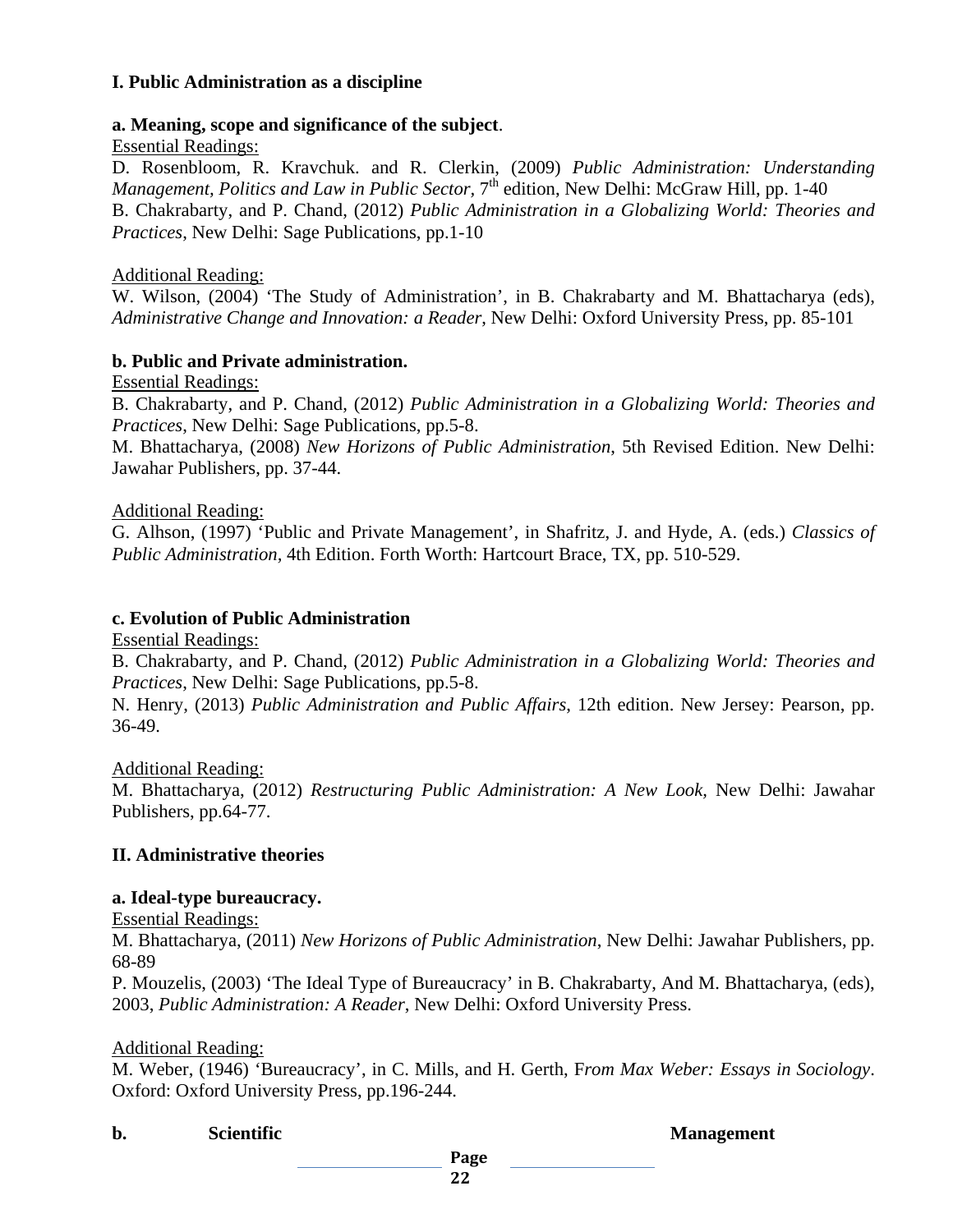#### Essential Readings:

D. Gvishiani, (1972) *Organisation and Management*, Moscow: Progress Publishers, pp. 174-205. B. Chakrabarty, and P. Chand, (2012) *Public Administration in a Globalizing World: Theories and Practices*, New Delhi: Sage Publications, pp.53-59.

#### Additional Reading:

F. Taylor, (2004) 'Scientific Management', in J. Shafritz, and A. Hyde, (eds.) *Classics of Public Administration,* 5th Edition. Belmont: Wadsworth, pp. 43-45.

#### **c. Human Relations Theory**

#### Essential Readings:

D. Gvishiani, (1972) *Organisation and Management*, Moscow: Progress Publishers, pp. 215-249 B. Chakrabarty, and P. Chand, (2012) *Public Administration in a Globalizing World: Theories and Practices*, New Delhi: Sage Publications, pp. 68-78

#### Additional Reading:

B. Miner, (2006) 'Elton Mayo and Hawthrone', in *Organisational Behaviour 3: Historical Origins and the Future.* New York: M.E. Sharpe, pp. 59-69.

#### **d. Rational-decision making**

#### Essential Readings:

S. Maheshwari, (2009), *Administrative Thinkers*, New Delhi: Macmillan, pp. 222-241. B Chakrabarty and P. Chand, (2012) *Public Administration in a Globalizing World: Theories and Practices,* New Delhi: Sage Publications, pp. 82-86

Additional Reading:

Fredrickson and Smith, (2003), 'Decision Theory', in *The Public Administration Theory Primer*. Cambridge: Westview Press, pp. 161-183.

#### **e. Ecological approach**

#### Essential Readings:

R. Arora, (2003), 'Riggs' Administrative Ecology' in B. Chakrabarty and M. Bhattacharya (eds), *Public Administration: A reader*, New Delhi, Oxford University Press, pp.101-132.

A. Singh, (2002) *Public Administration: Roots and Wings*. New Delhi: Galgotia Publishing Company, pp. 41-56.

#### Additional Reading:

F. Riggs, (1964) *Administration in Developing Countries: The Theory of Prismatic Society*. Boston: Houghton Miffin, pp. 3-95.

#### **f. Guided Bureaucracy**

#### Essential Readings:

O. Dwiwedi, W. Graf, and J. Nef, (2003) 'Marxist Contribution to the Theory of the Administrative State' in B. Chakrabarty, and M. Bhattacharya, (eds), *Public Administration: A Reader*, New Delhi: Oxford University Press, pp. 133-154

S. Maheshwari, *Administrative Thinkers*, New Delhi: Macmillan, pp. 245-50

#### Additional Reading:

K. Marx, (1843) *Critique of Hegel's Philosophy of Right* (part3. The Executive-bureaucracy), pp. 287-297, Available at

**Page**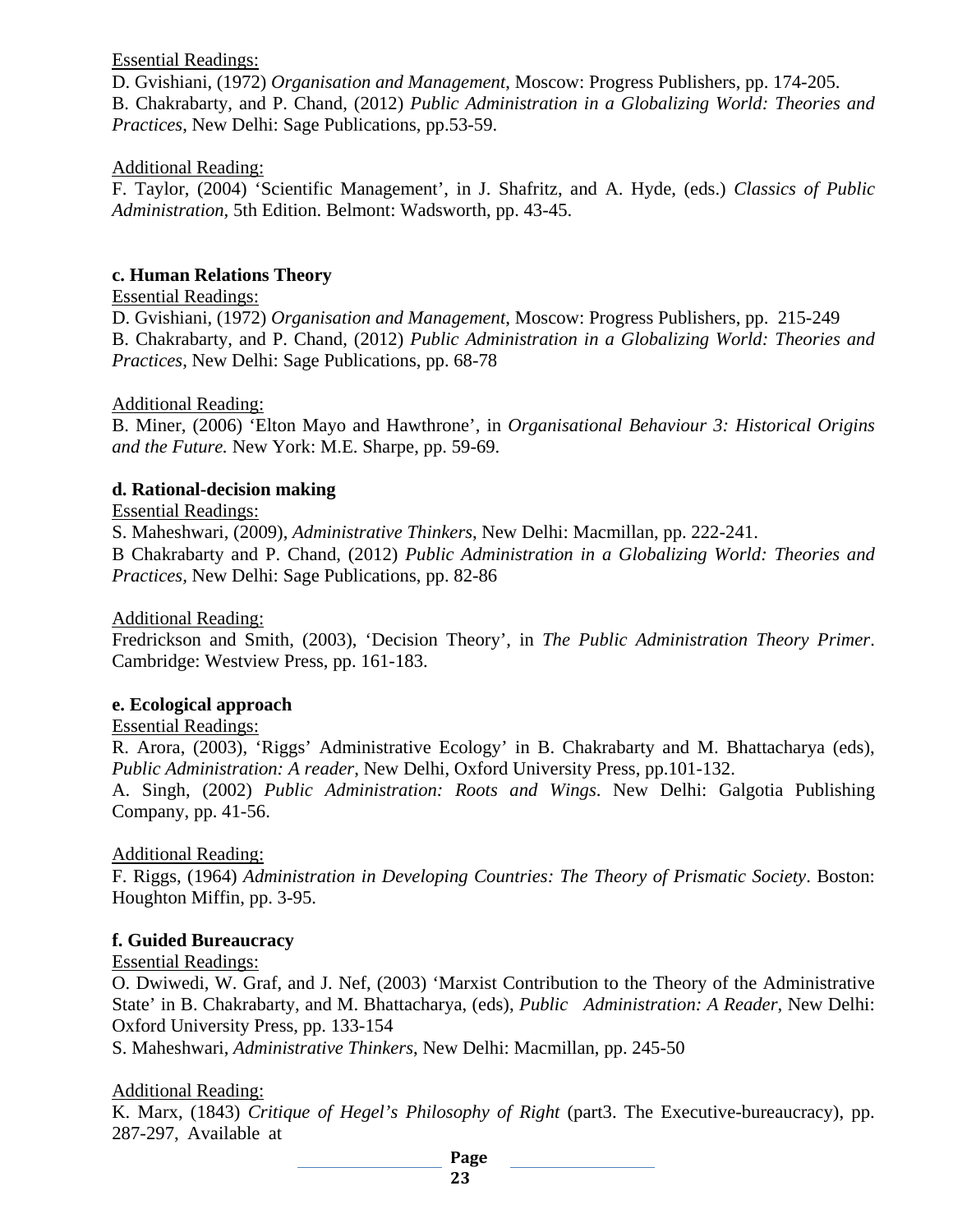### **III. Public Policy**

*-*

#### **a. Concept, relevance and approaches**

Essential Readings:

T. Dye, (1984) *Understanding Public Policy,* 5th Edition*.* U.S.A: Prentice Hall, pp. 1-44. B. Chakrabarty and P. Chand, (2012) *Public Administration in a Globalizing World: Theories and Practices*, New Delhi: Sage Publications, pp.181-217

Additional Reading:

J. Anderson, (1975) *Public Policy Making*. New York: Thomas Nelson and sons Ltd.

#### **b. Formulation, implementation and evaluation**

Essential Readings:

M. Howlett, M. Ramesh, and A. Perl, (2009), *Studying Public Policy: policy cycles and policy subsystems,* 3rd edition, Oxford: Oxford University Press, pp. 121-141 T. Dye, (2002) *Understanding Public Policy*, New Delhi: Pearson, pp. 32-50,

Additional Reading:

Y. Dror, (1989) *Public Policy Making Reexamined.* Oxford: Transaction Publication, pp. 3-24; 73- 128; 129-216.

#### **IV. Contemporary Developments**

#### **a. Development administration**

Essential Readings:

M. Bhattacharya, (2006) 'Chapter 2 and 4', in *Social Theory, Development Administration and Development Ethics,* New Delhi: Jawahar Publishers.

B. Chakrabarty and P. Chand, (2012) *Public Administration in a Globalizing World: Theories and Practices*, New Delhi: Sage Publications, pp.218-249.

Additional Reading:

F. Riggs, (1961) *The Ecology of Public Administration, Part 3,* New Delhi: Asia Publishing House.

#### **b. New Public Administration**

Essential Reading:

M. Bhattacharya, (2012), *Public Administration: Issues and Perspectives,* New Delhi: Jawahar Publishers, pp. 154-166.

#### Additional Reading:

H. Frederickson, (2004) 'Toward a New Public Administration', in J. Shafritz, & A. Hyde, (eds.) *Classics of Public Administration*, 5th Edition, Belmont: Wadsworth, pp.315 - 327.

#### **c. New Public Management**

Essential Readings:

U. Medury, (2010) *Public administration in the Globalization Era*, New Delhi: Orient Black Swan, pp. 49-83.

**Page**  A. Gray, and B. Jenkins, (1997) 'From Public Administration to Public Management' in E. Otenyo and N. Lind, (eds.) *Comparative Public Administration: The Essential Readings*, 1st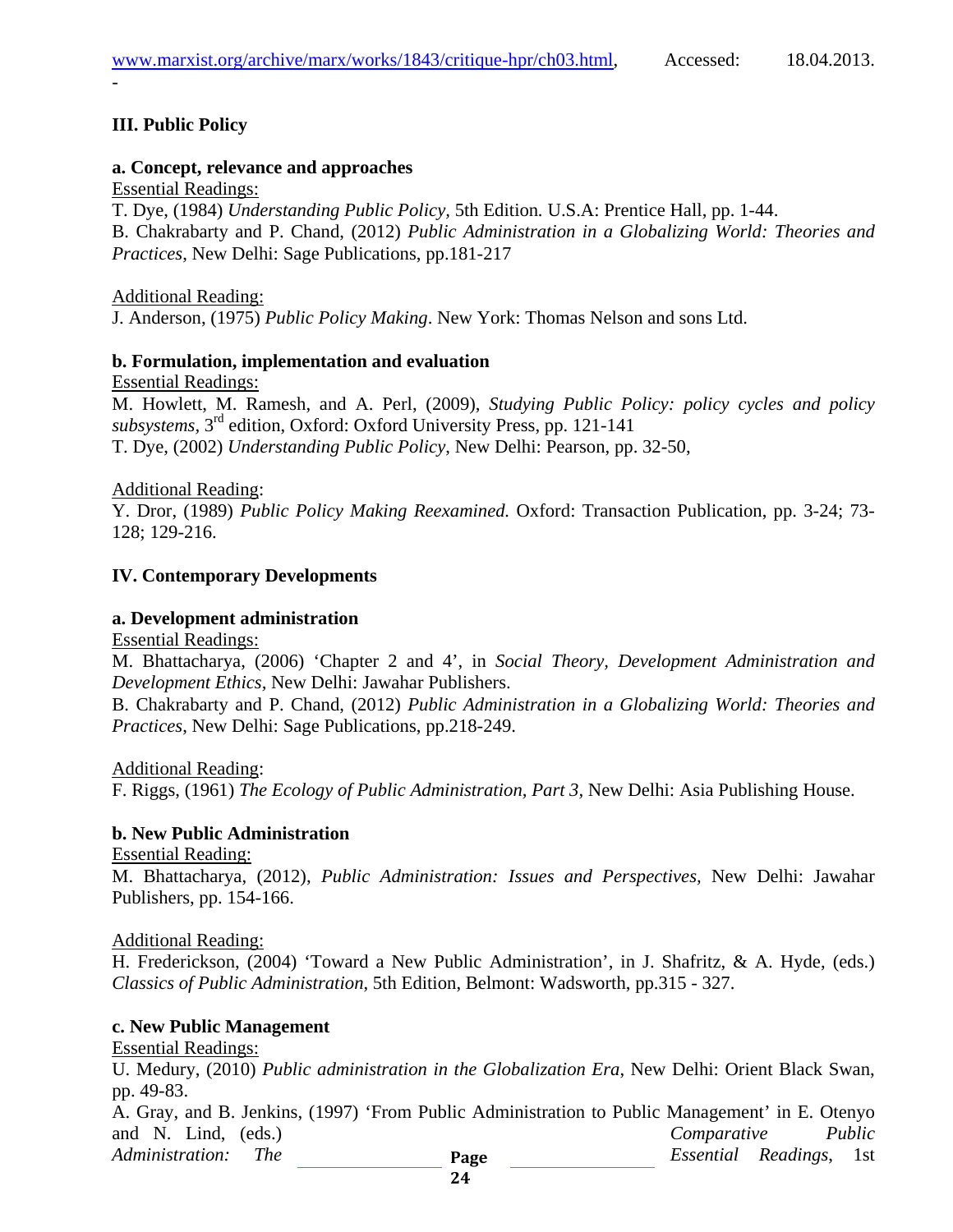Edition. Netherlands: Oxford University Press, pp. 543-572.

#### Additional Reading:

C. Hood, (2004) 'A Public Management for All Seasons', in J. Shafritz, & A. Hyde, (eds.) *Classics of Public Administration*, 5th Edition, Belmont: Wadsworth, pp. 503-516.

#### **d. Good Governance**

Essential Readings:

M. Bhattacharya, (1998) 'Contextualizing Governance and Development' in B. Chakrabarty and M. Bhattacharya, (eds.) *The Governance Discourse.* New Delhi: Oxford University Press, pp. 79-102 B. Chakrabarty, (2007) *Reinventing Public Administration: The India Experience.* New Delhi: Orient Longman, pp. 68-106.

U. Medury, (2010) *Public administration in the Globalisation Era*, New Delhi: Orient Black Swan, pp.181-235

#### Additional Reading:

A. Leftwich, (1994) 'Governance in the State and the Politics of Development', in *Development and Change*. Vol. 25, pp. 363-386.

#### **e. Feminist perspectives**

Essential Readings:

M. Bhattacharya, (2012), *Public Administration: Issues and Perspectives,* New Delhi: Jawahar Publishers, pp. 167-195.

B. Chakrabarty and P. Chand (2012) *Public Administration in a Globalizing World: Theories and Practices,* New Delhi: Sage Publications, pp.151-166

#### Additional Reading:

C. Stivers, (1993) **'**Gender Dilemmas and the Quest for legitimacy in Public Administration', in *Gender Images in Public Administration: Legitimacy and the Administrative State*. Newbury Park: Sage Publications, pp. 1-10.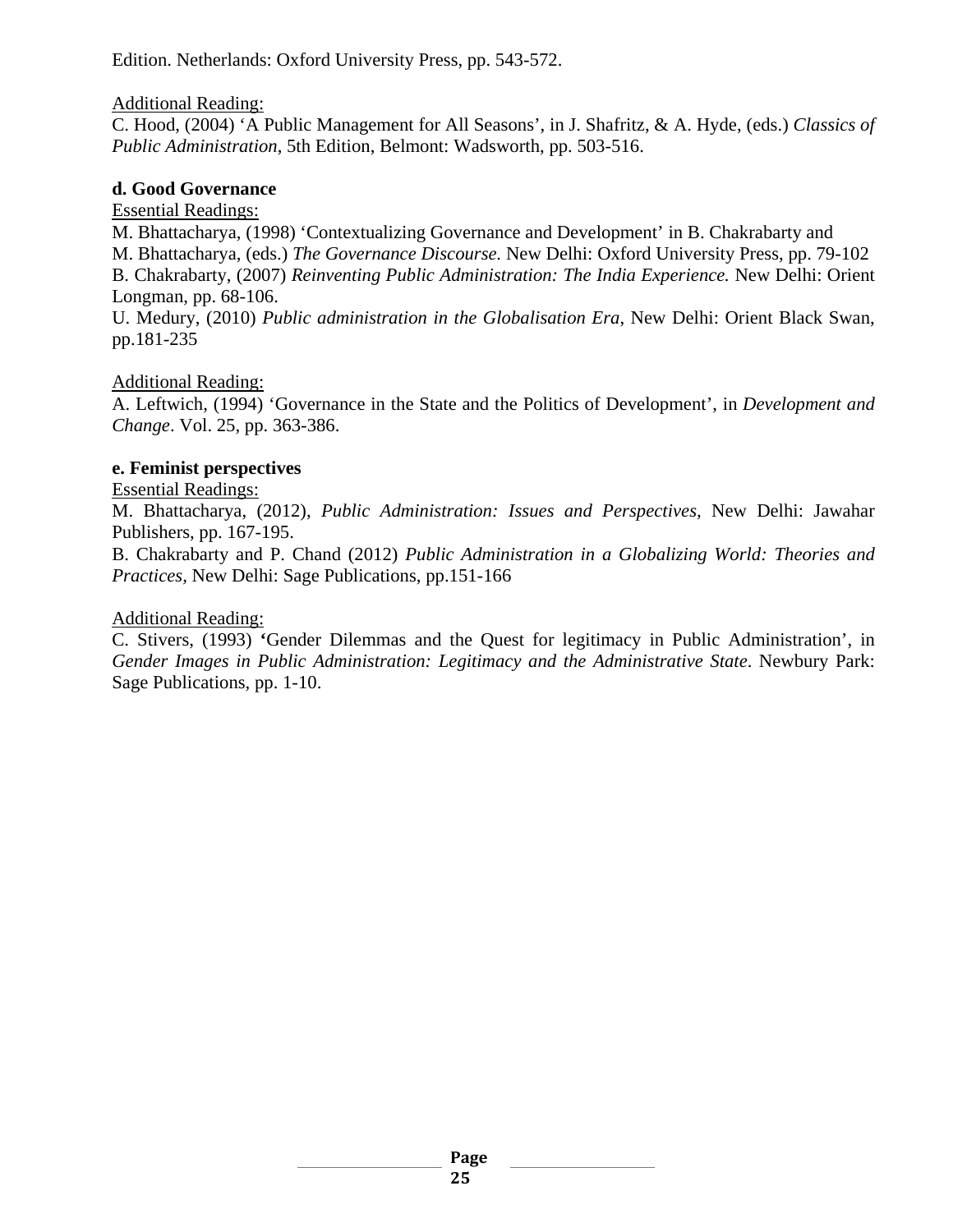| <b>Degree</b>                 | Diploma/Bachelor/<br><b>Bachelor with Honours</b> | Year: | $\mathbf{2}$ | Semester: | $\boldsymbol{4}$ | <b>Paper</b><br>No: | 08 |
|-------------------------------|---------------------------------------------------|-------|--------------|-----------|------------------|---------------------|----|
| <b>Paper</b><br><b>Title:</b> | PERSPECTIVE ON INTERNATIONAL RELATIONS            |       |              |           |                  |                     |    |

#### **Max Marks: 100 Total Lectures and Student Presentation: 60**

**Course objective:** This paper seeks to equip students with the basic intellectual tools for understanding International Relations. The course begins by historically contextualizing the evolution of the international state system before discussing the agency-structure problem through the levels-ofanalysis approach. After having set the parameters of the debate, students are introduced to different theories in International Relations. A key objective of the course is to make students aware of the implicit Eurocentricism of International Relations by highlighting certain specific perspectives from the Global South.

- a. Studying International Relations (3 lectures)
- b. History and IR: Emergence of the International State System
	- i. Pre-Westphalia and Westphalia (5 lectures)
	- ii. Post-Westphalia (5 lectures)
- c. How do you Understand IR (2 lectures)
- i. Levels of Analysis d. Theoretical Perspectives
	- I Classical Realism & Neo-Realism (5 lectures)
		- ii. Liberalism & Neoliberalism (4 lectures)
		- iii. Marxist Approaches (5 lectures)
		- iv. Feminist Perspectives (3 lectures)
		- v. Constructivism (3 lectures)

- a. IR, Eurocentricism and Perspectives from the Global South
	- i. Kautilya (2 Lectures)
	- ii. Tagore's Nationalism (2 Lectures)
	- iii. Non-alignment (2 Lectures)
	- iv. International Law: A Third World Perspective (3 Lectures)
	- v. Rethinking the Regional and Global Orders (4 Lectures)

**Part I** (35 lectures)

**Part II** (13 lectures)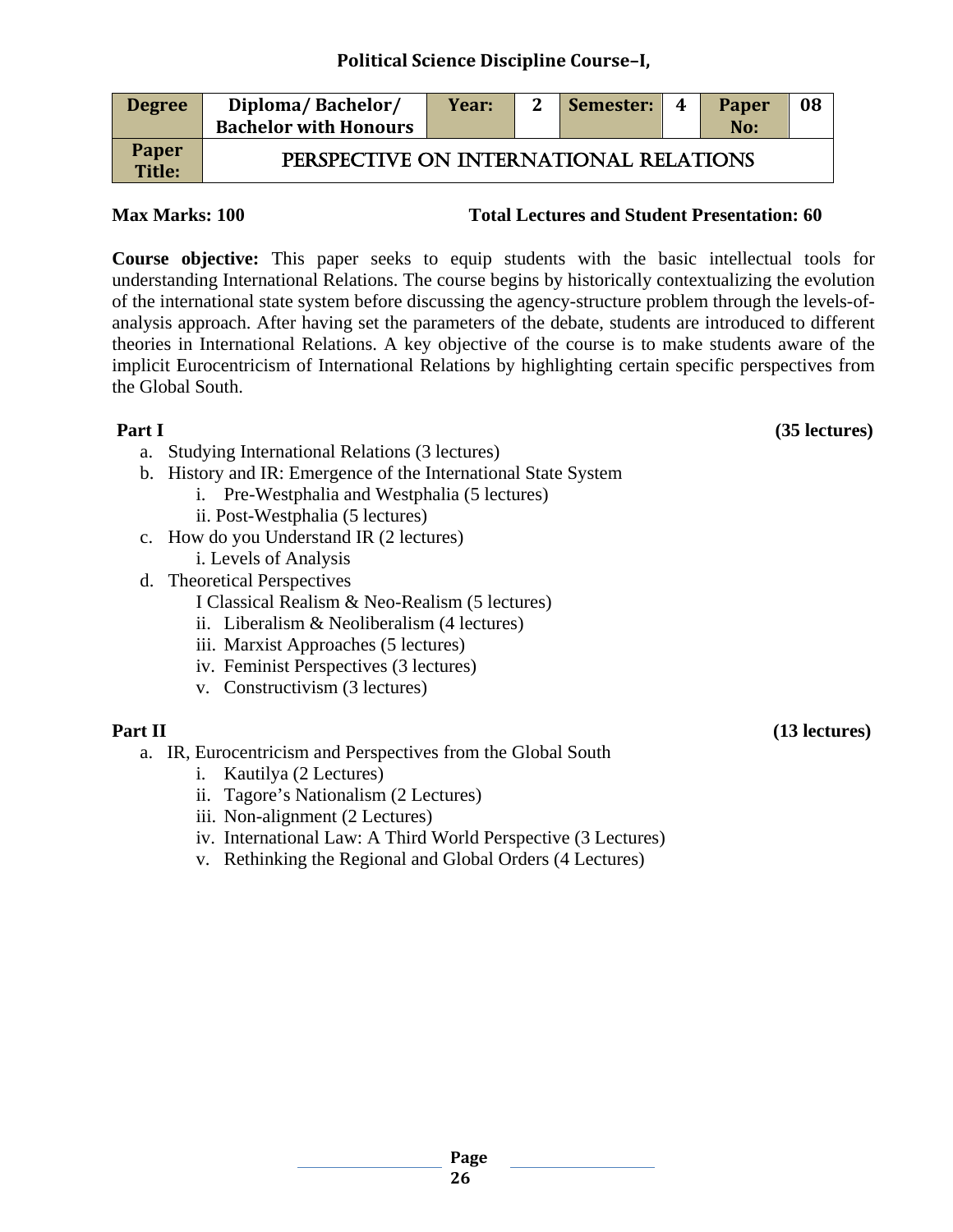#### **Part I**

#### **a. Studying International Relations:**

Essential Readings:

M. Nicholson, (2002) *International Relations: A Concise Introduction,* New York: Palgrave, pp. 1-4. R. Jackson and G. Sorensen, (2007) *Introduction to International Relations: Theories and Approches*, 3rd Edition, Oxford: Oxford University Press, pp. 2-7

S. Joshua. Goldstein and J. Pevehouse, (2007) *International Relations,* New York: Pearson Longman, 2007, pp. 29-35

C. Brown and K. Ainley, (2009) *Understanding International Relations,* Basingstoke: Palgrave, pp. 1-16.

#### Additional Readings:

K. Mingst and J. Snyder, (2011) *Essential Readings in International Relations,* New York: W.W. Nortan and Company, pp. 1-15.

M. Smith and R. Little, (eds) (2000) 'Introduction', in *Perspectives on World Politics,* New York: Routledge, 2000, 1991, pp*.* 1-17.

J. Baylis and S. Smith (eds), (2008) *The Globalization of World Politics: An Introduction to International Relations,* New York: Oxford University Press, pp*.* 1-6.

R. Mansbach and K. Taylor, (2008) *Introduction to Global Politics,* New York: Routledge, pp. 2-32.

#### **b. History and IR: Emergence of the International State System:**

#### Essential Readings:

R. Mansbach and K. Taylor, (2012) *Introduction to Global Politics,* New York: Routledge, pp. 33-68. K. Mingst, (2011) *Essentials of International Relations,* New York: W.W. Nortan and Company, pp. 16-63.

P. Viotti and M. Kauppi, (2007) *International Relations and World Politics: Security, Economy, Identity*, Pearson Education, pp. 40-85.

#### Additional Readings:

J. Baylis, S. Smith and P. Owens, (2008) *The Globalization of World Politics: An Introduction to International Relations,* New York: Oxford University Press, pp. 36-89.

R. Mansbach and K. Taylor, (2008) *Introduction to Global Politics,* New York: Routledge, pp. 70- 135.

J Goldstein and J. Pevehouse, (2007) *International Relations,* New York: Pearson Longman, pp. 50- 69.

E. Hobsbawm, (1995) *Age of Extremes: The Short Twentieth Century 1914-1991*, Vikings.

S. Lawson, (2003) *International Relations*, Cambridge: Polity Press, pp. 21-60.

#### **c. How do you Understand IR (Levels of Analysis):**

Essential Readings:

J. Singer, (1961) 'The International System: Theoretical Essays', *World Politics,* Vol. 14(1), pp. 77- 92.

B. Buzan, (1995) 'The Level of Analysis Problem in International Relations Reconsidered,' in K. Booth and S. Smith, (eds), *International Relations Theory Today,* Pennsylvania: The Pennsylvania State University Press, pp. 198-216.

#### Additional Readings:

K. Mingst, (2011) *Essentials of International Relations,* New York: W.W. Nortan and Company, pp. 93-178.

| J. Goldstein and J.  |      | Pevehouse,             | (2007) |
|----------------------|------|------------------------|--------|
| <i>International</i> | Page | <i>Relations</i> , New | York:  |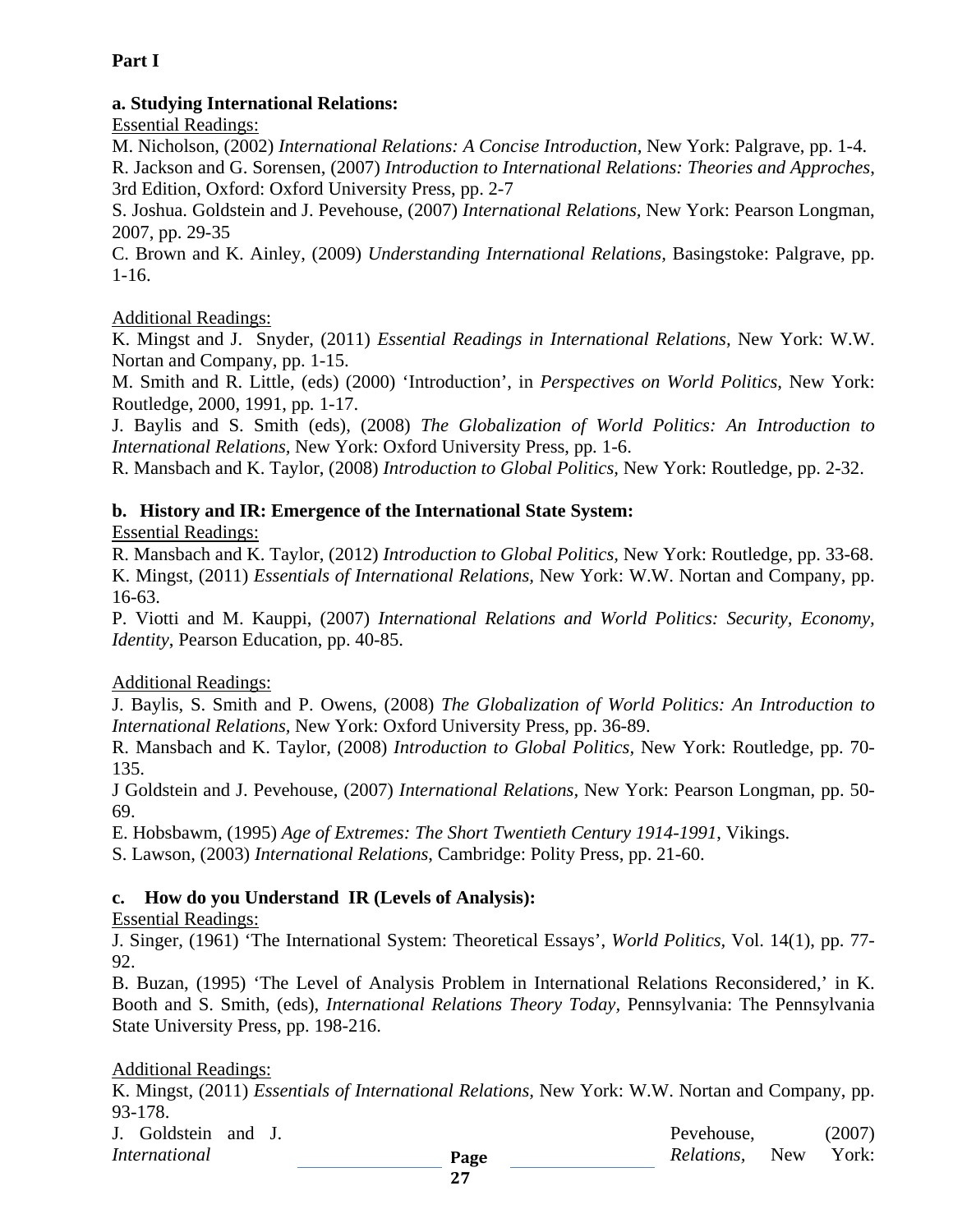Pearson Longman, pp. 35-49. K. Waltz, (1959) *Man, The State and War,* Columbia: Columbia University Press.

#### **d. Theoretical Perspectives:**

#### **Classical Realism and Neorealism**

Essential Readings:

E. Carr, (1981) *The Twenty Years Crisis, 1919-1939: An Introduction to the Study of International Relations,* London: Macmillan, pp. 63-94.

H. Morgenthau, (2007) 'Six Principles of Political Realism', in R. Art and R. Jervis, *International Politics*, 8<sup>th</sup> Edition, New York: Pearson Longman, pp. 7-14.

T. Dunne and B. Scmidt, (2008) 'Realism', in J. Baylis and S. Smith (eds), *The Globalization of World Politics: An Introduction to International Relations*, New York: Oxford University Press, pp*.*  90-107.

K. Waltz, (2007) 'The Anarchic Structure of World Politics', in R. Art and R. Jervis, *International Politics*, 8<sup>th</sup> Edition, New York: Pearson Longman, pp. 29-49.

#### Additional Readings:

M. Nicholson, (2002) *International Relations: A Concise Introduction*, New York: Palgrave, pp. 6-7. H. Bull, (2000) 'The Balance of Power and International Order', in M. Smith and R. Little (eds), *Perspectives on World Politics*, New York: Routledge, pp*.* 115-124.

#### **Liberalism and Neoliberalism**

Essential Readings:

T. Dunne, (2008) 'Liberalism', in J. Baylis and S. Smith (eds.), *The Globalization of World Politics: An Introduction to International Relations*, New York: Oxford University Press, pp*.* 108-123.

R. Keohane and J. Nye, (2000) 'Transgovernmental Relations and the International Organization', in M. Smith and R. Little (eds.), *Perspectives on World Politics,* New York: Routledge, pp. 229-241.

#### Additional Readings:

J. Goldstein and J. Pevehouse, (2007) *International Relations,* New York: Pearson Longman, pp. 127-137.

R. Jackson and G. Sorensen, (2007) *Introduction to International Relations: Theories and Approaches*, 3rd Edition, Oxford: Oxford University Press, pp. 97-128.

#### **Marxist Approaches**

Essential Readings:

I. Wallerstein, (2000) 'The Rise and Future Demise of World Capitalist System: Concepts for Comparative Analysis', in Michael Smith and Richard Little (eds), *Perspectives on World Politics,*  New York: Routledge, pp. 305-317.

S. Hobden and R. Jones, (2008) 'Marxist Theories of International Relations' in J. Baylis and S. Smith (eds), *The Globalization of World Politics: An Introduction to International Relations*, New York: Oxford University Press, pp*.* 142-149; 155-158.

J. Goldstein and J. Pevehouse, (2007) *International Relations,* New York: Pearson Longman, pp. 494-496; 500-503.

#### Additional Readings:

J. Galtung, (2000) 'A Structural Theory of Imperialism', in M. Smith and R. Little, (eds), *Perspectives on World Politics*, New York: Routledge, pp. 292-304.

A. Frank, (1966) 'The Development of Underdevelopment' *Monthly Review,* pp. 17-30.

| Viotti and    | M. |      | Kauppi           | (2007), |
|---------------|----|------|------------------|---------|
| International |    | Page | and<br>Relations | World   |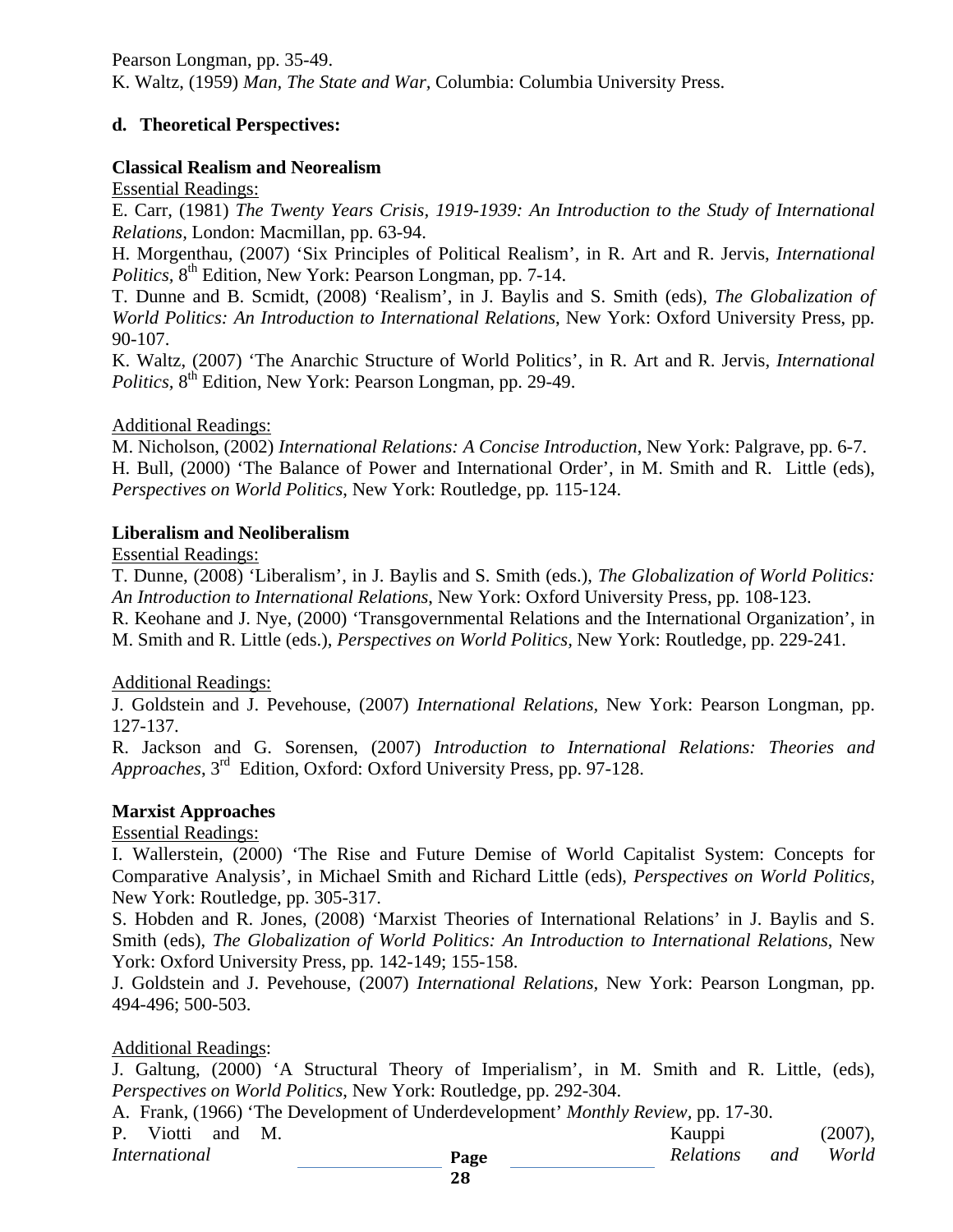*Politics: Security, Economy, Identity*, Pearson Education, pp. 40-85.

Modern History Sourcebook: Summary of Wallerstein on World System Theory, Available at [http://www.fordham.edu/halsall/mod/Wallerstein.asp,](http://www.fordham.edu/halsall/mod/Wallerstein.asp) Accessed: 19.04.2013.

#### **Feminist Perspectives**

Essential Readings:

J. Tickner, (2007) 'A Critique of Morgenthau's Principles of Political Realism', in R. Art and R. Jervis, *International Politics*,  $8^{th}$  Edition, New York: Pearson Longman, pp. 15-28.

F. Halliday, (1994) *Rethinking International Relations,* London: Macmillan, pp. 147-166. Additional Readings:

M. Nicholson, *International Relations: A Concise Introduction*, New York: Palgrave, 2002, pp. 120- 122.

J. Goldstein and J. Pevehouse, (2007) *International Relations,* New York: Pearson Longman, pp. 138-148.

S. Smith and P. Owens, (2008) 'Alternative Approaches to International Theory' in J. Baylis and S. Smith (eds), *The Globalization of World Politics: An Introduction to International Relations*, New York: Oxford University Press, pp*.* 181-184.

#### **Constructivism**

Essential Readings:

A. Wendt, (1992) 'Anarchy is What States Make of it: The Social Construction of Power Politics', *International Organization* Vol 46(2) pp. 391-425.

M. Barnett, (2008) 'Social Constructivism' in J. Baylis and S. Smith (eds), *The Globalization of World Politics: An Introduction to International Relations*, New York: Oxford University Press, pp*.*  160-173.

Additional Reading:

R. Jackson and G. Sorensen, (2007) *Introduction to International Relations: Theories and Approches,*  3<sup>rd</sup>Edition, Oxford: Oxford University Press, pp. 161-177.

### **Part II**

### **a. IR, Eurocentricism and Perspectives from the Global South**

#### **On Eurocentricism**

#### Essential Readings:

A. Acharya and B. Buzan, (2007) 'Why Is There No Non- Western IR Theory: Reflections on and From Asia', *International Relations Of The Asia- Pacific,* Vol 7(3), pp. 285-286.

T. Kayaoglu, (2010) 'Westphalian Eurocentrism in I R Theory', in *International Studies Review,* Vol. 12(2), pp. 193-217.

#### Additional Readings:

O. Weaver and A. Tickner, (2009) 'Introduction: Geocultural Epistemologies', in A. Tickner and O. Waever (eds), *International Relations: Scholarship Around The World,* London: Routledge, pp. 1-31. R. Kanth (ed), (2009) *The Challenge of Eurocentris: Global Perspectives,Policy & Prospects,* New York: Palgrave-McMillan.

S. Amin, (2010) *Eurocentrism: Modernity, Religion & Democracy,* New York: Monthly Review Press.

#### **Kautilya**

Essential Readings:<br>B. Sarkar, (1921) 'The

Hindu Theory of State', *Political Science Quarterly*, Vol. 36(1), pp.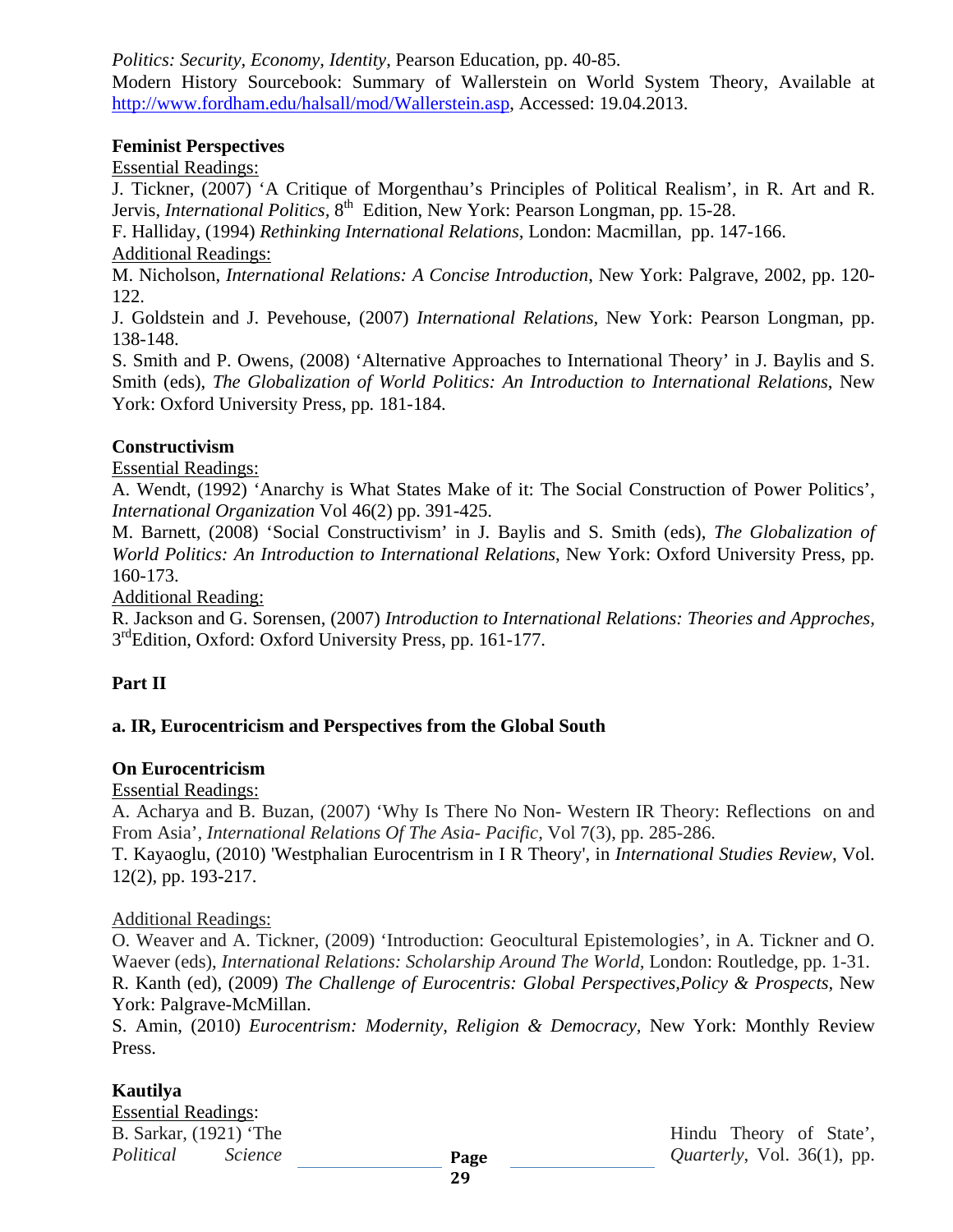79-90.

B. Sarkar, (1919) 'Hindu Theory of International Relations', *The American Political Science Review*, Vol. 13(3), pp. 400-414.

#### **Tagore's Nationalism**

Essential Reading: R. Tagore (2002), *Nationalism*, New Delhi: Rupa & Co.

#### **Non-alignment**

Essential Readings:

A. Rana, (1979) *The Imperatives of Non-alignment*, New Delhi: Macmillan.

R. Harshe, (1990) 'India's Non-Alignment: An Attempt at Conceptual Reconstruction', *Economic and Political Weekly,* Vol.25(7), pp. 399-405.

#### Additional Readings:

V. Prashad, (2007) *The Darker Nations: A People's History of the Third World,* New York: The New Press.

R. Khan (ed.), (1981) *Perspectives on Non-alignment*, New Delhi: Kalamkar Prakashan,

#### **International Law: A Third World Perspective**

#### Essential Readings:

B. Chimni, (2006) 'Third World Approaches to International Law: A Manifesto', *International Community Law Review,* Vol. 8, pp. 3-27.

B. Chimni, (2007) 'A Just World Order under Law: A View from the South,' *American University International Law Review,* Vol. 22(2), pp. 199-220.

#### Additional Reading:

R. Anand, (2004) 'Jawaharlal Nehru and International Law and Relations', in R. Anand, *Studies in International Law and History: An Asian Perspective,*The Netherlands: Martinus Nijhoff, pp. 1-23.

#### **Rethinking the Regional and Global Orders**

Essential Readings:

A. Acharya, (2004) 'Whose Ideas Spread: Whose Norms Matter? Norm Localization and Institutional Change in Asian Regionalism', *International Organization,* Vol. 58, pp. 239-275.

K. Narayanan, (2005) 'The Five Principles of Peaceful Co-Existence: The Appropriate Code for a Globalized World'*,* inC. Ranganathan, (ed.) *Panchasheel and the Future: Perspectives on India-China Relations,* New Delhi: Samskriti, in association with Institute of Chinese Studies Centre for the Study of Developing Societies, xxi(xxvii).

A. Ramakrishnan, (2001) 'The Global and the Local: A Critical International Perspective on the Politics of 'Sustainable Development'', *Indian Journal of Political Science*, Vol.62(1), pp. 91-104.

S. Inayatullah, (2008) 'Distant Futures and Alternative Presents for South Asia', in N. Behera, (ed), *International Relations in South Asia: Search for an Alternative Paradigm*, New Delhi: Sage, pp. 51- 73.

#### Additional Readings:

U. Baxi, (1998) *The Future of Human Rights,* New Delhi: Oxford University Press.

C. Murthy, (1998) 'Reforming the UN Security Council: An Asian View', *South Asian Survey,* Vol. 5(1), pp. 113-124.

A. Ramakrishnan, (2005) 'Globalisation and Human Rights: A South Asian Perspective', *Human Rights Global Focus,* Vol. 2(1), pp. 42-44.

Online Resources: **Flashcard Glossary:**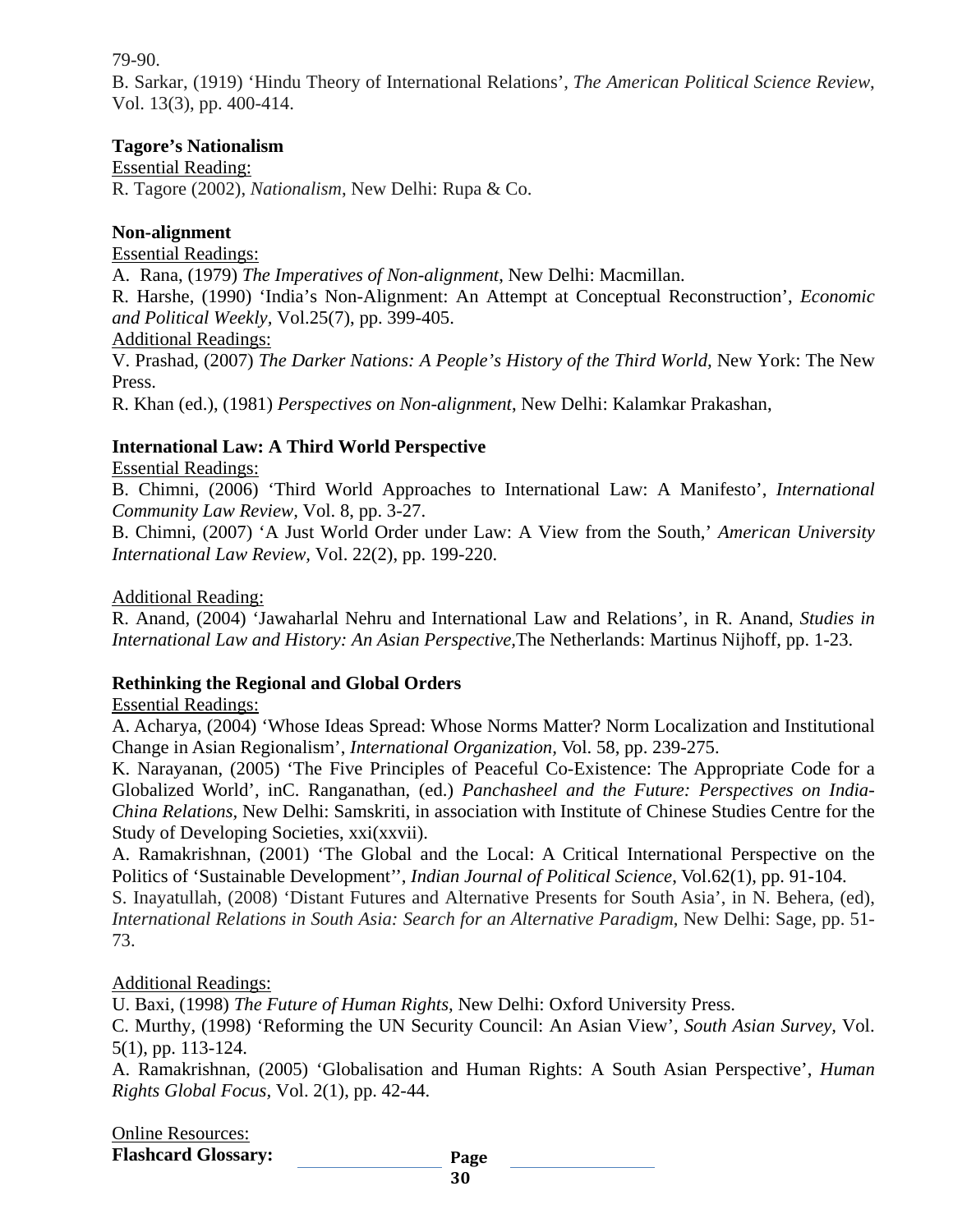<http://global.oup.com/uk/orc/politics/intro/internationalrelations/books/flashcards/> [http://global.oup.com/uk/orc/politics/ir\\_theory/dunne2e/01student/glossary/](http://global.oup.com/uk/orc/politics/ir_theory/dunne2e/01student/glossary/)

#### **Timeline of Key International Relations Events:**

[http://fdslive.oup.com/www.oup.com/orc/resources/politics/intro/internationalrelations/books/timelin](http://fdslive.oup.com/www.oup.com/orc/resources/politics/intro/internationalrelations/books/timeline/ir_timeline.pdf) [e/ir\\_timeline.pdf](http://fdslive.oup.com/www.oup.com/orc/resources/politics/intro/internationalrelations/books/timeline/ir_timeline.pdf)

#### **Maps of the Key Regions:**

<http://global.oup.com/uk/orc/politics/intro/internationalrelations/books/maps/> For some interesting Multiple Choice Questions: <http://global.oup.com/uk/orc/politics/intro/garner2e/01student/mcqs/>

#### **Crossword Puzzle:**

[http://www.cengage.com/cgi](http://www.cengage.com/cgi-wadsworth/course_products_wp.pl?fid=M20bI&product_isbn_issn=9781133602101)[wadsworth/course\\_products\\_wp.pl?fid=M20bI&product\\_isbn\\_issn=9781133602101](http://www.cengage.com/cgi-wadsworth/course_products_wp.pl?fid=M20bI&product_isbn_issn=9781133602101) [http://www.cengage.com/cgi](http://www.cengage.com/cgi-wadsworth/course_products_wp.pl?fid=M20bI&product_isbn_issn=9781111344238)[wadsworth/course\\_products\\_wp.pl?fid=M20bI&product\\_isbn\\_issn=9781111344238](http://www.cengage.com/cgi-wadsworth/course_products_wp.pl?fid=M20bI&product_isbn_issn=9781111344238)

**For Interviews of Eminent Thinkers "Conversations with History":**

<http://globetrotter.berkeley.edu/conversations/alpha.html>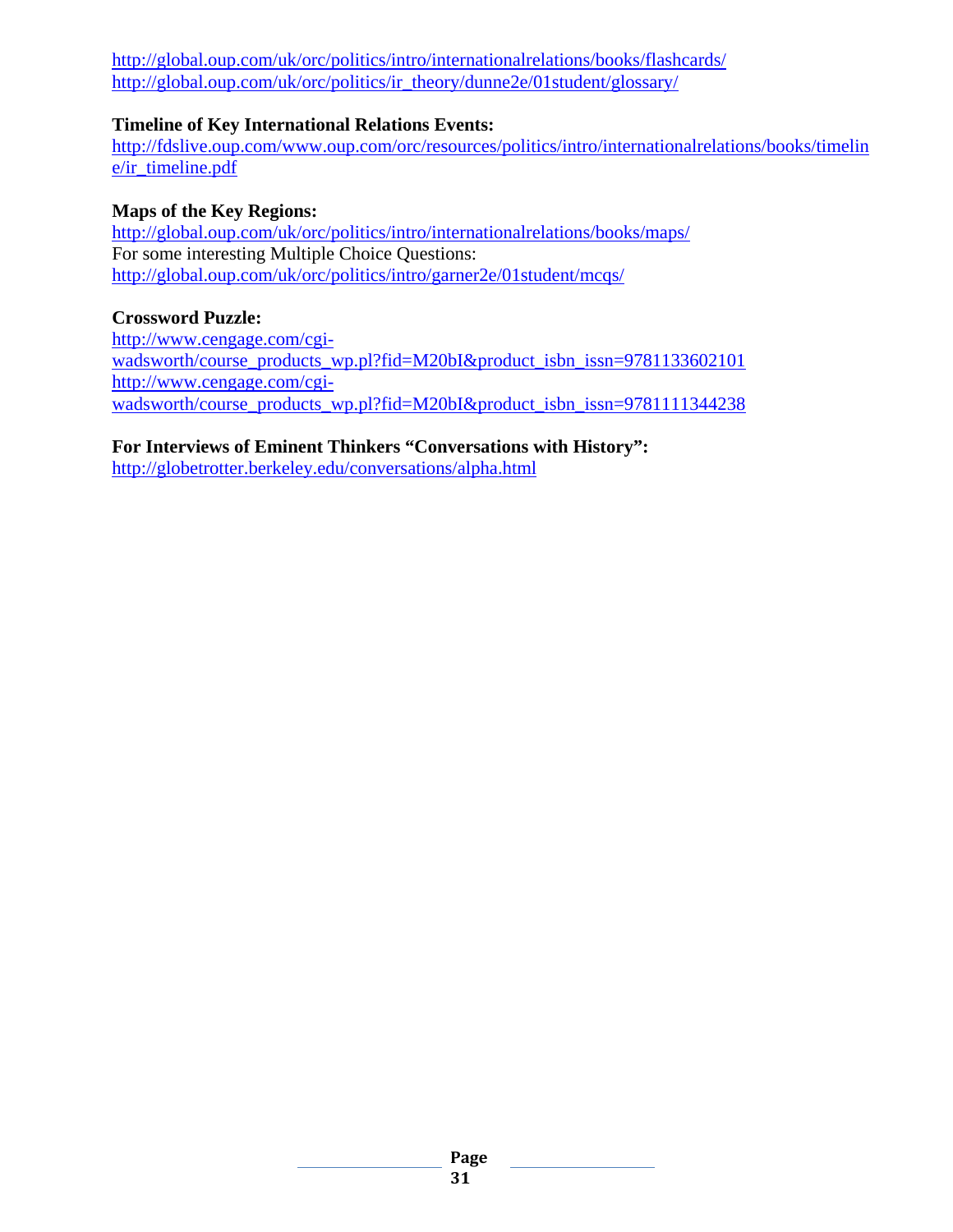| <b>Degree</b>          | Diploma/Bachelor/<br><b>Bachelor with Honours</b> | Year: | Semester: 5 | <b>Paper</b><br>No: | 09 |
|------------------------|---------------------------------------------------|-------|-------------|---------------------|----|
| Paper<br><b>Title:</b> | PUBLIC POLICY AND ADMINISTRATION IN INDIA         |       |             |                     |    |

**Maximum Marks: 100 Total Lectures and Student Presentations: 60** 

**Course objective:** The course seeks to provide an introduction to the interface between public policy and administration in India. It deals with issues of decentralization, financial management, citizens and administration and social welfare from a non-western perspective.

| I. Public policy<br>a. Definition, characteristics and models<br>b. Public Policy Process in India                                                                                                                                                       | (12 lectures and presentations) |
|----------------------------------------------------------------------------------------------------------------------------------------------------------------------------------------------------------------------------------------------------------|---------------------------------|
| <b>II.</b> Decentralization<br>a. Meaning, significance and approaches and Types<br>b. Local Self Governance: Rural and Urban                                                                                                                            | (12 lectures and presentations) |
| <b>III.</b> Budget<br>a. Concept, significance and Types of Budget<br>b. Budget processes in India                                                                                                                                                       | (12 lectures and presentations) |
| <b>IV. Citizen and Social welfare administration</b><br>a. Citizens and Administration<br>(i) Public accountability and Peoples' participation in administration<br>(ii) Redressal of public grievances: RTI, Lokpal, citizens' charter and E-Governance | (12 lectures and presentations) |
| b. Social Welfare Administration                                                                                                                                                                                                                         |                                 |

(i) Concept and approaches of Social Welfare

(ii) Social Welfare Policies: Education: Sarv Siksha Abhiyan, Health: NRHM and Employment: MNREGA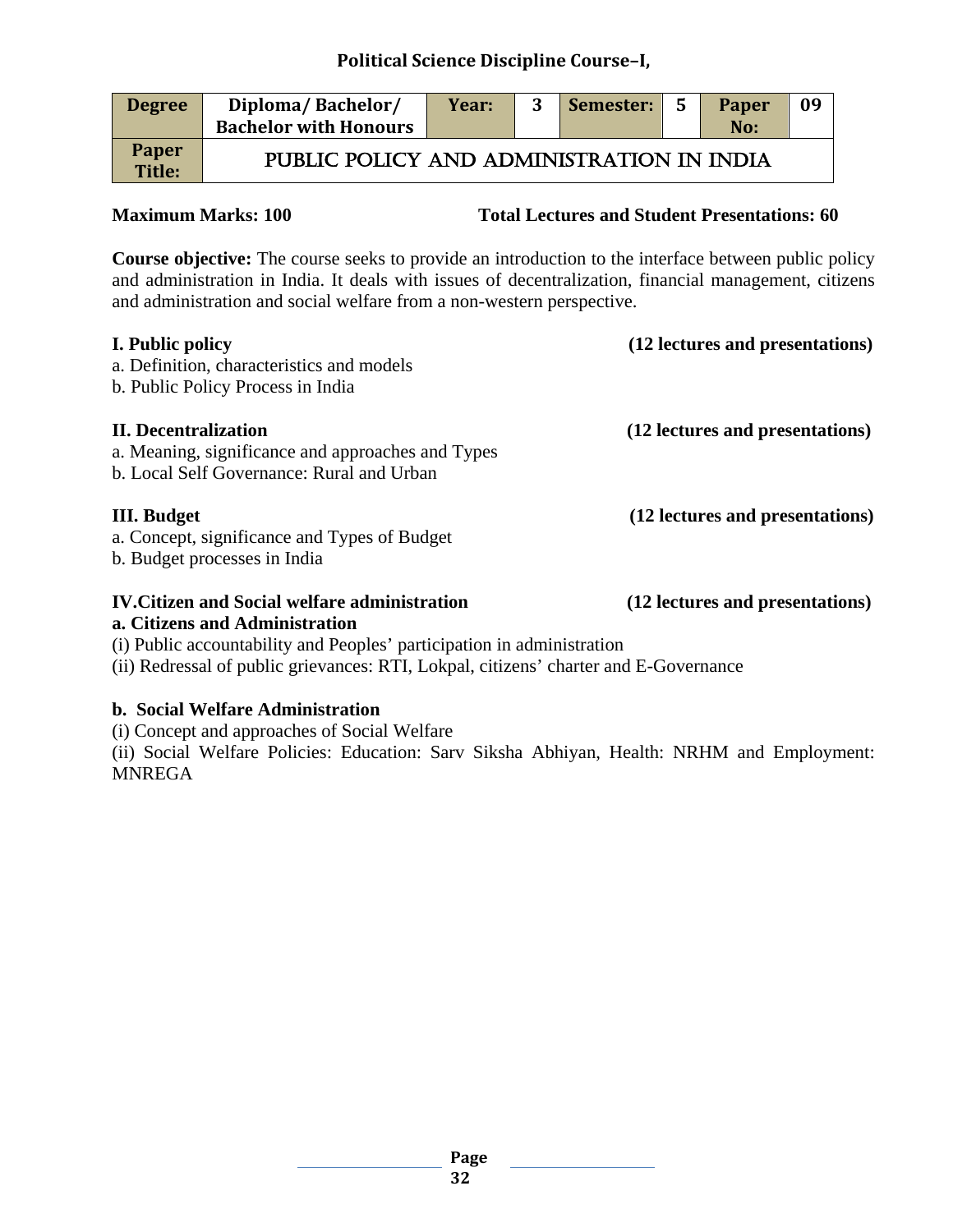### **I. Public Policy a. Definition, characteristics and models**

#### Essential Readings:

T. Dye, (1984) *Understanding Public Policy,* 5th Edition*.* U.S.A: Prentice Hall, pp. 1-44. B. Chakrabarty and P. Chand (2012) *Public Administration in a Globalizing World: Theories and Practices,* New Delhi: Sage Publications, pp.181-194.

#### Additional Reading:

N. Henry, (2013) *Public Administration and Public Affairs*, 12th Edition, USA: PHI Learning, pp. 342-353.

#### **b. Public Policy Processes in India**

#### Essential Readings:

Avasthi and Maheshwari (2010) *Public Administration*, Agra: Lakshmi Narain Agarwal, pp.705-729. B. Chakrabarty and P. Chand, (2012) *Public Administration in a Globalizing World: Theories and Practices,* New Delhi: Sage Publications, pp. 211-16

#### **II. Decentralization**

#### **a. Meaning, significance and approaches and Types**

#### Essential Readings:

B. Chakrabarty and P. Chand, (2012) *Public Administration in a Globalizing World: Theories and Practices,* New Delhi: Sage Publications, pp.253-261.

G. Cheema and D. Rondinelli, (1983) *Decentralization and Development: Policy Implementation in Developing Countries*, Beverly Hills, California: Sage publications.

#### Additional Reading:

J. Fesler, (1965) 'Approaches to the Understanding of Decentralization', *Journal of Politics,* Vol. 27(3), pp. 536-66.

#### **b. Local Self Governance: Rural and Urban**

Essential Readings:

B.Chakrabarty and P. Chand, (2012) *Public Administration in a Globalizing World: Theories and Practices*, New Delhi: Sage Publications, pp. 268-292.

S. Sarkar, (2010) *Public administration in India*, New Delhi: PHI Learning, pp.130-188

#### Additional Reading:

N. Jayal, A. Prakash and P. Sharma, (2006) *Local Governance in India: Decentralisation and Beyond,* New Delhi: Oxford University Press, pp. 1-26.

#### **III. Budget**

#### **a. Concept, Significance and Types of Budget**

Essential Readings:

Cox, et al., (1994) *Public administration in Theory and Practice*. New Delhi: Pearson pp. 121-142 B. Chakrabarty and P. Chand, (2012) *Public Administration in a Globalizing World: Theories and Practices*, New Delhi: Sage Publications, pp. 414-421.

#### Additional Reading:

N. Henry, (1999) *Public Administration and Public Affairs.* New Jersey: Prentice Hall, pp. 233-249.

**b. Budget Processes in India**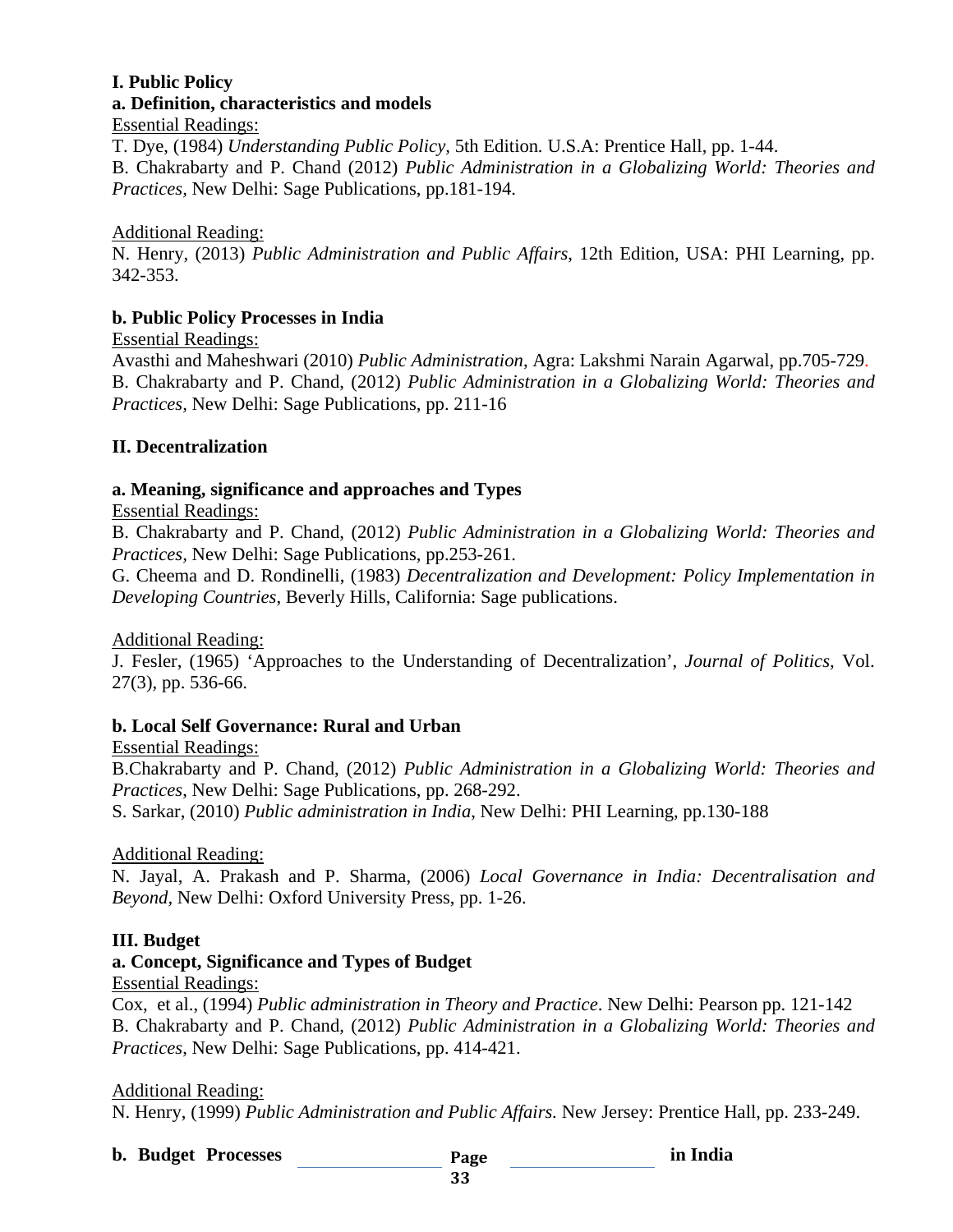Essential Readings:

B. Chakrabarty and P. Chand, (2012) *Public Administration in a Globalizing World: Theories and Practices,* New Delhi: Sage Publications, pp.421-436.

M. Bhattacharya, (2008) *New Horizons of Public Administration*, 5th Revised Edition. New Delhi: Jawahar Publishers, pp. 368-384.

#### Additional Reading:

A. Singh, (2002), *Public Administration: Roots and Wings*. New Delhi: Galgotia Publishing Company, pp.187-195.

#### **IV. Citizen and Social welfare administration a. Citizens and Administration**

#### **Public accountability**

#### Essential Readings:

M. Bhattacharya, (2008) *New Horizons of Public Administration*, 5th Revised Edition. New Delhi: Jawahar Publishers, pp. 412-428

B. Chakrabarty and P. Chand, (2012) *Public Administration in a Globalizing World: Theories and Practices,* New Delhi: Sage Publications, pp.365-368.

#### **Peoples' participation in administration**

#### Essential Readings:

Avasthi and Maheshwari, (2010) *Public Administration*, Agra: Lakshmi Narain Agarwal, pp.639-645. B. Chakrabarty and P. Chand, (2012) *Public Administration in a Globalizing World: Theories and Practices*, New Delhi: Sage Publications, pp.354-365.

Additional Reading:

M. Bhattacharya, (2008) *New Horizons of Public Administration*, 5th Revised Edition, New Delhi: Jawahar Publishers, pp. 495-510.

### **Redressal of public grievances: RTI, Lokpal citizens' charter and E-Governance**

#### Essential Readings:

P. Sharma and M. Devasher, (2007) 'Right to Information in India', in S. Singh and P. Sharma, (eds.) *Decentralization: Institutions and Politics in Rural India*, New Delhi: Oxford University Press, pp. 348-382.

B. Chakrabarty and P. Chand, (2012) *Public Administration in a Globalizing World: Theories and Practices,* New Delhi: Sage Publications, pp.368-380.

S. Bhatnagar, (2008) 'E-Government: building a SMART administration for India's States', in B. Chakrabarty and M. Bhattacharya, (eds) *The Governance Discourse,* New Delhi: Oxford University Press, pp. 246-259.

M. Bhattacharya, (2008) *New Horizons of Public Administration*, 5th Revised Edition. New Delhi: Jawahar Publishers, pp. 511-51.

#### Additional Reading:

A. Singh and G. Prakash, (2008) 'A New Public Management Perspective in Indian E- Governance Initiatives', in *Critical Thinking In E-Governance*, Delhi: International Congress of E-Governance, pp. 11-19

#### **b.** Social Welfare **Administration**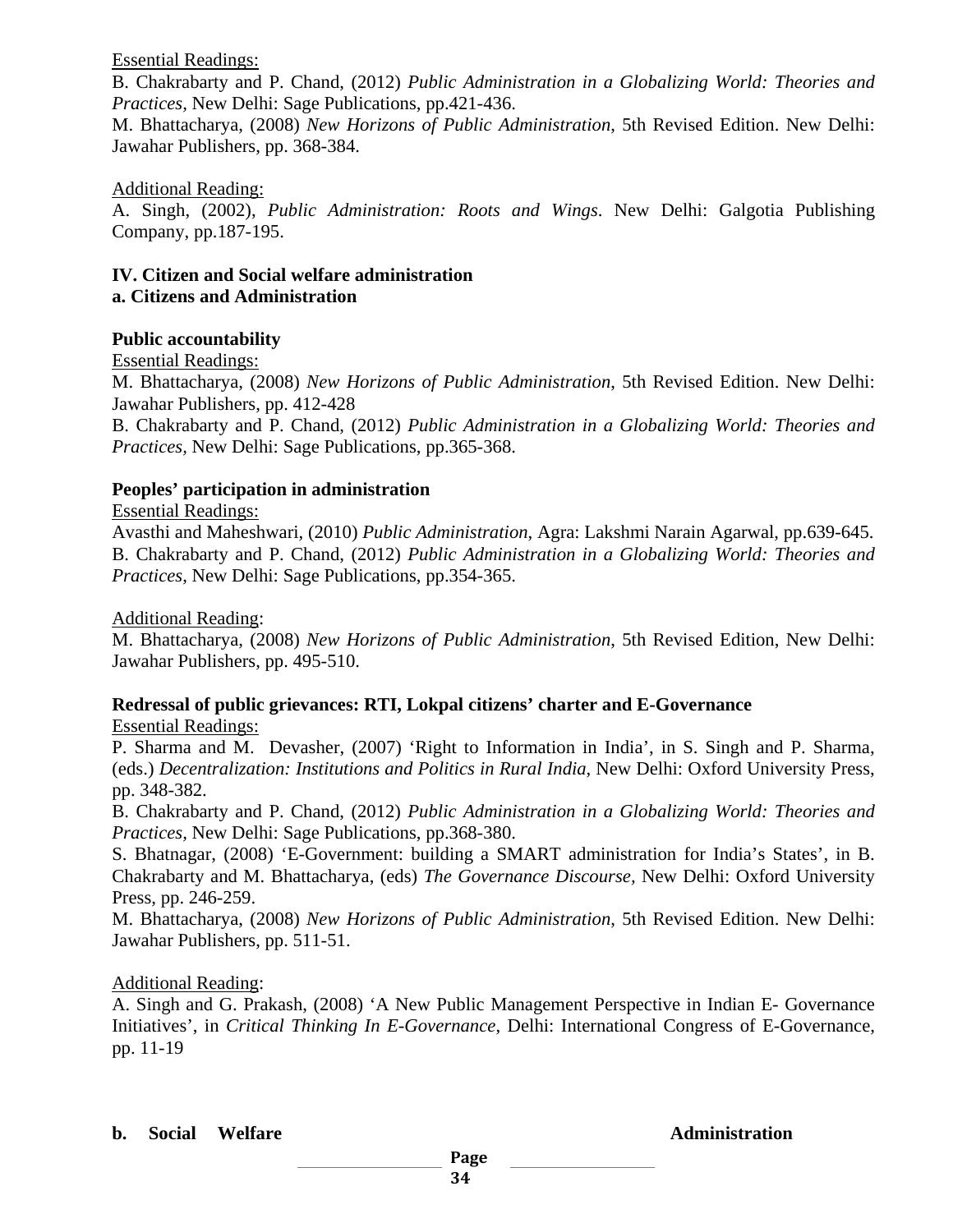#### **Concept and approaches of Social Welfare**

#### Essential Readings:

W. Friedlander, (1967) *Introduction to Social Welfare*, New Delhi: Prentice Hall of India. B. Chakrabarty and P. Chand, (2012) *Public Administration in a Globalizing World: Theories and Practices,* New Delhi: Sage Publications, pp.313-319.

#### Additional Reading:

R. Titmus, (1985) *Essays on the welfare* State, London: George Allen and Unwin.

#### **Social Welfare Policies**

Essential Readings:

Ministry of Rural Development, Government of India (2013) *MGNREGA Sameeksha*, Delhi: Orient Blackswan.

B. Chakrabarty and P. Chand, (2012) *Public Administration in a Globalizing World: Theories and Practices*, New Delhi: Sage Publications, pp.344-350.

#### Additional Readings:

#### **(a) Education: Sarv Siksha Abhiyan**

A. Sinha, *Is It Really Possible?* Available at www.india-seminar.com/2004/536/amarjeetsinha.htm Dhir, J. *Beyond Resources*. Available at

www.india-seminar.com/2004/536/dhir jhingram.htm, Accessed: 18.04.2013.

#### **(b) Health: NRHM**

National Rural Health Mission (India),(2007) *Reviewing two years of NRHM: Citizens Report,* October, New Delhi, Available at [www.chsj.org/modules/download\\_gallery/dlc.php?file=442,](http://www.chsj.org/modules/download_gallery/dlc.php?file=442) Accessed: 18.04.2013.

#### **(c)Employment: MNREGA**

A. Kumar, B. Suna and S. Pratap, *Responding to People's Protests about Poverty: Making and Implementation of the National Rural Employment Guarantee Act (NREGA) in India.* Available at [www.chronicpoverty.org,](http://www.chronicpoverty.org/) Accessed: 18.04.2013.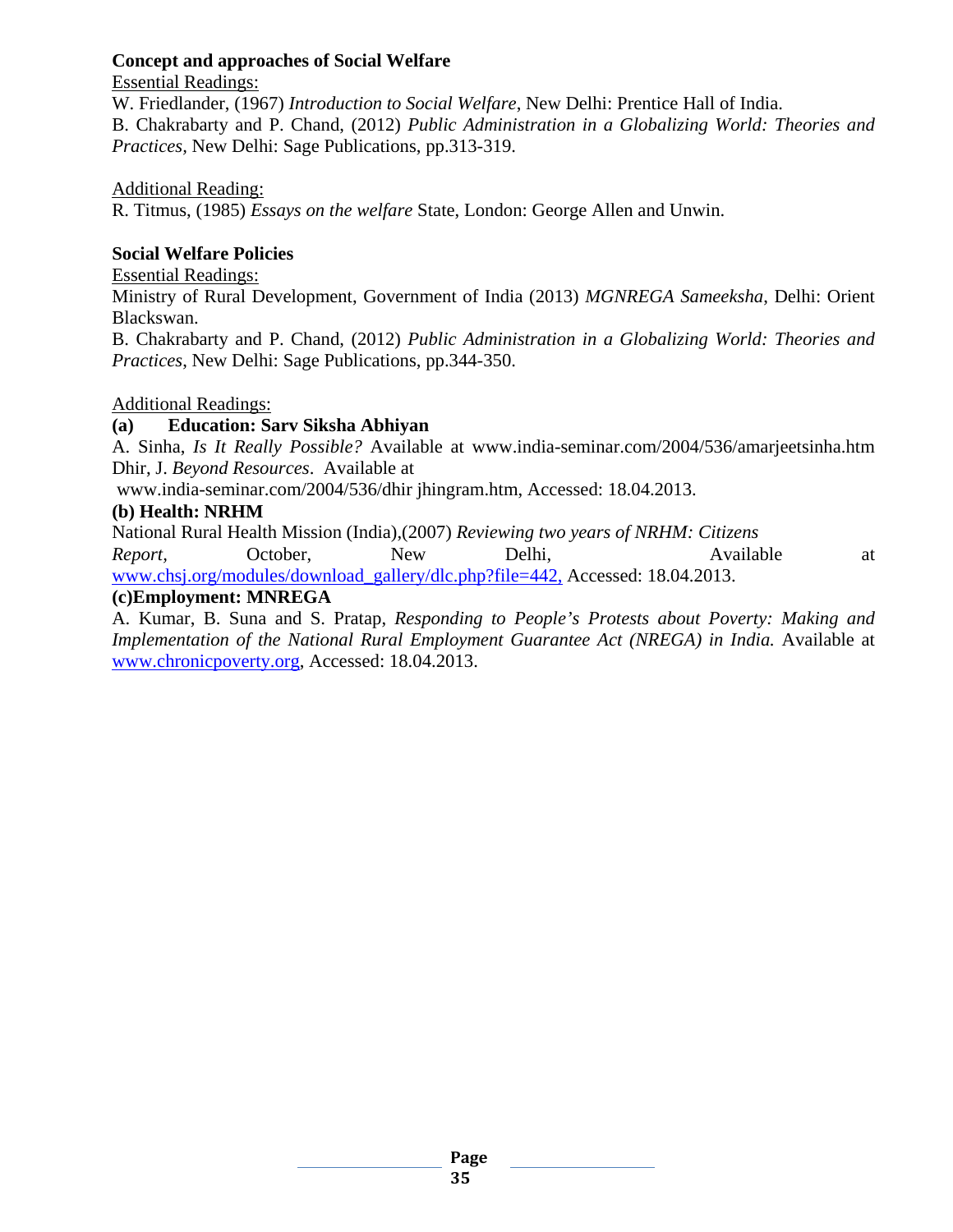| <b>Degree</b>          | Diploma/Bachelor/<br><b>Bachelor with Honours</b> | Year: | Semester:                  | - 5 | <b>Paper</b><br>No: | 10 |
|------------------------|---------------------------------------------------|-------|----------------------------|-----|---------------------|----|
| <b>Paper</b><br>Title: |                                                   |       | POLITICAL PROCESS IN INDIA |     |                     |    |

**Maximum Marks: 100 Total Lectures and Student Presentations: 60**

**Course objective:** Actual politics in India diverges quite significantly from constitutional legal rules. An understanding of the political process thus calls for a different mode of analysis - that offered by political sociology. This course maps the working of 'modern' institutions, premised on the existence of an individuated society, in a context marked by communitarian solidarities, and their mutual transformation thereby. It also familiarizes students with the working of the Indian state, paying attention to the contradictory dynamics of modern state power.

| I. Political Parties and the Party System                                      | (1.5 weeks or 6 lectures) |
|--------------------------------------------------------------------------------|---------------------------|
| Trends in the Party System; From the Congress System to Multi-Party Coalitions |                           |
| <b>II. Determinants of Voting Behaviour</b>                                    | (2 weeks or 8 lectures)   |
| Caste, Class, Gender and Religion                                              |                           |
| <b>III. Regional Aspirations</b>                                               | (2 weeks or 8 lectures)   |
| The Politics of Secession and Accommodation                                    |                           |
| <b>IV. Religion and Politics</b>                                               | (2 weeks or 8 lectures)   |
| Debates on Secularism; Minority and Majority Communalism                       |                           |
| <b>V. Caste and Politics</b>                                                   | (1.5 weeks or 6 lectures) |
| Caste in Politics and the Politicization of Caste                              |                           |
| <b>VI. Affirmative Action Policies</b>                                         | (1.5 weeks or 6 lectures) |
| Women, Caste and Class                                                         |                           |
| VII. The Changing Nature of the Indian State                                   | (1.5 weeks or 6 lectures) |
| Developmental, Welfare and Coercive Dimensions                                 |                           |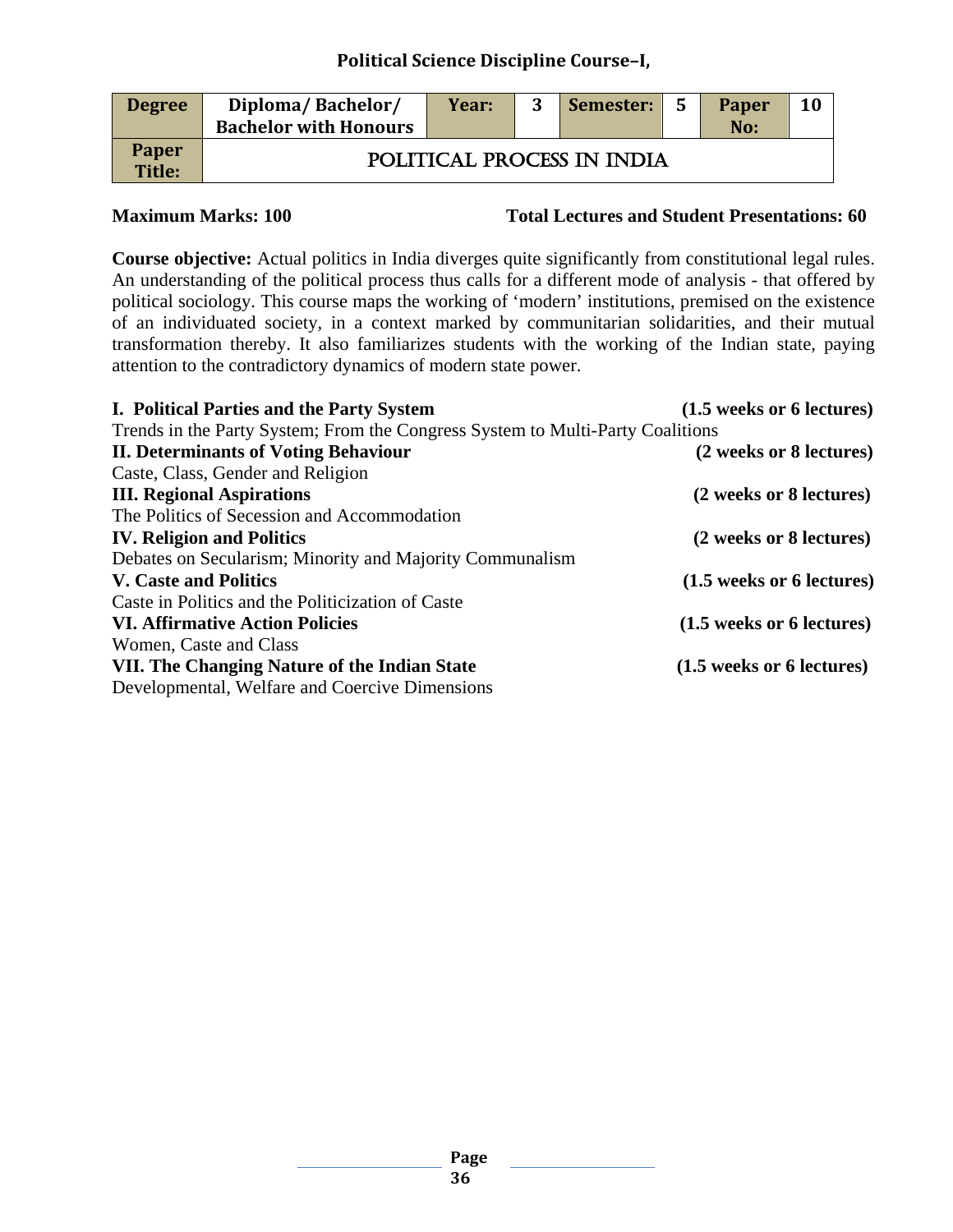# **I. Political Parties and the Party System: Trends in the Party System; From the Congress System to Multi-Party Coalitions**

#### Essential Readings:

R. Kothari, (2002) 'The Congress System', in Z. Hasan (ed.) *Parties and Party Politics in India*, New Delhi: Oxford University Press, pp 39-55.

E. Sridharan, (2012) 'Introduction: Theorizing Democratic Consolidation, Parties and Coalitions', in *Coalition Politics and Democratic Consolidation in Asia,* New Delhi: Oxford University Press.

#### Additional Reading:

Y. Yadav and S. Palshikar, (2006) 'Party System and Electoral Politics in the Indian States, 1952- 2002: From Hegemony to Convergence', in P. deSouza and E. Sridharan (eds.) *India's Political Parties*, New Delhi: Sage Publications, pp. 73-115.

#### **II. Determinants of Voting Behaviour: Caste, Class, Gender and Religion**

Essential Readings:

Y. Yadav, (2000) 'Understanding the Second Democratic Upsurge', in F. Frankel, Z. Hasan, and R. Bhargava (eds.) *Transforming India: Social and Political Dynamics in Democracy*, New Delhi: Oxford University Press, pp. 120-145.

C. Jaffrelot, (2008) 'Why Should We Vote? The Indian Middle Class and the Functioning of World's Largest Democracy', in *Religion, Caste and Politics in India*, Delhi: Primus, pp. 604-619.

R. Deshpande, (2004) 'How Gendered was Women's Participation in Elections 2004?', *Economic and Political Weekly,* Vol. 39, No. 51, pp. 5431-5436.

S. Kumar, (2009) 'Religious Practices Among Indian Hindus,' *Japanese Journal of Political Science,* Vol. 10, No. 3, pp. 313-332.

#### **III. Regional Aspirations: The Politics of Secession and Accommodation**

Essential Readings:

M. Chadda, (2010) 'Integration through Internal Reorganisation', in S. Baruah (ed.) *Ethnonationalism in India: A Reader***,** New Delhi: Oxford University Press, pp. 379-402.

P. Brass, (1999) 'Crisis of National Unity: Punjab, the Northeast and Kashmir', in *The Politics of India Since Independence,* New Delhi: Cambridge University Press and Foundation Books, pp.192- 227.

#### **IV. Religion and Politics: Debates on Secularism: Minority and Majority Communalism** Essential Readings:

T. Pantham, (2004) 'Understanding Indian Secularism: Learning from its Recent Critics', in R. Vora and S. Palshikar (eds.) *Indian Democracy: Meanings and Practices,* New Delhi: Sage, pp. 235-256. N. Menon and A. Nigam, (2007) 'Politics of Hindutva and the Minorities', in *Power and Contestation: India since 1989*, London: Fernwood Publishing, Halifax and Zed Books, pp.36-60.

#### Additional Reading:

N. Chandhoke, (2010) 'Secularism', in P. Mehta and N. Jayal (eds.) *The Oxford Companion to Politics in India*, New Delhi: Oxford University Press, pp. 333-346.

### **V. Caste and Politics: Caste in Politics and the Politicization of Caste**

#### Essential Readings:

**Page**  R. Kothari, (1970) 'Introduction', in *Caste in Indian Politics*, Delhi: Orient Longman, pp.3-25. M. Weiner, (2001) 'The Struggle for Equality: Caste in Indian Politics', in Atul Kohli (ed.) *The Success of India's Democracy*, New Delhi: Cambridge University Press, pp. 193-225. G. Omvedt. (2002) Solution Contract Contract Contract Contract Contract Contract Contract Contract Contract Contract Contract Contract Contract Contract Contract Contract Contract Contract Contract Contract Contract Contra Dalit Movement in Tagge and India', in G. Shah (ed.)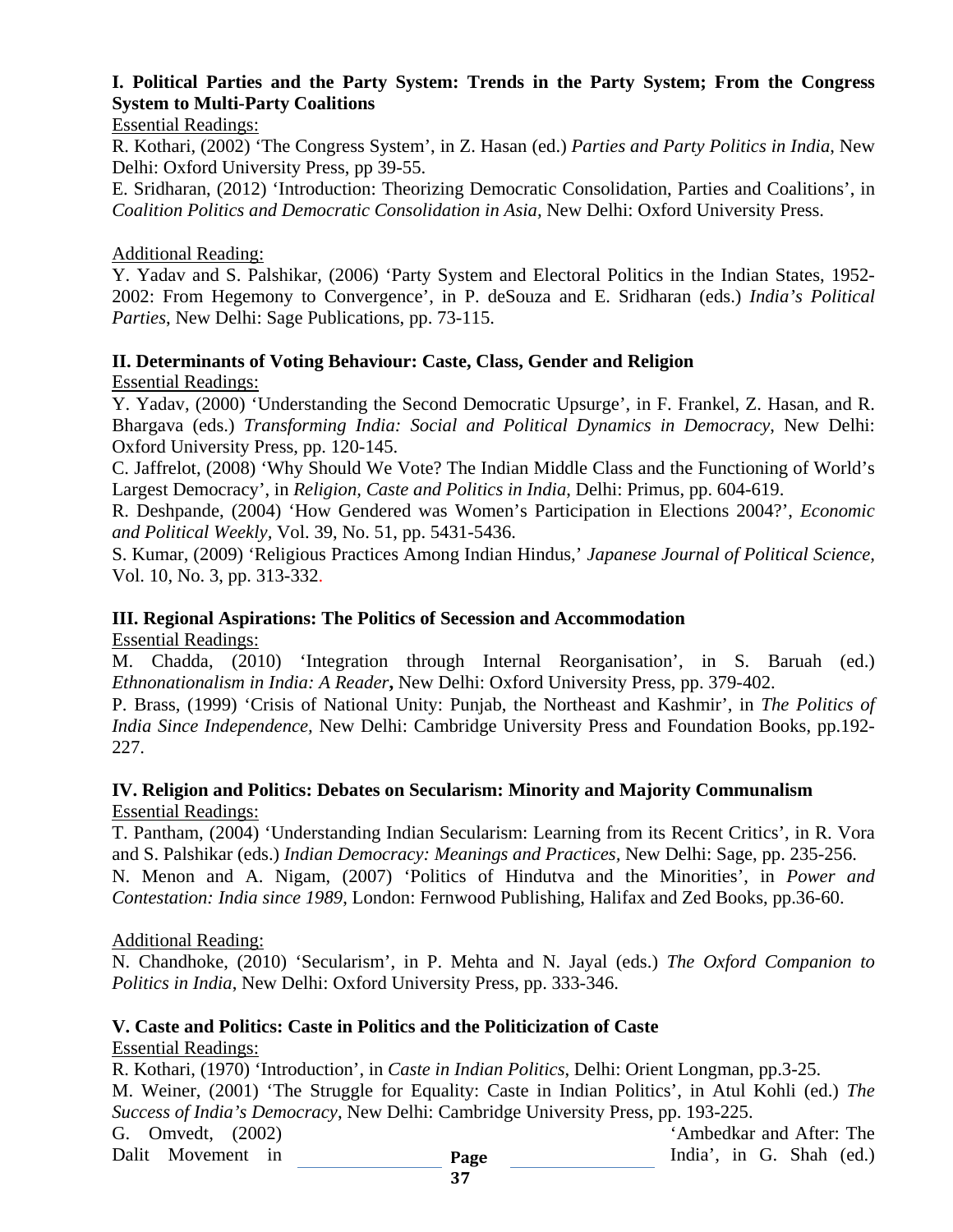# **VI. Affirmative Action Policies: Women, Caste and Class**

Essential Readings:

M. Galanter, (2002) 'The Long Half-Life of Reservations', in Z. Hasan, E. Sridharan and R. Sudarshan (eds.) *India's Living Constitution: Ideas, Practices, Controversies*, New Delhi: Permanent Black, pp. 306-318.

C. Jaffrelot, (2005) 'The Politics of the OBCs', in *Seminar,* Issue 549, pp. 41-45.

M. John, (2011) 'The Politics of Quotas and the Women's Reservation Bill in India', in M. Tsujimura and J. Steele (eds.) *Gender Equality in Asia,* Japan: Tohoku University Press, pp. 169-195.

### **VII. Changing Nature of the Indian State**: **Developmental, Welfare and Coercive Dimensions** Essential Readings:

S. Palshikar, (2008) 'The Indian State: Constitution and Beyond', in R. Bhargava (ed.) *Politics and Ethics of the Indian Constitution,* New Delhi: Oxford University Press, pp. 143-163.

R. Deshpande, (2005) 'State and Democracy in India: Strategies of Accommodation and Manipulation', Occasional Paper, Series III, No. 4, Special Assistance Programme, Department of Politics and Public Administration, University of Pune.

M. Mohanty, (1989) 'Duality of the State Process in India: A Hypothesis', *Bhartiya Samajik Chintan*, Vol. XII (1-2)

### Additional Readings:

T. Byres, (1994) 'Introduction: Development Planning and the Interventionist State Versus Liberalization and the Neo-Liberal State: India, 1989-1996', in T. Byres (ed.) *The State, Development Planning and Liberalization in India*, New Delhi: Oxford University Press, 1994, pp. 1-35.

A. Verma, (2007) 'Police Agencies and Coercive Power', in S. Ganguly, L. Diamond and M. Plattner (eds.) *The State of India's Democracy*, Baltimore: John Hopkins University Press, pp. 130-139.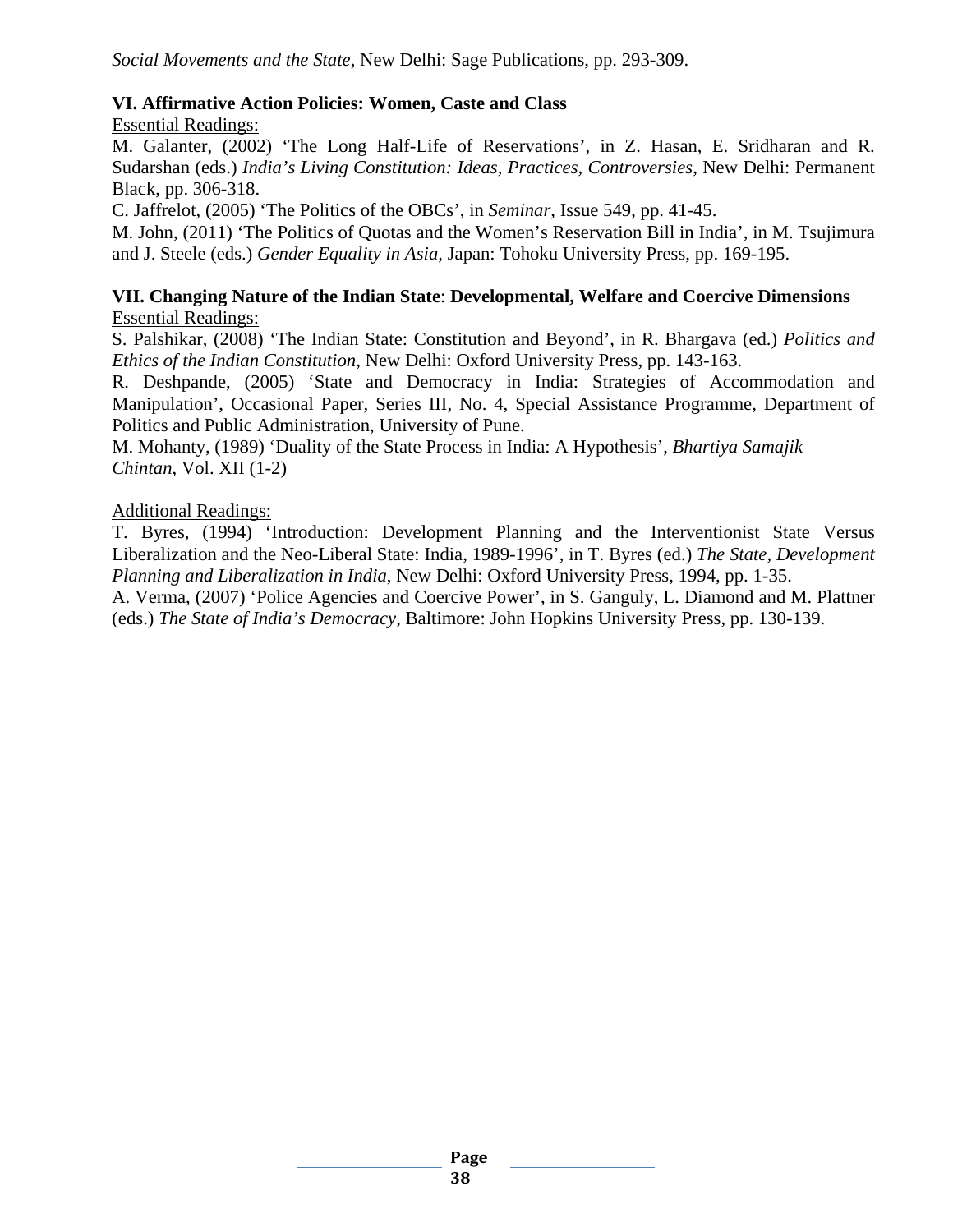| <b>Degree</b>          | Diploma/Bachelor/<br><b>Bachelor with Honours</b> | Year:                  | 3 | Semester: | 5 | <b>Paper</b><br>No: |  |
|------------------------|---------------------------------------------------|------------------------|---|-----------|---|---------------------|--|
| <b>Paper</b><br>Title: |                                                   | <b>GLOBAL POLITICS</b> |   |           |   |                     |  |

**Course objective**: This course introduces students to the key debates on the meaning and nature of globalization by addressing its political, economic, social, cultural and technological dimensions. In keeping with the most important debates within the globalization discourse, it imparts an understanding of the working of the world economy, its anchors and resistances offered by global social movements while analyzing the changing nature of relationship between the state and transnational actors and networks. The course also offers insights into key contemporary global issues such as the proliferation of nuclear weapons, ecological issues, international terrorism, and human security before concluding with a debate on the phenomenon of global governance.

### **I. Globalization: Conceptions and Perspectives (23 lectures)**

- a. Understanding Globalization and its Alternative Perspectives (6 lectures)
- b. Political: Debates on Sovereignty and Territoriality (3 lectures)
- c. Global Economy: Its Significance and Anchors of Global Political Economy: IMF,
- d. World Bank, WTO, TNCs (8 lectures)
- e. Cultural and Technological Dimension (3 lectures)
- f. Global Resistances (Global Social Movements and NGOs) (3 lectures)

#### **II. Contemporary Global Issues (20 lectures)**

a. Ecological Issues: Historical Overview of International Environmental Agreements, Climate

- Change, Global Commons Debate (7 lectures)
- b. Proliferation of Nuclear Weapons (3 lectures)
- c. International Terrorism: Non-State Actors and State Terrorism; Post 9/11 developments (4 lectures)
- d. Migration (3 lectures)
- e. Human Security (3 lectures)

#### **III. Global Shifts: Power and Governance (5 lectures)**

# **Maximum Marks: 100 Total Lectures and Student Presentations: 60**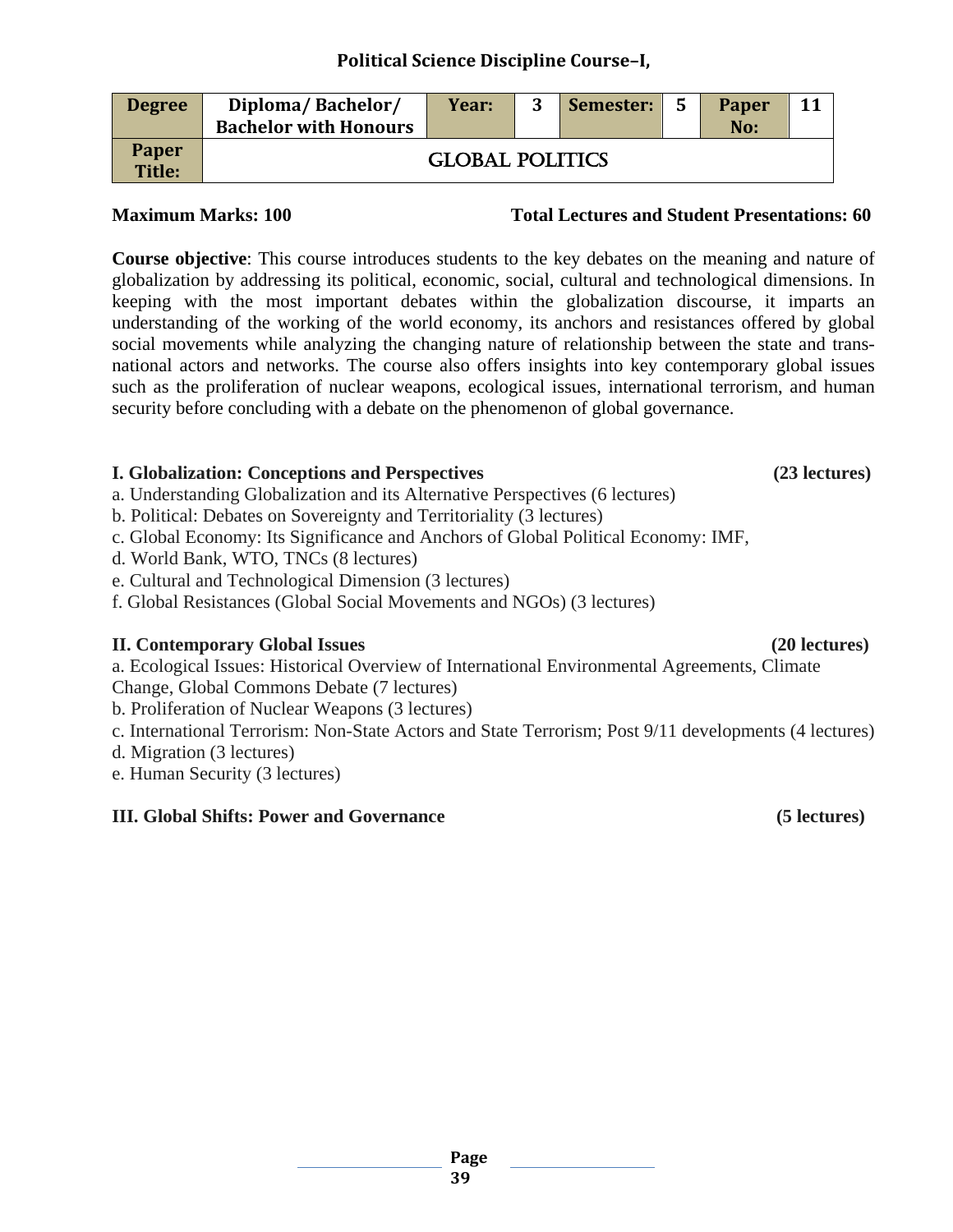# **I. Globalization – Conceptions and Perspectives**

### **Understanding Globalization and its Alternative Perspectives**

Essential Readings:

G. Ritzer, (2010) *Globalization: A Basic Text,* Sussex: Wiley-Blackwell, pp. 33-62.

M. Strager, (2009) *Globalization: A Very Short Introduction,* London: Oxford University Press, pp. 1-16.

R. Keohane and J. Nye Jr, (2000) 'Globalization: What's New? What's Not? (And So What?)', in *Foreign Policy*, No 118, pp. 104-119.

# Additional Reading:

A. McGrew, (2011) 'Globalization and Global Politics', in J. Baylis, S. Smith and P. Owens (eds.) *Globalization of World Politics: An Introduction to International Relations,* New York: Oxford University Press, pp. 14-31.

A. Heywood, (2011) *Global Politics,* New York: Palgrave-McMillan, pp. 1-24.

W. Ellwood, (2005) *The No-nonsense Guide to Globalization,* Jaipur: NI-Rawat Publications, pp. 12- 23.

# **Political: Debates on Sovereignty and Territoriality**

Essential Readings:

A. Heywood, (2011) *Global Politics,* New York: Palgrave-McMillan, pp. 112-134.

R. Keohane, (2000) 'Sovereignty in International Society', in D. Held and A. McGrew (eds.) *The Global Trans-Formations Reader,* Cambridge: Polity Press, pp. 109-123.

### Additional Reading:

K. Shimko, (2005) *International Relations: Perspectives and Controversies,* New York: Houghton Mifflin, pp. 195-219.

# **Global Economy: Its Significance and Anchors of Global Political Economy: IMF, World Bank, WTO, TNCs**

Essential Readings:

A. Heywood, (2011) *Global Politics,* New York: Palgrave-McMillan, pp. 454-479.

T. Cohn, (2009) *Global Political Economy: Theory and Practice,* pp. 130-140 (IMF), 208-218 (WTO).

R. Picciotto, (2003) 'A New World Bank for a New Century', in C. Roe Goddard et al., *International Political: State-Market Relations in a Changing Global Order*, Boulder: Lynne Reinner, pp. 341-351.

A. Narlikar, (2005) *The World Trade Organization: A Very Short Introduction,* New York: Oxford University Press, pp. 22-98.

J. Goldstein, (2006) *International Relations,* New Delhi: Pearson, pp. 392-405 (MNC).

P. Hirst, G. Thompson and S. Bromley, (2009) *Globalization in Question,* Cambridge: Polity Press, pp. 68-100 (MNC).

# Additional Readings:

G. Ritzer, (2010) *Globalization: A Basic Text,* Sussex: Wiley-Blackwell, pp. 180-190.

F. Lechner and J. Boli (ed.), (2004) *The Globalization Reader,* London: Blackwell, pp. 236-239 (WTO).

D. Held et al, (1999) *Global Transformations: Politics, Economics and Culture,* California: Stanford University Press, pp. 242-282 (MNC).

T. Cohn, (2009) *Global Political Economy,* New Delhi: Pearson, pp. 250-323 (MNC).

| <b>Cultural</b> | and | Page |  |
|-----------------|-----|------|--|
|-----------------|-----|------|--|

**Technological Dimension**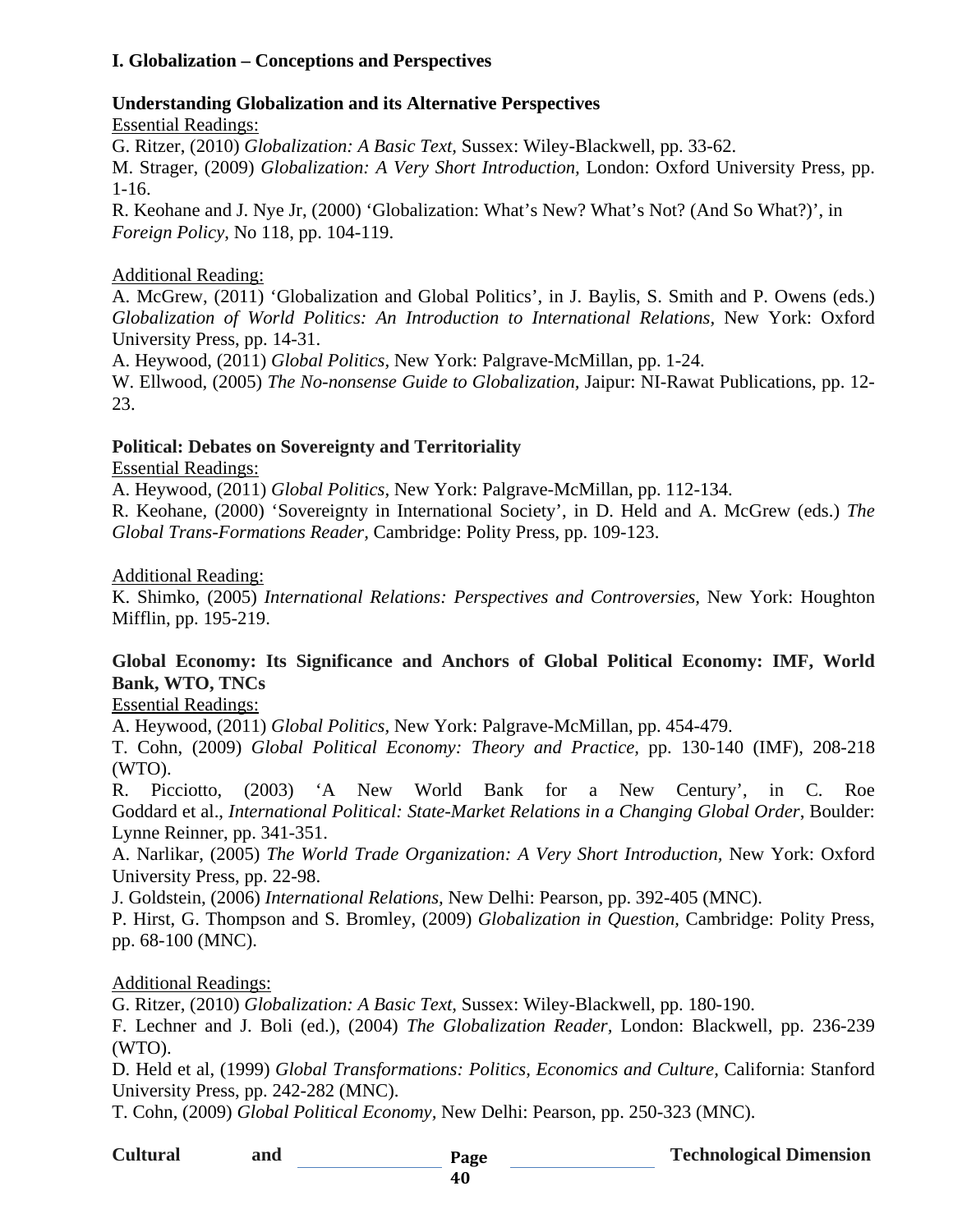Essential Readings:

D. Held and A. McGrew (eds.), (2002) *Global Transformations Reader: Politics, Economics and Culture*, Cambridge: Polity Press, pp. 1-50; 84-91.

M. Steger, (2009) 'Globalization: A Contested Concept', in *Globalization: A Very Short Introduction,* London: Oxford University Press, pp. 1-16.

A. Appadurai, (2000) 'Grassroots Globalization and the Research Imagination', in *Public Culture,*  Vol. 12(1), pp. 1-19.

#### Additional Reading:

J. Beynon and D. Dunkerley, (eds.), (2012) *Globalisation: The Reader*, New Delhi: Rawat Publications, pp. 1-19.

A. Vanaik, (ed.), (2004) *Globalization and South Asia: Multidimensional Perspectives*, New Delhi: Manohar Publications, pp. 171-191, 192-213, 301-317, 335-357.

#### **Global Resistances (Global Social Movements and NGOs)**

Essential Readings:

G. Ritzer, (2010) *Globalization: A Basic Text,* Sussex: Wiley-Blackwell, pp. 487-504.

R. O'Brien et al., (2000) *Contesting Global Governance: Multilateral Economic Institutions and Global Social Movements,* Cambridge: Cambridge University Press, pp. 1-23.

J. Fisher, (1998) *Non-Governments: NGOs and Political Development in the Third World,* Connecticut: Kumarian Press, pp. 1- 37 (NGO).

#### Additional Readings:

G. Laxter and S. Halperin (eds.), (2003) *Global Civil Society and Its Limits,* New York: Palgrave, pp. 1-21.

A. Heywood, (2011) *Global Politics,* New York: Palgrave-McMillan, pp. 150-156 (NGO).

P. Willets, (2011) 'Trans-National Actors and International Organizations in Global Politics', in J. Baylis, S. Smith and P. Owens (eds.) *Globalization of World Politics,* New York: Oxford University Press, pp. 334-342. (NGO)

# **II. Contemporary Global Issues**

# **Ecological Issues: Historical Overview of International Environmental Agreements, Climate Change, Global Commons Debate**

Essential Readings:

J. Volger, (2011) 'Environmental Issues', in J. Baylis, S. Smith and P. Owens (eds.) *Globalization of World Politics*, New York: Oxford University Press, pp. 348-362.

A. Heywood, (2011) *Global Politics,* New York: Palgrave, pp. 383-411.

N. Carter, (2007) *The Politics of Environment: Ideas, Activism, Policy*, Cambridge: Cambridge University Press, pp. 13-81.

#### Additional Readings:

P. Bidwai, (2011) 'Durban: Road to Nowhere', in *Economic and Political Weekly,* Vol.46, No. 53, December, pp. 10-12.

K.Shimko, (2005) *International Relations Perspectives and Controversies,* New York: Hughton-Mifflin, pp. 317-339.

# **Proliferation of Nuclear Weapons**

Essential Readings:

**Page**  D. Howlett, (2011) 'Nuclear Proliferation', in J. Baylis, S. Smith and P. Owens (eds.) *Globalization of World Politics,* 2008 **New York: Oxford** University Press, pp. **Page** 384-397.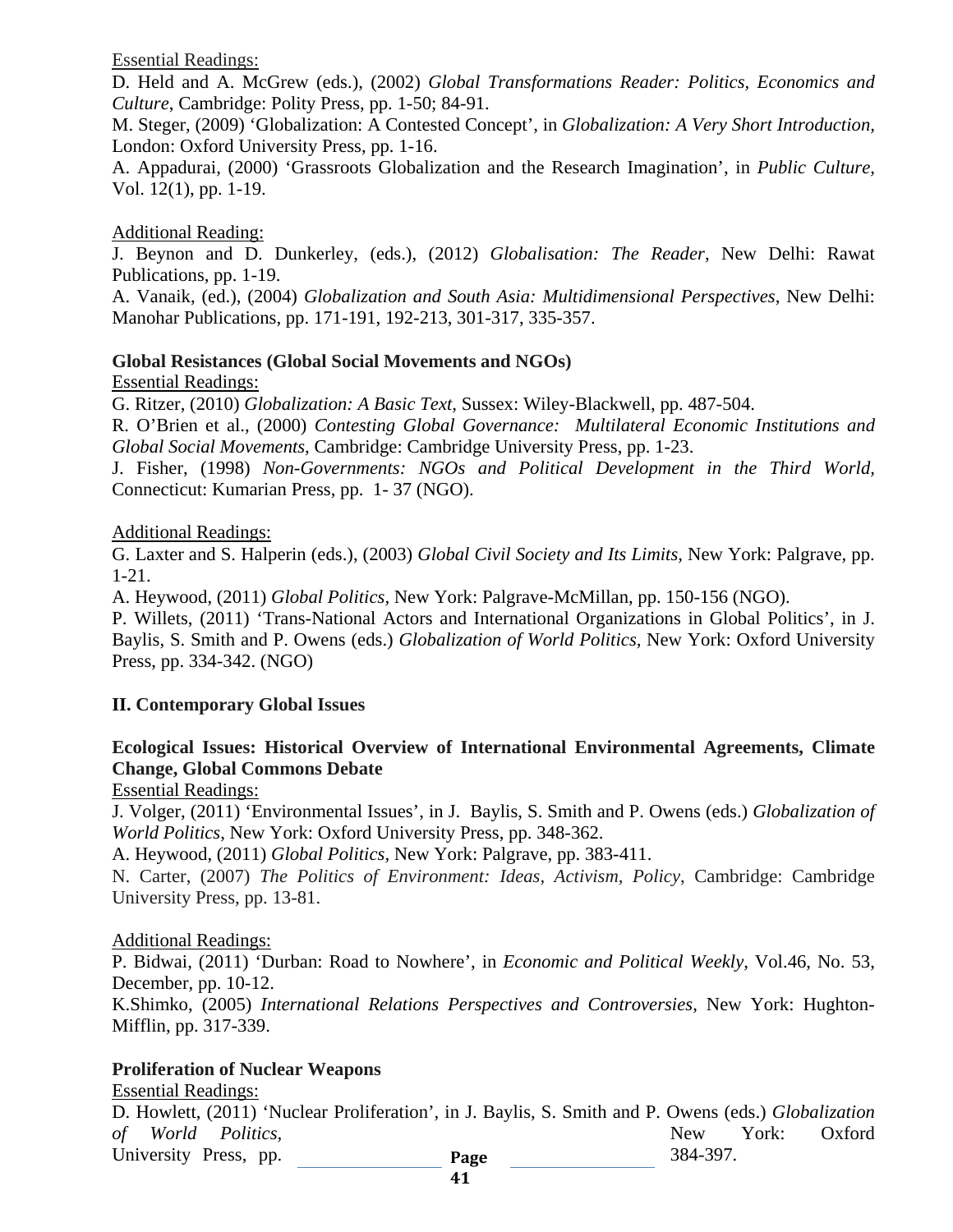P. Viotti and M. Kauppi, (2007) *International Relations and World Politics: Security, Economy and Identity,* New Delhi: Pearson, pp. 238-272.

# Additional Reading:

A. Heywood, (2011) *Global Politics,* New York: Palgrave, pp. 264-281.

#### **International Terrorism: Non-State Actors and State Terrorism; Post 9/11 developments** Essential Readings:

P. Viotti and M. Kauppi, (2007) *International Relations,* New Delhi: Pearson, pp. 276-307. A. Heywood, (2011) *Global Politics,* New York: Palgrave, pp. 282-301.

#### Additional Readings:

J. Kiras, (2011) 'Terrorism and Globalization', in J. Baylis, S. Smith and P. Owens (eds.) *Globalization of World Politics,* New York: Oxford University Press, pp. 366-380. A. Vanaik, (2007) *Masks of Empire,* New Delhi: Tulika, pp. 103-128.

### **Migration**

Essential Readings:

G. Ritzer, (2010) *Globalization: A Basic Text,* Sussex: Wiley-Blackwell, pp. 298-322.

S. Castles, (2012) 'Global Migration', in B. Chimni and S. Mallavarapu (eds.) *International Relations: Perspectives For the Global South*, New Delhi: Pearson, pp. 272-285.

### **Human Security**

Essential Readings:

A. Acharya, (2011) 'Human Security', in J. Baylis, S. Smith and P. Owens (eds.) *Globalization of World Politics,* New York: Oxford University Press, pp. 480-493.

S. Tadjbakhsh and A. Chenoy, (2007) *Human Security,* London: Routledge, pp. 13-19; 123-127; 236- 243.

# Additional Reading:

A. Acharya, (2001) 'Human Security: East versus West', in *International Journal,* Vol. 56, no. 3, pp. 442-460.

#### **III. Global Shifts: Power and Governance**

Essential Readings:

J. Rosenau, (1992) 'Governance, Order, and Change in World Politics', in J. Rosenau, and E. Czempiel (eds.) *Governance without Government: Order and Change in World Politics*, Cambridge: Cambridge University Press, pp. 1-29.

A. Kumar and D. Messner (eds), (2010) *Power Shifts and Global Governance: Challenges from South and North,* London: Anthem Press.

P. Dicken, (2007) *Global Shift: Mapping the Changing Contours of the World Economy,* New York: The Guilford Press.

J. Close, (2001) 'The Global Shift: A quantum leap in human evolution', Available at [http://www.stir-global-shift.com/page22.php,](http://www.stir-global-shift.com/page22.php) Accessed: 19.04.2013.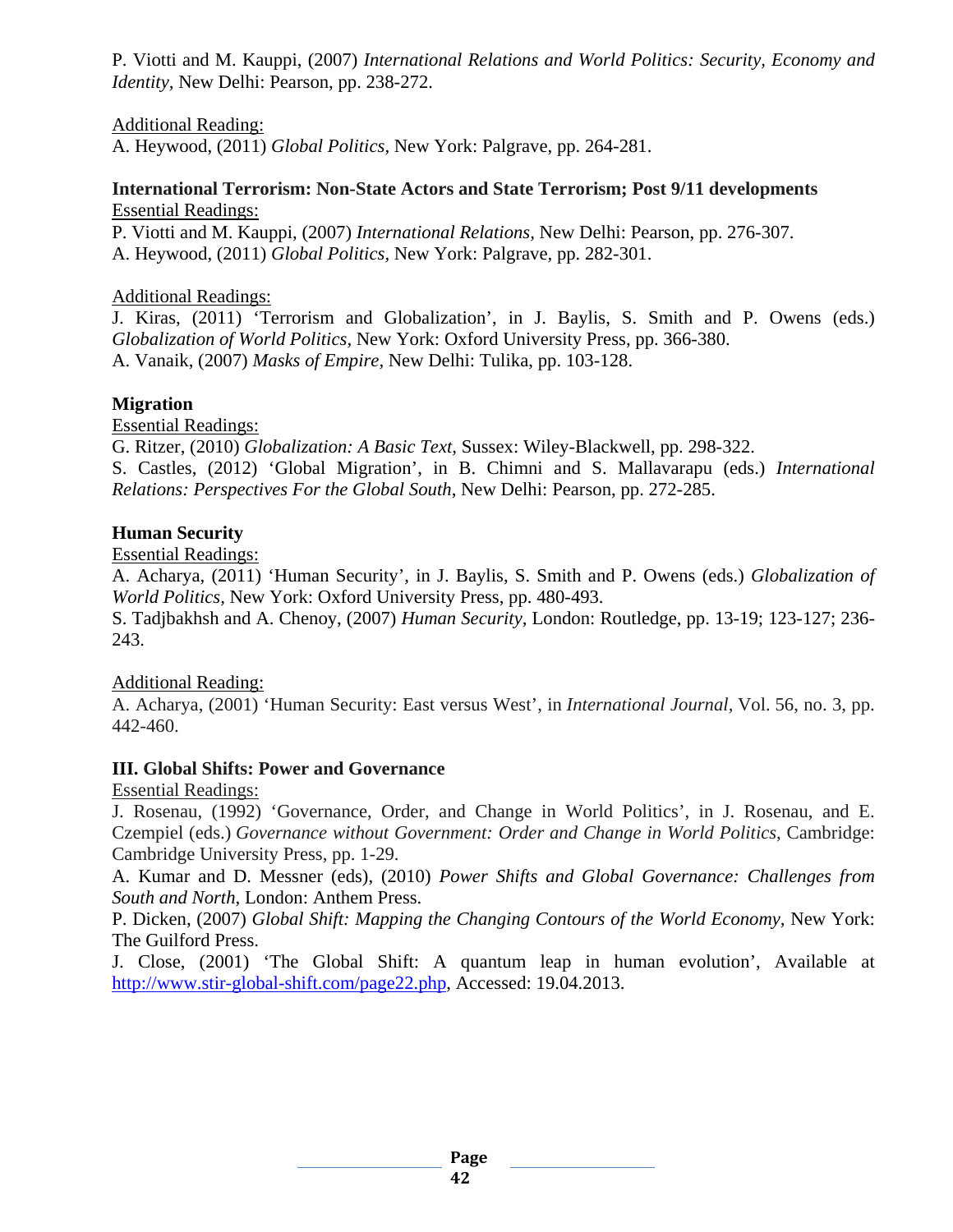| <b>Degree</b>                 | Diploma/Bachelor/<br><b>Bachelor with Honours</b> | Year: | Semester:                           | - 6 | Paper<br>No: | <b>12</b> |
|-------------------------------|---------------------------------------------------|-------|-------------------------------------|-----|--------------|-----------|
| <b>Paper</b><br><b>Title:</b> |                                                   |       | <b>INDIAN POLITICAL THOUGHT - 1</b> |     |              |           |

**Maximum Marks: 100 Total Lectures and Student Presentations: 60**

**Course objective:** This course introduces the specific elements of Indian Political Thought spanning over two millennia. The basic focus of study is on individual thinkers whose ideas are however framed by specific themes. The course as a whole is meant to provide a sense of the broad streams of Indian thought while encouraging a specific knowledge of individual thinkers and texts. Selected extracts from some original texts are also given to discuss in class. The list of additional readings is meant for teachers as well as the more interested students.

| I. Traditions of Pre-colonial Indian Political Thought | (8 lectures) |
|--------------------------------------------------------|--------------|
| a. Brahmanic and Shramanic                             |              |
| b. Islamic and Syncretic.                              |              |
| II. Ved Vyasa (Shantiparva): Rajadharma                | (5 lectures) |
| <b>III. Manu: Social Laws</b>                          | (6 lectures) |
| <b>IV. Kautilya: Theory of State</b>                   | (7 lectures) |
| V. Aggannasutta (Digha Nikaya) : Theory of kingship    | (5 lectures) |
| <b>VI. Barani: Ideal Polity</b>                        | (6 lectures) |
| <b>VII. Abul Fazal: Monarchy</b>                       | (6 lectures) |
| <b>VIII. Kabir: Syncretism</b>                         | (5 lectures) |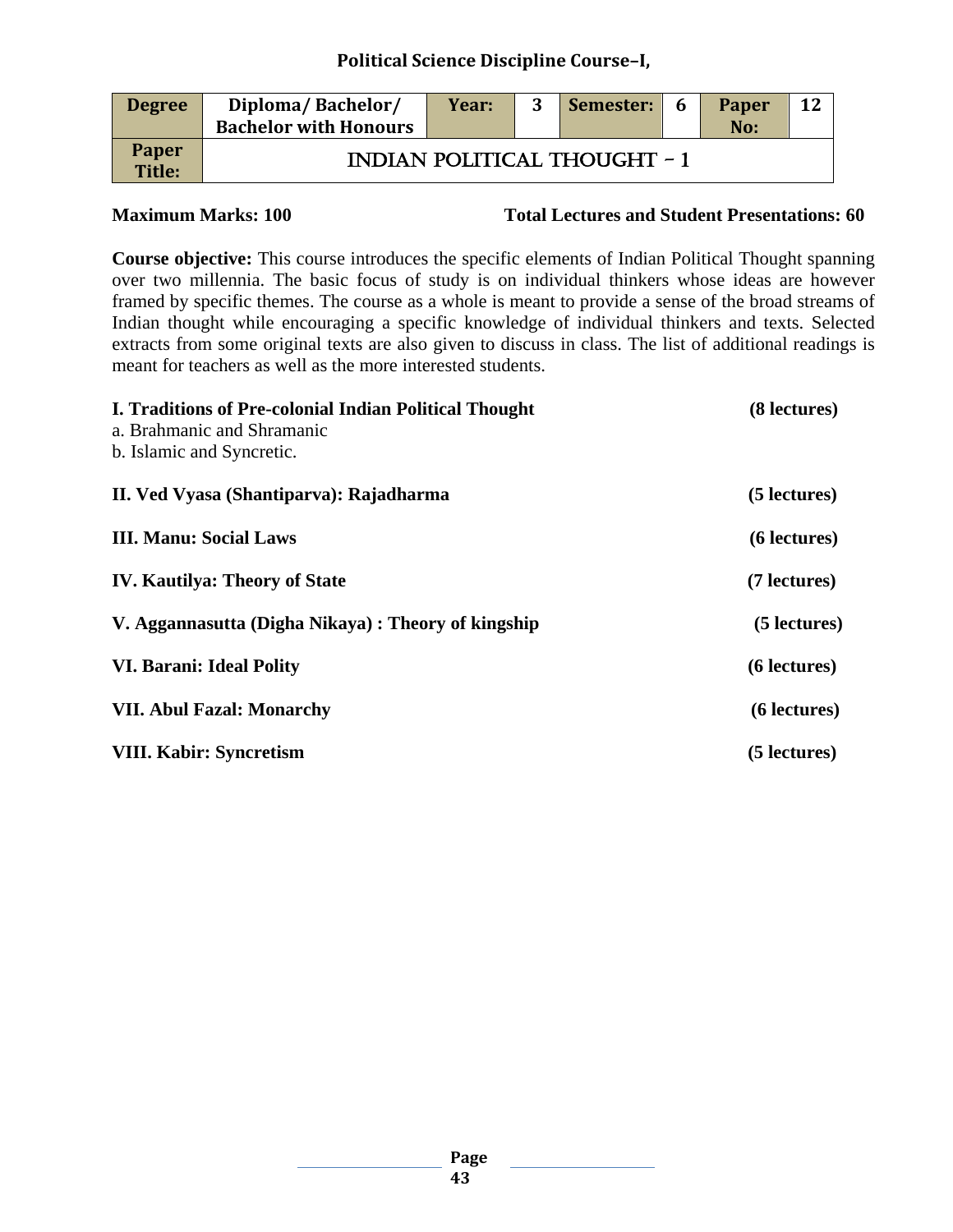# **I .Traditions of Pre-modern Indian Political Thought:**

Essential Readings:

B. Parekh, (1986) 'Some Reflections on the Hindu Tradition of Political Thought', in T. Pantham, and K. Deutsch (eds.), *Political Thought in Modern India*, New Delhi: Sage Publications, pp. 17- 31. A. Altekar, (1958) 'The Kingship', in *State and Government in Ancient India,* 3rd edition, Delhi: Motilal Banarsidass, pp. 75-108.

M. Shakir, (1986) 'Dynamics of Muslim Political Thought', in T. Pantham, and K. Deutsch (eds.), *Political Thought in Modern India*, New Delhi: Sage Publications, pp. 142- 160

G. Pandey, (1978) *Sraman Tradition: Its History and Contribution to Indian Culture,* Ahmedabad: L. D. Institute of Indology, pp. 52-73.

S. Saberwal, (2008) 'Medieval Legacy', in *Spirals of Contention*, New Delhi: Routledge, pp.1-31

# **II. Ved Vyasa (Shantiparva): Rajadharma**

Essential Readings:

*The Mahabharata* (2004), Vol. 7 (Book XI and Book XII, Part II), Chicago and London: University of Chicago Press.

V. Varma, (1974) *Studies in Hindu Political Thought and Its Metaphysical Foundations*, Delhi: Motilal Banarsidass, pp. 211- 230.

B. Chaturvedi, (2006) 'Dharma-The Foundation of Raja-Dharma, Law and Governance', in *The Mahabharta: An Inquiry in the Human Condition*, Delhi: Orient Longman, pp. 418- 464.

# **III. Manu: Social Laws**

Essential Readings:

Manu, (2006) 'Rules for Times of Adversity', in P. Olivelle, (ed. & trans.) *Manu's Code of Law: A Critical Edition and Translation of the Manava- Dharamsastra*, New Delhi: OUP, pp. 208- 213.

V. Mehta, (1992) 'The Cosmic Vision: Manu', in *Foundations of Indian Political Thought,* Delhi: Manohar, pp. 23- 39.

R. Sharma, ( 1991) 'Varna in Relation to Law and Politics (c 600 BC-AD 500)', in *Aspects of Political Ideas and Institutions in Ancient India,* Delhi: Motilal Banarsidass, pp. 233- 251.

P. Olivelle, (2006) 'Introduction', in *Manu's Code of Law: A Critical Edition and Translation of the Manava –Dharmasastra,* Delhi: Oxford University Press, pp. 3- 50.

# **IV. Kautilya: Theory of State**

Essential Readings:

Kautilya, (1997) 'The Elements of Sovereignty' in R. Kangle (ed. and trns.), *Arthasastra of Kautilya,* New Delhi: Motilal Publishers, pp. 511- 514.

V. Mehta, (1992) 'The Pragmatic Vision: Kautilya and His Successor', in *Foundations of Indian Political Thought,* Delhi: Manohar, pp. 88- 109.

R. Kangle, (1997) *Arthashastra of Kautilya-Part-III: A Study,* Delhi: Motilal Banarsidass, rpt., pp. 116- 142.

# Additional Reading:

J. Spellman, (1964) 'Principle of Statecraft', in *Political Theory of Ancient India: A Study of Kingship from the Earliest time to Ceirca AD 300,* Oxford: Clarendon Press, pp. 132- 170.

# **V. Agganna Sutta (Digha Nikaya): Theory of Kingship**

Essential Readings:

S. Collins, (ed), (2001) *Agganna Sutta*: An Annotated Translation, New Delhi: Sahitya Academy, pp. 44-49.

|        |           | S. Collins, (2001) 'General Introduction', in Agganna Sutta: | The Discussion on What is Primary |  |
|--------|-----------|--------------------------------------------------------------|-----------------------------------|--|
| (An)   | Annotated |                                                              | <i>Translation from Pali</i> ),   |  |
| Delhi: | Sahitya   | Page                                                         | Akademi.                          |  |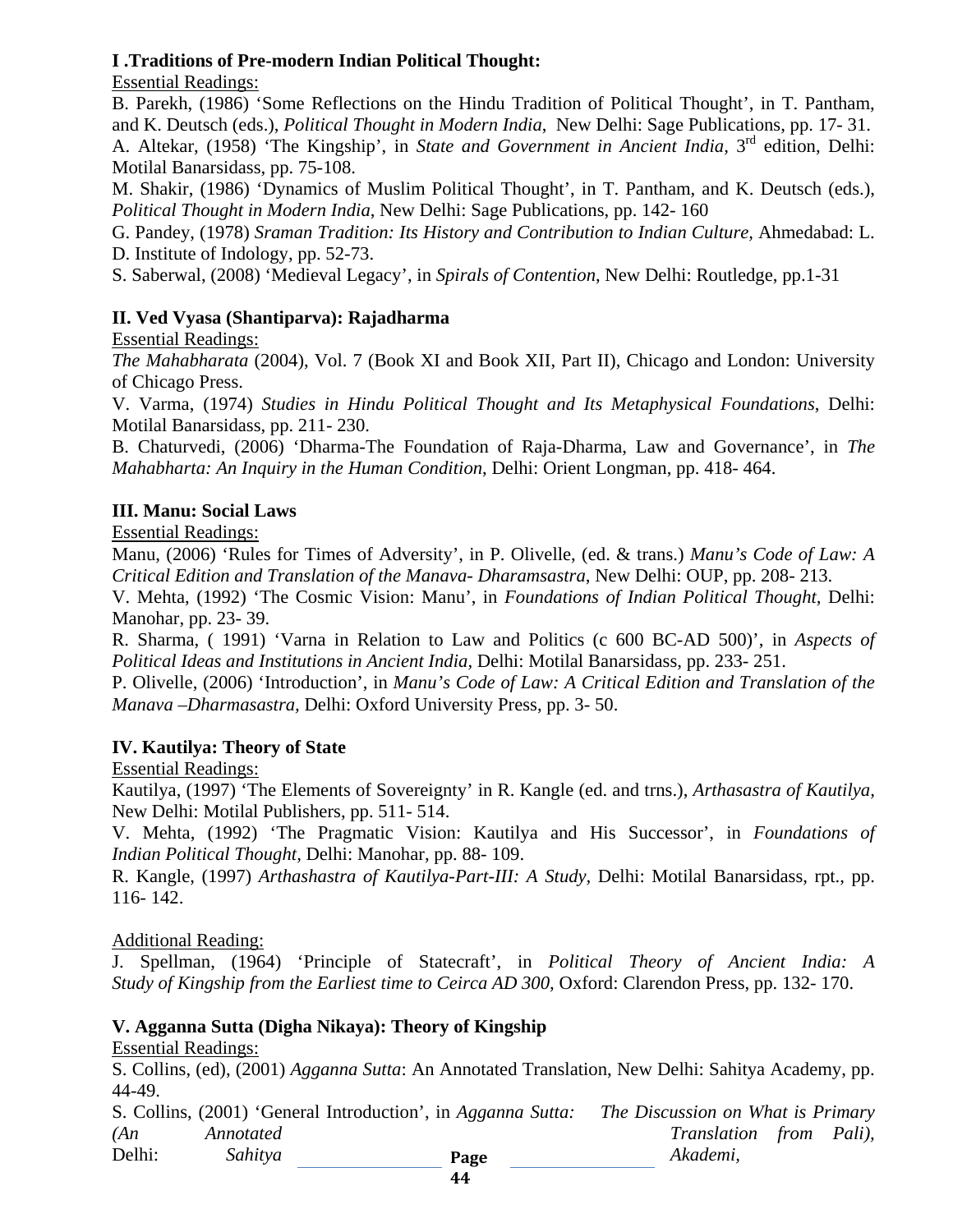pp. 1- 26.

B. Gokhale, (1966) 'The Early *Buddhist* View of the State', in *The Journal of Asian Studies,* Vol. XXVI, (1), pp. 15- 22.

# Additional Reading:

L. Jayasurya, 'Budhism, Politics and Statecraft', Available at *[ftp.buddhism.org/Publications/.../Voll1\\_03\\_Laksiri%20Jayasuriya.pdf,](ftp://ftp.buddhism.org/Publications/.../Voll1_03_Laksiri Jayasuriya.pdf)*Accessed: 19.04.2013.

# **VI. Barani: Ideal Polity**

#### Essential Reading:

I. Habib, (1998) 'Ziya Barni's Vision of the State', in *The Medieval History Journal*, Vol. 2, (1), pp. 19- 36.

# Additional Reading:

M. Alam, (2004) 'Sharia Akhlaq', in *The Languages of Political Islam in India 1200- 1800,* Delhi: Permanent Black, pp. 26- 43

# **VII. Abul Fazal: Monarchy**

Essential Readings:

A. Fazl, (1873) *The Ain-i Akbari* (translated by H. Blochmann), Calcutta: G. H. Rouse, pp. 47- 57. V. Mehta, (1992) 'The Imperial Vision: Barni and Fazal', in *Foundations of Indian Political Thought,*  Delhi: Manohar, pp. 134- 156.

### Additional Readings:

M. Alam, (2004) 'Sharia in Naserean Akhlaq', in *Languages of Political Islam in India1200-1800,* Delhi: Permanent Black, pp. 46- 69.

I. Habib, (1998) 'Two Indian Theorist of The State: Barani and Abul Fazal', in *Proceedings of the Indian History Congress*. Patiala, pp. 15- 39.

# **VIII. Kabir: Syncreticism**

Essential Readings:

Kabir. (2002) *The Bijak of Kabir,* (translated by L. Hess and S. Singh), Delhi: Oxford University Press, No. 30, 97, pp. 50- 51 & 69- 70.

V. Mehta, ( 1992) *Foundation of Indian Political Thought*, Delhi: Manohar, pp. 157- 183.

G. Omvedt, (2008) 'Kabir and Ravidas, Envisioning Begumpura', in *Seeking Begumpura: The Social Vision of Anti Caste Intellectual,* Delhi: Navayana, pp. 91- 107.

# Additional Reading:

L. Hess and S. Singh, (2002) 'Introduction', in *The Bijak of Kabir,* New Delhi: Oxford University Press, pp. 3- 35.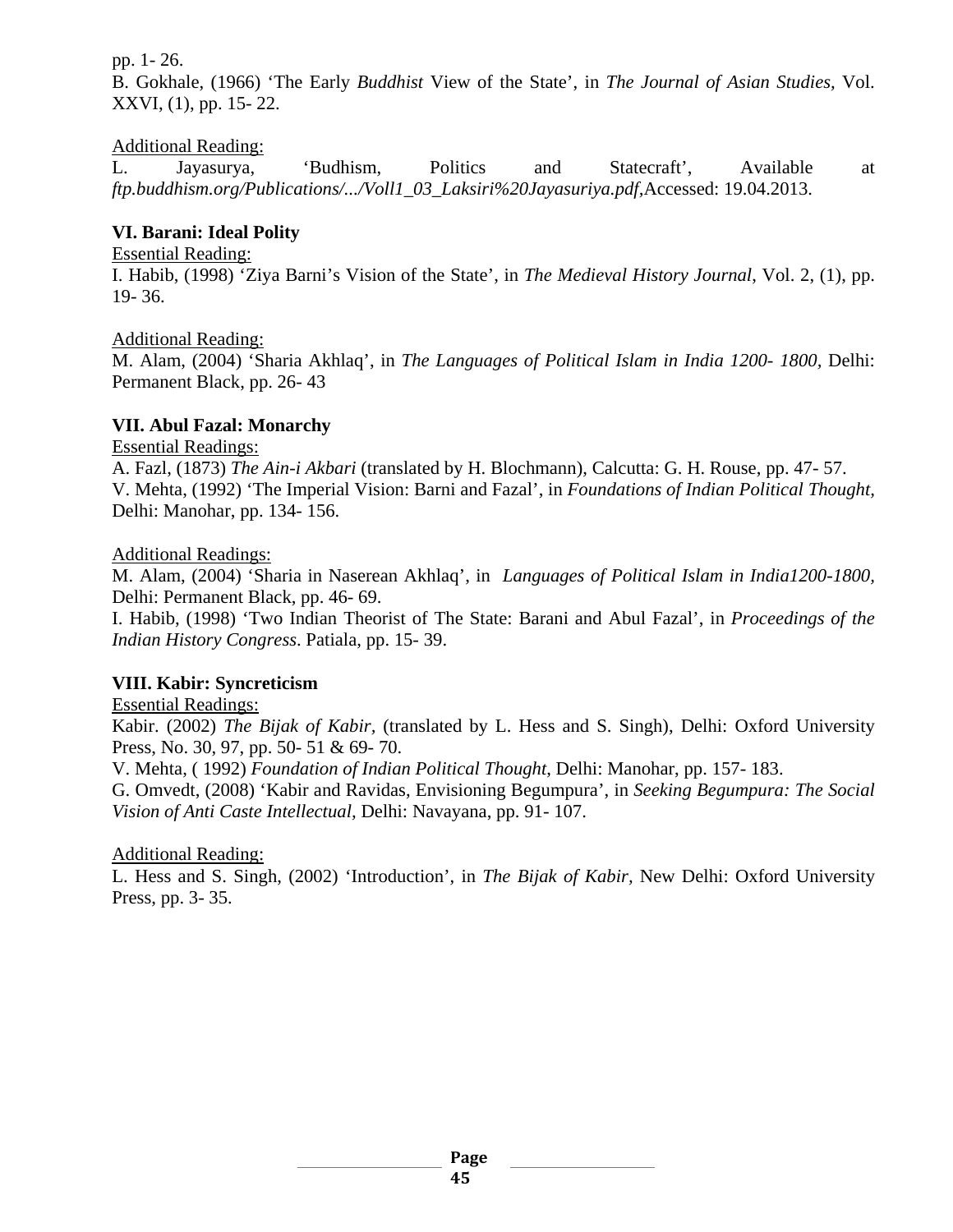| <b>Degree</b> | Diploma/Bachelor/                       | Year: |  | Semester: | 6 | Paper | 13 |  |
|---------------|-----------------------------------------|-------|--|-----------|---|-------|----|--|
|               | <b>Bachelor with Honours</b>            |       |  |           |   | No:   |    |  |
| <b>Paper</b>  | POLITICAL INSTITUTIONS AND PROCESSES IN |       |  |           |   |       |    |  |
| Title:        | <b>COMPARATIVE PERSPECTIVE</b>          |       |  |           |   |       |    |  |

**Maximum Marks -100 Total Lectures and Student Presentations 60**

(Note: *There will be a compulsory question from topic one with internal choices*)

**Course objective:** In this course students will be trained in the application of comparative methods to the study of politics. The course is comparative in both what we study and how we study. In the process the course aims to introduce undergraduate students to some of the range of issues, literature, and methods that cover comparative political.

| I.   | <b>Approaches to Studying Comparative Politics</b><br>a. Political Culture<br><b>b.</b> New Institutionalism                                                          | (8 lectures) |
|------|-----------------------------------------------------------------------------------------------------------------------------------------------------------------------|--------------|
| П.   | <b>Electoral System</b><br>Definition and procedures: Types of election system (First Past the Post, Proportional<br>Representation, Mixed Representation)            | (8 lectures) |
| III. | <b>Party System</b><br>Historical contexts of emergence of the party system and types of parties                                                                      | (8 lectures) |
| IV.  | <b>Nation-state</b><br>What is nation–state?<br>Historical evolution in Western Europe and postcolonial contexts<br>'Nation' and 'State': debates                     | (8 lectures) |
| V.   | <b>Democratization</b><br>Process of democratization in postcolonial, post-authoritarian and post-communist countries                                                 | (8 lectures) |
| VI.  | Federalism<br><b>Historical context</b><br>$\mathbf{E}$ . As and so that $\mathbf{A}$ and $\mathbf{A}$ are defined as a second point of all distributions of a second | (8 lectures) |

Federation and Confederation: debates around territorial division of power.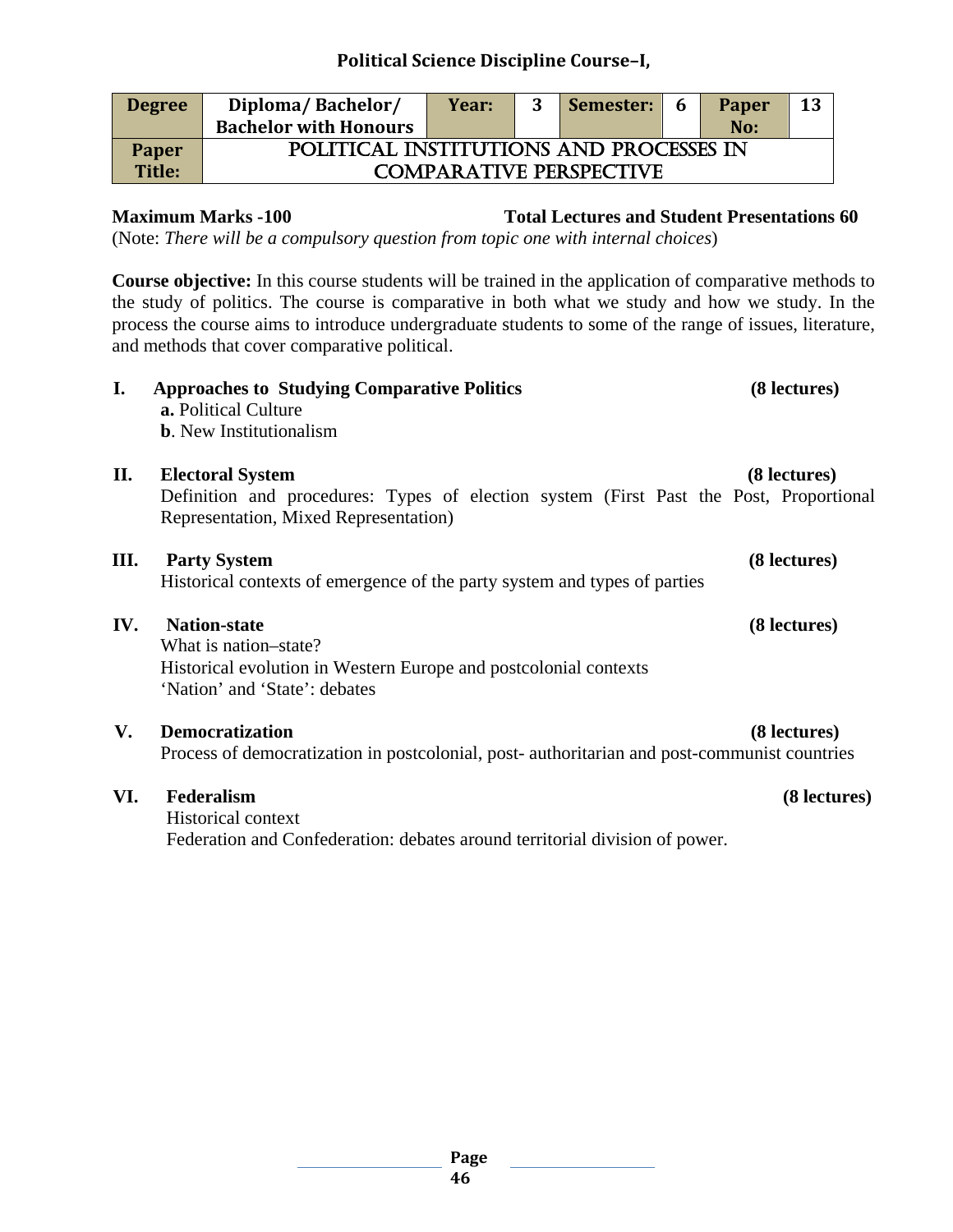# **I: Approaches to Studying Comparative Politics**

### Essential Readings:

M. Pennington, (2009) 'Theory, Institutional and Comparative Politics', in J. Bara and Pennington. (eds.) *Comparative Politics: Explaining Democratic System.* Sage Publications, New Delhi, pp. 13- 40.

M. Howard, (2009) 'Culture in Comparative Political Analysis', in M. Lichback and A. Zuckerman, pp. 134- S. (eds.) *Comparative Political: Rationality, Culture, and Structure*. Cambridge: Cambridge University Press.

B. Rosamond, (2005) 'Political Culture', in B. Axford, et al. *Politics*, London: Routledge, pp. 57-81.

### Additional Readings:

P. Hall, Taylor and C. Rosemary, (1996) 'Political Science and the Three New Institutionalism', *Political Studies*. XLIV, pp. 936-957.

L. Rakner, and R. Vicky, (2011) 'Institutional Perspectives', in P. Burnell, et .al. (eds.) *Political in the Developing World.* Oxford: Oxford University Press, pp. 53-70.

### **II: Electoral System**

Essential Readings:

A. Heywood, (2002) 'Representation, Electoral and Voting', in *Politics*. New York: Palgrave, pp. 223-245.

A. Evans, (2009) 'Elections Systems', in J. Bara and M. Pennington, (eds.) *Comparative politics.* New Delhi: Sage Publications, pp. 93-119.

#### Additional Reading:

R. Moser, and S. Ethan, (2004) 'Mixed Electoral Systems and Electoral System Effects: Controlled Comparison and Cross-national Analysis', in *Electoral Studies.* 23, pp. 575-599.

# **III: Party System**

Essential Readings:

A. Cole, (2011) 'Comparative Political Parties: Systems and Organizations', in J. Ishiyama, and M. Breuning, (eds) *21st Century Political Science: A Reference Book*. Los Angeles: Sage Publications, pp. 150-158.

A. Heywood, (2002) 'Parties and Party System', in *Politics*. New York : Palgrave, pp. 247-268.

#### Additional Readings:

B. Criddle, (2003) 'Parties and Party System', in R. Axtmann, (ed.) *Understanding Democratic Politics: An Introduction*. London: Sage Publications, pp. 134-142.

# **IV: Nation-state**

#### Essential Readings:

W. O'Conner, (1994) 'A Nation is a Nation, is a Sate, is a Ethnic Group, is a …', in J. Hutchinson and A. Smith, (eds.) *Nationalism.* Oxford: Oxford University Press, pp. 36-46.

K. Newton, and J. Deth, (2010) 'The Development of the Modern State ', in *Foundations of Comparative Politics: Democracies of the Modern World.* Cambridge: Cambridge University Press, pp. 13-33.

#### Additional Reading:

A. Heywood, (2002), 'The State', in *Politics*. New York: Palgrave, pp. 85-102

# **V. Democratization**

Essential Readings: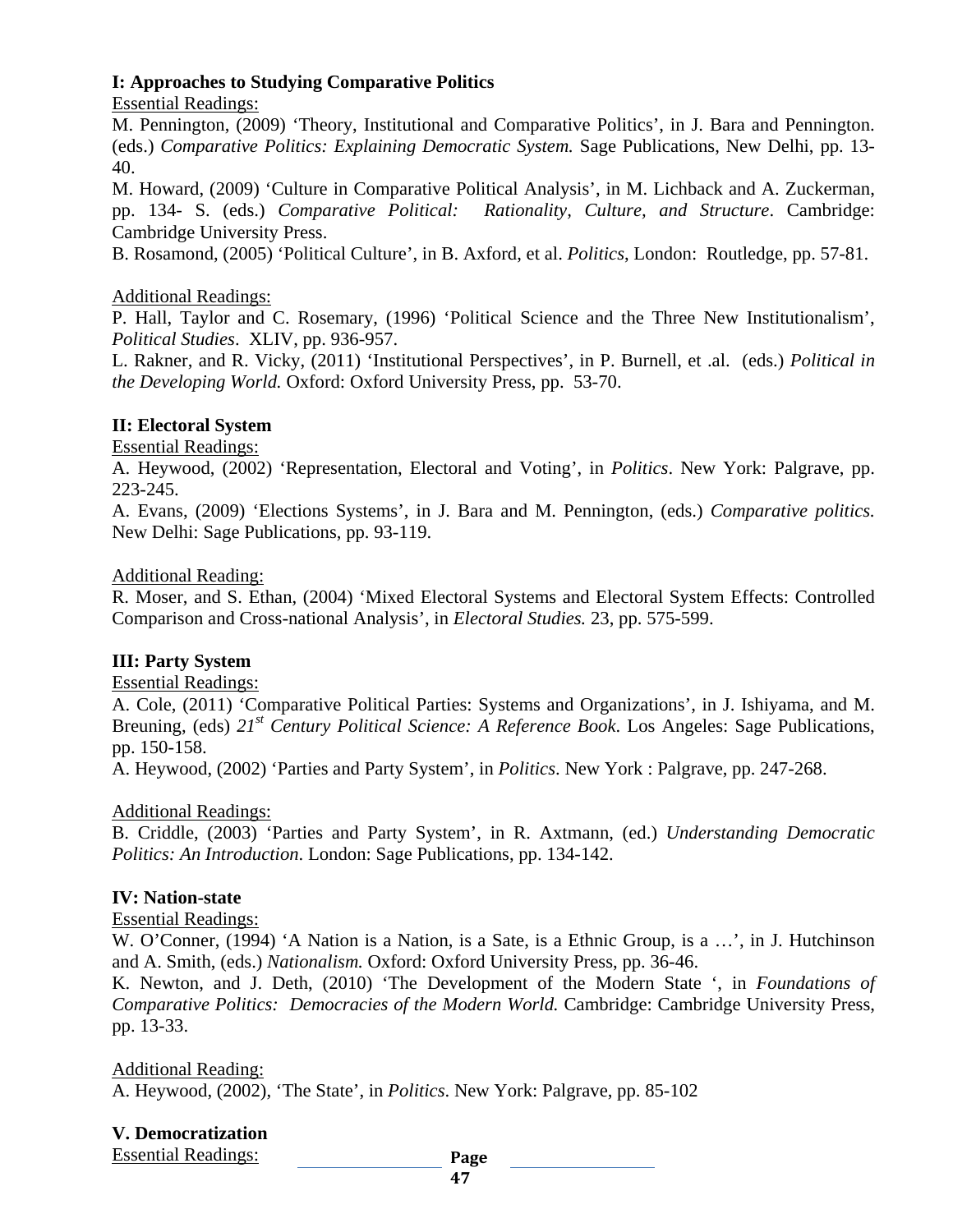T. Landman, (2003) 'Transition to Democracy', in *Issues and Methods of Comparative Methods: An Introduction.* London: Routledge, pp. 185-215.

K. Newton, and J. Deth, (2010) 'Democratic Change and Persistence', in *Foundations of Comparative Politics: Democracies of the Modern World*. Cambridge: Cambridge University Press, pp. 53-67.

J. Haynes, (1999) 'State and Society', in *The Democratization.* Oxford: Blackwell, pp. 20-38; 39-63.

#### Additional Reading:

B. Smith, (2003) 'Democratization in the Third World', in *Understanding Third World Politics: Theories of Political Change and Development*. London: Palgrave Macmillan, pp.250-274.

#### **VI: Federalism**

Essential Readings:

M. Burgess, (2006) *Comparative Federalism: Theory and Practice*. London: Routledge, pp. 135-161. R. Watts, (2008) 'Introduction', in *Comparing Federal Systems.* Montreal and Kingston: McGill Queen's University Press, pp. 1-27

#### Additional Reading:

R. Saxena, (2011) 'Introduction', in Saxena, R (eds.) *Varieties of Federal Governance: Major Contemporary Models.* New Delhi: Cambridge University Press, pp. xii-x1.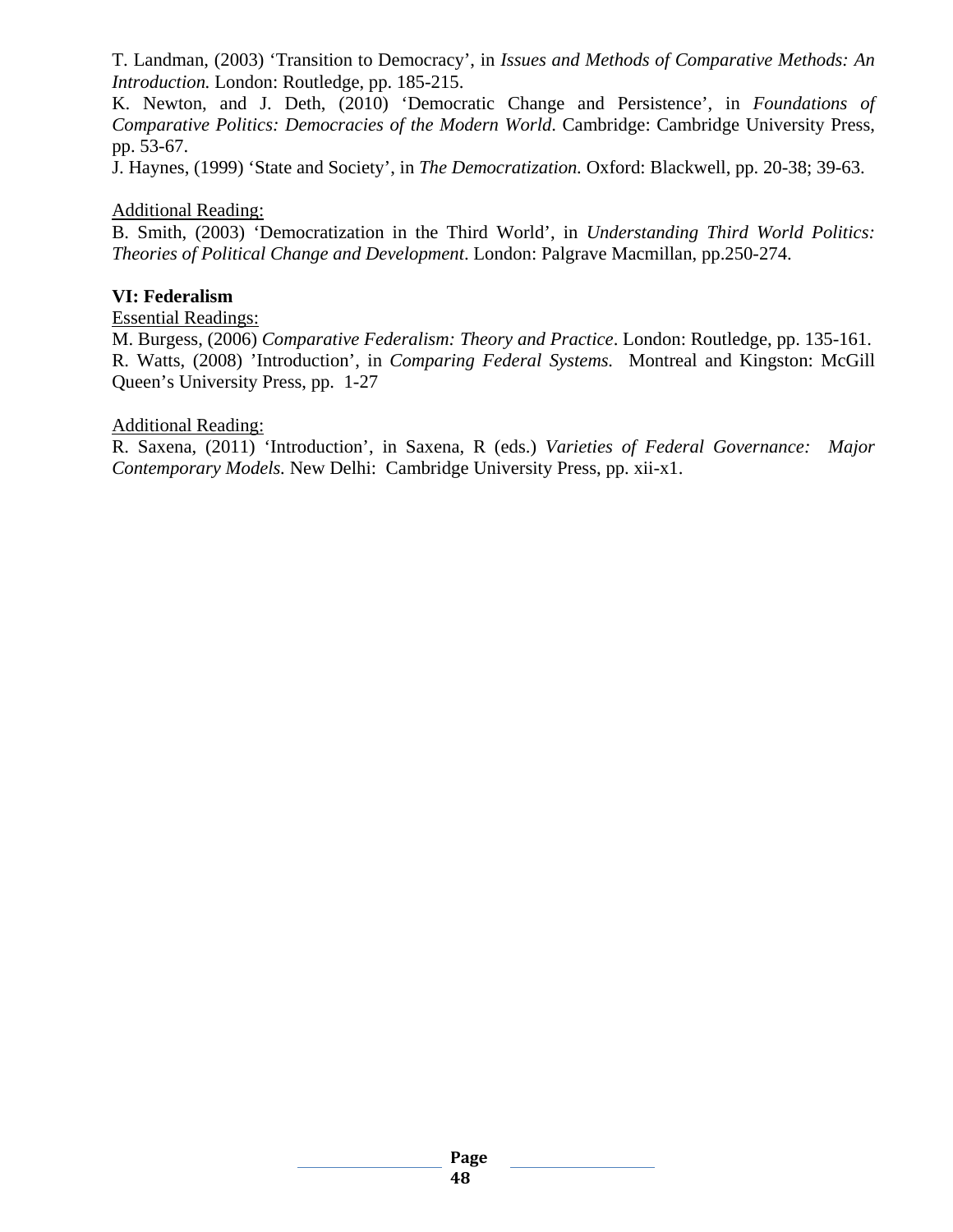| <b>Degree</b> | Diploma/Bachelor/                           | Year: |  | Semester: | - 6 | Paper | 14 |  |
|---------------|---------------------------------------------|-------|--|-----------|-----|-------|----|--|
|               | <b>Bachelor with Honours</b>                |       |  |           |     | No:   |    |  |
| <b>Paper</b>  | DEVELOPMENT PROCESS AND SOCIAL MOVEMENTS IN |       |  |           |     |       |    |  |
| <b>Title:</b> | <b>CONTEMPORARY INDIA</b>                   |       |  |           |     |       |    |  |

**Maximum Marks: 100 Total Lectures and Student Presentations: 60** 

**Course objective**: Under the influence of globalization, development processes in India have undergone transformation to produce spaces of advantage and disadvantage and new geographies of power. The high social reproduction costs and dispossession of vulnerable social groups involved in such a development strategy condition new theatres of contestation and struggles. A variety of protest movements emerged to interrogate and challenge this development paradigm that evidently also weakens the democratic space so very vital to the formulation of critical consensus. This course proposes to introduce students to the conditions, contexts and forms of political contestation over development paradigms and their bearing on the retrieval of democratic voice of citizens.

| <b>I. Development Process since Independence</b>                                 | $(2 \text{ weeks})$ |
|----------------------------------------------------------------------------------|---------------------|
| a. State and planning                                                            |                     |
| b. Liberalization and reforms                                                    |                     |
| II. Industrial Development Strategy and its Impact on the Social Structure       | $(2 \text{ weeks})$ |
| a. Mixed economy, privatization, the impact on organized and unorganized labour  |                     |
| b. Emergence of the new middle class                                             |                     |
| <b>III. Agrarian Development Strategy and its Impact on the Social Structure</b> | (2weeks)            |
| a. Land Reforms, Green Revolution                                                |                     |
| b. Agrarian crisis since the 1990s and its impact on farmers                     |                     |
| <b>IV.</b> Social Movements                                                      | $(6 \text{ weeks})$ |
| a. Tribal, Peasant, Dalit and Women's movements                                  |                     |
| b. Maoist challenge                                                              |                     |
|                                                                                  |                     |

c. Civil rights movements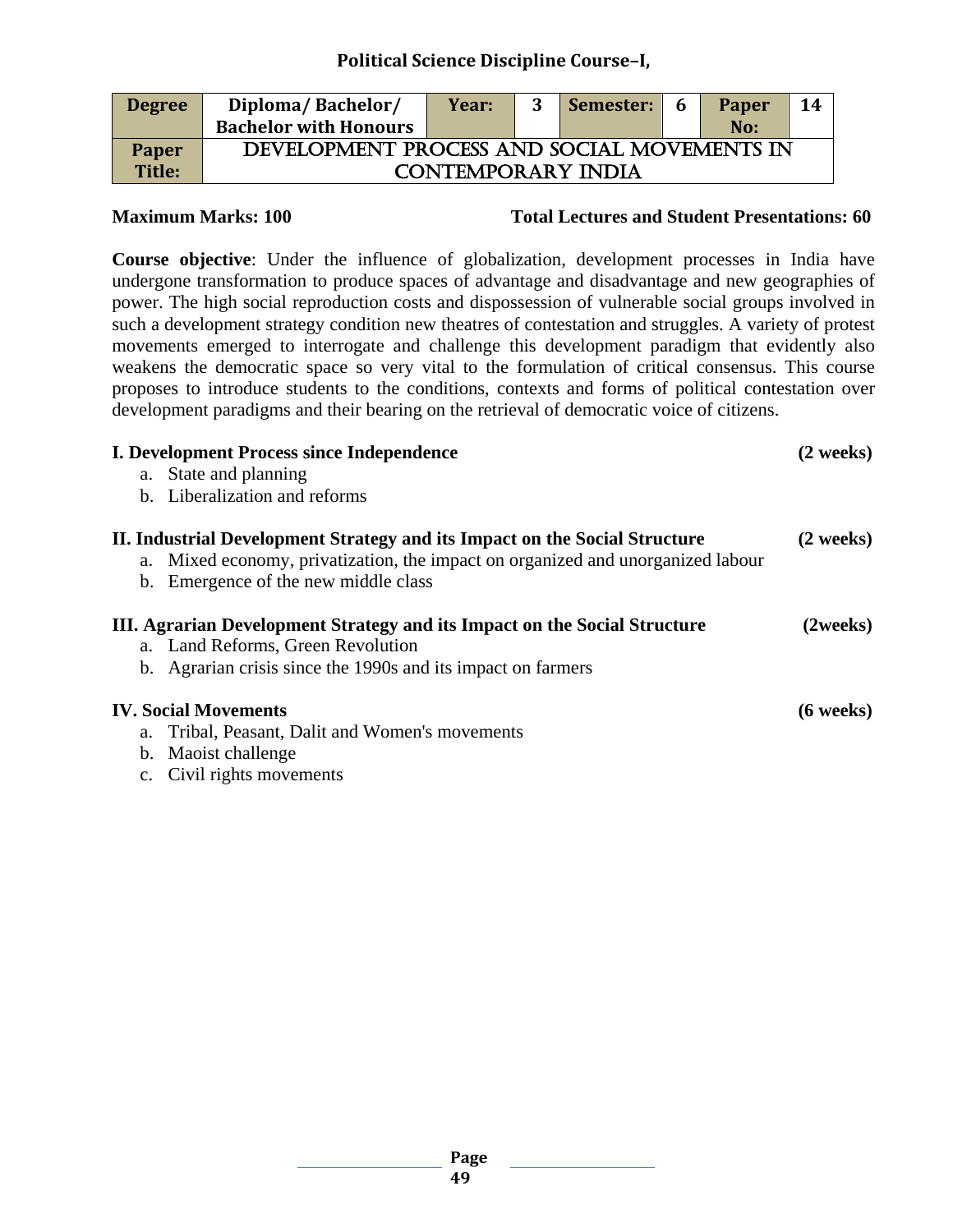# **I. The Development Process since Independence**

Essential Readings:

A. Mozoomdar, (1994) 'The Rise and Decline of Development Planning in India', in T. Byres (ed.) *The State and Development Planning in India*. Delhi: Oxford University Press, pp. 73-108.

A. Varshney, (2010) 'Mass Politics or Elite Politics? Understanding the Politics of India's Economic Reforms' in R. Mukherji (ed.) *India's Economic Transition: The Politics of Reforms*, Delhi: Oxford University Press, pp 146-169.

P. Chatterjee, (2000) 'Development Planning and the Indian State', in Zoya Hasan (ed.), *Politics and the State in India*, New Delhi: Sage, pp.116-140.

P. Patnaik and C. Chandrasekhar, (2007) 'India: Dirigisme, Structural Adjustment, and the Radical Alternative', in B. Nayar (ed.), *Globalization and Politics in India*. Delhi: Oxford University Press, pp. 218-240.

P. Bardhan, (2005) 'Epilogue on the Political Economy of Reform in India', in *The Political Economy of Development in India*. 6th impression, Delhi: Oxford University Press.

T. Singh, (1979) 'The Planning Process and Public Process: a Reassessment', *R. R. Kale Memorial Lecture*, Pune: Gokhale Institute of Politics and Economics.

# **II. Industrial development strategy and its impact on social structure**

Essential Readings:

A. Aggarwal, (2006) 'Special Economic Zones: Revisiting the Policy Debate', in *Economic and Political Weekly*, XLI (43-44), pp.4533-36.

B. Nayar (1989) *India's Mixed Economy: The Role of Ideology and its Development*, Bombay: Popular Prakashan.

F. Frankel, (2005) 'Crisis of National Economic Planning', in *India's Political Economy (1947- 2004): The Gradual Revolution*, Delhi: Oxford University Press, pp. 93-340.

L. Fernandes, (2007) *India's New Middle Class: Democratic Politics in an Era of Economic Reform*, Delhi: Oxford University Press.

S. Shyam, (2003) 'Organizing the Unorganized', in *Seminar*, [Footloose Labour: A Symposium on Livelihood Struggles of the Informal Workforce, 531] pp. 47-53.

S. Chowdhury, (2007) 'Globalization and Labour', in B. Nayar (ed.) *Globalization and Politics in India*, Delhi: Oxford University Press, pp.516-526.

V. Chibber, (2005) 'From Class Compromise to Class Accommodation: Labor's Incorporation into the Indian Political Economy' in R. Ray, and M.F. Katzenstein (eds.) *SocialMovements in India*, Delhi: Oxford University Press, pp 32-60.

# **III. Agrarian development strategy and its impact on social structure**

Essential Readings:

A. Desai, (ed.), (1986) *Agrarian Struggles in India After Independence*, Delhi: Oxford University Press, pp. xi-xxxvi

F. Frankel, (1971) *India's Green Revolution: Economic Gains and Political Costs*, Princeton and New Jersey: Princeton University Press.

F. Frankel, (2009) *Harvesting Despair: Agrarian Crisis in India*, Delhi: Perspectives, pp. 161-169.

J. Harriss, (2006) 'Local Power and the Agrarian Political Economy' in Harriss, J. (ed) *Power Matters: Essays on Institutions, Politics, and Society in India*, Delhi. Oxford University Press, pp. 29- 32.

K. Suri, (2006) 'Political economy of Agrarian Distress', in *Economic and Political Weekly*, XLI(16) pp. 1523-1529.

P. Joshi, (1979) *Land Reforms in India: Trends and Perspectives*, New Delhi: Allied publishers.

P. Appu, (1974) 'Agrarian Structure and Rural Development', in *Economic and Political Weekly*, IX  $(39)$ , pp.70 – 75.

P. Sainath, (2010) 'Agrarian Crisis and Farmers', Suicide', **Page** *Occasional Publication*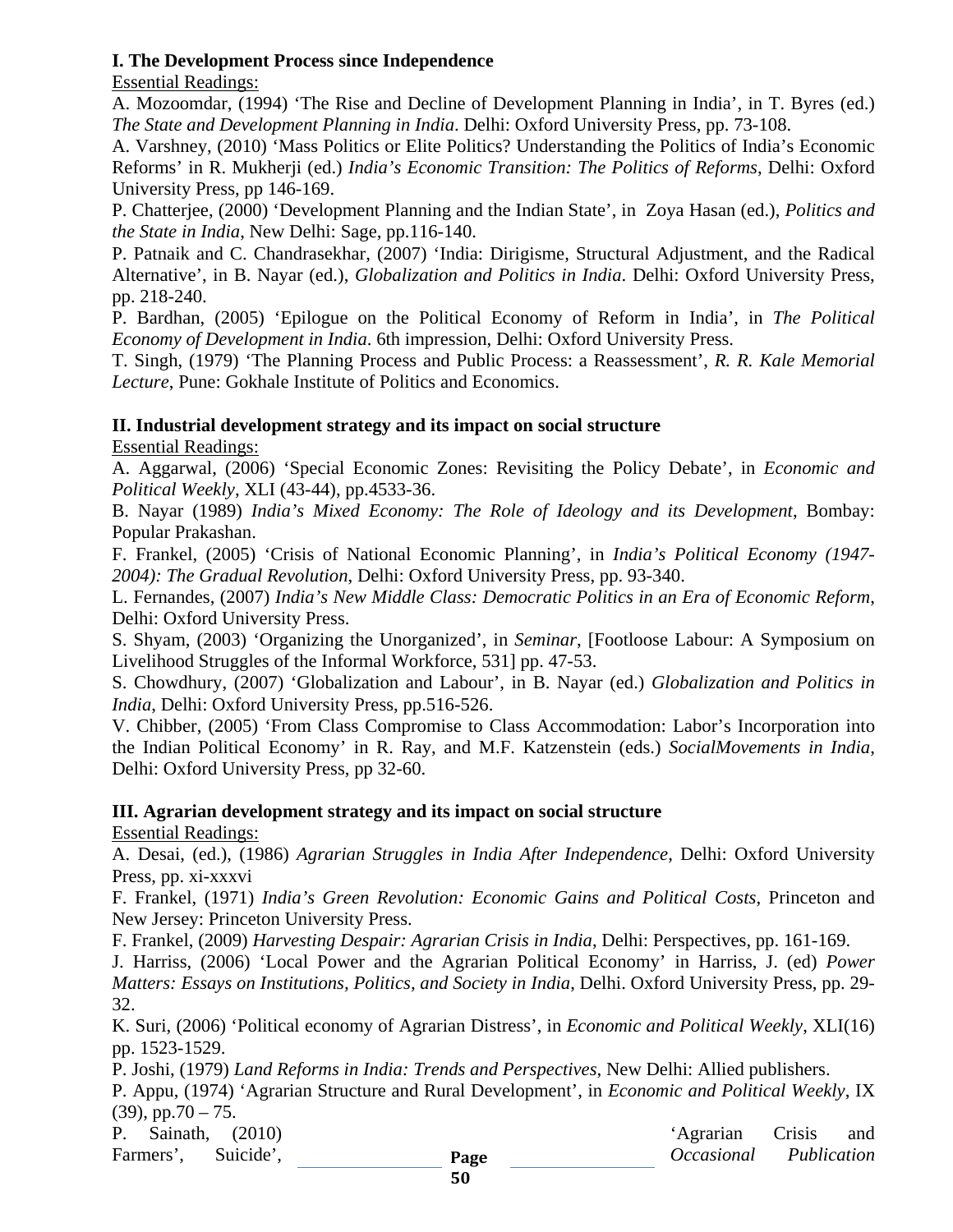22, New Delhi: India International Centre (IIC).

M. Sidhu, (2010) 'Globalisation vis-à-vis Agrarian Crisis in India', in R. Deshpande and S. Arora, (eds.) *Agrarian Crises and Farmer Suicides (Land Reforms in India Series),* New Delhi: Sage, pp. 149-174.

V. Sridhar, (2006) 'Why Do Farmers Commit Suicide? The Case Study of Andhra Pradesh', in *Economic and Political Weekly*, XLI (16).

### **IV. Social Movements**

Essential Readings:

G. Haragopal, and K. Balagopal, (1998) 'Civil Liberties Movement and the State in India', in M. Mohanty, P. Mukherji and O. Tornquist, (eds.) *People's Rights*: *Social Movements and the State in the Third World* New Delhi: Sage, pp. 353-371.

M. Mohanty, (2002) 'The Changing Definition of Rights in India', in S. Patel, J. Bagchi, and K. Raj (eds.) *Thinking Social Sciences in India: Essays in Honour of Alice Thorner* Patel, New Delhi: Sage.

G. Omvedt, (2012) 'The Anti-caste Movement and the Discourse of Power', in N. Jayal (ed.) *Democracy in India*, New Delhi: Oxford India Paperbacks, sixth impression, pp.481-508.

P. Ramana, (2011) 'India's Maoist Insurgency: Evolution, Current Trends and Responses', in M. Kugelman (ed.) *India's Contemporary Security Challenges*, Woodrow Wilson International Centre for Scholars Asia Programme, Washington D.C., pp.29-47.

A. Ray, (1996) 'Civil Rights Movement and Social Struggle in India', in *Economic and Political Weekly*, XXI (28). pp. 1202-1205.

A. Roy, (2010) 'The Women's Movement', in N.Jayal and P. Mehta (eds.) *The Oxford Companion to Politics in India*, New Delhi: Oxford University Press, pp.409-422.

N. Sundar, (2011) 'At War with Oneself: Constructing Naxalism as India's Biggest Security Threat', in M. Kugelman (ed.) *India's Contemporary Security Challenges*, Woodrow Wilson International Centre for Scholars Asia Programme, Washington D.C., pp.46-68.

M. Weiner, (2001) 'The Struggle for Equality: Caste in Indian Politics', in A.Kohli. (ed.) *The Success of India's Democracy*, Cambridge: CUP, pp.193-225.

S. Sinha, (2002) 'Tribal Solidarity Movements in India: A Review', in G. Shah. (ed.) *Social Movements and the State*, New Delhi: Sage, pp. 251-266.

# Additional Readings:

S. Banerjee, (1986) 'Naxalbari in Desai', in A.R. (ed.) *Agrarian Struggles in India After Independence*. Delhi: Oxford University Press, pp.566-588.

B. Nayar, (ed.), (2007) *Globalization and Politics in India*. Delhi: Oxford University Press.

S. Roy and K. Debal, (2004) *Peasant Movements in Post-Colonial India: Dynamics of Mobilization and Identity*, Delhi: Sage.

G. Omvedt, (1983) *Reinventing Revolution, New Social Movements and the Socialist Tradition in India*, New York: Sharpe.

G. Shah, (ed.), (2002) *Social Movements and the State*. New Delhi: Sage Publications.

G. Shah, (2004) *Social Movements in India: A Review of Literature*, New Delhi: Sage Publications.

G. Rath, (ed.), (2006) *Tribal development in India: The Contemporary Debate*, New Delhi: Sage Publications.

J. Harris, (2009) *Power Matters: Essays on Institutions, Politics, and Society in India*. Delhi: Oxford University press.

K. Suresh, (ed.), (1982) *Tribal Movements in India*, Vol I and II, New Delhi: Manohar (emphasis on the introductory chapter).

M. Mohanty, P. Mukherji and O.Tornquist, (1998) *People's Rights: Social Movements and the State in the Third World*. New Delhi: Sage Publications.

M. Rao, (ed.), (1978) *Social Movements in India*, Vol. 2, Delhi: Manohar.

N. Jayal, and P. Mehta, (eds.), (2010) *The* 

*Oxford Companion to Politics in India*, Delhi: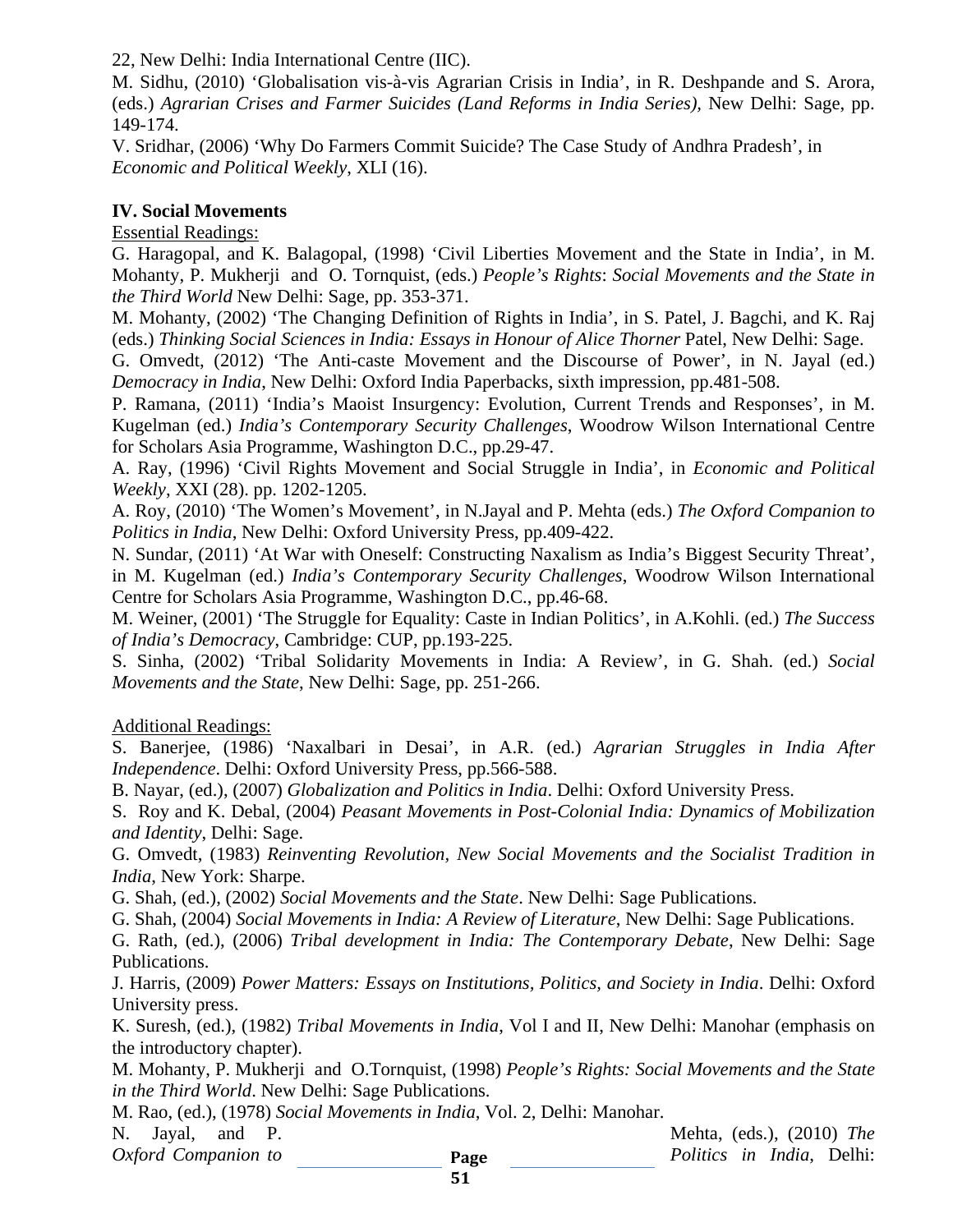Oxford University Press.

P. Bardhan, (2005) *The Political Economy of Development in India*, 6th impression, Delhi: Oxford University Press.

R. Mukherji, (ed.), (2007) *India's Economic Transition: The Politics of Reforms*, Delhi: Oxford University Press.

R, Ray and M. Katzenstein, (eds.), (2005) *Social Movements in India*, Delhi: Oxford University Press.

S. Chakravarty, (1987) *Development Planning: The Indian Experience*, Delhi: Oxford University Press.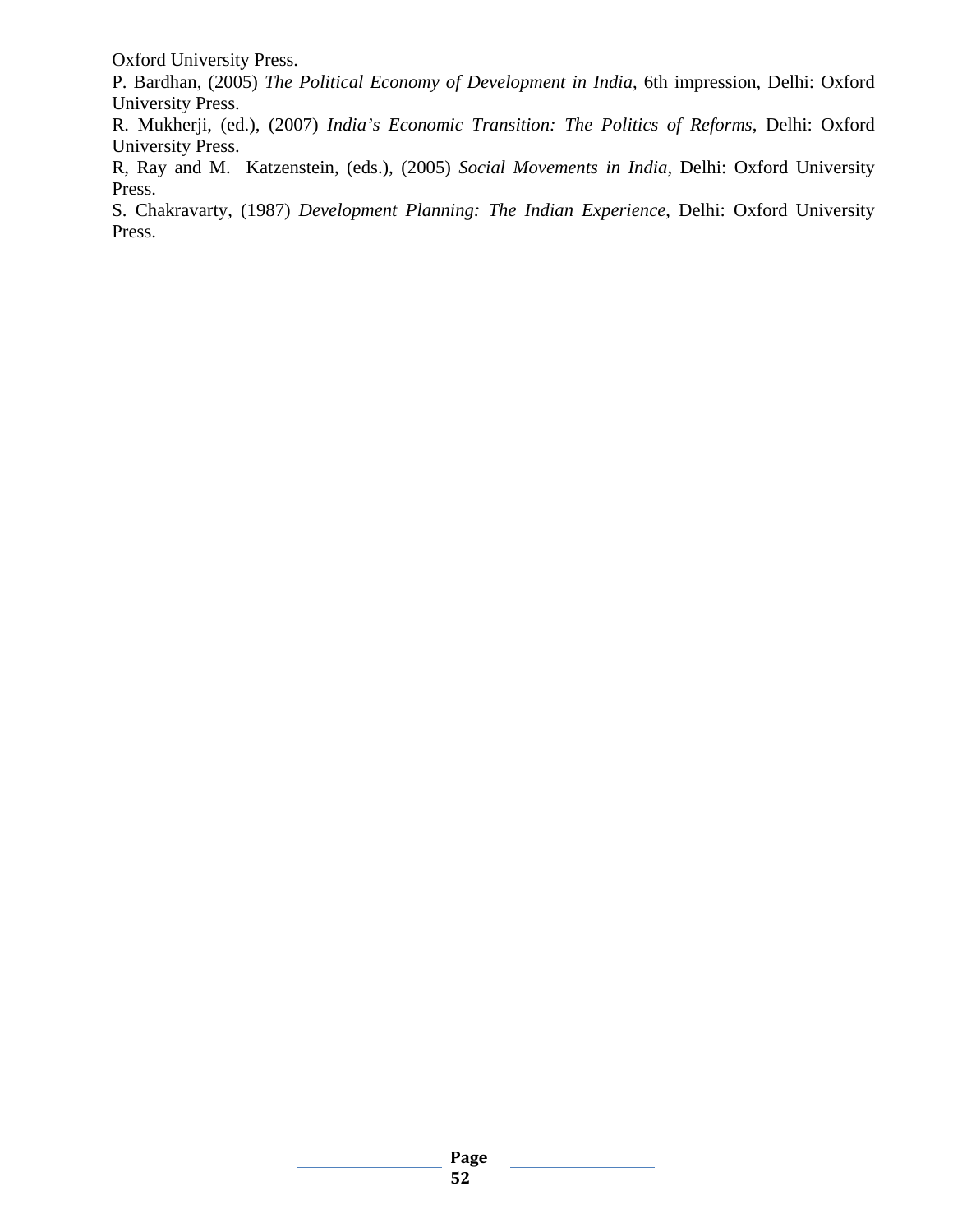| <b>Degree</b>          | Diploma/Bachelor/<br><b>Bachelor with Honours</b> | Year:                            | 4 | Semester: | $\overline{ }$ | Paper<br>No: | 15 |  |  |
|------------------------|---------------------------------------------------|----------------------------------|---|-----------|----------------|--------------|----|--|--|
| <b>Paper</b><br>Title: |                                                   | WESTERN POLITICAL PHILOSOPHY - I |   |           |                |              |    |  |  |

# **Maximum Marks: 100 Total Lectures and Student Presentations: 60**

**Course objective:** This course goes back to Greek antiquity and familiarizes students with the manner in which the political questions were first posed. Machiavelli comes as an interlude inaugurating modern politics followed by Hobbes and Locke. This is a basic foundation course for students.

# **I. Text and Interpretation (2 weeks)**

| <b>II.</b> Antiquity                                                                 |                     |
|--------------------------------------------------------------------------------------|---------------------|
| <b>Plato</b>                                                                         | $(2 \text{ weeks})$ |
| Philosophy and Politics, Theory of Forms, Justice, Philosopher King/Queen, Communism |                     |
| Presentation theme: Critique of Democracy; Women and Guardianship, Censorship        |                     |
| Aristotle                                                                            | $(2 \text{ weeks})$ |
| Forms, Virtue, Citizenship, Justice, State and Household                             |                     |
| Presentation themes: Classification of governments; man as zoon politikon            |                     |

# **III. Interlude:**

**Machiavelli (2 weeks)** Virtu, Religion, Republicanism Presentation themes: morality and statecraft; vice and virtue

# **IV. Possessive Individualism**

**Hobbes (2 weeks)** Human nature, State of Nature, Social Contract, State Presentation themes: State of nature; social contract; Leviathan; atomistic individuals. **Locke (2 weeks)** Laws of Nature, Natural Rights, Property, Presentation themes: Natural rights; right to dissent; justification of property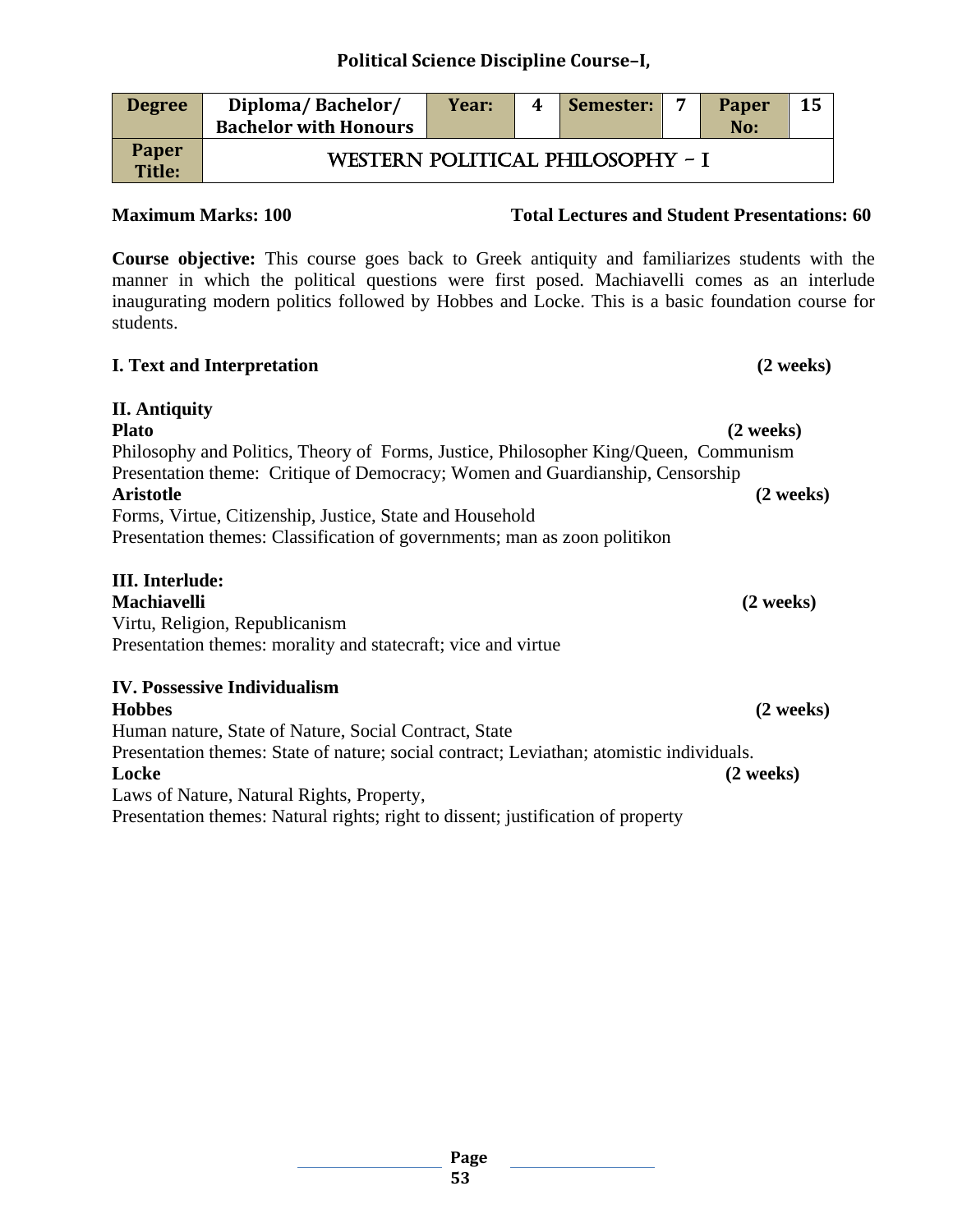# **I. Text and Interpretation**

Essential Readings:

T. Ball, (2004) 'History and Interpretation' in C. Kukathas and G. Gaus, (eds.) *Handbook of Political Theory*, London: Sage Publications Ltd. pp. 18-30.

B. Constant, (1833) 'The Liberty of the Ancients Compared with that of the Moderns', in D. Boaz, (ed), (1997) *The Libertarian Reader*, New York: The Free Press.

Additional Readings:

J. Coleman, (2000) 'Introduction', in *A History of Political Thought: From Ancient Greece to Early Christianity,* Oxford : Blackwell Publishers, pp. 1-20.

Q. Skinner, (2010) 'Preface', in *The Foundations of Modern Political Thought Volume I*, Cambridge: Cambridge University Press pp. ix-xv.

# **II. Antiquity:**

### **Plato**

Essential Readings:

A. Skoble and T. Machan, (2007) *Political Philosophy: Essential Selections*. New Delhi: Pearson Education, pp. 9-32.

R. Kraut, (1996) 'Introduction to the study of Plato', in R. Kraut (ed.) *The Cambridge Companion to Plato*. Cambridge: Cambridge University Press, pp. 1-50.

C. Reeve, (2009) 'Plato', in D. Boucher and P. Kelly, (eds) *Political Thinkers: From Socrates to the Present,* Oxford: Oxford University Press, pp. 62-80

### Additional Readings:

S. Okin, (1992) 'Philosopher Queens and Private Wives', in S. Okin *Women in Western Political Thought,* Princeton: Princeton University Press, pp. 28-50

R. Kraut, (1996) 'The Defence of Justice in Plato's Republic', in R. Kraut (ed.) *The Cambridge Companion to Plato.* Cambridge: Cambridge University Press, pp. 311-337

T. Saunders, (1996) 'Plato's Later Political Thought', in R. Kraut (ed.) *The Cambridge Companion to Plato.* Cambridge: Cambridge University Press, pp. 464-492.

# **Aristotle**

Essential Readings:

A. Skoble and T. Machan, (2007) *Political Philosophy: Essential Selections*. New Delhi: Pearson Education, pp. 53-64.

T. Burns, (2009) 'Aristotle', in D. Boucher, and P. Kelly, (eds) *Political Thinkers: From Socrates to the Present.* Oxford: Oxford University Press, pp.81-99.

C. Taylor, (1995) 'Politics', in J. Barnes (ed.), *The Cambridge Companion to Aristotle*. Cambridge: Cambridge University Press, pp. 232-258

# Additional Readings:

J. Coleman, (2000) 'Aristotle', in J. Coleman *A History of Political Thought: From Ancient Greece to Early Christianity,* Oxford: Blackwell Publishers, pp.120-186

D. Hutchinson, (1995) 'Ethics', in J. Barnes, (ed.), *The Cambridge Companion to Aristotle* Cambridge: Cambridge University Press, pp. 195-232.

# **III. Interlude:**

**Machiavelli**

Essential Readings:

A. Skoble and T. Machan, (2007) *Political Philosophy: Essential Selections*. New Delhi: Pearson Education, pp.  $124$ - 130

**Page**  Q. Skinner, (2000) **Page** The Adviser to Princes',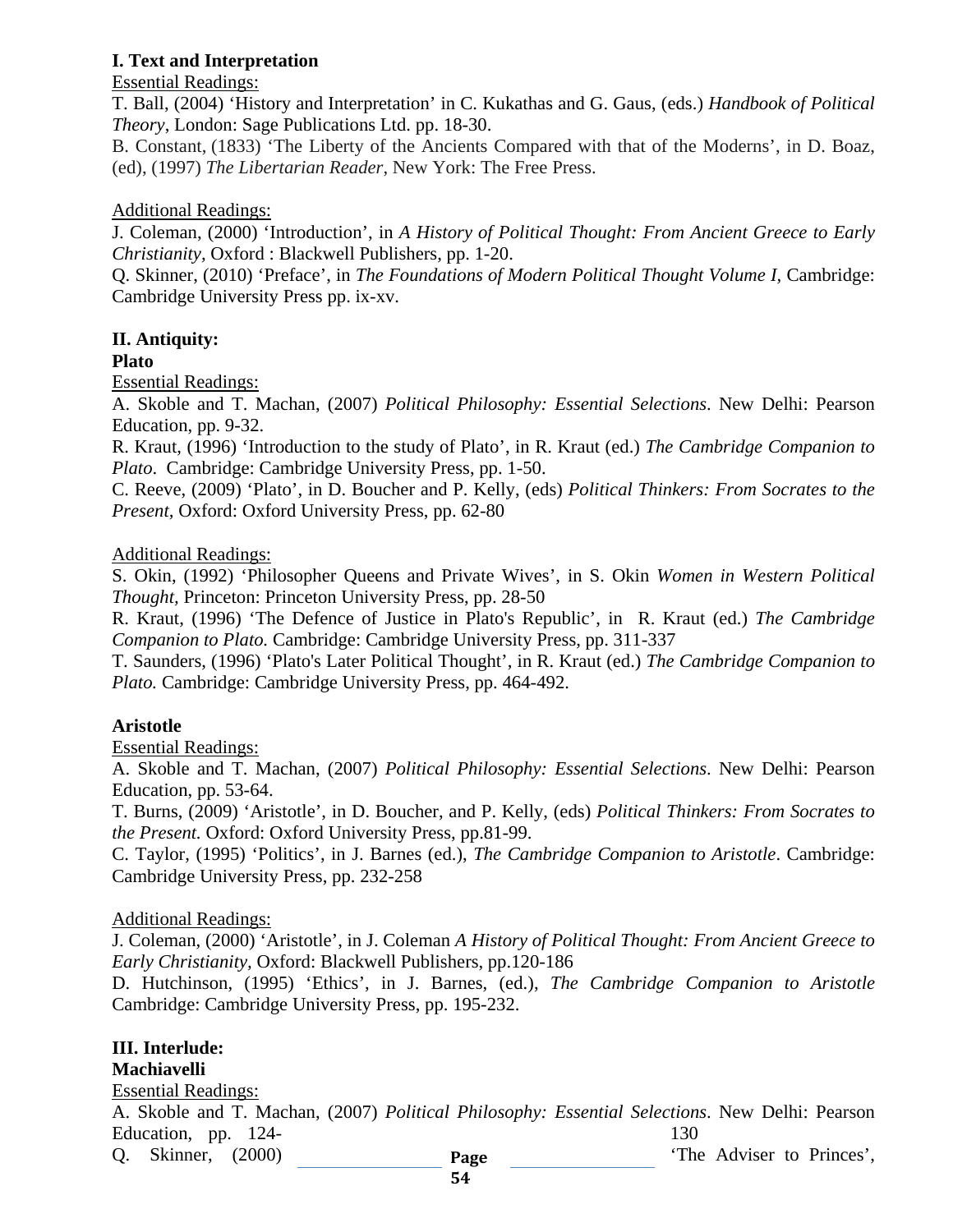in *Machiavelli: A Very Short Introduction*, Oxford: Oxford University Press, pp. 23-53 J. Femia, (2009) 'Machiavelli', in D. Boucher, and P. Kelly, (eds) *Political Thinkers: From Socrates to the Present.* Oxford: Oxford University Press, pp. 163-184

#### Additional Reading:

Q. Skinner, (2000) 'The Theorist of Liberty', in *Machiavelli: A Very Short Introduction*. Oxford: Oxford University Press, pp. 54-87.

# **IV. Possessive Individualism**

# **Hobbes**

Essential Readings:

A. Skoble and T. Machan, (2007) *Political Philosophy: Essential Selections*. New Delhi: Pearson Education pp. 131-157.

D. Baumgold, (2009) 'Hobbes', in D. Boucher and P. Kelly (eds) *Political Thinkers: From Socrates to the Present.* Oxford: Oxford University Press, pp. 189-206.

C. Macpherson (1962) *The Political Theory of Possessive Individualism: Hobbes to Locke*. Oxford University Press, Ontario, pp. 17-29.

### Additional Readings:

I. Hampsher-Monk, (2001) 'Thomas Hobbes', in *A History of Modern Political Thought: Major Political Thinkers from Hobbes to Marx,* Oxford: Blackwell Publishers, pp. 1-67.

A. Ryan, (1996) 'Hobbes's political philosophy', in T. Sorell, (ed.) *Cambridge Companion to Hobbes*. Cambridge: Cambridge University Press, pp. 208-245.

### **Locke**

Essential Readings:

A. Skoble and T. Machan, (2007) *Political Philosophy: Essential Selections*. New Delhi: Pearson Education, pp. 181-209.

J. Waldron, (2009) 'John Locke', in D. Boucher and P. Kelly, (eds) *Political Thinkers: From Socrates to the Present.* Oxford: Oxford University Press, pp. 207-224

C. Macpherson, (1962) *The Political Theory of Possessive Individualism: Hobbes to Locke*. Oxford University Press, Ontario, pp. 194-214.

#### Additional Readings:

R. Ashcraft, (1999) 'Locke's Political Philosophy', in V. Chappell (ed.) *The Cambridge Companion to Locke*, Cambridge. Cambridge University Press, pp. 226-251.

I. Hampsher-Monk, (2001) *A History of Modern Political Thought: Major Political Thinkers from Hobbes to Marx,* Oxford: Blackwell Publishers, pp. 69-116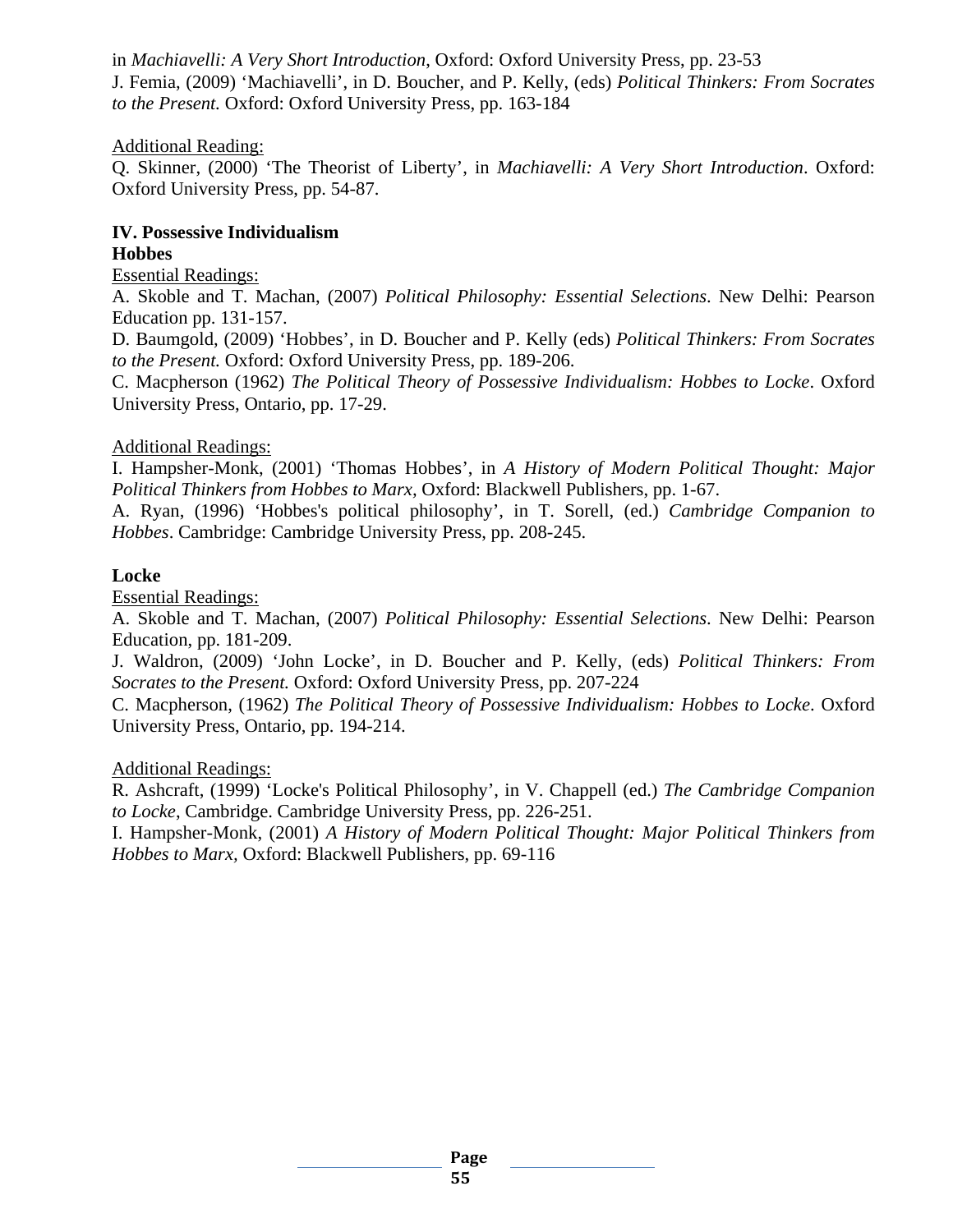| <b>Degree</b>          | Diploma/Bachelor/<br><b>Bachelor with Honours</b> | Year: | 4 | Semester: | $\overline{ }$ | Paper<br>No: | 16 |  |  |
|------------------------|---------------------------------------------------|-------|---|-----------|----------------|--------------|----|--|--|
| Paper<br><b>Title:</b> | <b>INDIA'S FOREIGN POLICY</b>                     |       |   |           |                |              |    |  |  |

#### **Maximum Marks: 100 Total Lectures and Student Presentation: 60**

**Course objective:** This course's objective is to teach students the domestic sources and the structural constraints on the genesis, evolution and practice of India's foreign policy. The endeavour is to highlight integral linkages between the 'domestic' and the 'international' aspects of India's foreign policy by stressing on the shifts in its domestic identity and the corresponding changes at the international level. Students will be instructed on India's shifting identity as a postcolonial state to the contemporary dynamics of India attempting to carve its identity as an 'aspiring power'. India's evolving relations with the superpowers during the Cold War and after, bargaining strategy and positioning in international climate change negotiations, international economic governance, international terrorism and the United Nations facilitate an understanding of the changing positions and development of India's role as a global player since independence.

| I.   | India's Foreign Policy: From a Postcolonial State to an Aspiring Global Power     |               |
|------|-----------------------------------------------------------------------------------|---------------|
|      |                                                                                   | (7 lectures)  |
| II.  | India's Relations with the USA and USSR/Russia                                    | (9 lectures)  |
| III. | India's Engagements with China                                                    | (6 lectures)  |
| IV.  | India in South Asia: Debating Regional Strategies                                 | (9 lectures)  |
| V.   | India's Negotiating Style and Strategies: Trade, Environment and Security Regimes | (11 lectures) |
|      |                                                                                   |               |

**VI. India in the Contemporary Multipolar World (6 lectures)**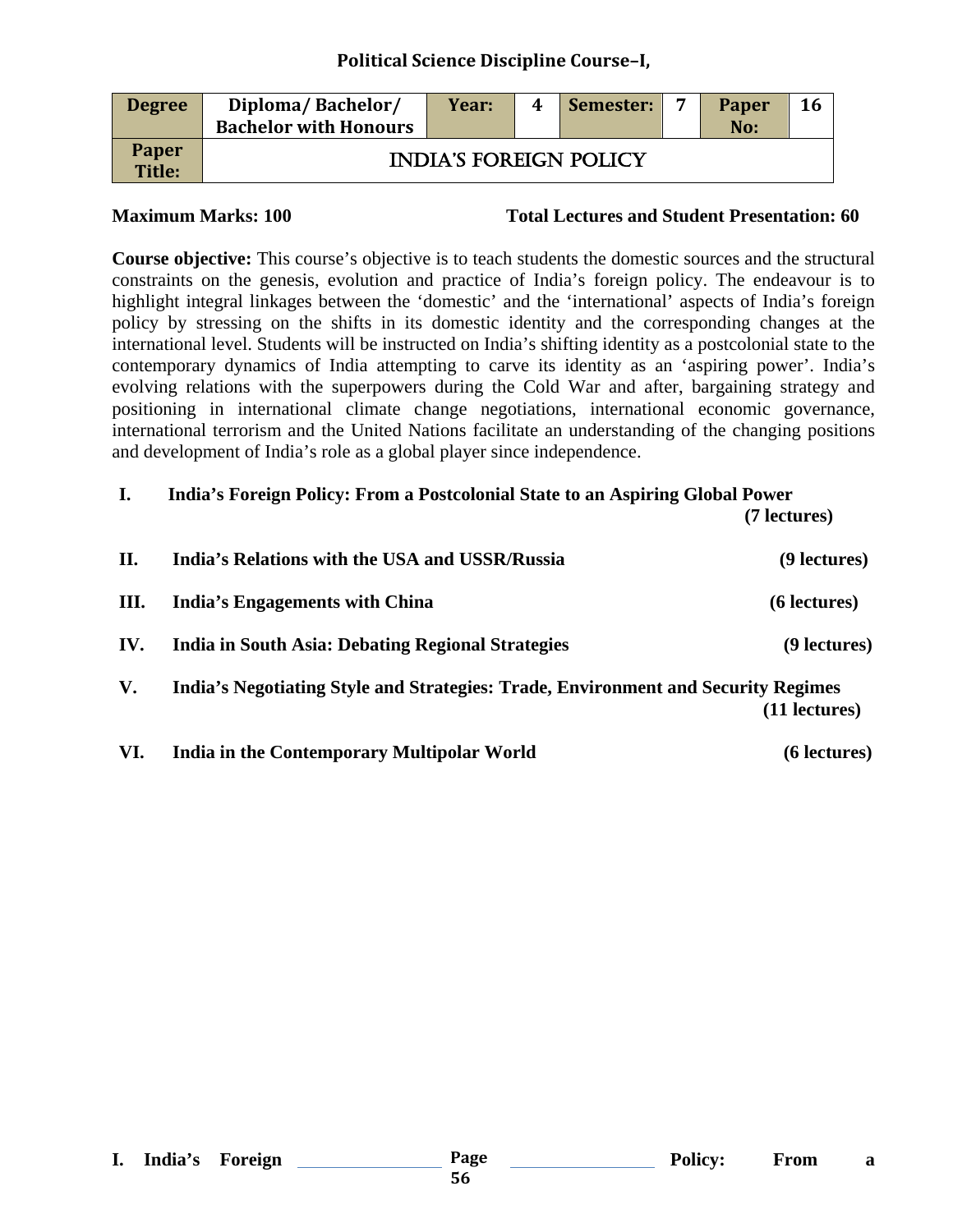# **Postcolonial State to an Aspiring Global Power**

#### Essential Readings:

S. Ganguly and M. Pardesi, (2009) 'Explaining Sixty Years of India's Foreign Policy', in *India Review*, Vol. 8 (1), pp. 4–19.

Ch. Ogden, (2011) 'International 'Aspirations' of a Rising Power', in David Scott (ed.), *Handbook of India's International Relations*, London: Routeledge, pp.3-31

W. Anderson, (2011) 'Domestic Roots of Indian Foreign Policy', in W. Anderson, *Trysts with Democracy: Political Practice in South Asia*, Anthem Press: University Publishing Online.

Additional Reading:

J. Bandhopadhyaya, (1970) *The Making Of India's Foreign Policy,* New Delhi: Allied Publishers.

# **II: India's Relations with the USA and USSR/Russia**

Essential Readings:

S. Mehrotra, (1990) 'Indo-Soviet Economic Relations: Geopolitical and Ideological Factors', in *India and the Soviet Union: Trade and Technology Transfer*, Cambridge University Press: Cambridge, pp. 8-28.

R. Hathaway, (2003) 'The US-India Courtship: From Clinton to Bush', in S. Ganguly (ed.), *India as an Emerging Power*, Frank Cass: Portland.

A. Singh, (1995) 'India's Relations with Russia and Central Asia', in *International Affairs*, Vol. 71  $(1): 69-81.$ 

M. Zafar, (1984), 'Chapter 1', in *India and the Superpowers: India's Political Relations with the Superpowers in the 1970s*, Dhaka, University Press.

#### Additional Readings:

H. Pant, (2008) 'The U.S.-India Entente: From Estrangement to Engagement', in H. Pant, *Contemporary Debates in Indian Foreign and Security Policy: India Negotiates Its Rise in the International System*, Palgrave Macmillan: London.

D. Mistry, (2006) 'Diplomacy, Domestic Politics, and the U.S.-India Nuclear Agreement', in *Asian Survey*, Vol. 46 (5), pp. 675-698.

# **III: India's Engagements with China**

Essential Readings:

H. Pant, (2011) 'India's Relations with China', in D. Scott (ed.), *Handbook of India's International Relations*, London: Routeledge, pp. 233-242.

A. Tellis and S. Mirski, (2013) 'Introduction', in A. Tellis and S. Mirski (eds.), *Crux of Asia: China, India, and the Emerging Global Order*, Carnegie Endowment for International Peace: Washington.

S. Raghavan, (2013) 'Stability in Southern Asia: India's Perspective', in A. Tellis and S. Mirski (eds.), *Crux of Asia: China, India, and the Emerging Global Order*, Carnegie Endowment for International Peace: Washington.

#### Additional Reading:

Li Li, (2013) 'Stability in Southern Asia: China's Perspective', in A. Tellis and S. Mirski (eds.), *Crux of Asia: China, India, and the Emerging Global Order*, Carnegie Endowment for International Peace: Washington.

#### **IV: India in South Asia: Debating Regional Strategies**

Essential Readings:

S. Muni, (2003) 'Problem Areas in India's Neighbourhood Policy', in *South Asian Survey*, Vol. 10 (2), pp. 185-196.

**Page**  S. Cohen, (2002) *India: Emerging Power*, Brookings Institution Page Press.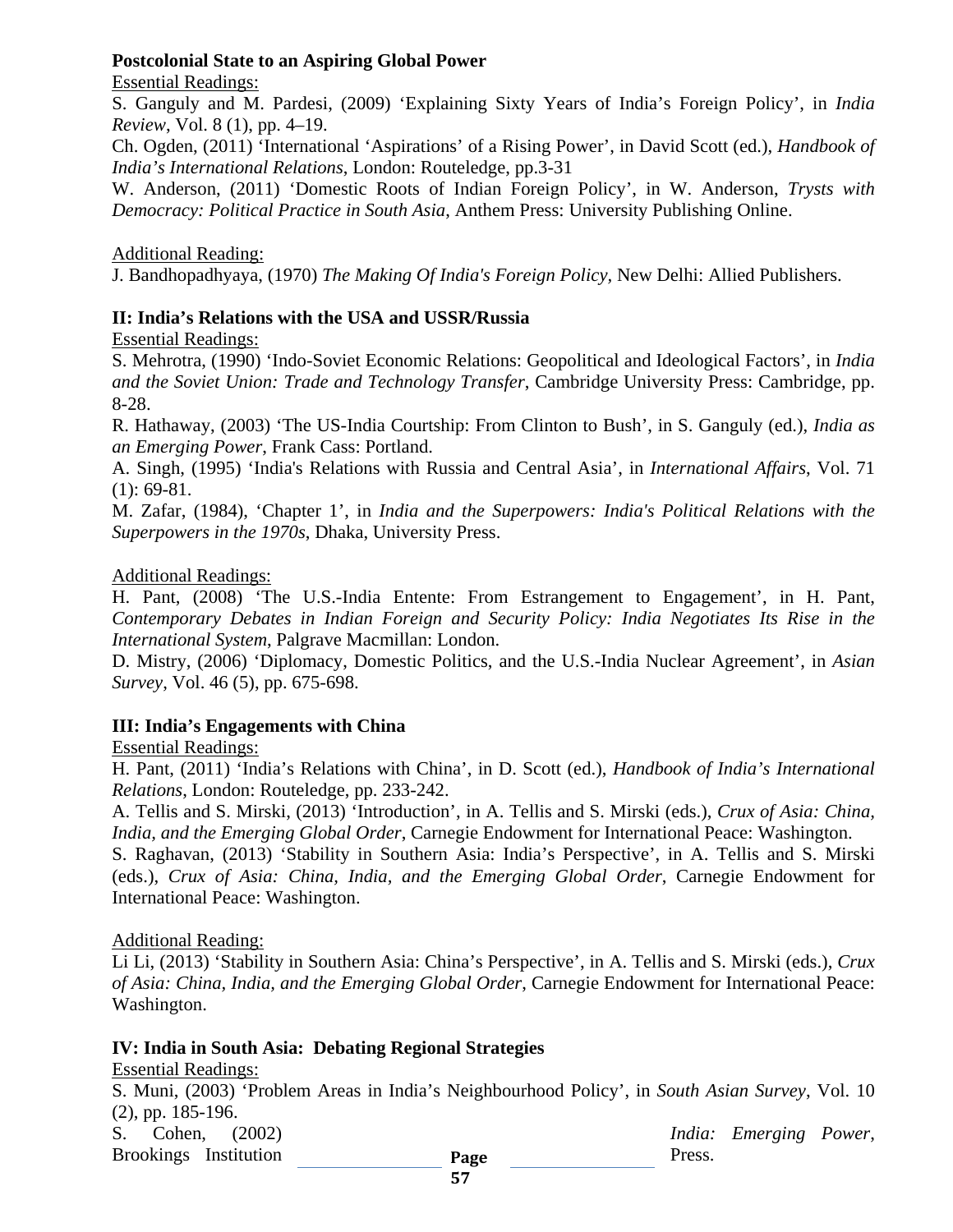V. Sood, (2009) 'India and regional security interests', in Alyssa Ayres and C. Raja Mohan (eds), *Power realignments in Asia: China, India, and the United States*, New Delhi: Sage.

# Additional Readings:

M. Pardesi, (2005) 'Deducing India's Grand Strategy of Regional Hegemony from Historical and Conceptual Perspectives', [IDSS Working Paper, 76,](http://catalogue.sipri.org/cgi-bin/koha/opac-search.pl?q=se,phr:%22IDSS%20working%20paper,%2076%22) Available at [http://www.rsis.edu.sg/publications/WorkingPapers/WP76.pdf,](http://www.rsis.edu.sg/publications/WorkingPapers/WP76.pdf) Accessed: 19.04.2013.

D. Scott, (2009) 'India's "Extended Neighbourhood" Concept: Power Projection for a Rising Power', in *India Review*, Vol. 8 (2), pp. 107-143

### **V: India's Negotiating Style and Strategies: Trade, Environment and Security Regimes** Essential Readings:

S. Cohen, (2002) 'The World View of India's Strategic Elite', in S. Cohen, *India: Emerging Power*, Brookings Institution Press, pp. 36-65.

A. Narlikar, (2007) 'All that Glitters is not Gold: India's Rise to Power', in *Third World Quarterly,*  Vol. 28 (5) pp. 983 – 996.

N. Dubash, (2012) 'The Politics of Climate Change in India: Narratives of Enquiry and Co-benefits', Working Paper, New Delhi: Centre for Policy Research.

N. Jayaprakash, (2000) 'Nuclear Disarmament and India', in *Economic and Political Weekly,* Vol. 35 (7), pp. 525-533.

### Additional Readings:

P. Bidwai, (2005) 'A Deplorable Nuclear Bargain', in *Economic and Political Weekly*, Vol. 40 (31), pp. 3362-3364.

A. Anant, (2011) 'India and International Terrorism', in D. Scott (ed.), *Handbook of India's International Relations*, London: Routledge, pp. 266-277.

# **VI: India in the Contemporary Multipolar World**

Essential Readings:

R. Rajgopalan and V. Sahni (2008), 'India and the Great Powers: Strategic Imperatives, Normative Necessities', in *South Asian Survey*, Vol. 15 (1), pp. 5–32.

C. Mohan, (2013) 'Changing Global Order: India's Perspective', in A. Tellis and S. Mirski (eds.), *Crux of Asia: China, India, and the Emerging Global Order*, Carnegie Endowment for International Peace: Washington.

A. Narlikar, (2006) 'Peculiar Chauvinism or Strategic Calculation? Explaining the Negotiating Strategy of a Rising India', in *International Affairs*, Vol. 82 (1), pp. 59-76.

# Additional Reading:

P. Mehta, (2009) 'Still Under Nehru's Shadow? The Absence of Foreign Policy Frameworks in India', in *India Review,* Vol. 8 (3), pp. 209–233.

Online Resources:

Government of India's Ministry of External Relations website at <http://www.mea.gov.in/> and specially its library which provides online resources at<http://mealib.nic.in/>

The Council of Foreign Relations has a regularly updated blog on India's foreign policy: <http://www.cfr.org/region/india/ri282>

Centre for Policy Research's blog on IR and strategic affairs though it is not exclusively on India's foreign policy. [http://www.cprindia.org/blog/international-](http://www.cprindia.org/blog/international-%20relations-and-security-blog) relations-and-security-blog

[Institute for Defence Studies and Analyses: http://www.idsa.in/](http://www.idsa.in/)

*Research and Information System:* [www.ris.org.in/](http://www.ris.org.in/)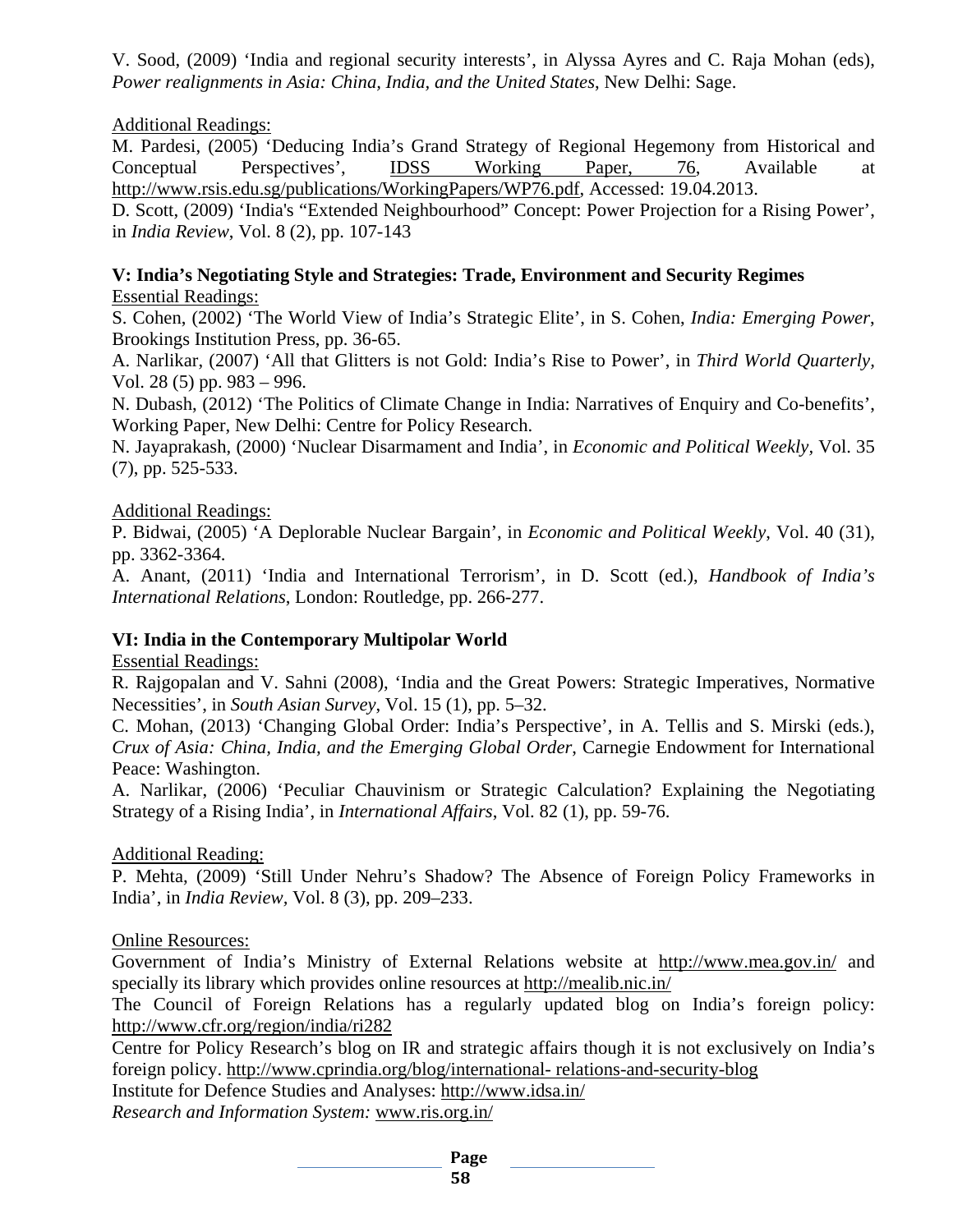*[Indian Council of World Affairs](https://www.google.co.in/url?sa=t&rct=j&q=&esrc=s&source=web&cd=2&ved=0CD4QFjAB&url=http%3A%2F%2Fwww.icwa.in%2F&ei=36ZtUbf4AcXOrQfY5IC4Bw&usg=AFQjCNHsHM1Z7t2FckFWAr4sbBowO-HI9Q&sig2=7f_I_cW1s1I8R5qEYYUeCA)*: [www.icwa.in/](http://www.icwa.in/) *[Institute of Peace and Conflict Studies](http://www.ipcs.org/)*: [www.ipcs.org/](http://www.ipcs.org/) Indian Council for Research on International Economic Relations: www.icrier.org/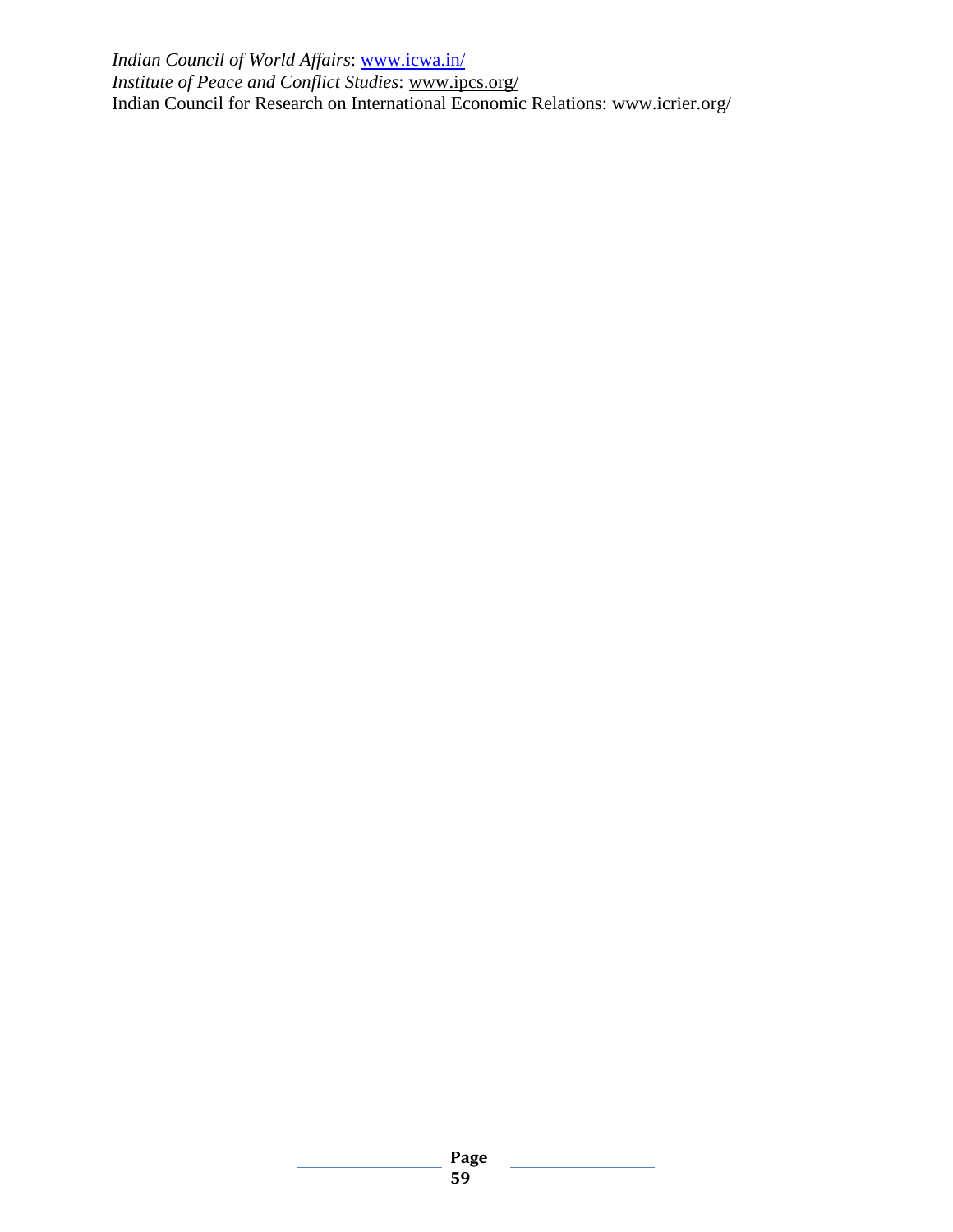| <b>Degree</b>                 | Diploma/Bachelor/<br><b>Bachelor with Honours</b> | Year: | 4 | Semester:                           | $\overline{ }$ | <b>Paper</b><br>No: | 17 |
|-------------------------------|---------------------------------------------------|-------|---|-------------------------------------|----------------|---------------------|----|
| <b>Paper</b><br><b>Title:</b> |                                                   |       |   | <b>RESEARCH METHODS IN POLITICS</b> |                |                     |    |

**Maximum Marks: 100 Total Lectures and Student Presentations: 60**

**Course objective:** This is an elementary course to introduce the student to the fundamental issues of research in the study of politics. Given that by the time this course is offered, the student would be familiar with some well-known analysis and arguments in the discipline, this course affords an opportunity to understand the methods by which those works would have been carried out and the debates around them. It is divided simply into two parts. The first will introduce the student to some basic debates. The second aims to introduce them to specific methodologies using two kinds of reading: one well-known work that uses that method and one explanatory article on that method.

| <b>I.</b> Introduction                                                                           | (4 lectures) |
|--------------------------------------------------------------------------------------------------|--------------|
| a. What is political inquiry? Why do we need it?                                                 | (4 lectures) |
| b. How to eliminate bias and prejudices from political inquiry? Can political inquiry be free of |              |
| value? Issues of objectivity/Interpretation                                                      | (4 lectures) |
| c. Are there universal laws of politics?                                                         | (4 lectures) |
|                                                                                                  |              |

# **II. What are the different methods appropriate for different questions asked in the study of politics? (32 lectures)**

- a. Textual/discourse analysis
- b. Ethnography/fieldwork
- c. survey research
- d. archival sources.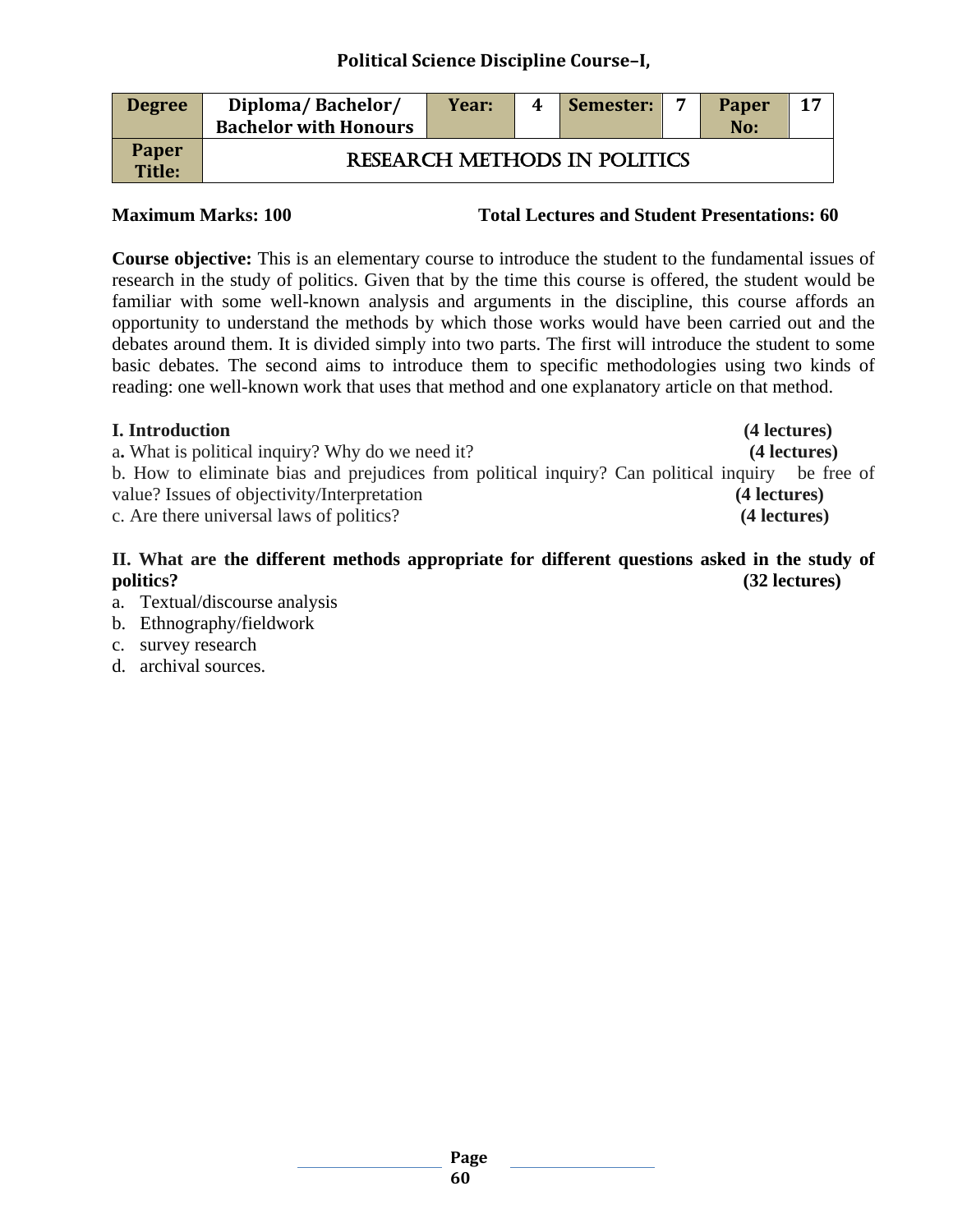# **I. Introduction**

Essential Readings:

G. King, R. Keohane, and S. Verba, (1994) *Designing Social Inquiry: Scientific Inference in Qualitative Research,* Princeton, New Jersey: Princeton University Press, pp. 1-12.

L. Rudolph and S. Rudolph, (2010) 'An Intellectual History of the Study of Indian Politics', in N. Jayal and P. Mehta, *The Oxford Companion to Politics in India*, New Delhi: Oxford University Press, pp.555-586.

A. MacIntyre, (1971) 'Is the Science of Comparative Politics possible?', in *Against the Self Images of Age, Essays on Ideology and Philosophy*, London: Schocken Books, pp.8-26.

# **II. What are the different methods appropriate for different questions asked in the study of politics?**

Essential Readings:

#### **a. Textual/discourse analysis**

H. [Sandra](http://www.flipkart.com/author/sandra-halperin) and [O. Heath,](http://www.flipkart.com/author/oliver-heath) (2012) *Political Research: Methods and Practical Skills,* Oxford: Oxford University Press, pp. 309-331**.**

### **b. Ethnography/ Fieldwork**

H. Sandra & O. Heath, (2012) *Political Research: Methods and Practical Skills*, Oxford: Oxford University Press, pp. 287-304.

J. Scott, (1985) *Weapons of the Weak: Everyday Forms of Peasant Resistance,* New Haven: Yale University Press.

#### **c. Survey Research**

S. Kumar, & P. Rai, (2013) *Measuring Voting Behaviour in India,* New Delhi: Sage Publications, pp.1-12.

[J. Linz](http://www.google.co.in/search?tbo=p&tbm=bks&q=inauthor:%22Juan+J.+Linz%22) and [A. Stepan,](http://www.google.co.in/search?tbo=p&tbm=bks&q=inauthor:%22Alfred+Stepan%22) (2011) *Problems of Democratic Transition and Consolidation: Southern Europe, South America, and Post-Communist Europe,* Baltimore: Johns Hopkins University Press.

#### **d. Archival sources**

K. Paul, G. Gray, and L. Melvin (eds.), (2009) 'Introduction', in *An American Political Archives Reader,*Maryland**:** The Scarecrow Press.

U. Singh, (2001) *Political Prisoners in India,* New Delhi: Oxford University Press.

#### Additional Reading:

D. Easton, (1969) 'The New Revolution in Political Science', in *The American Political Science Review*, Vol. LXIII (4), pp.1051-1061.

S. Wolin, (1969) 'Political Theory as a Vocation', in *The American Political Science Review*, Vol. LXIII (4), pp.1062-82.

J. Gee, (2010) *An Introduction to Discourse Analysis: Theory and Method*, London: Routledge, pp.2- 10.

D. Marsh and G. Stoker, (2010) *Theory and Methods in Political Science*, 3<sup>rd</sup> Edition, Palgrave Macmillan.

S. Hazareesingh & K. Nabulsi, (2008) 'Using Archival Data to Theorise about Politics', in David Leopold and Mark Stears (eds.), *Political Theory: Methods and Approaches* Oxford: Oxford University Press, pp. 150-170.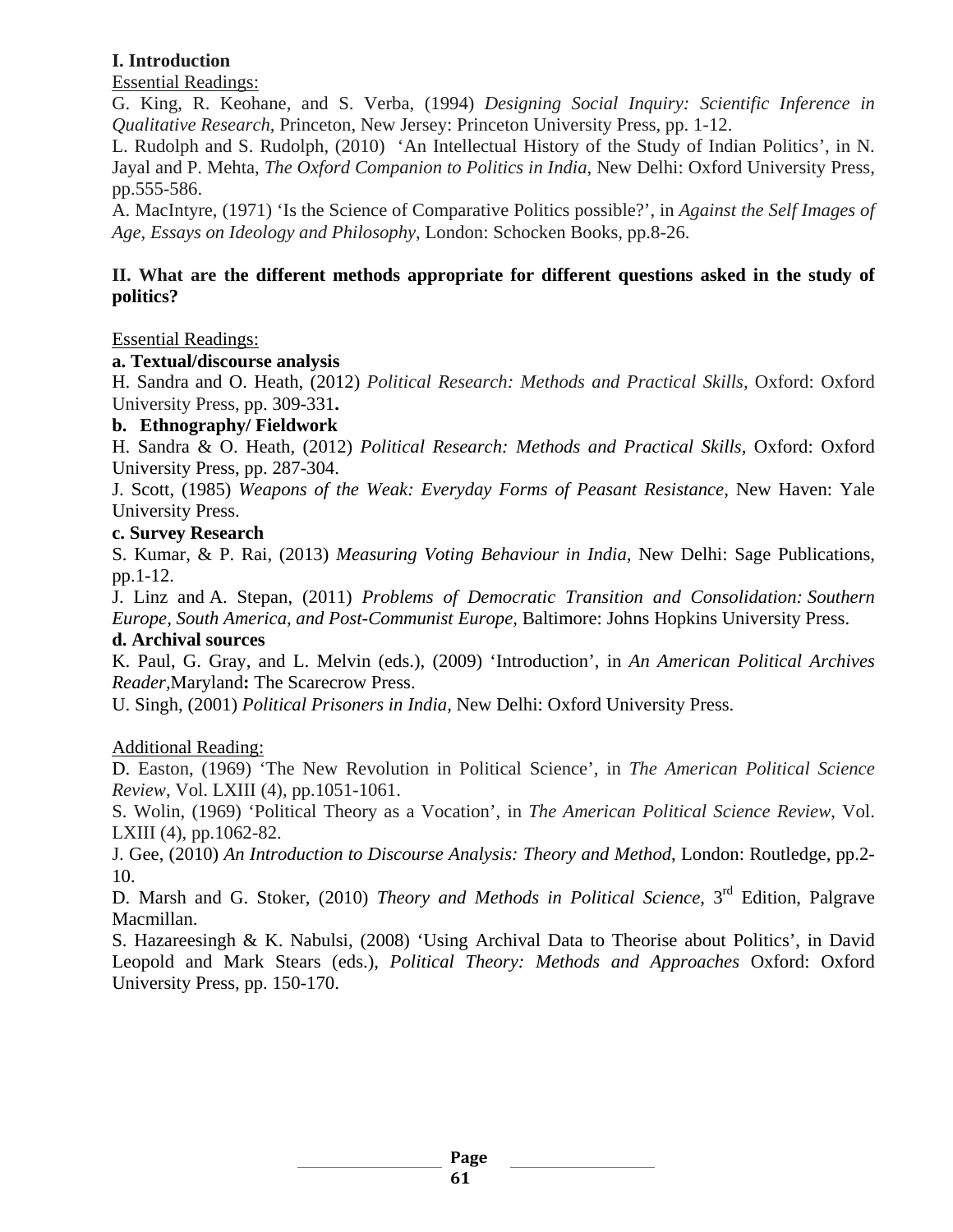| <b>Degree</b>          | Diploma/Bachelor/<br><b>Bachelor with Honours</b> | Year: | 4 | Semester: | - 8 | <b>Paper</b><br>No: | 18 |
|------------------------|---------------------------------------------------|-------|---|-----------|-----|---------------------|----|
| <b>Paper</b><br>Title: | WESTERN POLITICAL PHILOSOPHY - II                 |       |   |           |     |                     |    |

# **Maximum Marks: 100 Total Lectures and Student Presentations: 60**

**Course objective:** Philosophy and politics are closely intertwined. We explore this convergence by identifying four main tendencies here. Students will be exposed to the manner in which the questions of politics have been posed in terms that have implications for larger questions of thought and existence.

# **I. Modernity and its discourses (8 lectures)**

This section will introduce students to the idea of modernity and the discourses around modernity. Two essential readings have been prescribed.

# **II. Romantics (16 lectures)**

a. Jean Jacques Rousseau (8 Lectures)

Presentation themes: General Will; local or direct democracy; self-government; origin of inequality.

b. Mary Wollstonecraft (8 Lectures) Presentation themes: Women and paternalism; critique of Rousseau's idea of education; legal rights

# **III. Liberal socialist** (**8 lectures)**

a. John Stuart Mill Presentation themes: Liberty, suffrage and subjection of women, right of minorities; utility principle.

# **IV. Radicals** (**16 lectures)**

- a. Karl Marx (8 Lectures) Presentation themes: Alienation; difference with other kinds of materialism; class struggle
- b. Alexandra Kollontai (8 Lectures) Presentation themes: Winged and wingless Eros; proletarian woman; socialization of housework; disagreement with Lenin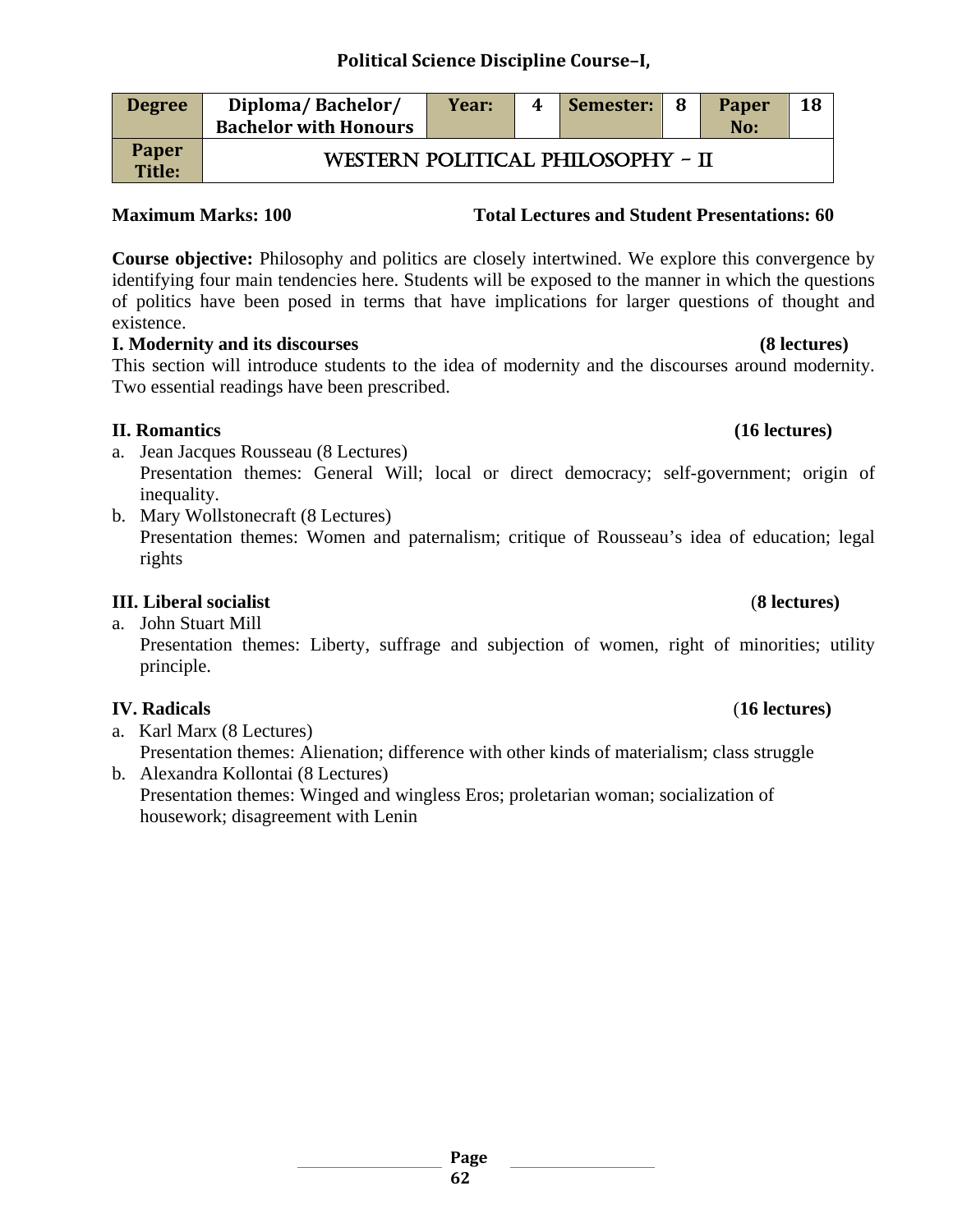# **I. Modernity and its discourses**

Essential Readings:

I. Kant. (1784) 'What is Enlightenment?', Available at [http://theliterarylink.com/kant.html,](http://theliterarylink.com/kant.html) Accessed: 19.04.2013

S. Hall (1992) 'Introduction', in *Formations of Modernity* UK: Polity Press pages 1-16

# **II. Romantics**

Essential Readings:

B. Nelson, (2008) *Western Political Thought*. New York: Pearson Longman, pp. 221-255.

M. Keens-Soper, (2003) 'Jean Jacques Rousseau: The Social Contract', in M. Forsyth and M. Keens-Soper, (eds) *A Guide to the Political Classics: Plato to Rousseau.* New York: Oxford University Press, pp. 171-202.

C. Jones, (2002) 'Mary Wollstonecraft's *Vindications* and their Political Tradition' in C. Johnson, (ed.) *The Cambridge Companion to Mary Wollstonecraft,* Cambridge: Cambridge University Press, pp. 42-58.

S. Ferguson, (1999) 'The Radical Ideas of Mary Wollstonecraft', in *Canadian Journal of Political Science* XXXII (3), pp. 427-50, Available at [http://digitalcommons.ryerson.ca/politics,](http://digitalcommons.ryerson.ca/politics) Accessed: 19.04.2013.

# **III. Liberal Socialist**

Essential Readings:

H. Magid, (1987) 'John Stuart Mill', in L. Strauss and J. Cropsey, (eds), *History of Political Philosophy*,  $2^{nd}$  edition. Chicago: Chicago University Press, pp. 784-801.

P. Kelly, (2003) 'J.S. Mill on Liberty', in D. Boucher, and P. Kelly, (eds.) *Political Thinkers: From Socrates to the Present*. New York: Oxford University Press, pp. 324-359.

# **IV. Radicals**

Essential Readings:

J. Cropsey, (1987) 'Karl Marx', in L. Strauss and J. Cropsey, (eds) *History of Political Philosophy*, 2<sup>nd</sup>Edition. Chicago: Chicago University Press, pp. 802-828.

L. Wilde, (2003) 'Early Marx', in D. Boucher and P. Kelly, P. (eds) *Political Thinkers: From Socrates to the Present.* New York: Oxford University Press, pp. 404-435.

V. Bryson, (1992) 'Marxist Feminism in Russia' in *Feminist Political Theory,* London: Palgrave Macmillan, pp. 114-122

C. Sypnowich, (1993) 'Alexandra Kollontai and the Fate of Bolshevik Feminism' *Labour/Le Travail*  Vol. 32 (Fall 1992) pp. 287-295

A. Kollontai (1909), *The Social Basis of the Woman Question*, Available at [http://www.marxists.org/archive/kollonta/1909/social-basis.htm,](http://www.marxists.org/archive/kollonta/1909/social-basis.htm) Accessed: 19.04.2013

# Additional Readings:

A. Bloom, (1987) 'Jean-Jacques Rousseau', in Strauss, L. and Cropsey, J. (eds.) *History of Political Philosophy*, 2nd edition. Chicago: Chicago University Press, pp. 559-580.

Selections from *A Vindication of the Rights of Woman*, Available at [http://oregonstate.edu/instruct/phl302/texts/wollstonecraft/woman-a.html#CHAPTER%20II,](http://oregonstate.edu/instruct/phl302/texts/wollstonecraft/woman-a.html#CHAPTER%20II) Accessed: 19.04.2013.

A. Skoble and T. Machan, (2007) *Political Philosophy: Essential Selections*, New Delhi: Pearson Education, pp. 328-354.

B. Ollman (1991) *Marxism: An Uncommon Introduction,* New Delhi: Sterling Publishers.

G. Blakely and V. Bryson (2005) *Marx and Other Four Letter Words,* London: Pluto

A. Skoble, and T. Machan, (2007) *Political Philosophy: Essential Selections*, New Delhi: Pearson Education, pp. 286- 327.

A. Kollontai, (1977) **Page** Social Democracy and the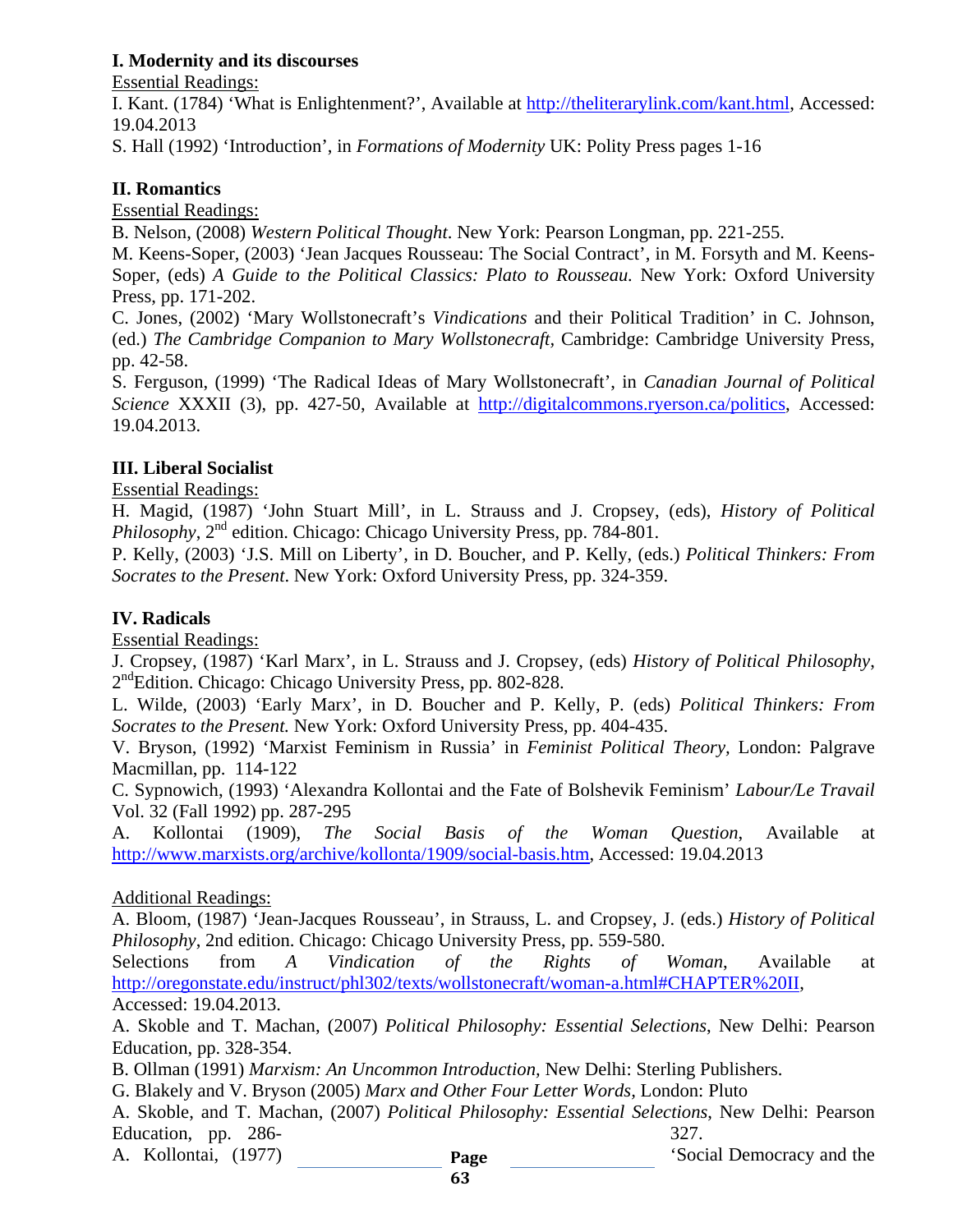Women's Question', in *Selected Writings of Alexandra Kollontai,* London: Allison & Busby, pp. 29- 74.

A. Kollontai, (1977) 'Make Way for Winged Eros: A Letter to the Youth', in *Selected Writings of Alexandra Kollontai* Allison & Busby, pp. 201-292.

C. Porter, (1980) *Alexandra Kollontai: The Lonely Struggle of the Woman who defied Lenin,* New York: Dutton Children's Books.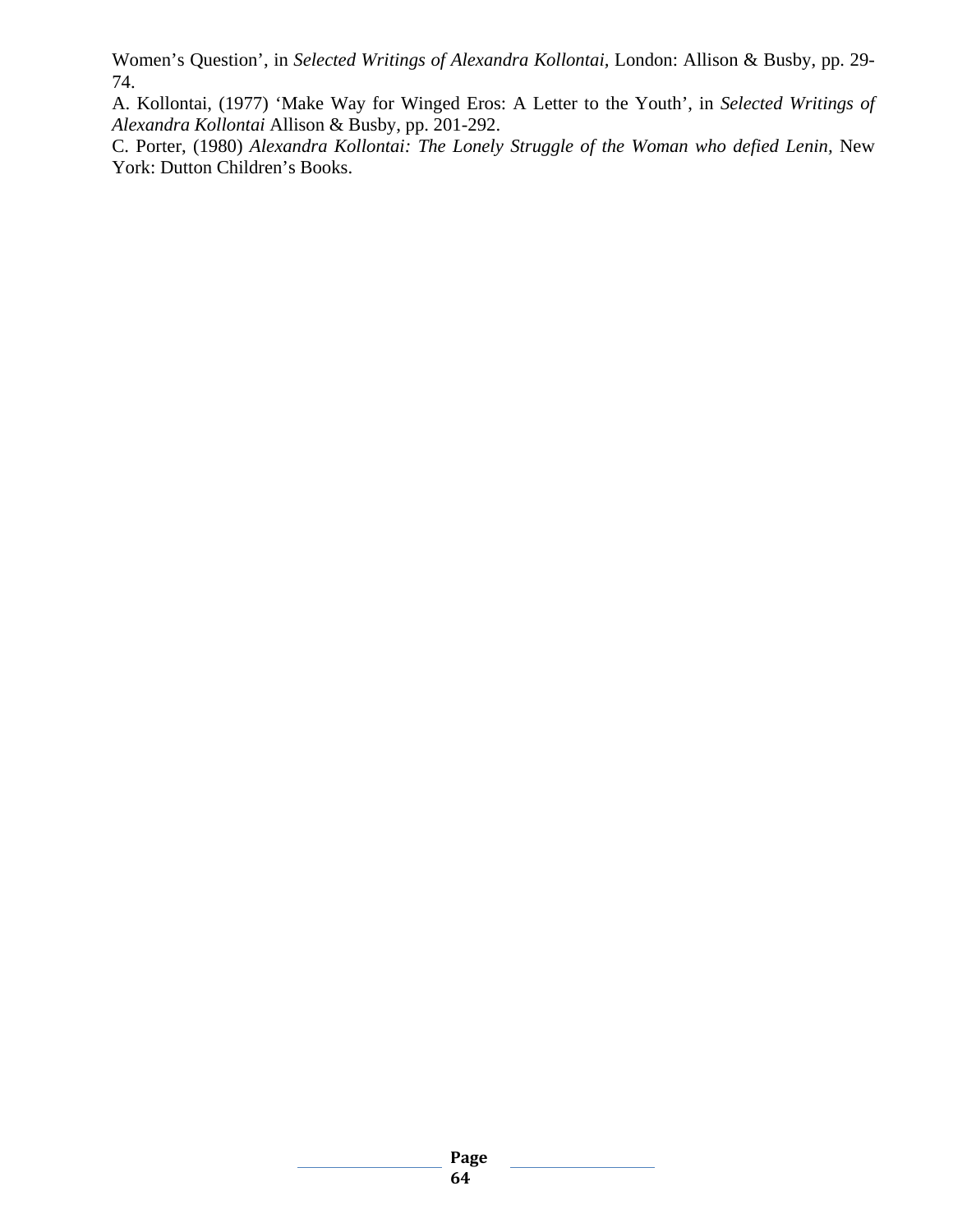| <b>Degree</b>          | Diploma/Bachelor/<br><b>Bachelor with Honours</b> | Year: | 4 | Semester:                            | -8 | <b>Paper</b><br>No: | 19 |
|------------------------|---------------------------------------------------|-------|---|--------------------------------------|----|---------------------|----|
| <b>Paper</b><br>Title: |                                                   |       |   | <b>INDIAN POLITICAL THOUGHT - II</b> |    |                     |    |

### **Maximum Marks: 100 Total Lectures and Presentations: 60**

**Course objective:** Based on the study of individual thinkers, the course introduces a wide span of thinkers and themes that defines the modernity of Indian political thought. The objective is to study general themes that have been produced by thinkers from varied social and temporal contexts. Selected extracts from original texts are also given to discuss in the class. The list of additional readings is meant for teachers as well as the more interested students.

| I. Introduction to Modern Indian Political Thought | (4 lectures) |
|----------------------------------------------------|--------------|
| <b>II. Rammohan Roy: Rights</b>                    | (4 lectures) |
| III. PanditaRamabai: Gender                        | (4 lectures) |
| <b>IV. Vivekananda: Ideal Society</b>              | (5 lectures) |
| V. Gandhi: Swaraj                                  | (5 lectures) |
| <b>VI. Ambedkar: Social Justice</b>                | (5 lectures) |
| <b>VII. Tagore: Critique of Nationalism</b>        | (4 lectures) |
| <b>VIII.</b> Iqbal: Community                      | (5 lectures) |
| IX. Savarkar: Hindutva                             | (4 lectures) |
| X. Nehru: Secularism                               | (4 lectures) |
| <b>XI. Lohia: Socialism</b>                        | (4 lectures) |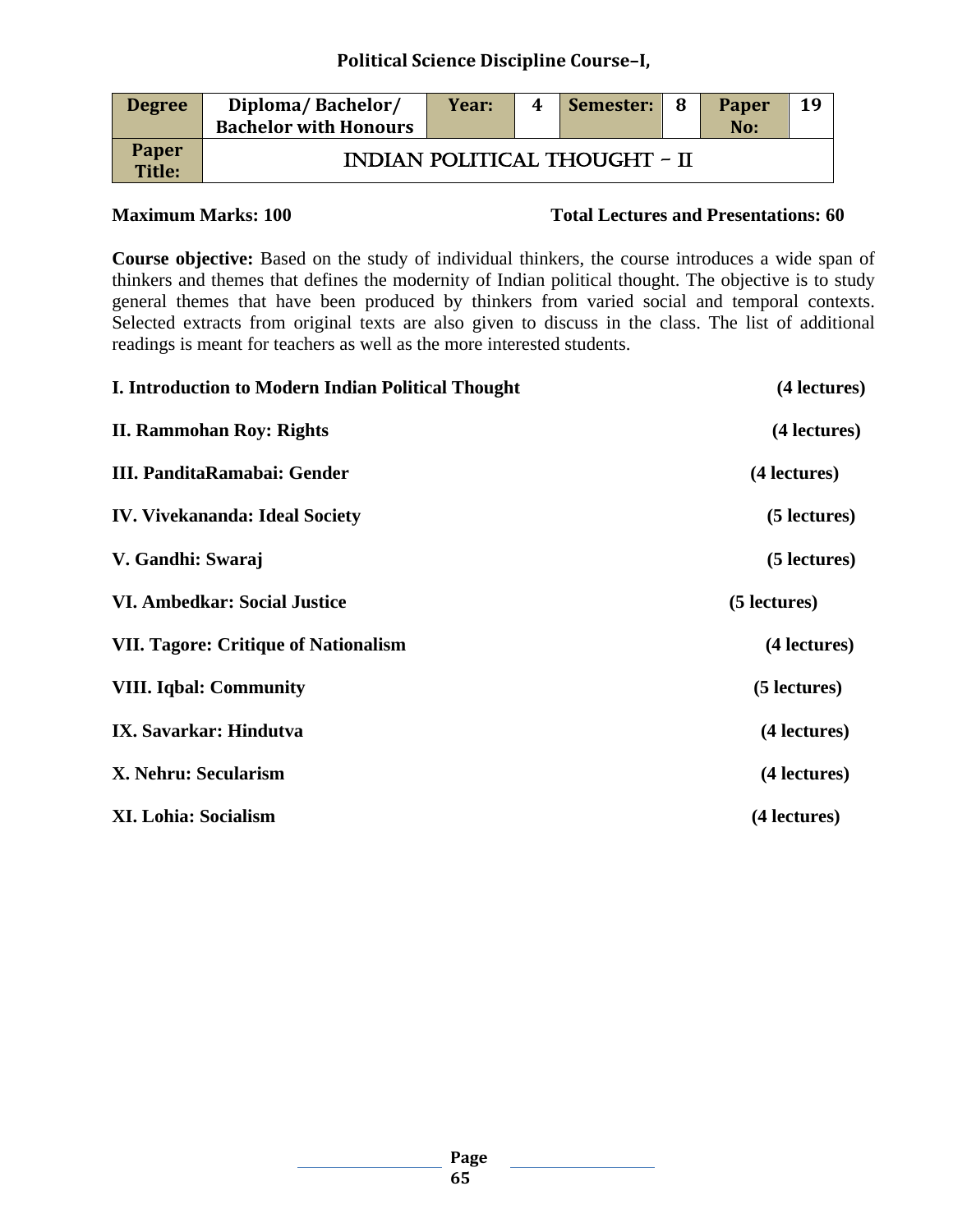# **I. Introduction to Modern Indian Political Thought**

Essential Readings:

V. Mehta and T. Pantham (eds.), (2006) *'A Thematic Introduction to Political Ideas in Modern India: Thematic Explorations, History of Science, Philosophy and Culture in Indian civilization'* Vol. 10, Part: 7, New Delhi: Sage Publications, pp. xxvii-ixi.

D. Dalton, (1982) 'Continuity of Innovation', in *Indian Idea of Freedom: Political Thought of Swami Vivekananda, Aurobindo Ghose, Rabindranath Tagore and Mahatma Gandhi,* Academic Press: Gurgaon, pp. 1-28.

# **II. Rammohan Roy: Rights**

# Essential Readings:

R. Roy, (1991) 'The Precepts of Jesus, the Guide to Peace and Happiness', S. Hay, (ed.) *Sources of Indian Traditio, Vol. 2*. Second Edition. New Delhi: Penguin, pp. 24-29.

C. Bayly, (2010) 'Rammohan and the Advent of Constitutional Liberalism in India 1800-1830', in Sh. Kapila (ed.), *An intellectual History for India,* New Delhi: Cambridge University Press, pp. 18- 34.

T. Pantham, (1986) 'The Socio-Religious Thought of Rammohan Roy', in Th. Panthom and K. Deutsch, (eds.) *Political Thought in Modern India,* New Delhi: Sage, pp.32-52.

# Additional Reading:

S. Sarkar, (1985) 'Rammohan Roy and the break With the Past', in *A Critique on colonial India,* Calcutta: Papyrus, pp. 1-17.

# **III. Pandita Ramabai: Gender**

Essential Readings:

P. Ramabai, (2000) 'Woman's Place in Religion and Society', in M. Kosambi (ed.), *Pandita Ramabai Through her Own Words: Selected Works*, New Delhi: Oxford University Press, pp. 150-155. M. Kosambi, (1988) 'Women's Emancipation and Equality: Pandita Ramabai's Contribution to Women's Cause', in *Economic and Political Weekly*, Vol. 23(44), pp. 38-49.

# Additional Reading:

U. Chakravarti, (2007) *Pandita Ramabai - A Life and a Time*, New Delhi: Critical Quest, pp. 1-40. G. Omvedt, (2008) 'Ramabai: Women in the Kingdom of God', in *Seeking Begumpura*: *The Social Vision of Anti Caste Intellectuals,* New Delhi: Navayana. pp. 205-224.

# **IV. Vivekananda: Ideal Society**

Essential Readings:

S. Vivekananda, (2007) 'The Real and the Apparent Man', S. Bodhasarananda (ed.), *Selections from the Complete Works of Swami Vivekananda*, Kolkata: Advaita Ashrama, pp. 126-129.

A. Sen, (2003) 'Swami Vivekananda on History and Society', in *Swami Vivekananda,* Delhi: Oxford University Press, pp. 62- 79.

H. Rustav, (1998) 'Swami Vivekananda and the Ideal Society', in W. Radice (ed.), *Swami Vivekananda and the Modernisation of Hinduism,* Delhi: Oxford University Press, pp. 264- 280.

# Additional Reading:

Raghuramaraju, (2007) 'Swami and Mahatma, Paradigms: State and Civil Society', in *Debates in Indian Philosophy: Classical, Colonial, and Contemporary*, Delhi: Oxford University Press, pp. 29- 65.

# **V. Gandhi: Swaraj**

Essential Readings: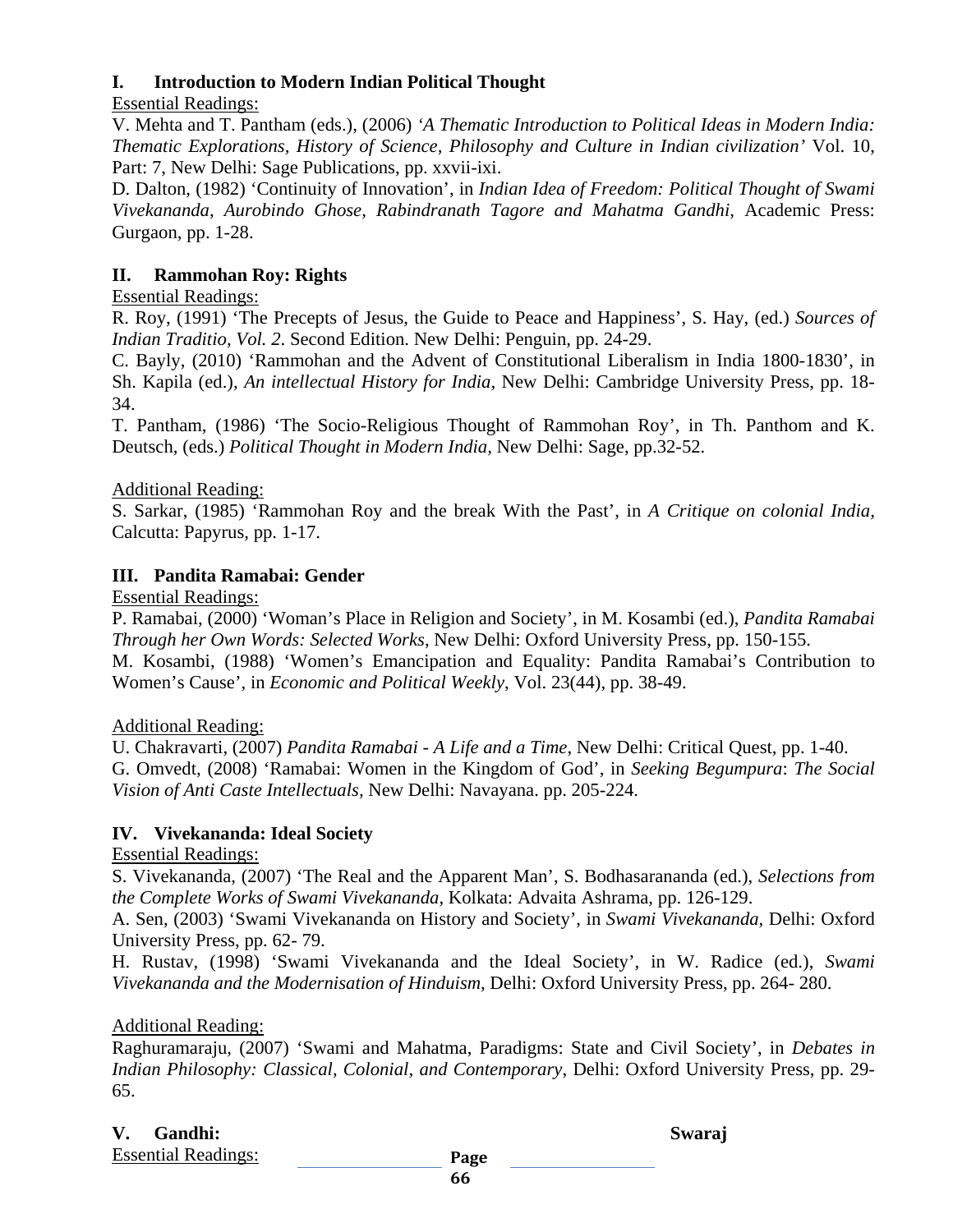M. Gandhi, (1991) 'Satyagraha: Transforming Unjust Relationships through the Power of the Soul', in S. Hay (ed.), *Sources of Indian Tradition,* Vol. 2.Second Edition, New Delhi: Penguin, pp. 265- 270.

A. Parel, (ed.), (2002) 'Introduction', in *Gandhi, freedom and Self Rule,* Delhi: Vistaar Publication. D. Dalton, (1982) *Indian Idea of Freedom: Political Thought of Swami Vivekananda, AurobindoGhose, Mahatma Gandhi and Rabindranath Tagore,* Gurgaon: The Academic Press, pp. 154- 190.

Additional Reading:

R. Terchek, (2002) 'Gandhian Autonomy in Late Modern World', in A. Parel (ed.), *Gandhi, Freedom and Self Rule*. Delhi: Sage.

# **VI. Ambedkar: Social Justice**

Essential Readings:

B. Ambedkar, (1991) 'Constituent Assembly Debates', S. Hay (ed.), *Sources of Indian Tradition, Vol. 2,* Second Edition, New Delhi: Penguin, pp. 342-347.

V. Rodrigues, (2007) 'Good society, Rights, Democracy Socialism', in S. Thorat and Aryama (eds.), *Ambedkar in Retrospect - Essays on Economics, Politics and Society,* Jaipur*: IIDS* and Rawat Publications.

B. Mungekar, (2007) 'Quest for Democratic Socialism', in S. Thorat, and Aryana (eds.), *Ambedkar in Retrospect - Essays on Economics, Politics and Society,* Jaipur*: IIDS* and Rawat Publications, pp. 121-142.

# Additional Reading:

P. Chatterjee, (2005) 'Ambedkar and the Troubled times of Citizenship', in V. Mehta and Th. Pantham (eds.), *Political ideas in modern India: Thematic Explorations,* New Delhi: Sage, pp. 73-92.

# **VII. Tagore: Critique of Nationalism**

Essential Readings:

R. Tagore, (1994) 'The Nation', S. Das (ed.), *The English Writings of Rabindranath Tagore*, *Vol. 3*, New Delhi: Sahitya Akademi, pp. 548-551.

R. Chakravarty, (1986) 'Tagore, Politics and Beyond', in Th. Panthams and K. Deutsch (eds.), *Political Thought in Modern India*, New Delhi: Sage, pp. 177-191.

M. Radhakrishnan, and Debasmita, (2003) 'Nationalism is a Great Menace: Tagore and Nationalism' in P. Hogan, Colm and L. Pandit, (eds.) *Rabindranath Tagore: Universality and Tradition,* London: Rosemont Publishing and Printing Corporation, pp. 29-39.

# Additional Reading:

A. Nandy, (1994) 'Rabindranath Tagore & Politics of Self', in *Illegitimacy of Nationalism,* Delhi: Oxford University Press, pp. 1-50.

# **VIII. Iqbal: Community**

Essential Readings:

M. Iqbal, (1991) 'Speeches and Statements', in S. Hay (ed.), *Sources of Indian Tradition, Vol. 2*, Second Edition, New Delhi: Penguin, pp. 218-222.

A. Engineer, (1980) 'Iqbal's Reconstruction of Religious Thought in Islam', in *[Social Scientist](http://www.jstor.org/action/showPublication?journalCode=socialscientist)*, Vol.8 (8), pp. 52-63.

Madani, (2005) *Composite Nationalism and Islam*, New Delhi: Manohar, pp. 66-91.

# Additional Reading:

L. Gordon-Polonskya, (1971) 'Ideology of Muslim Nationalism', **Page have in H. Malik (ed.),** *Iqbal:* **in** H. Malik (ed.), *Iqbal:* **in** H. Malik (ed.), *Iqbal:* **in** H. Malik (ed.), *Iqbal:* **in** H. Malik (ed.), *Iqbal:* **in** H. Malik (ed.), *Iqbal:* **in** H.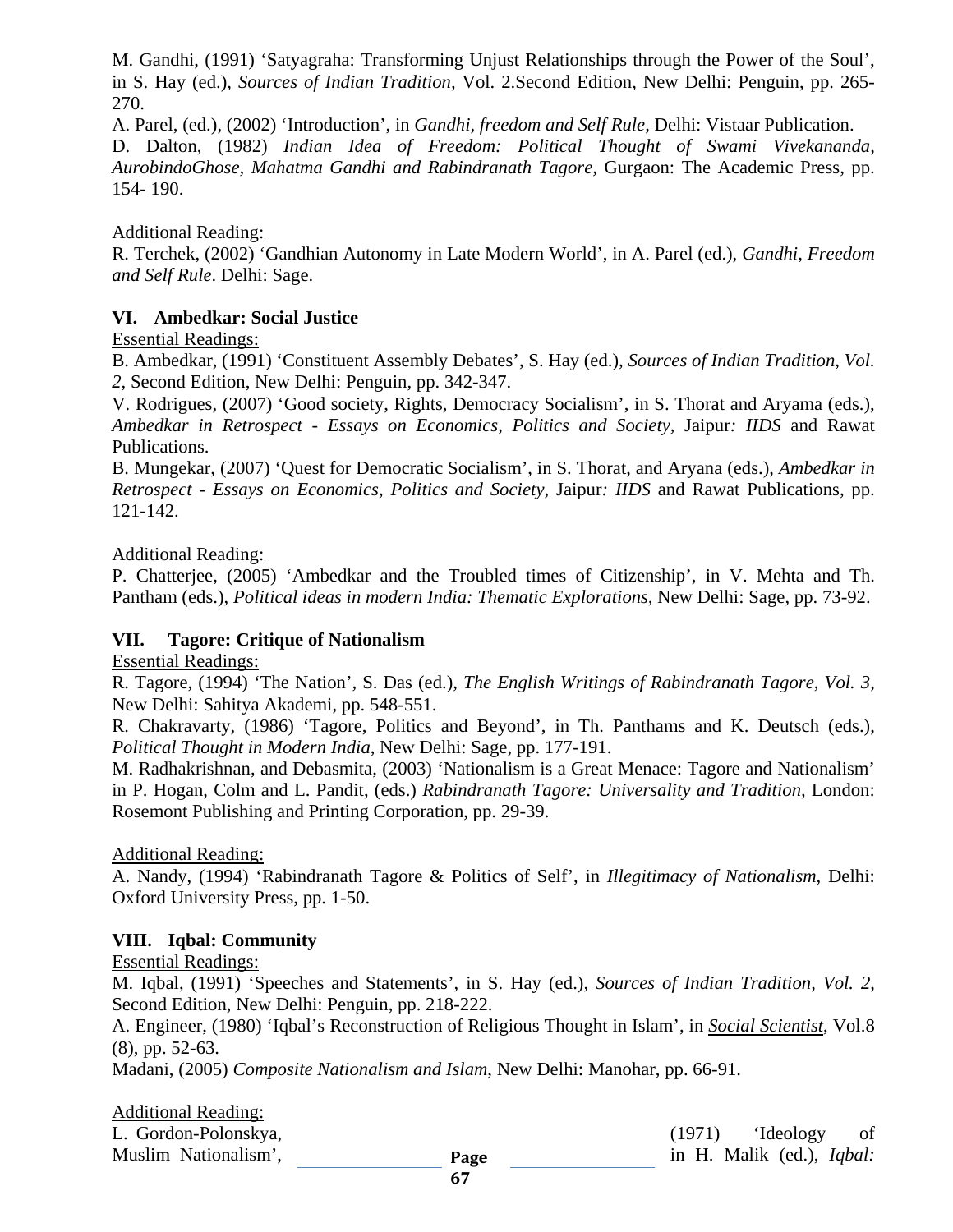*Poet-Philosopher of Pakistan***,** New York: Columbia University Press, pp. 108-134.

# **IX. Savarkar: Hindutva**

Essential Readings:

V. Savarkar, 'Hindutva is Different from Hinduism', available at [http://www.savarkar.org/en/hindutva-/essentials-hindutva/hindutva-different-hinduism,](http://www.savarkar.org/en/hindutva-/essentials-hindutva/hindutva-different-hinduism) Accessed: 19.04.2013.

J. Sharma, (2003) *Hindutva: Exploring the Idea of Hindu Nationalism,* Delhi: Penguin, pp. 124-172.

Additional Reading:

Dh. Keer, (1966) *Veer Savarkar,* Bombay: Popular Prakashan, pp. 223-250.

### **X. Nehru: Secularism**

Essential Readings:

J. Nehru, (1991) 'Selected Works', in S. Hay (ed.), *Sources of Indian Tradition, Vol. 2,* Second Edition, New Delhi: Penguin, pp. 317-319.

R. Pillai, (1986) 'Political thought of Jawaharlal Nehru', in Th. Pantham, and K. Deutsch (eds.), *Political Thought in Modem India*, New Delhi: Sage, pp. 260- 274.

B. Zachariah, (2004) *Nehru,* London: Routledge Historical Biographies, pp. 169-213.

#### Additional Reading:

P. Chatterjee, (1986) 'The Moment of Arrival: Nehru and the Passive Revolution', in *Nationalist Thought and the Colonial World: A Derivative Discourse?* London: Zed Books, pp. 131-166

# **XI. Lohia: Socialism**

Essential Readings:

M. Anees and V. Dixit (eds.), (1984) *Lohia: Many Faceted Personality*, Rammanohar Lohia Smarak Smriti.

S. Sinha, (2010) 'Lohia's Socialism: An underdog's perspective', in *Economic and Political Weekly*, Vol. XLV (40) pp. 51-55.

A. Kumar, (2010) 'Understanding Lohia's Political Sociology: Intersectionality of Caste, Class, Gender and Language Issue', in *Economic and Political Weekly*, Vol. XLV (40), pp. 64-70.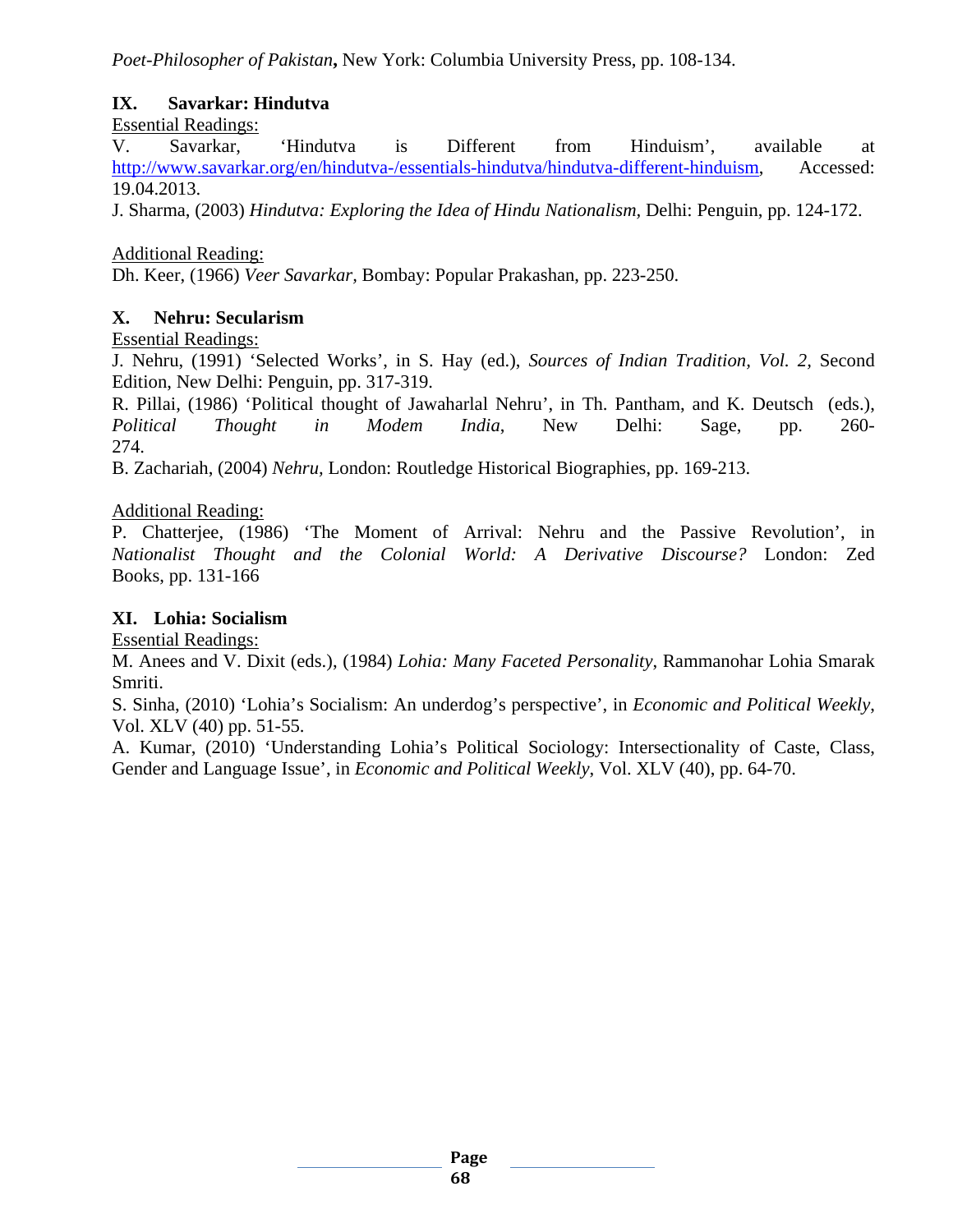| <b>Degree</b>          | Diploma/Bachelor/<br><b>Bachelor with Honours</b> | Year: | Semester:                       | <b>Paper</b><br>No: |  |
|------------------------|---------------------------------------------------|-------|---------------------------------|---------------------|--|
| <b>Paper</b><br>Title: |                                                   |       | <b>INTRODUCTION TO POLITICS</b> |                     |  |

**Maximum Marks: 100 Total Lectures and Student Presentations: 60**

**Course objective:** The course is designed as an introduction to basic and key debates in politics. Two essential readings have been given for each unit. Effort has been made to limit each of these to 20 pages as required; this has often meant limiting the reading to the first twenty pages of the article. However, teachers must use their discretion to read and teach the entire chapter wherever applicable. Additional readings are given as well; these are mostly full books which we believe are essential background readings. They may be used by teachers as well as students for presentation and further discussion of the themes.

| I. What is Politics?                                   | (12 lectures) |
|--------------------------------------------------------|---------------|
| a. Politics as the struggle for scarce resources       |               |
| b. Politics as challenging power – Emancipation        |               |
| c. Politics as the division between public and private |               |
| <b>II. State and Nation</b>                            | (4 lectures)  |
| <b>III. Identity and Representation</b>                | (4 lectures)  |
| <b>IV. Democracy and Majoritarianism</b>               | (4 lectures)  |
| <b>V. Citizens and Subjects</b>                        | (4 lectures)  |
| VI. The Politics of Media, Cinema                      | (4 lectures)  |
| <b>VII. Politics of the Market</b>                     | (4 lectures)  |
| <b>VIII. Urban Politics: Delhi</b>                     | (4 lectures)  |
| IX. The Politics of Contested Spaces                   | (8 lectures)  |
| a. Land Acquisition and Tribal Areas                   |               |
| b. Rural India                                         |               |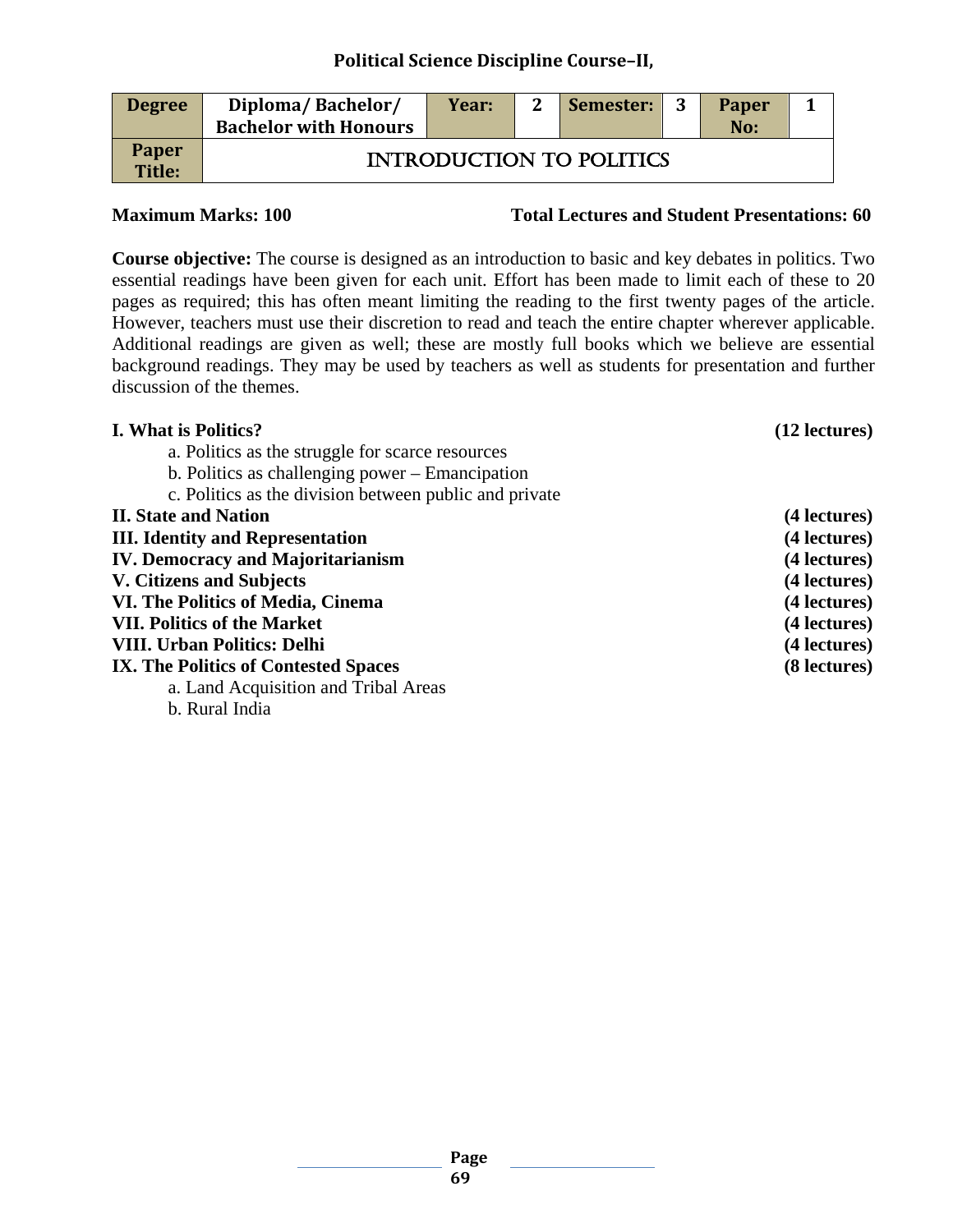# **I. What is Politics?**

Essential Readings:

A. Leftwich, (2004) 'Political Approach to Human Behavior: People, Resources and Power', in A. Leftwich (ed.) *What is Politics: The Activity and Its Study* Cambridge: Polity Press, pp. 100-118. A. Callinicos, (2004) 'Marxism and Politics', in A. Leftwich (ed.) *What is Politics: The Activity and Its Study* Cambridge: Polity Press, pp. 53-66

S. Okin, (1991) 'Gender, the Public and Private', in David Held (ed) *Political Theory Today* Stanford: Stanford University Press, pp. 67-90.

# **II. State and Nation**

# Essential Readings:

D. Held, (1984) 'Introduction', in David Held, *Political Theory and the Modern State* Milton Keynes: Open University Press, pp. 1-11.

S. Kumar, (2008) 'Nationalism', in R. Bhargava and A. Acharya (ed.) *Political Theory: An Introduction* New Delhi: Pearson Publishing pp. 258-269.

# **III. Identity and Representation**

Essential Readings:

R. Kothari, (1970) 'Introduction' from *Caste in Indian Politics,* Hyderabad: Orient Longman, pp. 3- 26.

I. Young, (1989) 'Polity and Group Difference' *Ethics*, Vol. 99 (2), pp. 250-274, Available at [http://homepage.univie.ac.at/herbert.preiss/files/Young\\_Polity\\_and\\_Group\\_Difference\\_A\\_Critique\\_o](http://homepage.univie.ac.at/herbert.preiss/files/Young_Polity_and_Group_Difference_A_Critique_of_the_Ideal_of_Universal_Citizenship.pdf) f the Ideal of Universal Citizenship.pdf, Accessed: 19.04.2013

# **IV. Democracy and Majoritarianism**

Essential Readings:

D. Held. (2006) 'Pluralism, Corporate Capitalism and the State', in *Models of Democracy,* pp. 158- 172

B. Chandra, M. Mukherjee, and A. Mukherjee, (2008) 'Chapter 35 and 36', in *India Since Independence,* New Delhi: Penguin,

# **V. Citizens and Subjects**

Essential Readings:

R. Bellamy, (2008) 'What is Citizenship, and Why Does it Matter?', in R. Bellamy, *Citizenship: A Very Short Introduction* Oxford: Oxford University Press, pp. 1-16

U. Ramanathan (2010) 'A Unique Identity Bill', in *Economic and Political Weekly* Vol. XLV (30), pp. 10-14.

# **VI. The Politics of Media, Cinema**

# Essential Readings:

M. Pandian, (1997) 'Culture and Subaltern Consciousness: An Aspect of the MGR Phenomenon', in P. Chatterjee, (ed.) *Politics and State in India,* pp. 367-389.

E. Grimaud, (2012) 'To be or not to be filmy' in C. Jaffrelot (ed.) *India Since 1950,* New Delhi: Yatra Books, pp. 681-691.

# **VII. Politics of the Market**

Essential Readings:

D. Nayyar and A. Bhaduri, (1996) 'Liberalisation: The Said and The Unsaid' in D. Nayyar and A. Bhaduri, *An Intelligent Person's Guide to Globalisation* New Delhi: Penguin, pp. 1-19.

B. Einhorn, (1993) 'Right or Duty? Women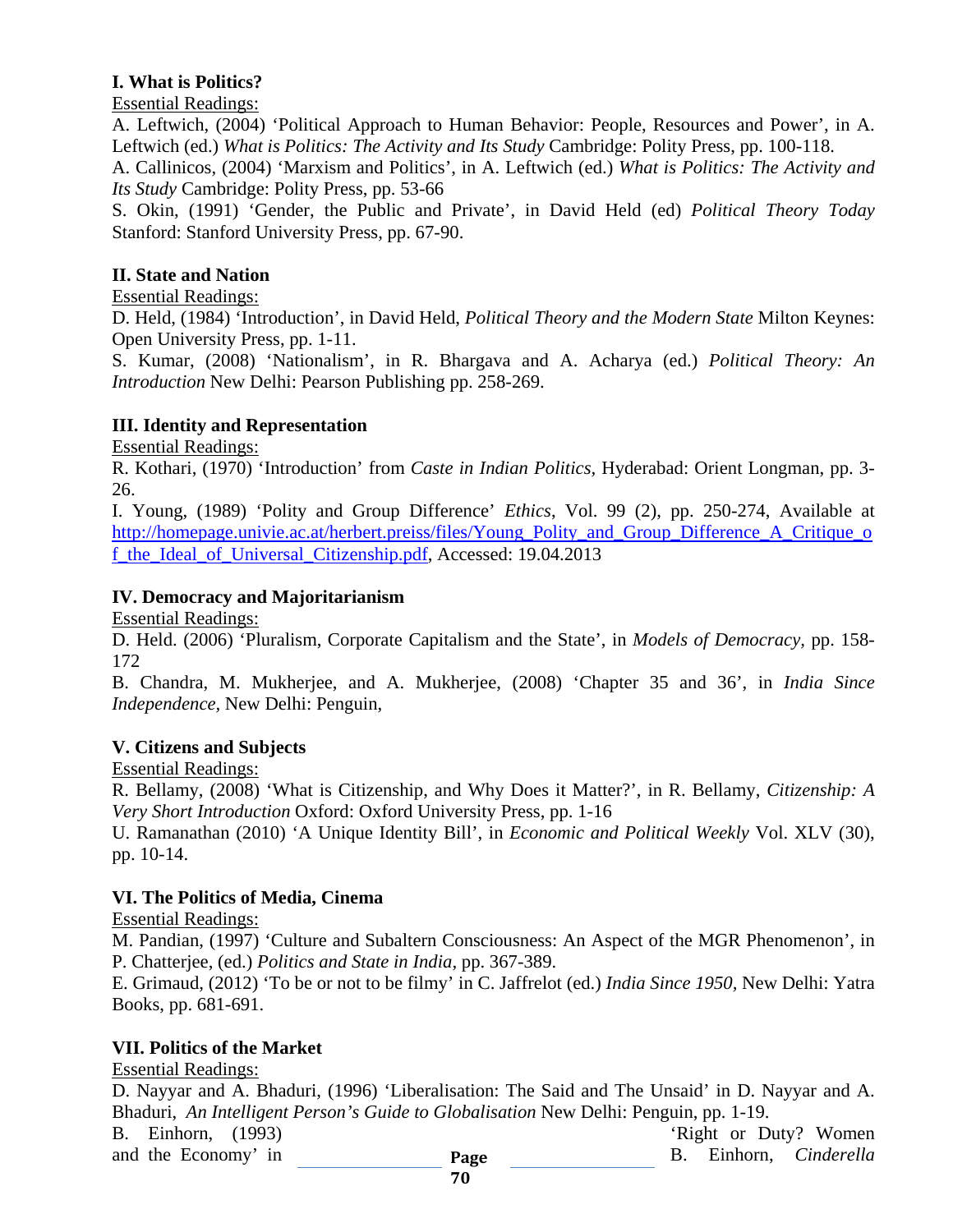# **VIII. Urban Politics: Delhi**

Essential Readings:

G. Bhan, (2009) 'This is no longer the city I once knew: Evictions, the urban poor and the right to the city in millennial Delhi', in *Environment and Urbanization* 21: 127, Available at [http://eau.sagepub.com/content/21/1/127.full.pdf,](http://eau.sagepub.com/content/21/1/127.full.pdf) Accessed: 18.04.2013.

U. Ramanathan, (2006) 'Illegality and the Urban Poor', in *Economic and Political Weekly* Vol. XLI (29), pp. 3193-3197.

# **IX. The Politics of Contested Spaces**

a. Land Acquisition and Tribal Areas

b. Rural India

Essential Readings:

A. Shrivastava and A. Kothari, (2012) 'Land Wars and Crony Capitalism', in A. Shrivastava and A. Kothari, *Churning the Earth* pp. 193-203 New Delhi, Penguin

J. Pouchepadass, (2012) 'Rural India', in C. Jaffrelot (ed.) *India Since 1950* New Delhi: Yatra Books, pp.391-211

A. Nigam and N. Menon, (2008) 'Globalisation I: Accumulation by Dispossession', in A. Nigam and N. Menon, *Power and Contestation: India since 1989* Hyderabad: Orient Longman, pp. 61-82.

Additional Readings:

B. Anderson, (1993) *Imagined Communities*, Available at [https://www2.bc.edu/marian](https://www2.bc.edu/marian-simion/th406/readings/0420anderson.pdf)[simion/th406/readings/0420anderson.pdf,](https://www2.bc.edu/marian-simion/th406/readings/0420anderson.pdf) Accessed: 18.04.2013.

D. Harvey, (2005) *A Brief History of Neoliberalism* Oxford: Oxford University Press.

A. Nigam, (2011) *Desire Named Development,* New Delhi: Penguin

B. Ambedkar, 'Annihilation of Caste', Available at [http://ccnmtl.columbia.edu/projects/mmt/ambedkar/,](http://ccnmtl.columbia.edu/projects/mmt/ambedkar/) Accessed: 18.04.2013.

F. Fanon, (2008) *Black Skin, White Masks,* New York: Grove Press.

K. Krishnan, 'Patriarchy, Women's Freedom and Capitalism' in Kafila.org, Available at [http://kafila.org/2013/01/25/patriarchy-womens-freedom-and-capitalism-kavita-krishnan/,](http://kafila.org/2013/01/25/patriarchy-womens-freedom-and-capitalism-kavita-krishnan/) Accessed: 18.04.2013.

U. Singh, (2003) 'Democratic Dilemmas: Can Democracy Do Without Extraordinary Laws?', *Economic and Political Weekly*. Vol. 38(5).

M. Carrin, (2012) 'The World of tribes: revolutionary movements and ethnic withdrawal', in C. Jaffrelot (ed), *India Since 1950,* New Delhi: Yatra press, pp. 488-509

A. Nigam and N. Menon, (2008). *Power and Contestation: India since 1989,* Hyderabad: Orient Longman,

*Talking Marriage, Caste and Community: Voices from Within* (Monograph published by Saheli Women's Resource Center, November 2007.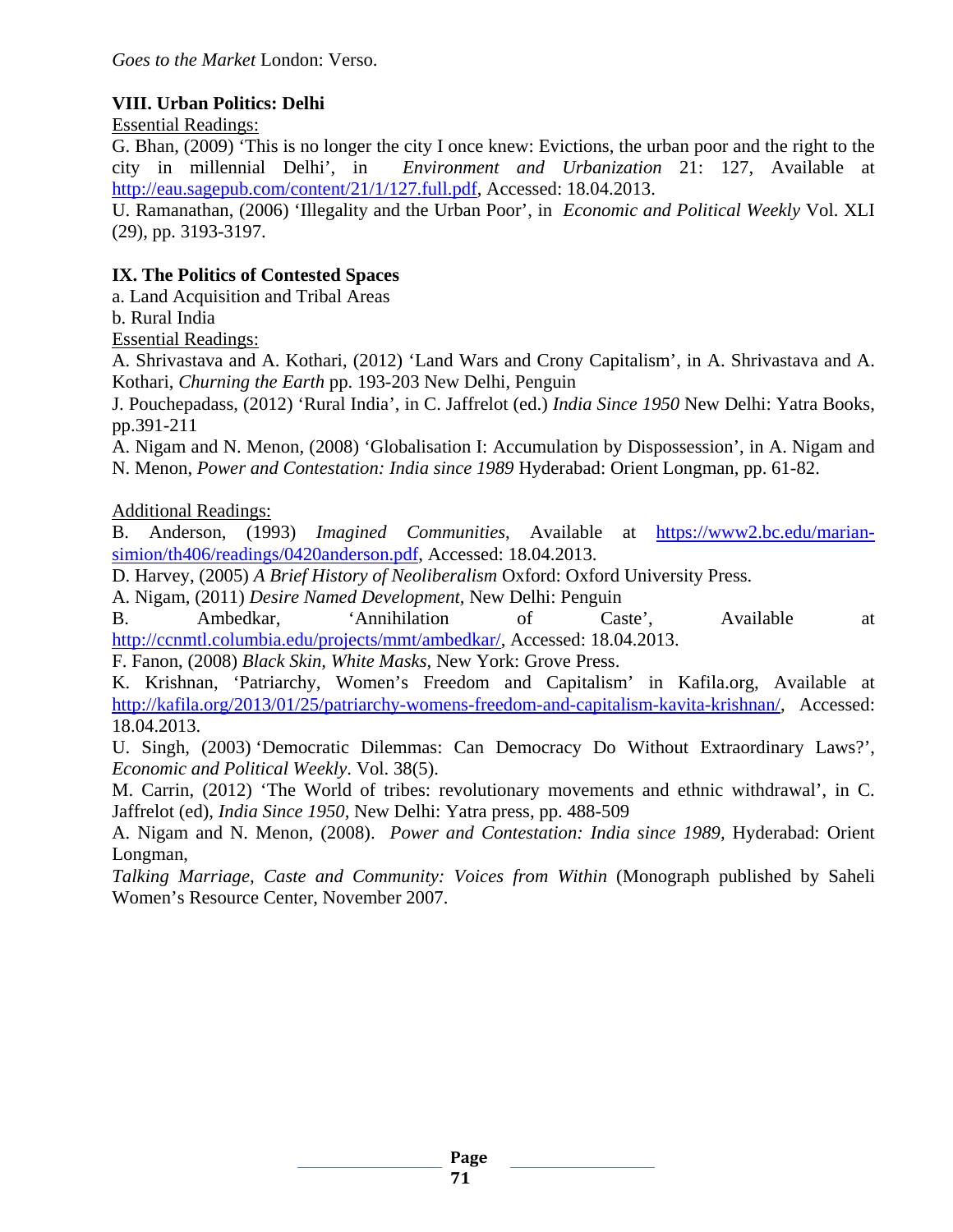| <b>Degree</b>                 | Diploma/Bachelor/<br><b>Bachelor with Honours</b> | Year: | $\mathbf 2$ | Semester:                 | 4 | <b>Paper</b><br>No: | $\mathbf{2}$ |
|-------------------------------|---------------------------------------------------|-------|-------------|---------------------------|---|---------------------|--------------|
| <b>Paper</b><br><b>Title:</b> |                                                   |       |             | WOMEN, POWER AND POLITICS |   |                     |              |

#### **Maximum Marks: 100 Total Lectures and Student Presentations: 60**

**Course objective:** This course opens up the question of women's agency, taking it beyond 'women's empowerment' and focusing on women as radical social agents. It attempts to question the complicity of social structures and relations in gender inequality. This is extended to cover new forms of precarious work and labour under the new economy. Special attention will be paid to feminism as an approach and outlook. The course is divided into broad units, each of which is divided into three subunits.

| I. Groundings                         | $(6$ weeks) |
|---------------------------------------|-------------|
| 1. Patriarchy (2 weeks)               |             |
| a. Sex-Gender Debates                 |             |
| b. Public and Private                 |             |
| c. Power                              |             |
| 2. Feminism (2 weeks)                 |             |
| 3. Family, Community, State (2 weeks) |             |
| a. Family                             |             |
| b. Community                          |             |

c. State

# **II. Movements and Issues (6 weeks)**

- 1. History of the Women's Movement in India (2 weeks)
- 2. Violence against women (2 weeks)
- 3. Work and Labour (2 weeks)
	- a. Visible and Invisible work
	- b. Reproductive and care work
	- c. Sex work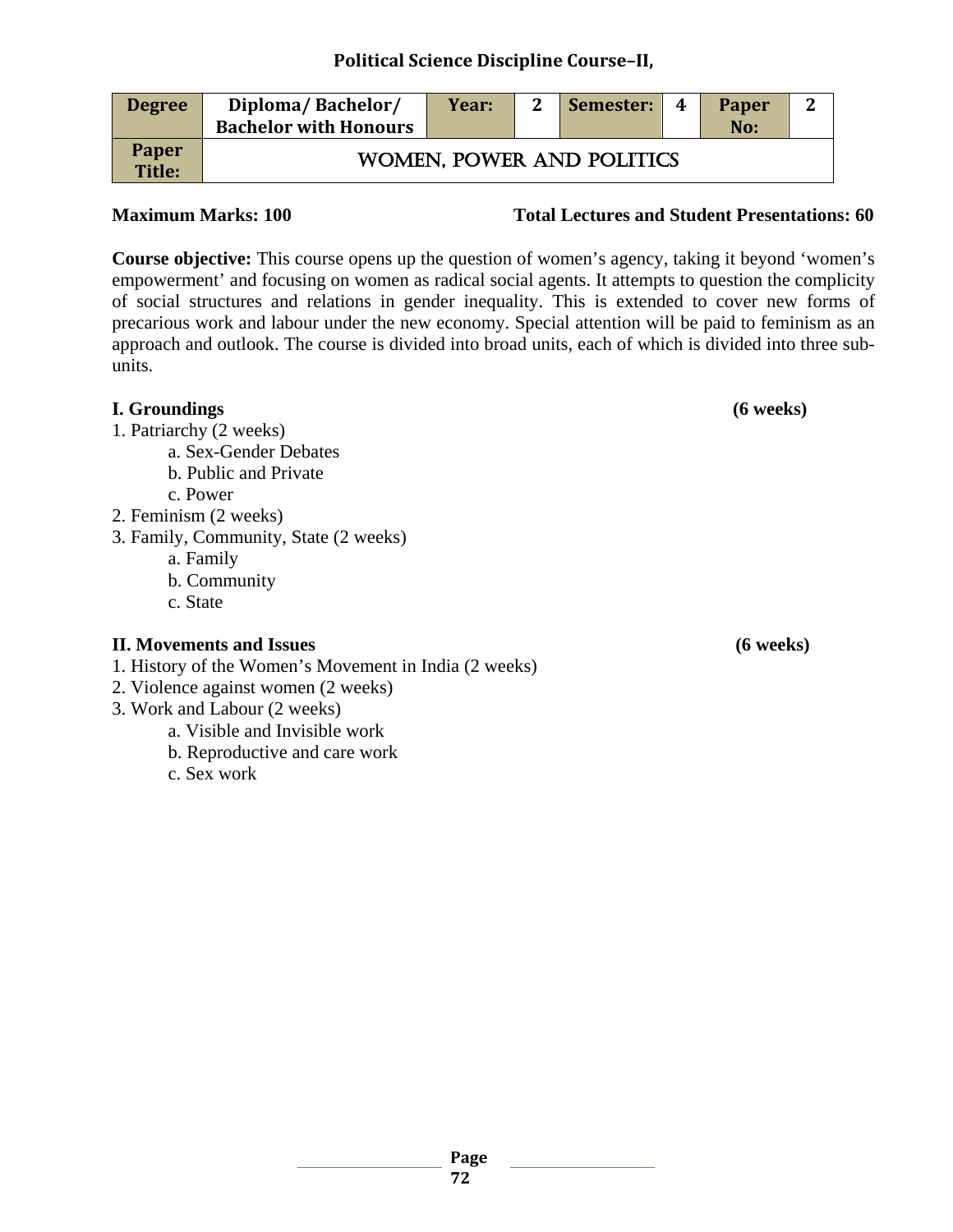# **I. Groundings**

# **1**. **Patriarchy**

#### Essential Readings:

T. Shinde, (1993) 'Stree Purusha Tulna', in K. Lalitha and Susie Tharu (eds), *Women Writing in India,* New Delhi, Oxford University Press, pp. 221-234

U. Chakravarti, (2001) 'Pitrasatta Par ek Note', in S. Arya, N. Menon & J. Lokneeta (eds.) *Naarivaadi Rajneeti: Sangharsh evam Muddey,* University of Delhi: Hindi Medium Implementation Board, pp.1-7

### **a. Sex Gender Debates**

Essential Reading:

V Geetha, (2002) *Gender,* Kolkata, Stree, pp. 1-20

#### **b. Public and Private**

Essential Reading:

M. Kosambi, (2007) *Crossing the Threshold,* New Delhi, Permanent Black, pp. 3-10; 40-46

#### **c**. **Power**

Essential Reading:

N. Menon, (2008) 'Power', in R. Bhargava and A. Acharya (eds), *Political Theory: An Introduction,*  Delhi: Pearson*,* pp.148-157

#### **2**. **Feminism**

Essential Readings:

B. Hooks, (2010) 'Feminism: A Movement to End Sexism', in C. Mc Cann and S. Kim (eds), *The Feminist Reader: Local and Global Perspectives,* New York: Routledge, pp. 51-57

R. Delmar, (2005) 'What is Feminism?', in W. Kolmar & F. Bartkowski (eds) *Feminist Theory: A Reader,* pp. 27-37

# **3.Family, Community and State**

#### **a.Family**

Essential Readings:

R. Palriwala, (2008) 'Economics and Patriliny: Consumption and Authority within the Household' in M. John. (ed) *Women's Studies in India,* New Delhi: Penguin, pp. 414-423

#### **b**. **Community**

Essential Reading:

U. Chakravarti, (2003) *Gendering Caste through a Feminist Len,* Kolkata, Stree, pp. 139-159.

**c. State**

Essential Reading:

C. MacKinnon, 'The Liberal State' from *Towards a Feminist Theory of State,* Available at [http://fair](http://fair-use.org/catharine-mackinnon/toward-a-feminist-theory-of-the-state/chapter-8)[use.org/catharine-mackinnon/toward-a-feminist-theory-of-the-state/chapter-8,](http://fair-use.org/catharine-mackinnon/toward-a-feminist-theory-of-the-state/chapter-8) Accessed: 19.04.2013.

Additional Readings:

K. Millet, (1968) *Sexual Politics,* Available at

[http://www.marxists.org/subject/women/authors/millett-kate/sexual-politics.htm,](http://www.marxists.org/subject/women/authors/millett-kate/sexual-politics.htm) Accessed: 19.04.2013.

N. Menon (2008) 'Gender', in R. Bhargava and A. Acharya (eds), *Political Theory: An Introduction,*  New Delhi: Pearson, pp. 224-233

R. Hussain, (1988) 'Sultana's Dream', in *Sultana's Dream and Selections from the Secluded Ones – translated by Roushan Jahan,* New York: The Feminist Press

S. Ray 'Understanding Patriarchy', Available at

**Page**  [http://www.du.ac.in/fileadmin/DU/Academics/course\\_material/hrge\\_06.pdf,](http://www.du.ac.in/fileadmin/DU/Academics/course_material/hrge_06.pdf) Accessed: 19.04.2013. S. de Beauvoir (1997) *Second Sex,* London: Vintage.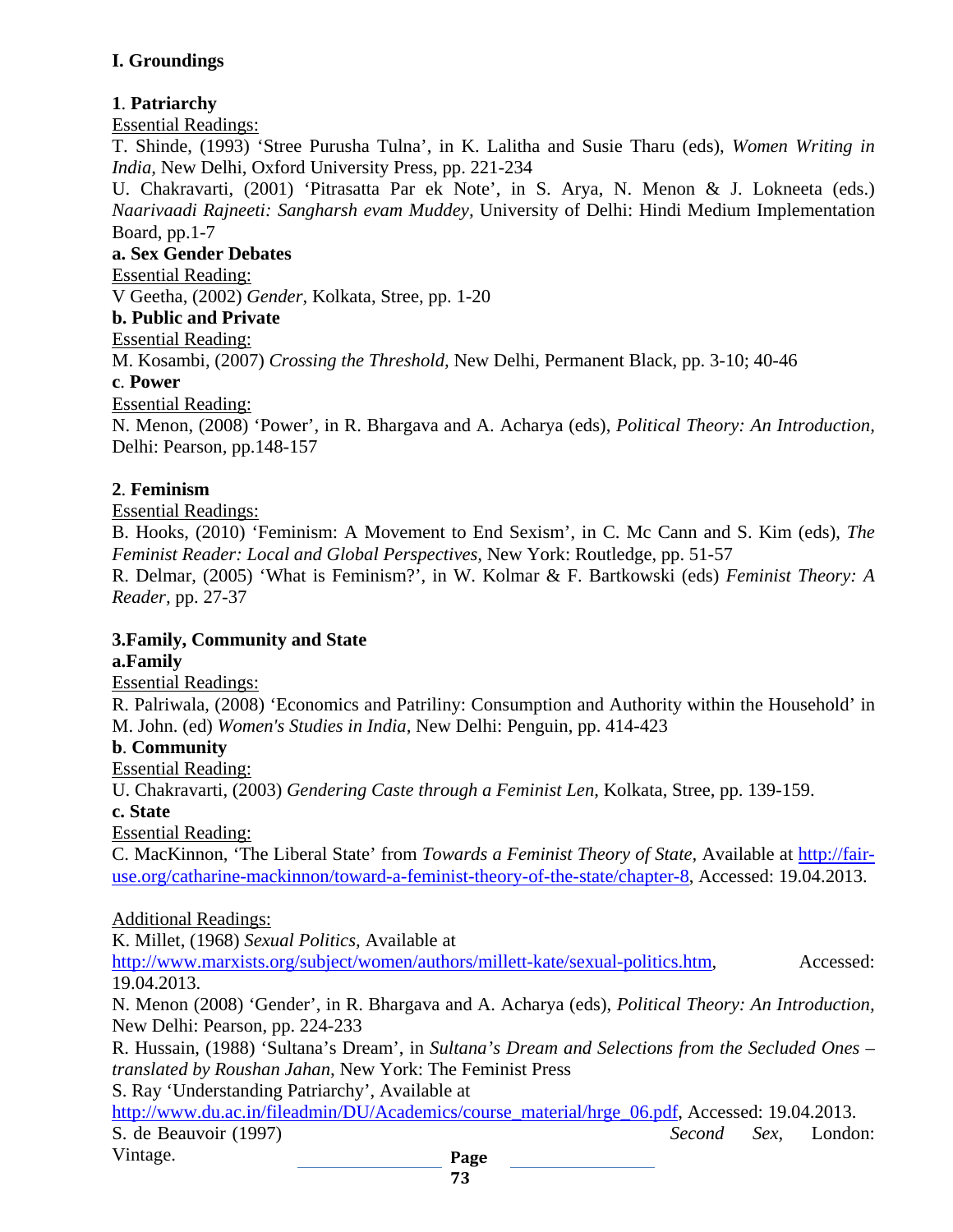Saheli Women's Centre, (2007) *Talking Marriage, Caste and Community: Women's Voices from Within,* New Delhi: monograph

### **II. Movements and Issues**

# **1**. **History of Women's Movement in India**

### Essential Readings:

I. Agnihotri and V. Mazumdar, (1997) 'Changing the Terms of Political Discourse: Women's Movement in India, 1970s-1990s', *Economic and Political Weekly*, 30 (29), pp. 1869-1878.

R. Kapur, (2012) 'Hecklers to Power? The Waning of Liberal Rights and Challenges to Feminism in India', in A. Loomba *South Asian Feminisms,* Durham and London: Duke University Press, pp. 333- 355

#### **2. Violence against Women**

#### Essential Readings:

N. Menon, (2004) 'Sexual Violence: Escaping the Body', in *Recovering Subversion,* New Delhi: Permanent Black, pp. 106-165

#### **3. Work and Labour**

#### **a. Visible and Invisible work**

Essential Reading:

P. Swaminathan, (2012) 'Introduction', in *Women and Work,* Hyderabad: Orient Blackswan, pp.1-17

# **b. Reproductive and care work**

Essential Reading:

J. Tronto, (1996) 'Care as a Political Concept', in N. Hirschmann and C. Stephano, *Revisioning the Political*, Boulder: Westview Press, pp. 139-156

#### **c**. **Sex work**

Essential Readings:

Darbar Mahila Samanwaya Committee, Kolkata (2011) 'Why the so-called Immoral Traffic (Preventive) Act of India Should be Repealed', in P. Kotiswaran, *Sex Work,* New Delhi, Women Unlimited, pp. 259-262

N. Jameela, (2011) 'Autobiography of a Sex Worker', in P. Kotiswaran, *Sex Work,* New Delhi: Women Unlimited, pp. 225-241

Additional Readings:

C. Zetkin, 'Proletarian Woman', Available at [http://www.marxists.org/archive/zetkin/1896/10/women.htm,](http://www.marxists.org/archive/zetkin/1896/10/women.htm) Accessed: 19.04.2013.

F. Engles, *Family, Private Property and State*, Available at

[http://readingfromtheleft.com/PDF/EngelsOrigin.pdf,](http://readingfromtheleft.com/PDF/EngelsOrigin.pdf) Accessed: 19.04.2013.

J. Ghosh, (2009) *Never Done and Poorly Paid: Women's Work in Globalising India,* Delhi: Women Unlimited

*Justice Verma Committee Report,* Available at [http://nlrd.org/womens-rights-initiative/justice-verma](http://nlrd.org/womens-rights-initiative/justice-verma-committee-report-download-full-report)[committee-report-download-full-report,](http://nlrd.org/womens-rights-initiative/justice-verma-committee-report-download-full-report) Accessed: 19.04.2013.

N. Gandhi and N. Shah, (1992) *Issues at Stake – Theory and Practice in the Women's Movement,* New Delhi: Kali for Women.

V. Bryson, (1992) *Feminist Political Theory,* London*:* Palgrave-MacMillan, pp. 175-180; 196-200 M. Mies, (1986) 'Colonisation and Housewifisation', in *Patriarchy and Accumulation on a World Scale* London: Zed, pp. 74-111, Available at

[http://caringlabor.wordpress.com/2010/12/29/maria-mies-colonization-and-housewifization/,](http://caringlabor.wordpress.com/2010/12/29/maria-mies-colonization-and-housewifization/) Accessed: 19.04.2013.

R. Ghadially, (2007) *Urban Women in Contemporary India,* Delhi: Sage Publications.

- 
- S. Brownmiller, (1975) *Against our Wills,*
- New York: Ballantine.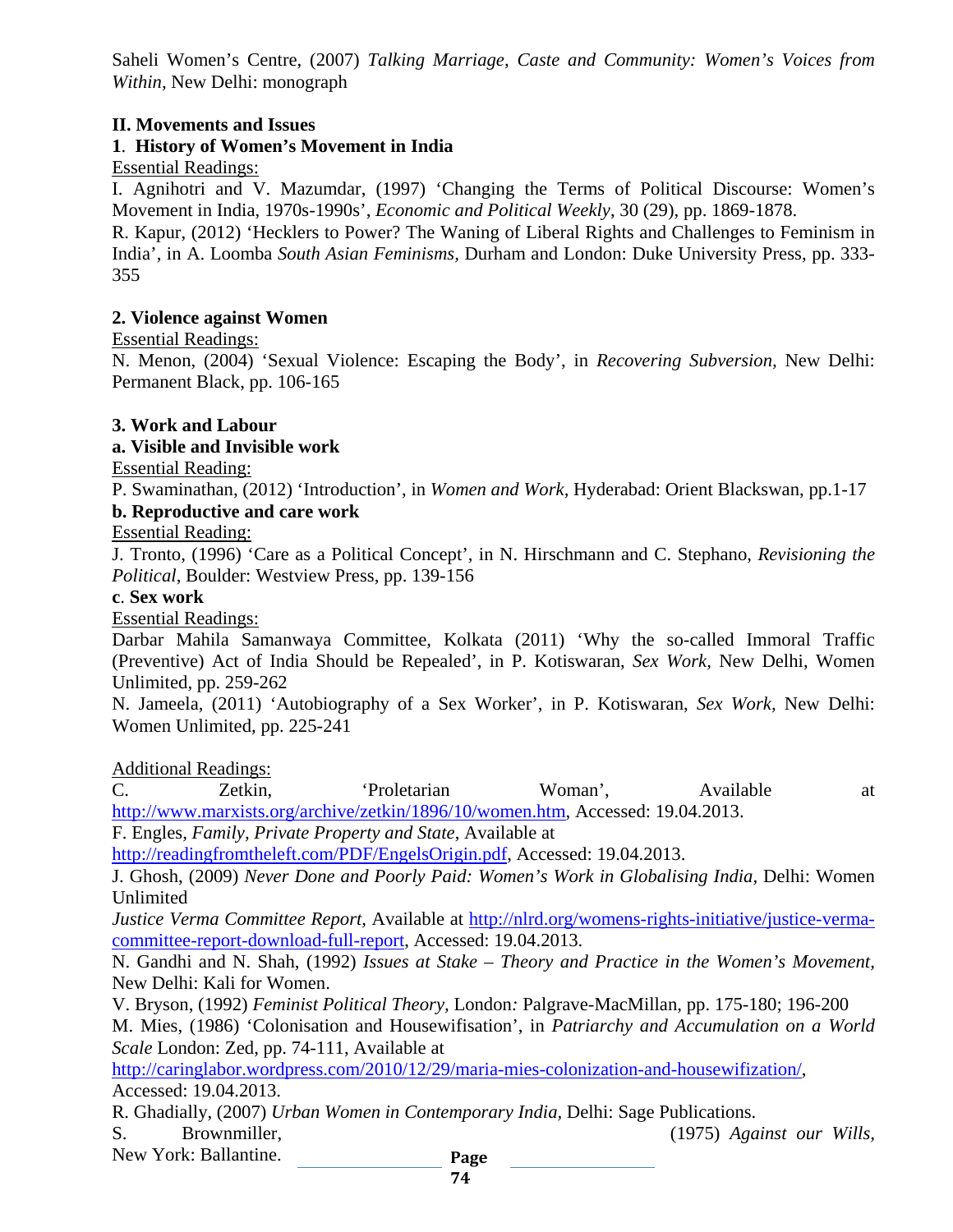Saheli Women's Centre (2001) 'Reproductive Health and Women's Rights, Sex Selection and feminist response' in S Arya, N. Menon, J. Lokneeta (eds), *Nariwadi Rajneeti,* Delhi, pp. 284-306 V. Bryson (2007) *Gender and the Politics of Time,* Bristol: Polity Press

Readings in Hindi:

D. Mehrotra, (2001) *Bhartiya Mahila Andolan: Kal, Aaj aur Kal,* Delhi: Books for Change

G. Joshi, (2004) *Bharat Mein Stree Asmaanta: Ek Vimarsh,* University of Delhi: Hindi Medium Implementation Board

N. Menon (2008) 'Power', in R. Bhargava and A. Acharya (eds) *Political Theory: An Introduction*, New Delhi: Pearson

N. Menon (2008) 'Gender', in R. Bhargava and A. Acharya (eds) *Political Theory: An Introduction,* New Delhi, Pearson

R. Upadhyay and S. Upadhyay (eds.) (2004) *Aaj ka Stree Andolan,* Delhi: Shabd Sandhan.

S. Arya, N. Menon and J. Lokneeta (eds.) (2001) *Naarivaadi Rajneeti: Sangharsh evam Muddey,* University of Delhi: Hindi Medium Implementation Board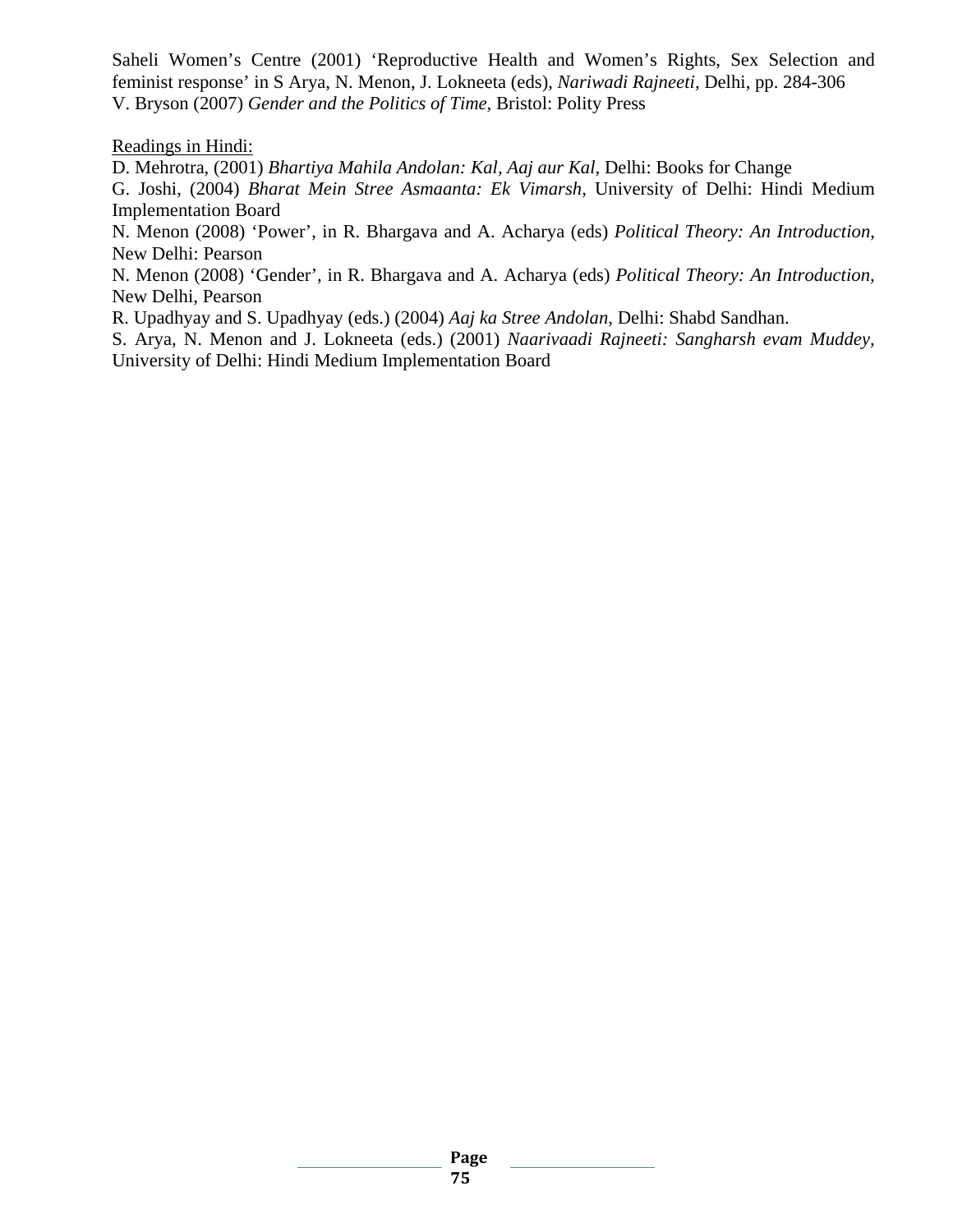### **Political Science Discipline Course–II,**

| <b>Degree</b>          | Diploma/Bachelor/<br><b>Bachelor with Honours</b> | Year: | Semester:              | - 5 | <b>Paper</b><br>No: | 3 |
|------------------------|---------------------------------------------------|-------|------------------------|-----|---------------------|---|
| <b>Paper</b><br>Title: |                                                   |       | UNDERSTANDING AMBEDKAR |     |                     |   |

**Maximum Mark: 100 Total Lectures and Student Presentations: 60**

**Course objective:** This course is broadly intended to introduce Ambedkar's ideas and their relevance in contemporary India, by looking beyond caste. Ambedkar's philosophical contributions towards Indian economy and class question, sociological interpretations on religion, gender, caste and cultural issues; ideas on politics such as concepts of nation, state, democracy, law and constitutionalism are to be pedagogically interrogated and interpreted. This will help students to critically engage themselves with the existing social concerns, state and economic structures and other institutional mechanisms. This also will facilitate them to strengthen their creative thinking with a collective approach to understand ongoing social, political, cultural and economic phenomena of the society.

| <b>I. Introducing Ambedkar</b>                                      | $(1$ week $)$       |
|---------------------------------------------------------------------|---------------------|
| a. Approach to Study Polity, History, Economy, Religion and Society |                     |
| <b>II.</b> Caste and Religion                                       | $(3$ weeks)         |
| a. Caste, Untouchability and Critique of Hindu Social Order         |                     |
| b. Religion and Conversion                                          |                     |
| <b>III. Women's Question</b>                                        | $(2 \text{ weeks})$ |
| a. Rise and Fall of Hindu Women                                     |                     |
| b. Hindu Code Bill                                                  |                     |
| <b>IV. Political Vision</b>                                         | $(2 \text{ weeks})$ |
| a. Nation and Nationalism                                           |                     |
| b. Democracy and Citizenship                                        |                     |
| <b>V. Constitutionalism</b>                                         | $(2 \text{ weeks})$ |
| a. Rights and Representations                                       |                     |
| b. Constitution as an Instrument of Social Transformation           |                     |
| VI. Economy and Class Question                                      | $(2 \text{ weeks})$ |
| a. Planning and Development                                         |                     |
| b. Land and Labor                                                   |                     |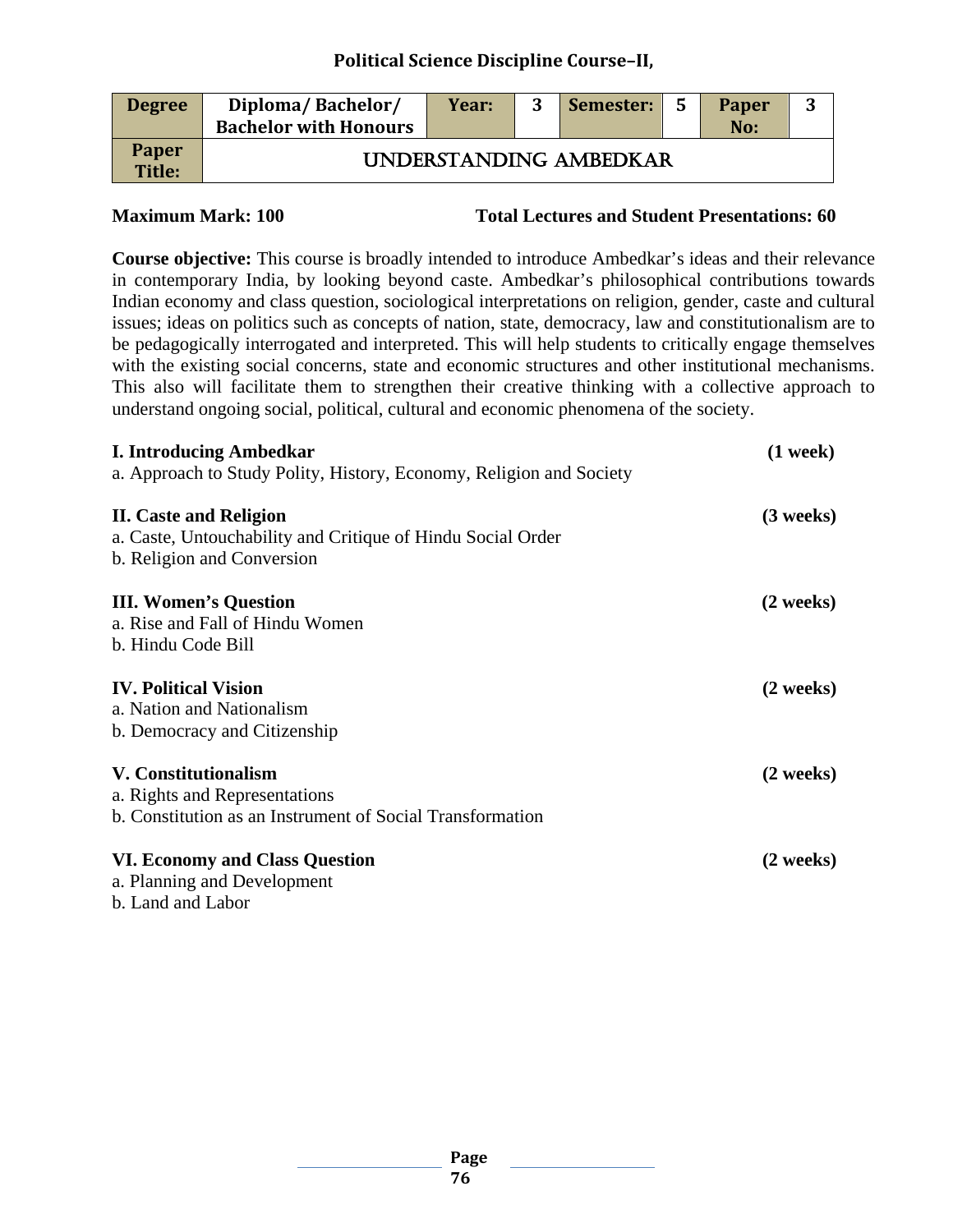### **I. Introducing Ambedkar**

Essential Readings:

G. Omvedt, (2008) 'Phule-Remembering The Kingdom of Bali', Seeking Begumpura Navyana, pp. 159-184.

M. Gore, (1993) *The Social Context of an Ideology: Ambedkar's Political and Social Thought,* Delhi: Sage Publication, pp. 73-122 ; 196-225.

B. Ambedkar, (1989) 'Annihilation of Caste with a Reply to Mahatma Gandhi', in *Dr. Babasaheb Ambedkar Writings and Speeches: Vol. 1*, Education Deptt., Government of Maharashtra, Mumbai, pp. 23-96.

### Additional Readings:

E. Zelliot, (1996) 'From Untouchable to Dalit: Essays on the Ambedkar Movement', in *The Leadership of Babasaheb Ambedkar*, Delhi: Manohar, pp. 53-78.

G. Omvedt, *Liberty Equality and Community: Dr. Ambedkar's Vision of New Social Order*, Available at [http://www.ambedkar.org/research/LibertyEquality.htm,](http://www.ambedkar.org/research/LibertyEquality.htm) Accessed: 19.04.2013.

# **II. Caste and Religion**

Essential Readings:

*The Untouchables Who were they and why they become Untouchables?*, Available at [http://www.ambedkar.org/ambcd/39A.Untouchables%20who%20were%20they\\_why%20they%20be](http://www.ambedkar.org/ambcd/39A.Untouchables%20who%20were%20they_why%20they%20became%20PART%20I.htm) [came%20PART%20I.htm,](http://www.ambedkar.org/ambcd/39A.Untouchables%20who%20were%20they_why%20they%20became%20PART%20I.htm) Accessed: 18.04.2013.

B. Ambedkar, (1987) 'The Hindu Social Order: Its Essential Principles', in *Dr. Babasaheb Ambedkar Writings and Speeches: Vol. 3*, Education Deptt., Government of Maharashtra, 1989, pp. 95-129.

B. Ambedkar, (2003) 'What way Emancipation?', in *Dr. Babasaheb Ambedkar Writings and Speeches, Vol. 17-III*, Education Deptt., Government of Maharashtra, Mumbai, pp-175-201.

Additional Readings:

B. Ambedkar, (1987) 'Philosophy of Hinduism', in *Dr. Babasaheb Ambedkar Writings and Speeches, Vol. 3,* Education Deptt., Government of Maharashtra, Mumbai, pp-3-92.

E. Zelliot, (2013) 'Ambedkar's World: The Making of Babasaheb and the Dalit Movement', in *The Religious Conversion Movement-1935-1956*, Delhi, pp. 143-173.

# **III. Women's Question**

#### Essential Readings:

S. Rege, (2013) 'Against the Madness of Manu', in *B. R. Ambedkar's Writings on Brahmanical Patriarchy*, Navyana Publication, pp. 13-59 ; 191-232.

B. Ambedkar, (2003) 'The Rise and Fall of Hindu Woman: Who was Responsible for It?', in *Dr. Babasaheb Ambedkar Writings and Speeches Vol. 17- II,* Education Deptt., Government of Maharashtra, Mumbai, pp. 109-129.

#### Additional Readings:

B. Ambedkar, (1987) 'The Women and the Counter-Revolution', in *Dr. Babasaheb Ambedkar Writings and Speeches, Vol. 3,* Education Deptt., Government of Maharashtra, Mumbai, pp. 427-437. P. Ramabai , (2013), *The High Caste Hindu Woman,* Critical Quest, Delhi.

#### **IV. Political Vision**

#### Essential Readings:

B. Ambedkar, (1991) 'What Gandhi and Congress have done to the Untouchables', in *Dr. Babasaheb Ambedkar Writings and Speeches*, Education Deptt, Government of Maharashtra, Vol.9, pp. 40-102; 181-198; 274-297.

|     | <b>B.</b> Ambedkar, (2003) |            |
|-----|----------------------------|------------|
| the |                            | successful |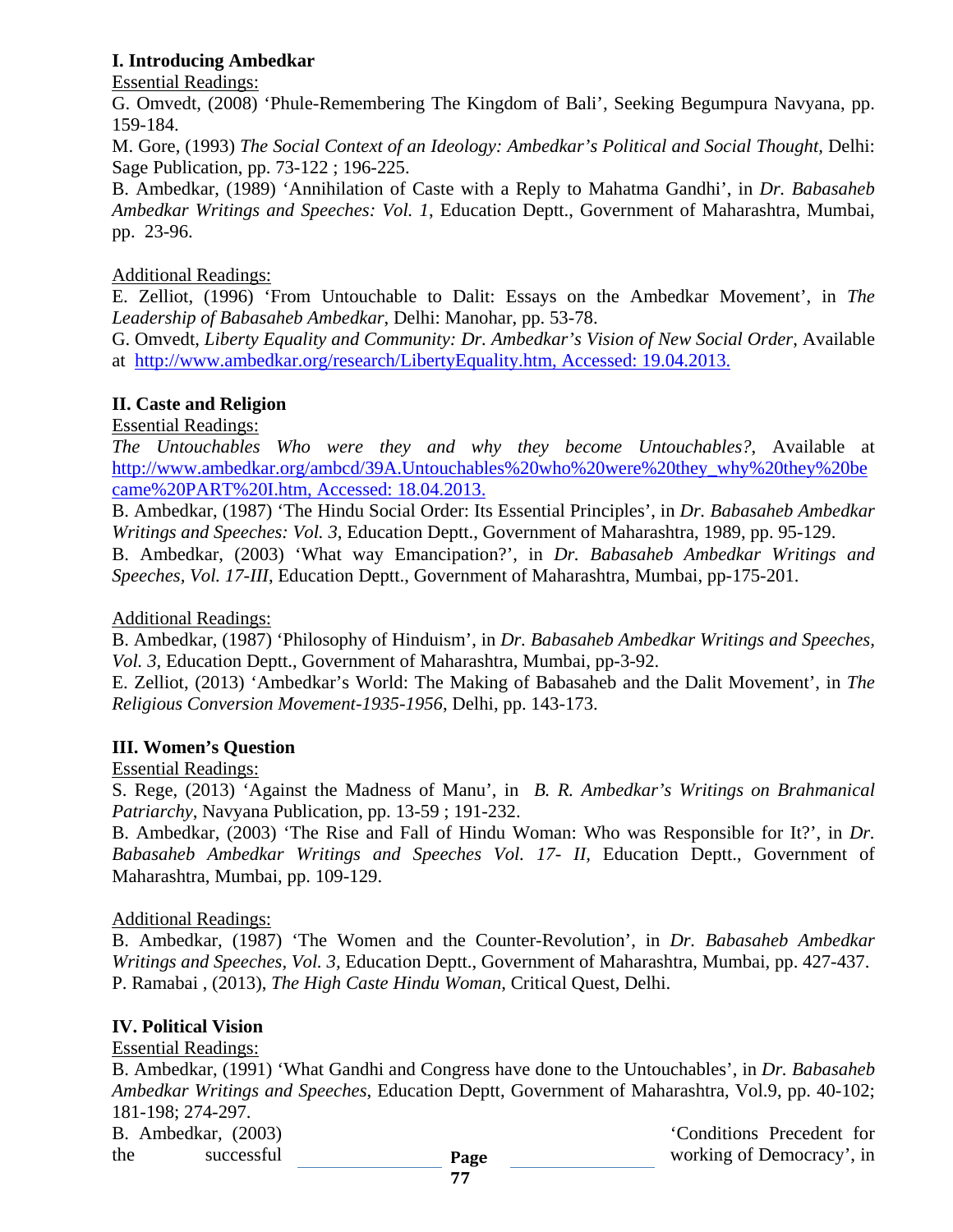*Dr. Babasaheb Ambedkar Writings and Speeches, Vol. 17-III*, Education Deptt, Government of Maharashtra, Mumbai, pp. 472-486.

G. Aloysius, (2009). *Ambedkar on Nation and Nationalism*, Critical Quest, Delhi.

B. R. Ambedkar, (2003), 'I have no Homeland', in *Dr. Babasaheb Ambedkar Writings and Speeches Vol- 17,* Education Deptt., Government of Maharashtra, Mumbai, pp-51-58.

#### Additional Readings:

B. Ambedkar, (2003), 'Role of Dr. B. R. Ambedkar in Bringing The Untouchables on the Political Horizon of India and Lying A Foundation of Indian Democracy', in *Dr. Babasaheb Ambedkar Writings and Speeches, Vol. 17-I*, Education Deptt., Government of Maharashtra, Mumbai, pp-63- 178.

B. Ambedkar, (2003) 'Buddhism paved way for Democracy and Socialistic Pattern of Society', in *Dr. Babasaheb Ambedkar Writings and Speeches, Vol. 17-III*, Education Deptt., Government of Maharashtra, Mumbai, pp. 406-409.

B. Ambedkar, (2003) 'Failure of Parliamentary Democracy will Result in Rebellion, Anarchy and Communism', in *Dr. Babasaheb Ambedkar Writings and Speeches, Vol. 17-III*, Education Deptt., Government of Maharashtra, Mumbai, pp. 423-437.

B. Ambedkar, (2003) 'Prospects of Democracy in India', in *Dr. Babasaheb Ambedkar Writings and Speeches, Vol. 17-III*, Education Deptt., Government of Maharashtra, Mumbai, pp. 519-523.

B. Ambedkar, (2003) 'People cemented by feeling of one country, One Constitution and One Destiny, Take the Risk of Being Independent', in *Dr. Babasaheb Ambedkar Writings and Speeches Vol. 17-III,* Education Deptt, Government of Maharashtra, Mumbai, pp. 13-59.

#### **V. Constitutionalism**

Essential Readings:

Ambedkar, Evidence before South Borough committee on Franchise, Available at [http://www.ambedkar.org/ambcd/07.%20Evidence%20before%20the%20Southborough%20Committ](http://www.ambedkar.org/ambcd/07.%20Evidence%20before%20the%20Southborough%20Committee.htm) [ee.htm,](http://www.ambedkar.org/ambcd/07.%20Evidence%20before%20the%20Southborough%20Committee.htm) Accessed: 19.04.2013.

Constituent Assembly Debates, Ambedkar's speech on Draft Constitution on 4<sup>th</sup> November 1948, *CAD Vol. VII*, Lok Sabha Secretariat, Government of India, 3<sup>rd</sup> Print, pp. 31-41.

B. Ambedkar, (2013), *States and Minorities*, Delhi: Critical Quest.

#### Additional Readings:

A. Gajendran, (2007) 'Representation', in S. Thorat and Aryama (eds.), *Ambedkar in Retrospect: Essays on Economics, Politics and Society,* Delhi: Rawat Publishers, pp. 184-194.

B. Ambedkar, (2003), 'Depressed Classes against Second Chamber: Dr. Ambedkar on Joint Parliamentary Committee Report Provision for Better Representation Demanded', in *Dr. Babasaheb Ambedkar Writings and Speeches, Vol. 17-I,* Education Deptt, Government of Maharashtra, Mumbai, pp. 231-243.

#### **VI. Economy and Class Question**

Essential Readings:

B. Ambedkar, (1987) 'Buddha or Karl Marx', in *Dr. Babasaheb Ambedkar Writings and Speeches, Vol. 3*, Education Deptt., Government of Maharashtra, Mumbai, pp-442-462.

S. Thorat, (2007) 'Economic System, Development and Economic Planning', in S. Thorat and Aryama (eds), *Ambedkar in Retrospect: Essays on Economics, Politics and Society*, Delhi: Rawat Publishers, pp. 25-48.

B. Ambedkar, (1991) '*Labor and Parliamentary Democracy and Welfare'*, in *Dr. Babasaheb Ambedkar Writings and Speeches, Vol. 10,* Education Deptt., Government of Maharashtra, Mumbai, pp. 106-112; 139-143; 243-252

B. Mungekar, (2007) 'Labour Policy' in S.

Thorat and Aryama **Page Page** (eds), *Ambedkar in*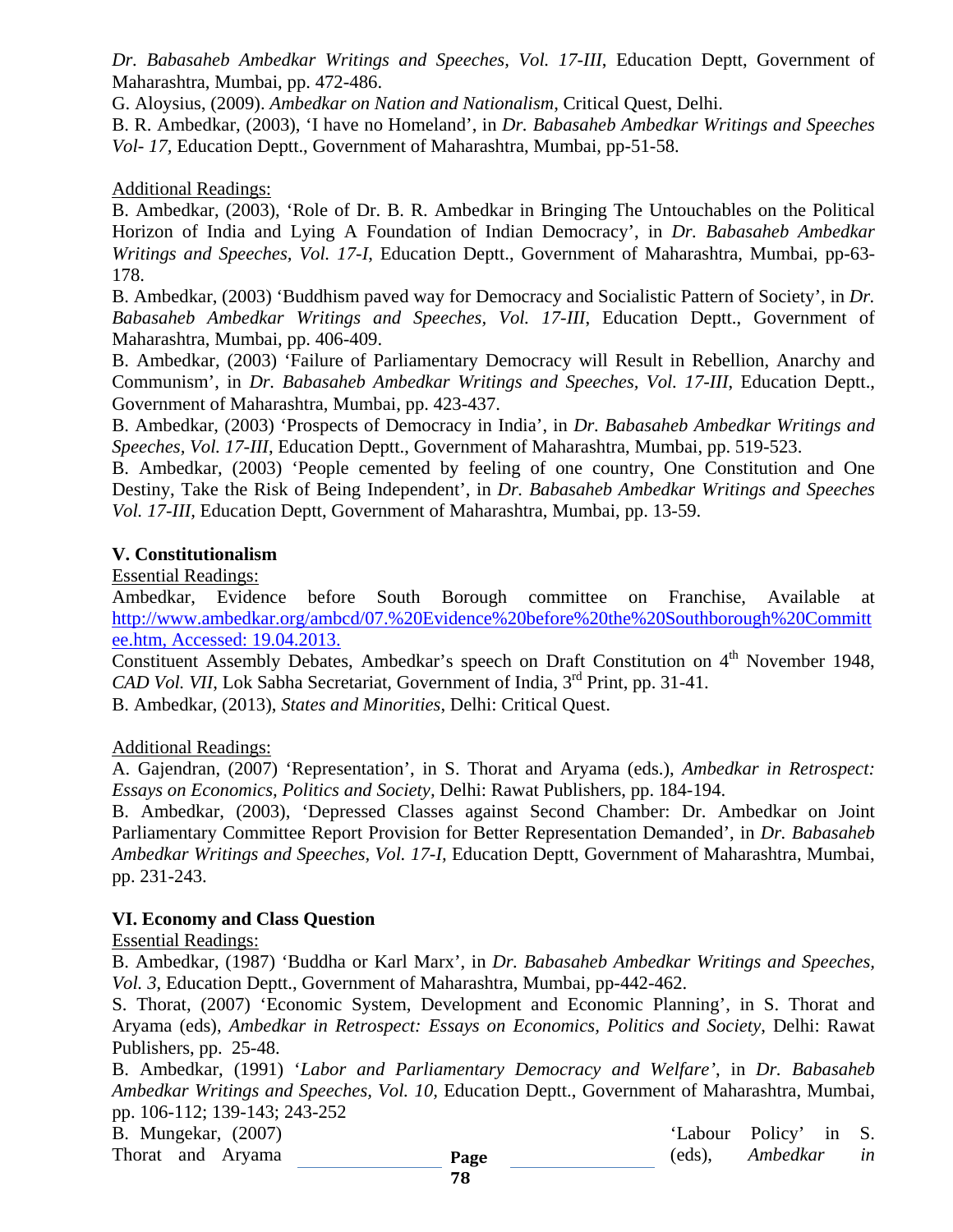*Retrospect: Essays on Economics, Politics and Society,* Delhi: Rawat Publishers, pp. 76-92.

#### Additional Readings:

R. Ram, (2010) 'Dr, Ambedkar, Neo Liberal Market-Economy and Social Democracy in India', in *Human Rights Global Focus,* Vol. V (384), pp. 12-38, Available at [www.roundtableindia.co.in,](http://www.roundtableindia.co.in/) Accessed: 19.04.2013.

B. Ambedkar, (2003) 'Trade Union must Enter Politics to Protect their Interests', in *Dr. Babasaheb Ambedkar Writings and Speeches, Vol. 17-III*, Education Deptt, Government of Maharashtra, Mumbai, pp.174-192.

B. Ambedkar, (1991) 'Why Indian Labour determined to War', in *Dr. Babasaheb Ambedkar Writings and Speeches, Vol. 10*, Education Deptt, Government of Maharashtra, Mumbai, pp. 36-43.

A. Teltumbde and S. Sen (eds), 'Caste Question in India', in *Scripting the Change, Selected Writings of Anuradha Ghandi*, pp. 62- 91.

#### Format for Student Presentations (12)

- (1) Five presentations on any original writing/speeches by B. R Ambedkar can be used by the students for presentations (Preferably other than compulsory writings that has been suggested in the reading list)
- (2) Six Presentations on the different issues concerned to Ambedkar's works and their relevance in contemporary India. (Preferably other than compulsory writings that has been suggested in the reading list)
- (3) One Presentation on Critical understanding on Ambedkar's Ideas.

References for Students' Presentations:

- 1) Babasaheb Ambedkar, Writings and Speeches, 22 Volumes (Available on www.ambedkar.org)
- 2) Narendra Jadhav, Ambedkar Spoke, 3 Volumes
- 3) Any other related audio-visual source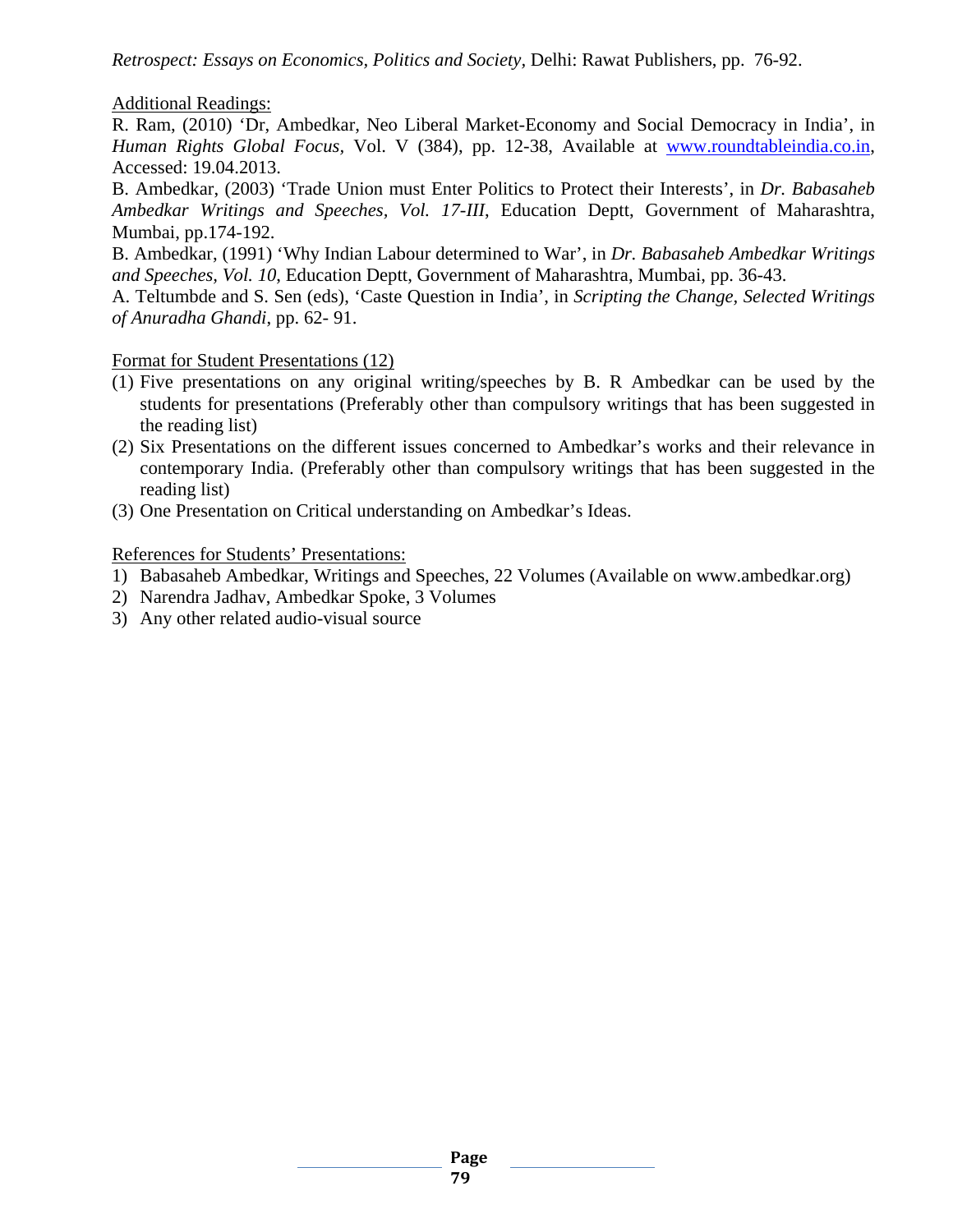# **Political Science Discipline Course–II,**

| <b>Degree</b>                 | Diploma/Bachelor/<br><b>Bachelor with Honours</b> | Year: | Semester: | -6 | <b>Paper</b><br>No: | Δ. |
|-------------------------------|---------------------------------------------------|-------|-----------|----|---------------------|----|
| <b>Paper</b><br><b>Title:</b> | <b>GANDHI AND THE CONTEMPORARY WORLD</b>          |       |           |    |                     |    |

**Maximum Marks: 100 Total Lectures and Student Presentation: 60**

**Course objective:** Locating Gandhi in a global frame, the course seeks to elaborate Gandhian thought and examine its practical implications. It will introduce students to key instances of Gandhi's continuing influence right up to the contemporary period and enable them to critically evaluate his legacy.

| I. Gandhi on Modern Civilization and Ethics of Development<br>Conception of Modern Civilisation and Alternative Modernity<br>a. | (2 weeks)           |
|---------------------------------------------------------------------------------------------------------------------------------|---------------------|
| Critique of Development: Narmada Bachao Andolan<br>b.                                                                           |                     |
| II. Gandhian Thought: Theory and Action                                                                                         | (4 weeks)           |
| a. Theory of Satyagraha                                                                                                         |                     |
| b. Satyagraha in Action                                                                                                         |                     |
| i. Peasant Satyagraha: Kheda and the Idea of Trusteeship                                                                        |                     |
| ii. Temple Entry and Critique of Caste                                                                                          |                     |
| iii. Social Harmony: 1947and Communal Unity                                                                                     |                     |
| <b>III.</b> Gandhi's Legacy                                                                                                     | $(4 \text{ weeks})$ |
| a) Tolerance: Anti Racism Movements (Anti Apartheid and Martin Luther King)                                                     |                     |
| b) The Pacifist Movement                                                                                                        |                     |
| Women's Movements<br>C)                                                                                                         |                     |
| d) <i>Gandhigiri</i> : Perceptions in Popular Culture                                                                           |                     |
| IV. Gandhi and the Idea of Political                                                                                            | (2 weeks)           |
| a) Swaraj                                                                                                                       |                     |
| b) Swadeshi                                                                                                                     |                     |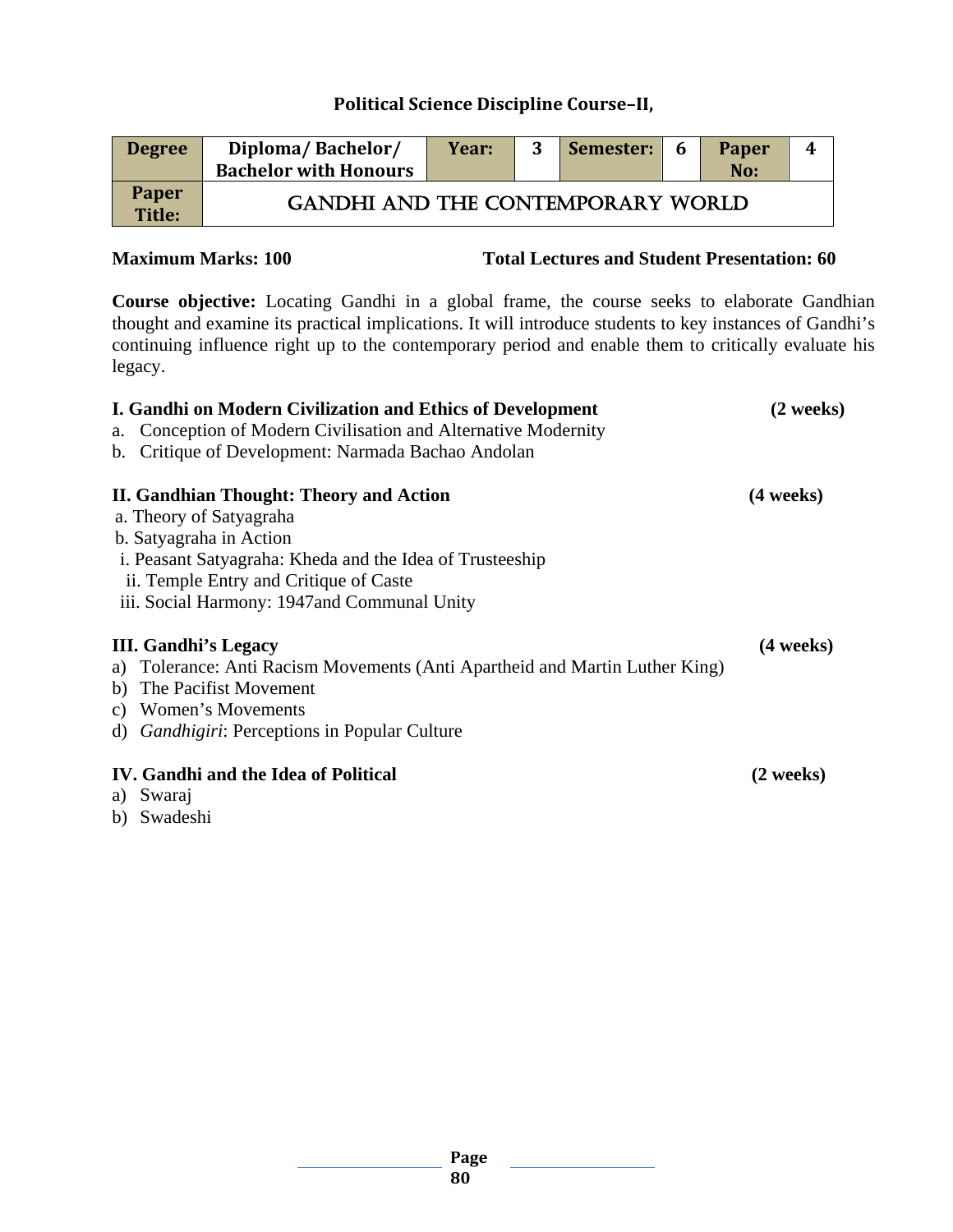### **I. Gandhi on Modern Civilization and Ethics of Development**

Essential Readings:

B. Parekh, (1997) 'The Critique of Modernity', in *Gandhi: A Brief Insight,* Delhi: Sterling Publishing Company, pp. 63-74.

K. Ishii, (2001) 'The Socio-economic Thoughts of Mahatma Gandhi: As an Origin of Alternative Development', *Review of Social Economy*. Vol. 59 (3), pp. 297-312.

D. Hardiman, (2003) 'Narmada Bachao Andolan', in *Gandhi in his Time and Ours*. Delhi: Oxford University Press, pp. 224- 234.

A Baviskar, (1995) 'The Politics of the Andolan', in In the Belly of the River: Tribal Conflict Over Development in the Narmada Valley, Delhi: Oxford University Press, pp.202-228.

R Iyer, (ed) (1993) 'Chapter 4' in *The Essential Writings of Mahatma Gandhi*, New Delhi: Oxford University Press.

R. Ramashray, (1984) 'Liberty Versus Liberation', in *Self and Society: A Study in Gandhian Thought*, New Delhi: Sage Publication.

# **II. Gandhian Thought: Theory and Action**

Essential Readings:

B. Parekh, (1997) 'Satyagrah', in *Gandhi: A Brief Insight,* Delhi: Sterling Publishing Company, pp. 51-63.

D. Dalton, (2000) 'Gandhi's originality', in A. Parel (ed) *Gandhi, Freedom and Self-Rule*, New Delhi: Lexington Books, pp.63-86.

D. Hardiman, (1981) 'The Kheda Satyagraha', in *Peasant Nationalists of Gujarat: Kheda District, 1917-1934*, Delhi: Oxford University Press, pp. 86-113.

J. Brown, (2000) 'Gandhi and Human Rights: In search of True humanity', in A. Parel (ed) *Gandhi, Freedom and Self-Rule*, New Delhi: Lexington Books, pp. 93-100.

R. Iyer, (2000) 'Chapter 10 and 11', in *The Moral and Political Thought of Mahatma Gandhi*, New Delhi: Oxford University Press, pp. 251-344

I. Knudegaard, (2010), *Gandhi's Vision for Indian Society: Theory and Action,* Master Thesis in History, University of Oslo, Available at

[https://docs.google.com/viewer?a=v&q=cache:Eqj9br1n3\\_oJ:https://www.duo.uio.no/bitstream/handl](https://docs.google.com/viewer?a=v&q=cache:Eqj9br1n3_oJ:https://www.duo.uio.no/bitstream/handle/123456789/23275/IngfridxKnudegaardxmasteroppgavexixhistorie.pdf?sequence%3D1+gandhi+and+temple+entry&hl=en&gl=in&pid=bl&srcid=ADGEESiKGssA7q2z1kxiuitm3bciHPh_HI3chWKbJlVo9HE4LcWCLmKdKXCirPaIzh7Tp47fyoBQlHX9GUesefn8YCAQeaQSKMRdrwvYT2Q8c7XV95tQhSGuO9bNCGEdlYGoBjzoVdJc&sig=AHIEtbQ78zwxGvh92AnwmRHiA7t2wWXXJQ) [e/123456789/23275/IngfridxKnudegaardxmasteroppgavexixhistorie.pdf?sequence%3D1+gandhi+and](https://docs.google.com/viewer?a=v&q=cache:Eqj9br1n3_oJ:https://www.duo.uio.no/bitstream/handle/123456789/23275/IngfridxKnudegaardxmasteroppgavexixhistorie.pdf?sequence%3D1+gandhi+and+temple+entry&hl=en&gl=in&pid=bl&srcid=ADGEESiKGssA7q2z1kxiuitm3bciHPh_HI3chWKbJlVo9HE4LcWCLmKdKXCirPaIzh7Tp47fyoBQlHX9GUesefn8YCAQeaQSKMRdrwvYT2Q8c7XV95tQhSGuO9bNCGEdlYGoBjzoVdJc&sig=AHIEtbQ78zwxGvh92AnwmRHiA7t2wWXXJQ) [+temple+entry&hl=en&gl=in&pid=bl&srcid=ADGEESiKGssA7q2z1kxiuitm3bciHPh\\_HI3chWKbJl](https://docs.google.com/viewer?a=v&q=cache:Eqj9br1n3_oJ:https://www.duo.uio.no/bitstream/handle/123456789/23275/IngfridxKnudegaardxmasteroppgavexixhistorie.pdf?sequence%3D1+gandhi+and+temple+entry&hl=en&gl=in&pid=bl&srcid=ADGEESiKGssA7q2z1kxiuitm3bciHPh_HI3chWKbJlVo9HE4LcWCLmKdKXCirPaIzh7Tp47fyoBQlHX9GUesefn8YCAQeaQSKMRdrwvYT2Q8c7XV95tQhSGuO9bNCGEdlYGoBjzoVdJc&sig=AHIEtbQ78zwxGvh92AnwmRHiA7t2wWXXJQ) [Vo9HE4LcWCLmKdKXCirPaIzh7Tp47fyoBQlHX9GUesefn8YCAQeaQSKMRdrwvYT2Q8c7XV9](https://docs.google.com/viewer?a=v&q=cache:Eqj9br1n3_oJ:https://www.duo.uio.no/bitstream/handle/123456789/23275/IngfridxKnudegaardxmasteroppgavexixhistorie.pdf?sequence%3D1+gandhi+and+temple+entry&hl=en&gl=in&pid=bl&srcid=ADGEESiKGssA7q2z1kxiuitm3bciHPh_HI3chWKbJlVo9HE4LcWCLmKdKXCirPaIzh7Tp47fyoBQlHX9GUesefn8YCAQeaQSKMRdrwvYT2Q8c7XV95tQhSGuO9bNCGEdlYGoBjzoVdJc&sig=AHIEtbQ78zwxGvh92AnwmRHiA7t2wWXXJQ) [5tQhSGuO9bNCGEdlYGoBjzoVdJc&sig=AHIEtbQ78zwxGvh92AnwmRHiA7t2wWXXJQ,](https://docs.google.com/viewer?a=v&q=cache:Eqj9br1n3_oJ:https://www.duo.uio.no/bitstream/handle/123456789/23275/IngfridxKnudegaardxmasteroppgavexixhistorie.pdf?sequence%3D1+gandhi+and+temple+entry&hl=en&gl=in&pid=bl&srcid=ADGEESiKGssA7q2z1kxiuitm3bciHPh_HI3chWKbJlVo9HE4LcWCLmKdKXCirPaIzh7Tp47fyoBQlHX9GUesefn8YCAQeaQSKMRdrwvYT2Q8c7XV95tQhSGuO9bNCGEdlYGoBjzoVdJc&sig=AHIEtbQ78zwxGvh92AnwmRHiA7t2wWXXJQ) Accessed: 14.04.2013, pp.27-38.

P. Rao, (2009) 'Gandhi, Untouchability and the Postcolonial Predicament: A Note'. *Social Scientist*. Vol. 37 (1/2). Pp. 64-70.

B. Parekh, (1999) 'Discourse on Unsociability', in *Colonialism, Tradition and Reform: An Analysis of Gandhi's Political Discourse*, New Delhi: Sage Publication.

D. Hardiman, (2003) 'Fighting Religious Hatreds', in *Gandhi in His Time and Ours*. Delhi: Oxford University Press.

# **III. Gandhi's Legacy**

Essential Readings:

D. Hardiman, (2003) 'Gandhi's Global Legacy', in *Gandhi in His Time and Ours*. Delhi: Oxford University Press, pp. 238-283.

Manimala, (1984) 'Zameen Kenkar? Jote Onkar: Women's participation in the Bodhgaya struggles', in M. Kishwar and R. Vanita (eds) *In Search of Answers: Indian Women's Voices from Manushi,* London: Zed Press.

M. Shah, (2006) 'Gandhigiri; A Philosophy of Our Times', *The Hindu* Available at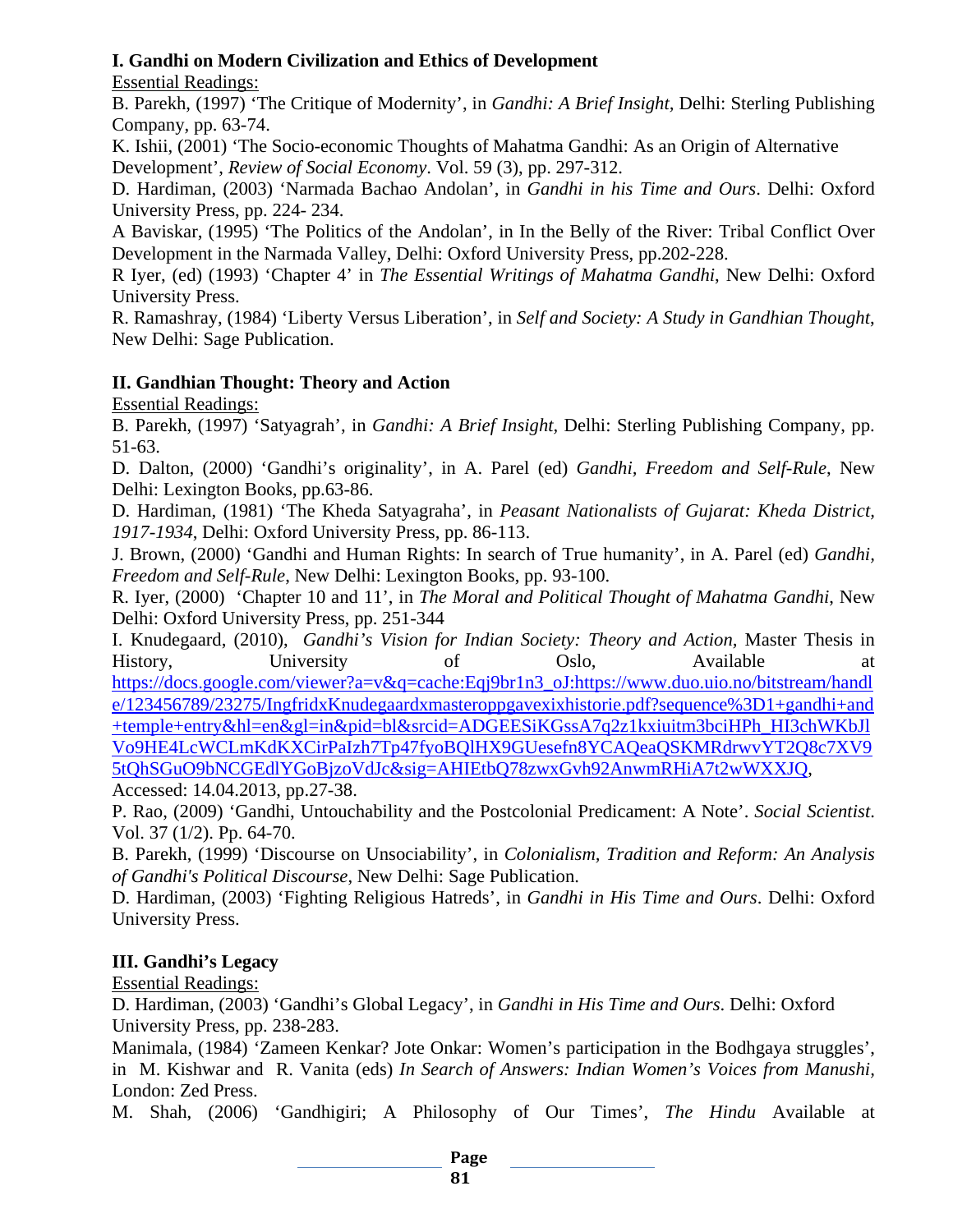[http://www.hindu.com/2006/09/28/stories/2006092802241000.htm,](http://www.hindu.com/2006/09/28/stories/2006092802241000.htm) Accessed: 14.04.2013.

A. Ghosh and T. Babu, (2006) 'Lage Raho Munna Bhai: Unravelling Brand 'Gandhigiri', *Economic and Political Weekly,* 41 (51), pp. 5225 – 5227.

H. Trivedi (2011) 'Literary and Visual Portrayal of Gandhi', in J Brown and A Parel (eds) *Cambridge Companion to Gandhi*, Cambridge University Press 2011, pp. 199-218.

#### **IV. Gandhi and the Idea of Political**

Essential Readings:

P. Chatterjee, (1986) 'The Moment of Maneuver', in *Nationalist Thought and the Colonial World: A derivative discourse?*, Delhi: Zed Books.

Indian Council for Historical Research (1976) 'The Logic of Gandhian Nationalism: Civil Disobedience and the Gandhi – Irwin Pact, 1930-31', *Indian Historical Review*, Available at [http://www.ichrindia.org/journal.pdf,](http://www.ichrindia.org/journal.pdf) Accessed: 18.04.2013.

D. Dalton, (1996) 'Swaraj: Gandhi's Idea of Freedom', in *Mahatma Gandhi: Selected Political Writings*, USA: Hackett Publishing, pp. 95-148.

A. Parel (ed.) (1997) 'Editor's Introduction', in *Gandhi, Hind Swaraj and Other Writings* Cambridge: Cambridge University Press.

#### Additional Readings:

A. Baviskar, (1995) 'National Development, Poverty and the environment', in *In the Belly of the River: Tribal Conflict Over Development in the Narmada Valley*, Delhi: Oxford University Press, pp. 18-33.

B. Parekh, (1997) 'Religious Thought', in *Gandhi: A Brief Insight,* Delhi: Sterling Publishing Company.

R. Iyer, (1993) *The Essential Writings of Mahatma Gandhi*, New Delhi: Oxford University Press, pp. 299-344; 347-373.

S. Sarkar, (1982) *Modern India 1885-1947*, New Delhi: Macmillan, pp. 432-39.

R. Iyer, (2001) *The Moral and Political Thought of Mahatma Gandhi*, New Delhi: Oxford University Press. pp. 344-358.

H. Coward, (2003) 'Gandhi, Ambedkar, and Untouchability', in H. Coward (ed) *Indian Critiques of Gandhi,* New York: State University of New York Press, pp. 41-66.

J. Lipner, (2003) 'A Debate for Our Times', in Harold Coward (ed) *Indian Critiques of Gandhi,* New York: State University of New York Press, pp. 239-58

M. Gandhi, (1941) 'Chapter 1, 2, 9, 15, 16', in *Constructive Programme: Its Meaning and Place*, Ahmedabad: Navjivan Trust.

R. Terchek, (1998) *Gandhi: Struggling for Autonomy*, USA: Rowman and Littlefield Publishers.

N. Dirks, (2001), 'The Reformation of Caste: Periyar, Ambedkar and Gandhi', in *Castes of Mind: Colonialism and the making of Modern India*, Princeton: Princeton University Press.

R. Mukharjee, (ed) (1995), *The Penguin Gandhi Reader*, New Delhi: Penguin.

T. Weber, (2006) 'Gandhi is dead, Long live Gandhi- The Post Gandhi Gandhian Movement in India', in *Gandhi, Gandhism and the Gandhians*, New Delhi: Roli.

A. Taneja, (2005) Gandhi Women and the National Movement 1920-1947, New Delhi: Haranand Publishers.

J. Brown, (2008) *Gandhi and Civil Disobedience: The Mahatma in Indian Politics*, Cambridge: Cambridge University Press, 2008

R. Ramashray, (1984) 'What Beyond the Satanic Civilization?', in *Self and Society: A Study in Gandhian Thought*, New Delhi: Sage Publication.

# **Activities**

### **Topic 1**

**Page**  1. Reading of primary texts:- M K Gandhi Chapter **Page** VI and XIII " Hind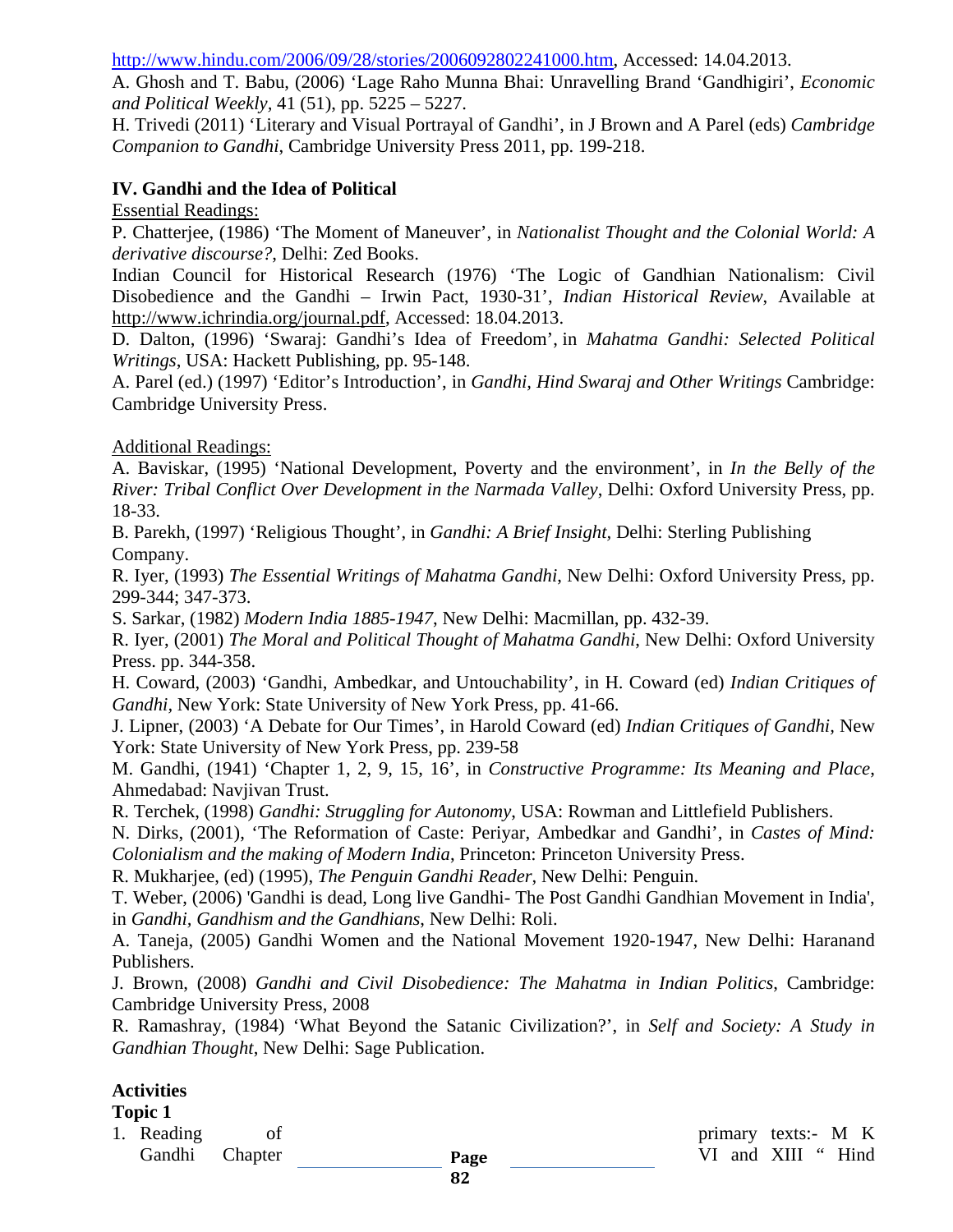Swaraj" Navjeevan Trust, Ahmedabad, 1910

2. A site visit to any on-going developmental project preferably in NCT Delhi by students and submission of report on Environmental law Violation and Resistance by People in a Gandhian Way*.*

# **Topic 2**

- 1. Reading of primary texts:- M K Gandhi Chapter XII&XIII, " Satyagraha in South Africa, Navjivan Trust, Ahmmedabad, 1928, pp. 95-107
- 2. A Report followed by presentation on functioning of Cooperative and Community engagement for example Amuland/or SEWA in Gujarat to understand Trusteeship and its relevance

# **Topic 3**

1. Movie Screenings (Movies like Lage Raho Munna Bhai, Gandhi by Richard Attenboroughand Student's Participation in reviewing/discussing the movie from a Gandhian perspective or Cultural engagement of Students with Gandhian Ideas through Staging of a street play.

# **Topic 4**

Student Visit to Any Gandhian Institution in Delhi like, Gandhi Darshan and Smiriti to understand on-going Gandhian work and programme and interacting with Gandhian activists.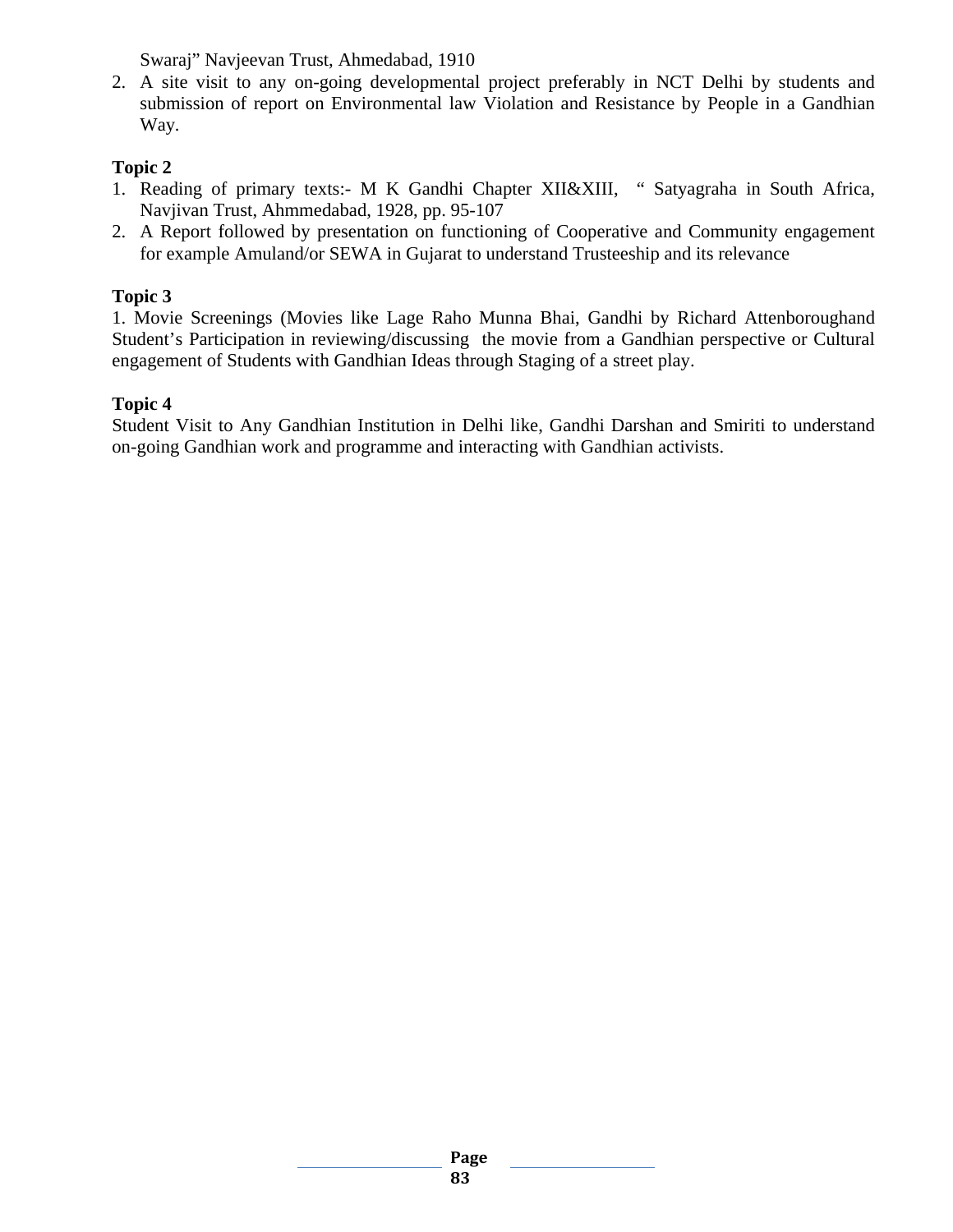### **Political Science Discipline Course–II,**

| <b>Degree</b>          | Diploma/Bachelor/<br><b>Bachelor with Honours</b> | Year: | 4 | Semester: | Paper<br>No: | 5 |
|------------------------|---------------------------------------------------|-------|---|-----------|--------------|---|
| <b>Paper</b><br>Title: | HUMAN RIGHTS IN COMPARATIVE PERSPECTIVE           |       |   |           |              |   |

**Maximum Marks: 100 Total Lectures and Student Presentations: 60** 

**Course objective:** This course attempts to build an understanding of human rights among students through a study of specific issues in a comparative perspective. It is important for students to see how debates on human rights have taken distinct forms historically and in the contemporary world. The course seeks to anchor all issues in the Indian context, and pulls out another country to form a broader comparative frame. Students will be expected to use a range of resources, including films, biographies, and official documents to study each theme. Thematic discussion of sub-topics in the second and third sections should include state response to issues and structural violence questions.

| I. Human Rights: Theory and Institutionalization                   | $(3$ weeks) |
|--------------------------------------------------------------------|-------------|
| a. Understanding Human Rights: Three Generations of Rights         |             |
| b. Institutionalization: Universal Declaration of Human Rights     |             |
| c. Rights in National Constitutions: South Africa and India        |             |
| II. Issues                                                         | $(5$ weeks) |
| a. Torture: USA and India                                          |             |
| b. Surveillance and Censorship: China and India                    |             |
| c. Terrorism and Insecurity of Minorities: USA and India           |             |
| <b>III. Structural Violence</b>                                    | (4 weeks)   |
| a. Caste and Race: South Africa and India                          |             |
| b. Gender and Violence: India and Pakistan                         |             |
| c. Adivasis/Aboriginals and the Land Question: Australia and India |             |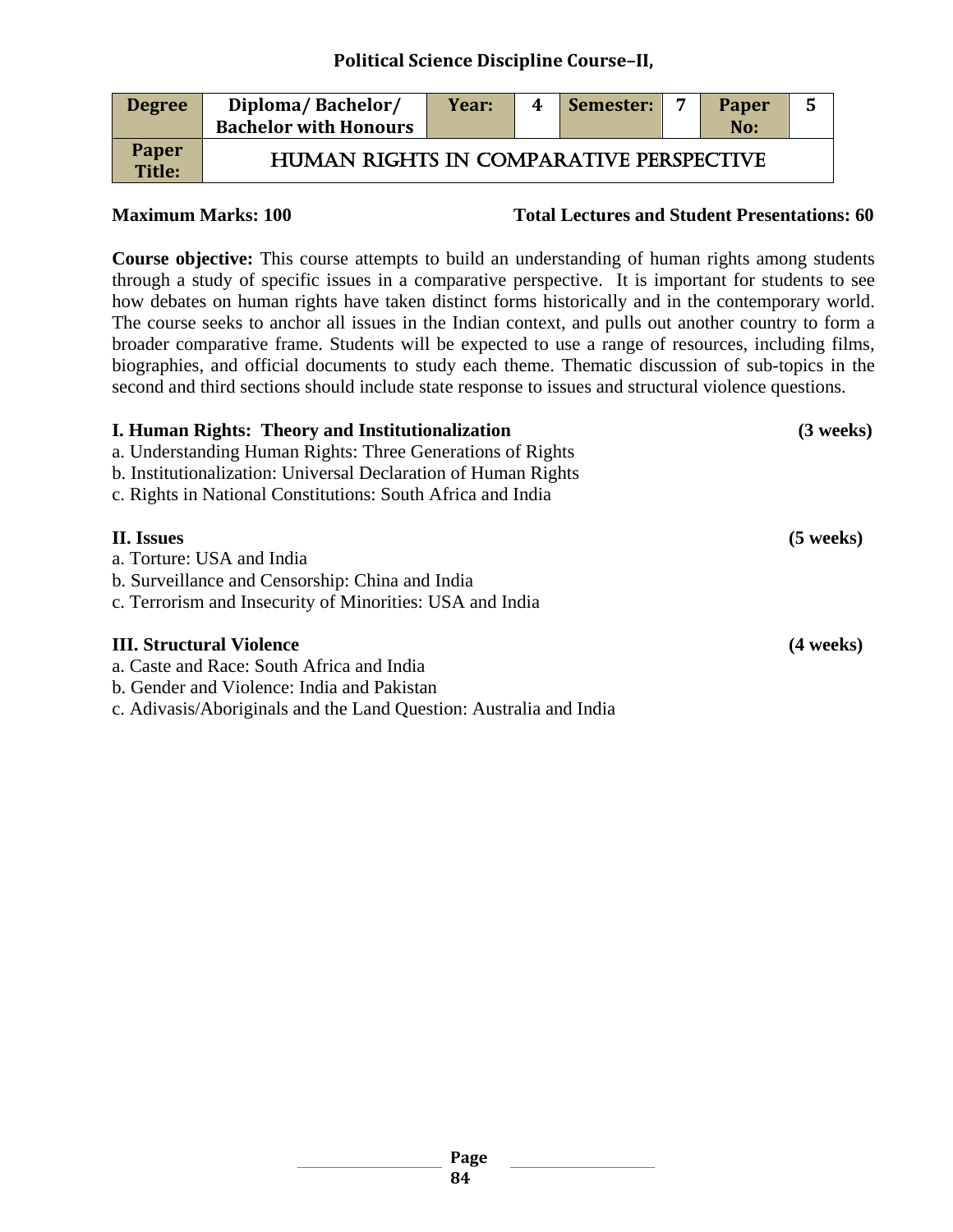### **I. Human Rights: Theory and Institutionalization**

Essential Readings:

J. Hoffman and P. Graham, (2006) 'Human Rights', *Introduction to Political Theory*, Delhi, Pearson, pp. 436-458.

SAHRDC (2006) 'Introduction to Human Rights'; 'Classification of Human Rights: An Overview of the First, Second, and Third Generational Rights', in *Introducing Human Rights*, New Delhi: Oxford University Press.

The Constitution of the Republic of South Africa, Chapter 2: Bill of Rights.

The Constitution of India, Chapter 3: Fundamental Rights

### **II. Issues**

### **a. Torture: USA and India**

Essential Readings:

M. Lippman, (1979) 'The Protection of Universal Human Rights: The Problem of Torture' *Universal Human Rights*, Vol. 1(4), pp. 25-55

J. Lokaneeta, (2011) 'Torture in the TV Show 24: Circulation of Meanings'; 'Jurisprudence on Torture and Interrogations in India', in *Transnational Torture Law, Violence, and State Power in the United States and India,* Delhi: Orient Blackswan,

D. O'Byrne, (2007) 'Torture', in *Human Rights: An Introduction***,** Delhi: Pearson, pp. 164-197.

### **b. Surveillance and Censorship: China and India**

#### Essential Readings:

D. O'Byrne, (2007) 'Censorship', in *Human Rights: An Introduction***,** Delhi: Pearson, pp. 106-138.

D. Lyon, (2008) Surveillance Society, Talk for Festival del Diritto, Piacenza, Italia, September 28, pp.1-7.

Fu Hualing, (2012) 'Politicized Challenges, Depoliticized Responses: Political Monitoring in China's Transitions', paper presented at a conference on States of Surveillance: Counter-Terrorism and Comparative Constitutionalism, at the University of New South Wales, Sydney, 13-14 December.

U. Singh, (2012) 'Surveillance Regimes in India', paper presented at a conference on States of Surveillance: Counter-Terrorism and Comparative Constitutionalism, at the University of New South Wales, Sydney, 13-14 December.

# **c. Terrorism and Insecurity of Minorities: USA and India**

Essential Readings:

E. Scarry, (2010) 'Resolving to Resist', in *Rule of Law, Misrule of Men***,** Cambridge: Boston Review Books**,** MIT, pp.1-53.

M. Ahmad, (2002) 'Homeland Insecurities: Racial Violence the Day after September 11', *Social Text*, 72, Vol. 20(3), pp. 101-116.

U. Singh, (2007) 'The Unfolding of Extraordinariness: POTA and the Construction of Suspect Communities', in *The State, Democracy and Anti-terror Laws in India***,** Delhi: Sage Publications, pp.165-219

# **3. Structural Conflicts**

# **a. Caste and Race: South Africa and India**

Essential Readings:

A. Pinto, (2001) 'UN Conference against Racism: Is Caste Race?', in *Economic and Political Weekly*, Vol. 36(30)

D. O'Byrne, (2007) 'Apartheid', in *Human Rights: An Introduction,* Delhi: Pearson, pp. 241-262.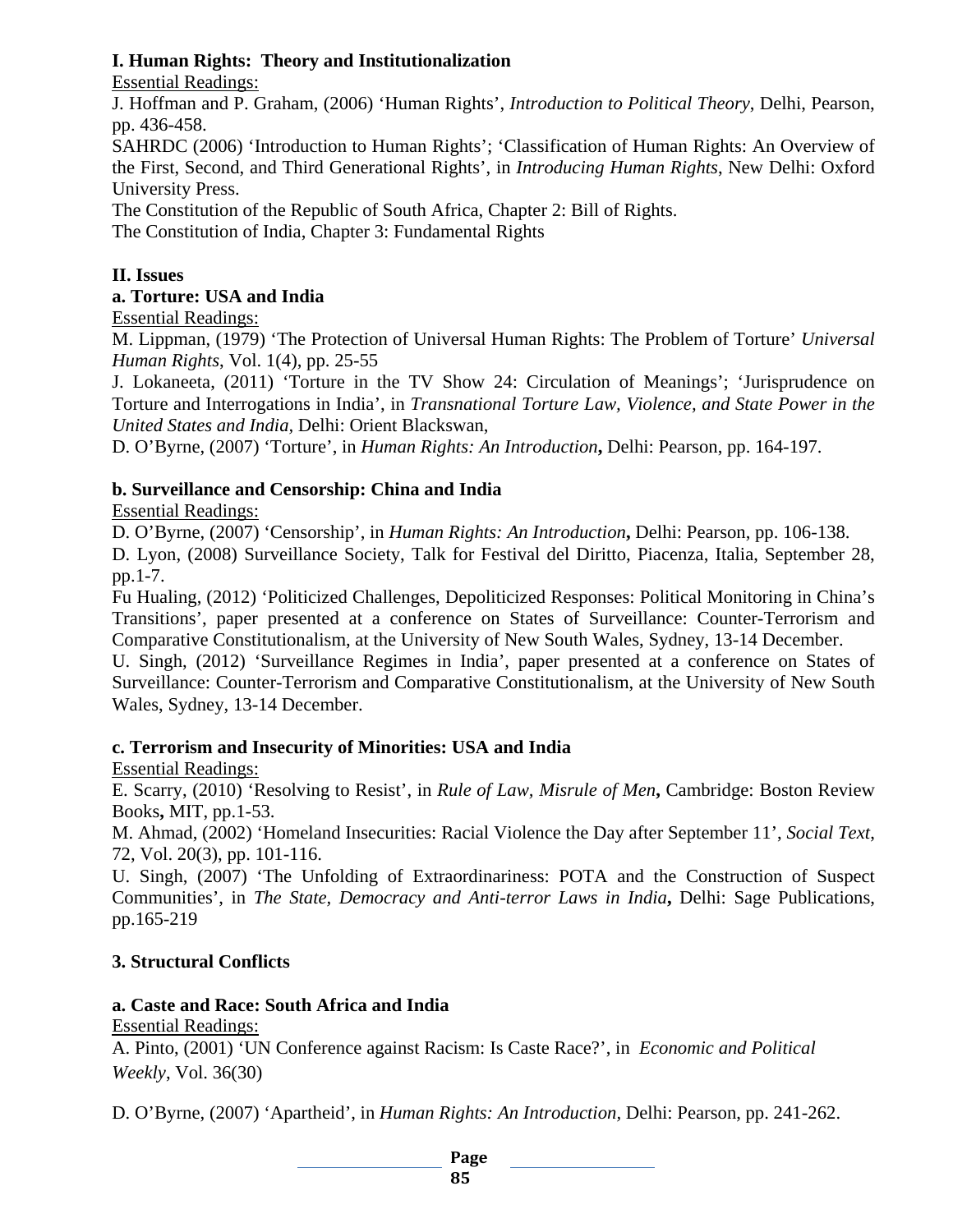R. Wasserstorm, (2006), 'Racism, Sexism, and Preferential Treatment: An approach to the Topics', in R. Goodin and P. Pettit, *Contemporary Political Philosophy: an Anthology***,** Oxford: Blackwell, pp-549-574

R. Wolfrum, (1998) 'Discrimination, Xenophobia and Racism' in J. Symonides, *Human Rights: New Dimensions and Challenges*, Aldershot, Ashgate/UNESCO, pp.181-198.

#### **b. Gender and Violence: India and Pakistan**

Essential Readings:

A. Khan and R. Hussain, (2008), 'Violence Against Women in Pakistan: Perceptions and Experiences of Domestic Violence', *Asian Studies Review*, Vol. 32, pp. 239 – 253

K. Kannabiran (2012) 'Rethinking the Constitutional Category of Sex', in *Tools of Justice: Non-Discrimination and the Indian Constitution***,** New Delhi, Routledge, pp.425-443

N. Menon (2012) 'Desire', *Seeing Like a Feminist*, New Delhi: Zubaan/Penguin, pp. 91-146

#### **c. Adivasis/Aboriginals and the Land Question: Australia and India**

Essential Readings:

H. Goodall, (2011) *'*International Indigenous Community Study: Adivasi Indigenous People in India', in A. Cadzow and J. Maynard (eds**.),** *Aboriginal Studies,* Melbourne: Nelson Cengage Learning, pp.254-259.

K. Kannabiran, (2012) 'Adivasi Homelands and the Question of Liberty', in *Tools of Justice: Non-Discrimination and the Indian Constitution*, New Delhi: Routledge, pp.242-271.

N. Watson (2011) 'Aboriginal and Torres Strait Islander Identities' in A. Cadzow and J. Maynard (eds**.),** *Aboriginal Studies*, Melbourne: Nelson Cengage Learning, pp.43-52.

W. Fernandes (2008) 'India's Forced Displacement Policy and Practice. Is Compensation up to its Functions?', in M. Cernea and H. Mathus (eds), *Can Compensation Prevent Impoverishment? Reforming Resettlement through Investments and Benefit-Sharing***,** pp. 181-207, New Delhi: Oxford University Press.

#### Additional Readings:

A. Laws and V. Iacopino, (2002) 'Police Torture in Punjab, India: An Extended Survey', in *Health and Human Rights,* Vol. 6(1), pp. 195-210

D. O'Byrne, (2007) 'Theorizing Human Rights', in *Human Rights: An Introduction,* Delhi, Pearson, pp.26-70.

J. Morsink, (1999) *The Universal Declaration of Human Rights: Origins, Drafting and Intent*, Philadelphia: University of Pensylvania Press, pp. ix-xiv

J. Nickel, (1987) *Making Sense of Human Rights: Philosophical Reflections on the Universal Declaration of Human Rights***,** Berkeley: University of California Press.

J. Goldman, (2005) 'Of Treaties and Torture: How the Supreme Court Can Restrain the Executive', in *Duke Law Journal*, Vol. 55(3), pp. 609-640.

K. Tsutsui and C. Wotipka, (2004) Global Civil Society and the International Human Rights Movement: Citizen Participation in Human Rights International Nongovernmental Organizations, in *Social Forces*, Vol. 83(2), pp. 587-620.

L. Rabben, (2001) Amnesty International: Myth and Reality, in *Agni*, No. 54, Amnesty International Fortieth Anniversary pp. 8-28

M. Mohanty, (2010) 'In Pursuit of People's Rights: An Introduction', in M. Mohanty et al., *Weapon of the Oppressed: Inventory of People's Rights in India*, New Delhi: Danish Books, pp.1-11

M. Cranston, (1973) *What are Human Rights?* New York: Taplinger

M. Ishay, (2004) *The History of Human Rights: From Ancient Times to the Globalization Era*, Delhi: Orient Blackswan.

R. Sharan, (2009) and the state of the Sharan, and the Sharan, and the Sharan and the Sharan and the Sharan and the Sharan and the Sharan and the Sharan and the Sharan and the Sharan and the Sharan and the Sharan and the S

Restoration of Tribal **Page Land in Jharkhand'**, in N.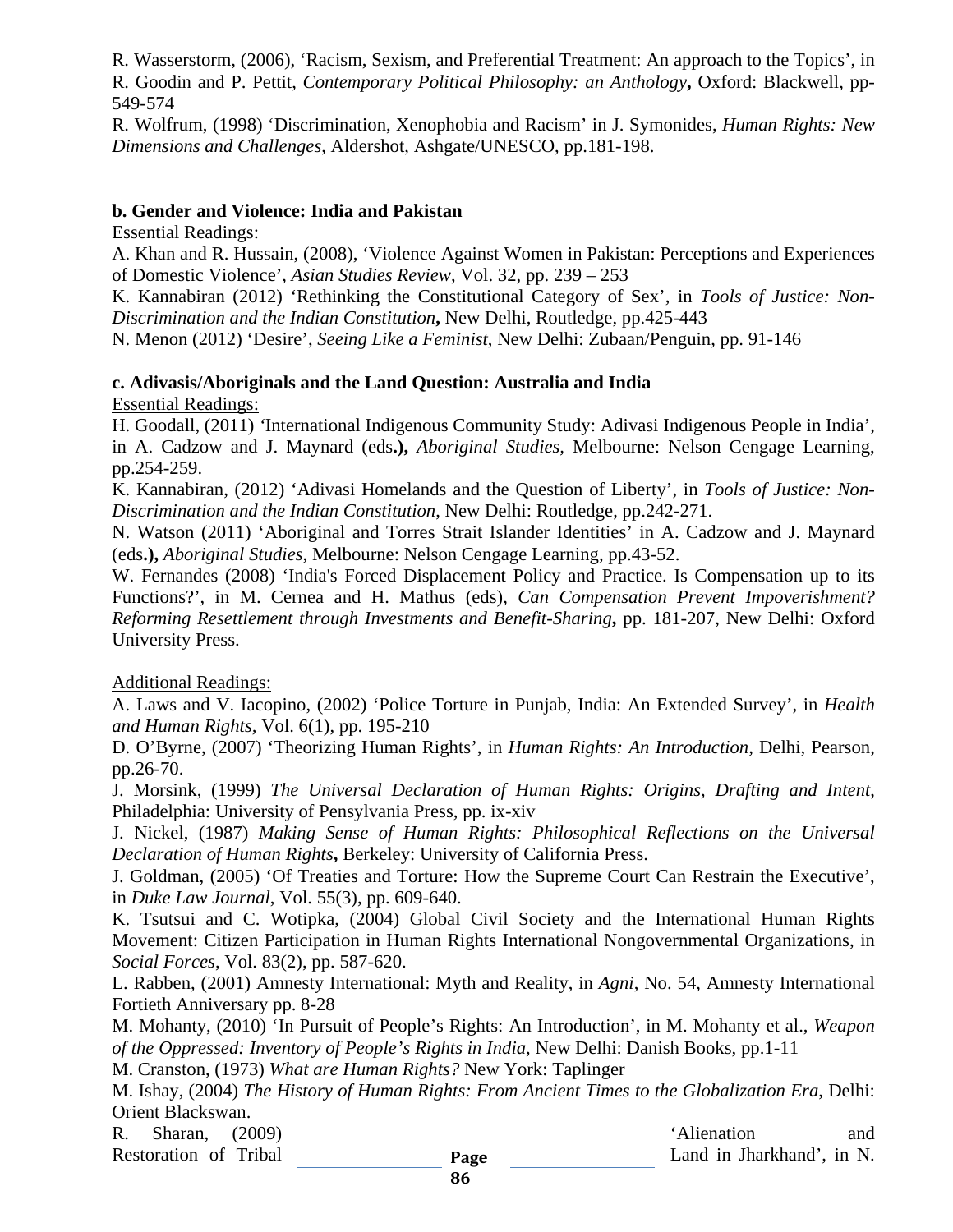Sundar (ed.) *Legal Grounds*, New Delhi: Oxford University Press, pp. 82-112 Text of UDHR available at<http://www.un.org/en/documents/udhr/index.shtml> U. Baxi, (1989) 'From Human Rights to the Right to be Human: Some Heresies', in S. Kothari and H. Sethi (eds.), *Rethinking Human Rights*, Delhi: Lokayan, pp.181-166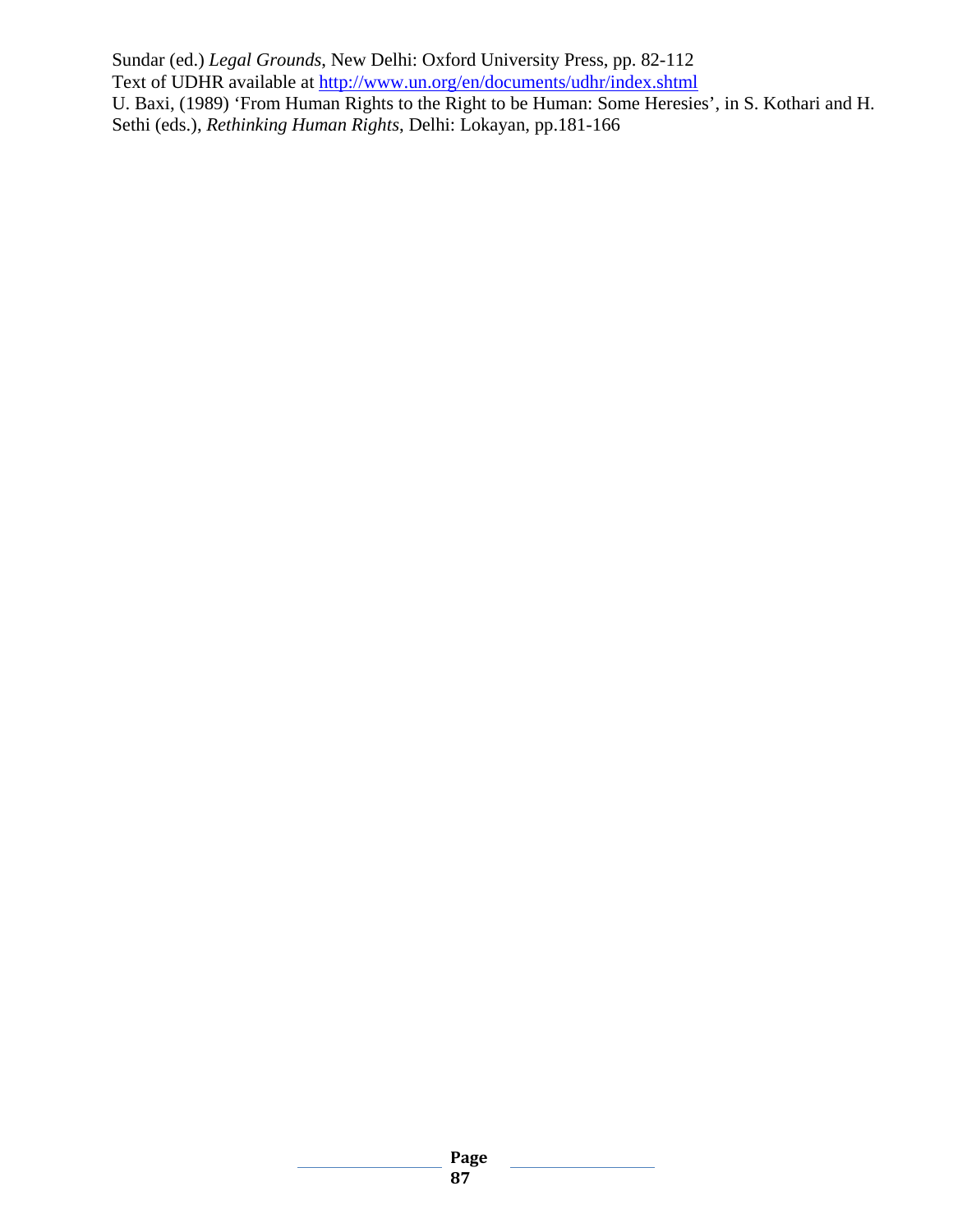### **Political Science Discipline Course–II,**

| <b>Degree</b>                 | Diploma/Bachelor/<br><b>Bachelor with Honours</b> | Year: | 4 | Semester:                     | -8 | <b>Paper</b><br>No: | b |
|-------------------------------|---------------------------------------------------|-------|---|-------------------------------|----|---------------------|---|
| <b>Paper</b><br><b>Title:</b> |                                                   |       |   | UNDERSTANDING GLOBAL POLITICS |    |                     |   |

**Maximum Marks: 100 Total Lectures and Student Presentation: 60**

**Course Objectives:** This course aims to provide students a basic yet interesting and insightful way of knowing and thinking about the world around them. It is centered around three sets of basic questions starting with what makes the world what it is by instructing students how they can conceptualize the world and their place within it. The second module focuses on the basic fault lines that drives the world apart and the last one is designed to help students explore how and why they need to think about the 'world' as a whole from alternate vantage points.

| I. What Makes the World What it is?                               | (30 lectures)   |
|-------------------------------------------------------------------|-----------------|
| <b>a. The Sovereign State System (10 lectures)</b>                |                 |
| Evolution of the state system<br>$\mathbf{1}$                     |                 |
| The concept of Sovereignty<br>11                                  |                 |
| <b>b. The Global Economy</b> (13 lectures)                        |                 |
| Discussing the Bretton Woods Institutions and WTO<br>$\mathbf{1}$ |                 |
| Ideological underpinnings<br>11                                   |                 |
| <b>Transnational Economic Actors</b><br>111                       |                 |
| c. Identity and Culture (7 lectures)                              |                 |
| II. What Drives the World Apart?                                  | $(10$ lectures) |
| a. Global Inequalities                                            |                 |
| b. Violence: Conflict, War and Terrorism                          |                 |
| III. Why We Need to Bring the World Together?                     | (8 lectures)    |
| a. Global Environment                                             |                 |
| <b>b.</b> Global Civil Society                                    |                 |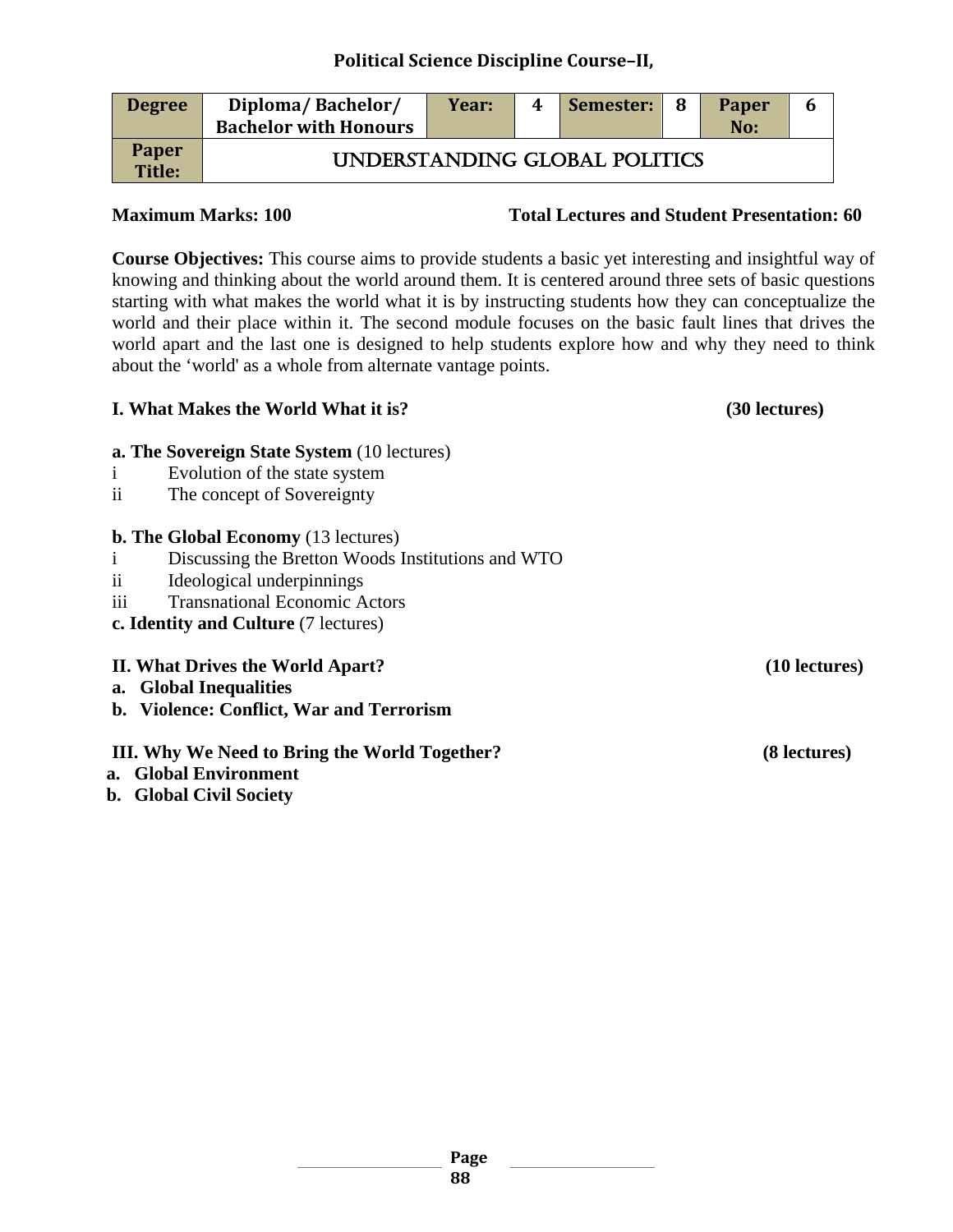### **I. What Makes the World What it is?**

#### **a. The Sovereign State System**

Essential Readings:

S. Elden, (2009) 'Why Is The World Divided Territorially?', in J. Edkins and M. Zehfuss (eds.) *Global Politics: A New Introduction*, New York: Routledge, pp. 192-219.

M. Shapiro, (2009) 'How Does The Nation- State Work?', in J. Edkins and M. Zehfuss (eds.) *Global Politics: A New Introduction*, New York: Routledge, pp. 220-243.

R. Mansbach and K.Taylor, (2012) 'The Evolution of the Interstate System and Alternative Global Political Systems', *Introduction to Global Politics*, 2<sup>nd</sup> edition, New York: Routledge, pp. 34-68.

D. Armstrong, (2008) 'The Evolution of International Society', in J. Baylis, S. Smith, and P. Owens (ed.) *The Globalization of World Politics: An Introduction to International Relations,* New York: Oxford University Press, pp. 36-52.

N. Inayatullah and D. Blaney, (2012) 'Sovereignty' in B. Chimni and S. Mallavarapu (ed.) *International Relations: Perspectives For the Global South*, New Delhi: Pearson, pp. 124-134.

#### **b. The Global Economy**

Essential Readings:

V. Peterson**,** (2009) 'How Is The World Organized Economically?', in J. Edkins and M. Zehfuss (eds.) *Global Politics: A New Introduction*, New York: Routledge, pp. 271- 293.

R. Mansbach and K. Taylor, (2012) 'International Political Economy', *Introduction to Global Politics,* 2nd Edition, New York: Routledge, pp. 470-478.

A. Narlikar, (2005) *The World Trade Organization: A Very Short Introduction*, New Delhi: Oxford University Press.

J. Goldstein, (2006) *International Relations*, New Delhi: Pearson, pp. 327-368.

#### **c. Identity and Culture**

Essential Readings:

A. Wibben, (2009) 'What Do We Think We Are?', in J. Edkins and M. Zehfuss (eds.) *Global Politics: A New Introduction,* New York: Routledge, pp. 70-96.

R. Collin and P. Martin, (eds.), (2013) 'Community and Conflict: A Quick Look at the Planet', in *An Introduction To World Politics: Conflict And Consensus On A Small Planet*, New York: Rowman & Littlefield Publishers, pp. 67- 102.

Y. Isar, (2012) 'Global Culture', in B. Chimni and S. Mallavarapu (ed.) *International Relations: Perspectives For the Global South*, New Delhi: Pearson, pp. 272-285.

#### **II. What Drives the World Apart?**

#### **a. Global Inequalities**

Essential Readings:

P. Chammack, (2009) 'Why are Some People Better off than Others?', in J. Edkins and M. Zehfuss (ed.) *Global Politics: A New Introduction,* New York: Routledge, pp. 294-319.

M. Pasha, (2009) 'How can we end Poverty?', in J. Edkins and M. Zehfuss (ed.) *Global Politics: A New Introduction,* New York: Routledge, pp. 320-343.

#### Additional Readings:

R. Wade, (2008) 'Globalisation, Growth, Poverty, Inequality, Resentment, and Imperialism', in J. Ravenhill (ed.), *Global Political Economy,* Oxford: Oxford University Press, pp. 373-409. M. Duffield, (2011) *Development and Security the Unending War: Governing the World of Peoples,* 

Cambridge: Polity Press.

N. Adams, (1993) *World Apart: The North-South Divide and the* **Page** *International System,*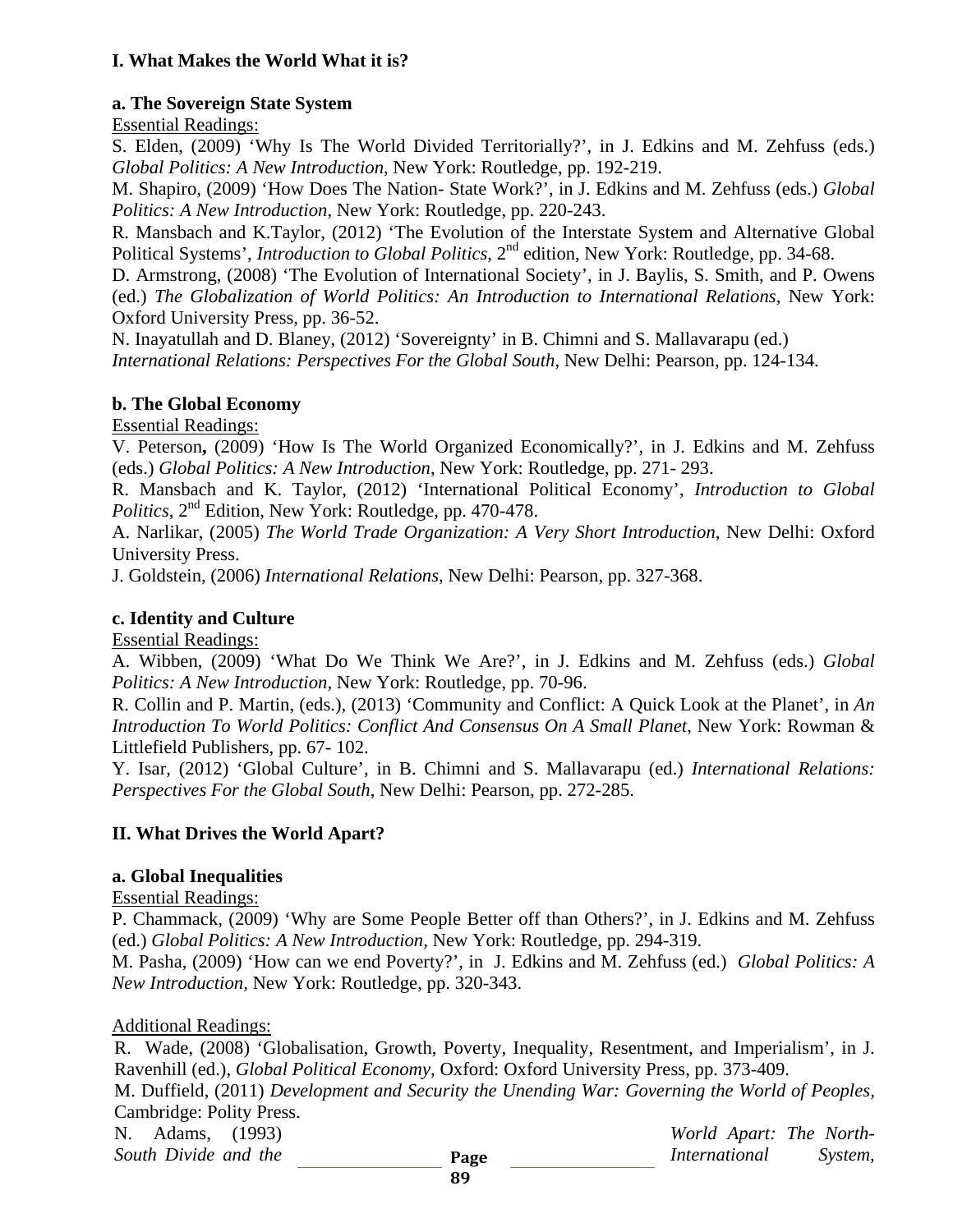### **b. Violence: Conflict, War and Terrorism**

#### Essential Readings:

M. Dillon, (2009) 'What Makes The World Dangerous?', in J. Edkins And M. Zehfuss (eds.) *Global Politics: A New Introduction*, New York: Routledge, pp. 397-426.

R. Mansbach, and K. Taylor, (2012) 'Great Issues In Contemporary Global Politics', in *Introduction to Global Politics,* 2nd edition, New York: Routledge, 2012, pp. 206-247.

J. Bourke, (2009) 'Why Does Politics Turn Into Violence?', in J. Edkins And M. Zehfuss (eds.), *Global Politics: A New Introduction*, New York: Routledge, pp. 370-396.

K. Bajpai, (2012) 'Global Terrorism', in B. Chimni and S. Mallavarapu (ed.), *International Relations: Perspectives For the Global South*, New Delhi: Pearson, pp. 312-327.

R. Mansbach, and K. Taylor, (2012) 'The Causes of War And The Changing Nature Of Global Politics', in *Introduction to Global Politics*, 2<sup>nd</sup> edition, New York: Routledge, pp. 248-283.

R. Collin and P. Martin, 'Kinds Of Conflict: The World When Things Go Wrong', in *An* 

*Introduction To World Politics: Conflict And Consensus On A Small Planet*, London: Rowman & Littlefield Publishers, pp. 267-425.

### **III. Why We Need to Bring the World Together?**

#### **a. Global Environment**

Essential Readings:

S. Dalby, (2009) 'What Happens If We Do not Think In Human Terms?', in J. Edkins and M. Zehfuss (eds.), *Global Politics: A New Introduction*, New York: Routledge, pp. 45-69.

R. Collin and P. Martin, (2013) 'The Greening of A Blue Planet', in *An Introduction To World Politics: Conflict And Consensus On A Small Planet*, Maryland: The Rowman & Littlefield Publication Group, pp. 527-570.

A. Heywood, (2011) 'Global Environmental Issues', in *Global Politics,* London: Palgrave, 2011, pp. 383-411.

N. Carter, (2007) *The Politics of Environment: Ideas, Activism, Policy*, 2<sup>nd</sup> edition, Cambridge: Cambridge University Press, pp 13-81.

#### **b. Global Civil Society**

#### Essential Readings:

M. Zehfuss, (2009) 'What Can We Do To Change The World?', in J. Edkins and M. Zehfuss (eds.), *Global Politics: A New Introduction* , New York: Routledge, pp. 483-501.

N. Chandhoke, (2011) 'The Limits of Global Civil Society,' Available at [www.gcsknowledgebase.org/wp-content/uploads/2002chapter2.pdf,](http://www.gcsknowledgebase.org/wp-content/uploads/2002chapter2.pdf) Accessed: 19.04.2013.

K. Mingst and J. Snyder (eds.), (2011) 'Transnational Issues', in *Essential Readings In World Politics*,  $4^{th}$  Edition, New York: W. W. Norton And Company, pp. 574-626.

M. Keck and K. Sikkink,(2007) 'Transnational Activist Networks,' in Robert J. Art and R. Jervis (eds.) *International Politics: Enduring Concepts And Contemporary Issues*, 8<sup>th</sup> Edition, London: Pearson, pp. 532-538.

M. Naim, (2007) 'The Five Wars Of Globalization', in R. Art and R. Jervis (eds.) *International Politics: Enduring Concepts And Contemporary Issues,* 8<sup>th</sup> Edition, London: Pearson, pp. 558-566.

S. Mallaby, (2007) 'NGOs: Fighting Poverty, Hurting the Poor', in R. Art and R. Jervis (eds.) *International Politics: Enduring Concepts and Contemporary Issues, 8<sup>th</sup> edition, New York: Pearson,* pp. 539-545.

G. Lexter and S. Halperin (eds.), (2003) *Global Civil Society And Its Limits,* New York: Palgrave, pp. 1-21.

**Page**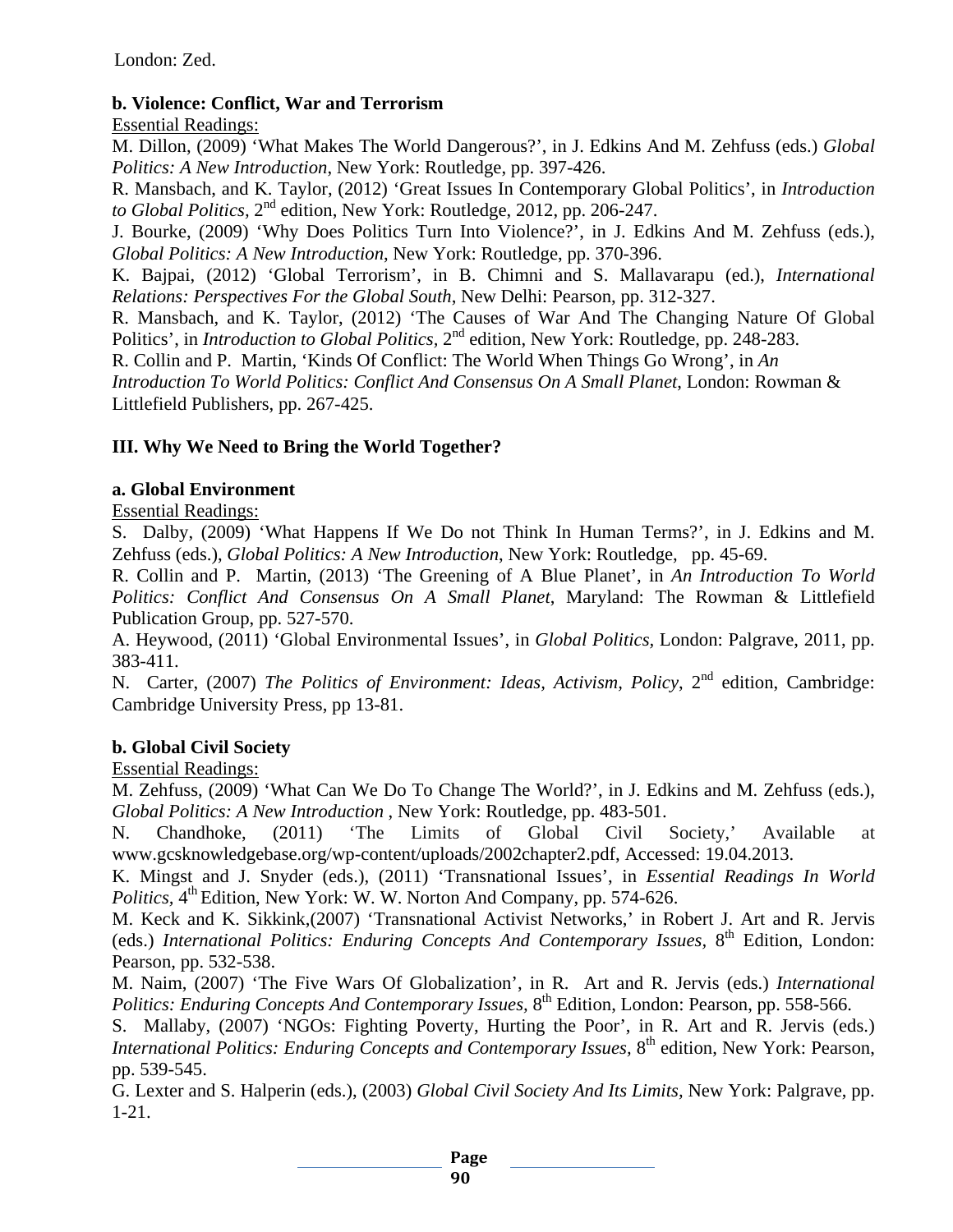### **Political Science Applied Course–I**

| <b>Degree</b>          | Diploma/Bachelor/<br><b>Bachelor with Honours</b> | Year: | $\overline{2}$ | Semester:                | -3 | Paper<br>No: | ∍ |
|------------------------|---------------------------------------------------|-------|----------------|--------------------------|----|--------------|---|
| <b>Paper</b><br>Title: |                                                   |       |                | YOURS LAWS, YOURS RIGHTS |    |              |   |

**Maximum Marks: 100 Total Lectures and Student Presentations: 36**

**Course objective:** More often than not, when we talk of laws we mean authoritatively sanctioned rules, which are considered essential for a well-ordered society. Yet laws in a democracy are also about constituting a society marked by equality, freedom, and dignity. The rights approach to law has assumed importance in democracies, precisely because of people's struggles to broaden the understanding of law as something which reflects the will of the people. As such law becomes an important source of rights and duties, which develop and strengthen alongside institutions of representative democracy, constitutional norms, and the rule of law. This course aims to understand law as a source of rights, as a progressively widening sphere of substantive justice, welfare, and dignity. This relationship between laws and rights will be studied through specific values which have come to be seen as integral for a democratic society viz., equality and non-discrimination, empowerment, redistribution and recognition of traditional rights etc.

| I. Rule of law and the Criminal Justice System in India                                                                                                                                                                                                                                                                                   | $(1$ week $)$       |
|-------------------------------------------------------------------------------------------------------------------------------------------------------------------------------------------------------------------------------------------------------------------------------------------------------------------------------------------|---------------------|
| II. Laws relating to criminal justice administration<br>a. How to file a complaint, First Information Report (FIR)<br>b. Detention, arrest and bail                                                                                                                                                                                       | (2 weeks)           |
| <b>III.</b> Equality and non-discrimination<br>a. Gender: the protection of women against domestic violence, rape and sexual harassment<br>b. Caste: laws abolishing untouchability and providing protection against atrocities<br>c. Class: laws concerning minimum wages<br>d. Disability and equality of participation and opportunity | $(4 \text{ weeks})$ |
| <b>IV.</b> Empowerment<br>a. Access to information<br>b. Rights of the consumer                                                                                                                                                                                                                                                           | (2weeks)            |
| V. Redistribution, recognition and livelihood<br>a. Traditional rights of forest dwellers and the issue of women's property rights<br>b. Rural employment guarantee                                                                                                                                                                       | $(2$ weeks)         |
| VI. Access to Identification documents and Social Security Schemes (1 week / exercises only)<br>Familiarise yourself with the following: Procedure for obtaining an Election Commission of Ind                                                                                                                                            |                     |

Familiarise yourself with the following: Procedure for obtaining an Election Commission of India Identity Card, Driving license, Ration Card, Rashtriya Swasthya Bima Yojna, Old Age Pension Scheme.

**Page**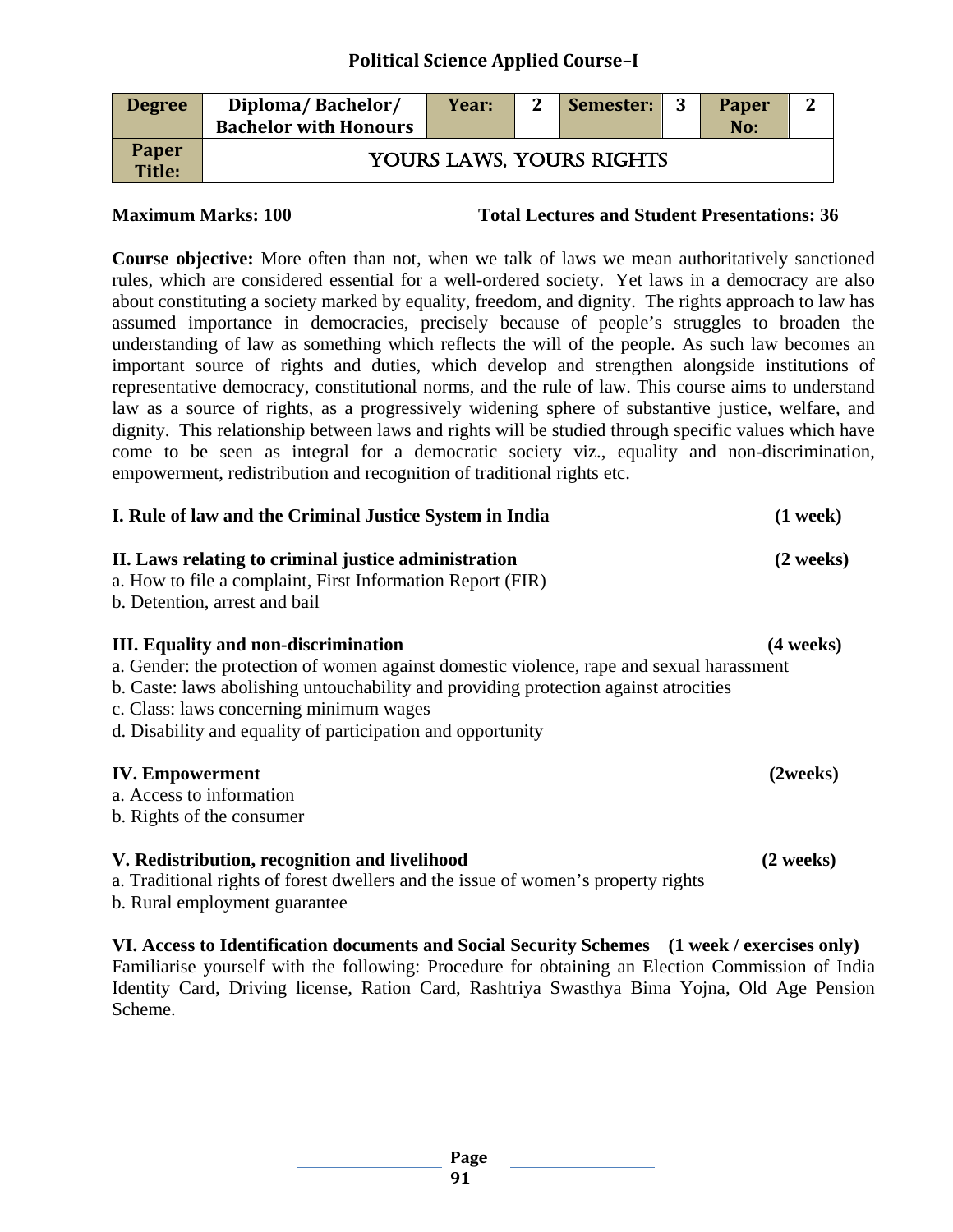#### **I. Rule of law and the Criminal Justice System in India**

Essential Readings:

A. Andrew, (1996) 'Arbitrary Government and the Rule of Law', in *Arguing About the Law, An Introduction to Legal Philosophy,* Wordsworth, Boston., pp.3-19.

SAHRDC, (2006) 'Criminal Procedure and Human Rights in India' in *Oxford Handbook of Human Rights and Criminal Justice in India*- *The system and Procedure*, New Delhi: Oxford University Press, pp.5-15.

K. Sankaran and U. Singh, (2008) 'Introduction', in *Towards Legal Literacy.* New Delhi: Oxford University Press, pp.  $xi - xy$ .

#### **II. Laws relating to criminal justice administration**

Essential Readings:

B. Pandey, (2008) 'Laws Relating to Criminal Justice: Challenges and Prospects', in K. Sankaran and U. Singh, *Towards Legal Literacy,* New Delhi: Oxford University Press, pp.61-77.

SAHRDC, (2006)'Reporting a Crime: First Information Report', in *Oxford Handbook of Human Rights and Criminal Justice in India*- *The system and Procedure*, New Delhi: Oxford University Press, pp.16-26.

SAHRDC, (2006) 'Bail', in *Oxford Handbook of Human Rights and Criminal Justice in India*- *The system and Procedure*, New Delhi: Oxford University Press, pp.59-71.

SAHRDC, (2006) 'Detention', in *Oxford Handbook of Human Rights and Criminal Justice in India*-*The system and Procedure*. New Delhi: Oxford University Press, Pp.72-84.

P. Mathew, (2003) *Your Rights if you are Arrested,* New Delhi. Indian Social Institute.

### **III. Equality and non-discrimination**

Essential Readings:

Gender Study Group, (1996) Sexual Harassment in Delhi University, A Report, Delhi: University of Delhi.

N. Jain, (2011) 'Physically/Mentally Challenged', in M. Mohanty et al. *Weapon of the Oppressed, Inventory of People's Rights in India*, Delhi: Danish Books, pp.171-179.

P. Mathew, (2002) *The Law on Atrocities Against Scheduled Castes and Scheduled Tribes,* New Delhi: Indian Social Institute.

P. Mathew, (2004) *The Minimum Wages Act, 1948,* New Delhi: Indian Social Institute.

K. Sankaran, (2008) 'Labour Laws and the World of Work', in K, Sankaran and U. Singh (eds.) *Towards Legal Literacy,* New Delhi: Oxford University Press, Pp.119-131.

K. Saxena, (2011) 'Dalits', in M. Mohanty et al., *Weapon of the Oppressed, Inventory of People's Rights in India*. Delhi: Danish Books, Pp.15-38

K. Saxena, (2011) 'Adivasis', in M. Mohanty et al., *Weapon of the Oppressed, Inventory of People's Rights in India*, Delhi: Danish Books, Pp.39-65.

S. Durrany, (2006) *The Protection of Women From Domestic Violence Act 2005*, New Delhi: Indian Social Institute.

V. Kumari, (2008) 'Offences Against Women', in K, Sankaran and U. Singh (eds.) *Towards Legal Literacy,* New Delhi: Oxford University Press.

P. D. Mathew,(2004)*The Measure to Prevent Sexual Harassment of Women in Work Place.* New Delhi: Indian Social Institute.

D. Srivastva, (2007) 'Sexual Harassment and Violence against Women in India: Constitutional and Legal Perspectives', in C. Kumar and K. Chockalingam (eds) *Human Rights, Justice, and Constitutional Empowerment*, Delhi: Oxford University Press.

# **IV. Empowerment**

Essential Readings:

N. Kurian, (2011)  $\blacksquare$  (Consumers', in M. Mohanty et al., *Weapon of the Oppressed,*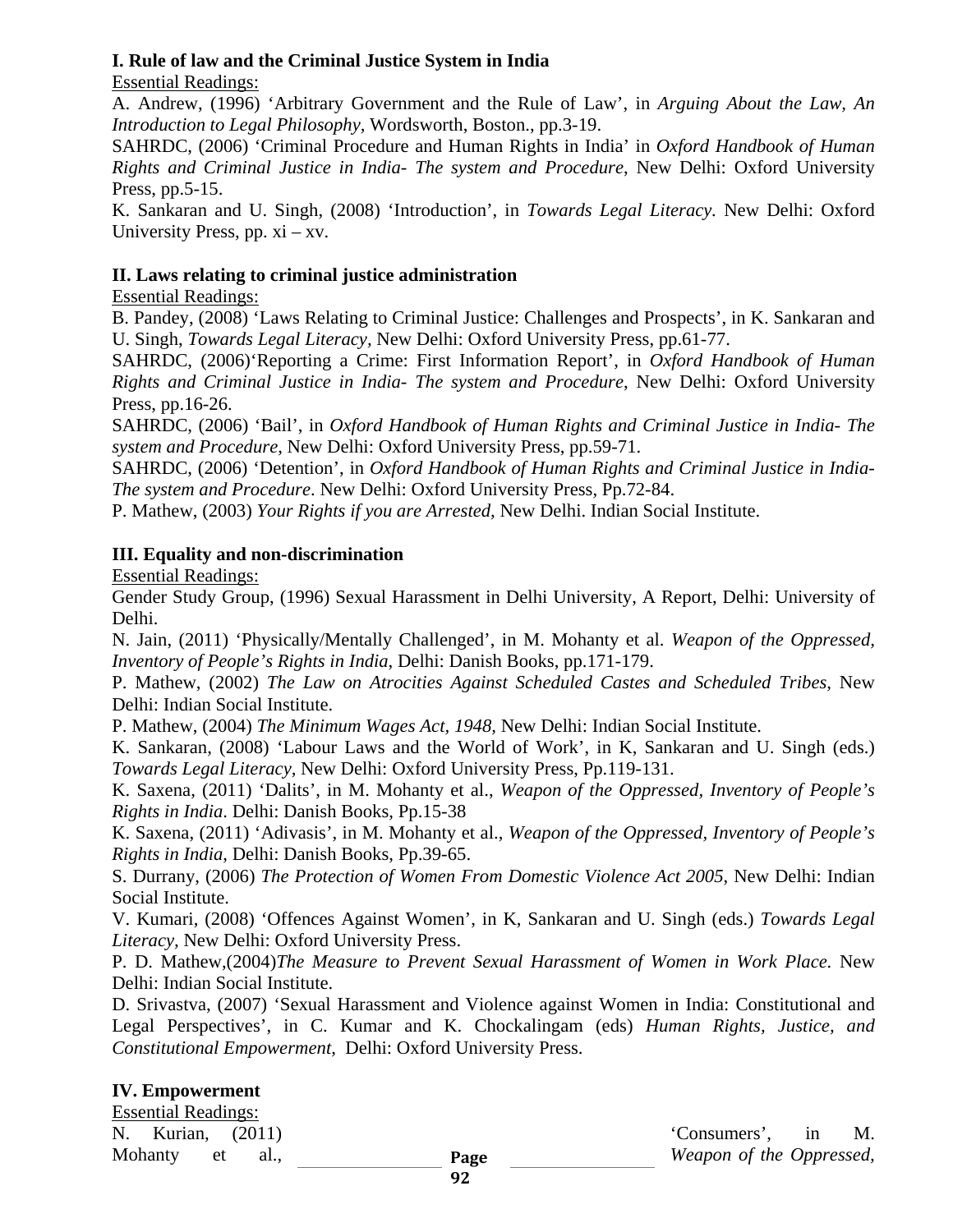#### *Inventory of People's Rights in India*. Delhi: Danish Books.

S. Naib, (2013) 'Right to Information Act 2005', in *The Right to Information in India,* New Delhi: Oxford University Press, Available at

[http://www.humanrightsinitiative.org/publications/rti/guide\\_to\\_use\\_rti\\_act\\_2005\\_English2012\\_light\\_](http://www.humanrightsinitiative.org/publications/rti/guide_to_use_rti_act_2005_English2012_light_Aspire.pdf) [Aspire.pdf,](http://www.humanrightsinitiative.org/publications/rti/guide_to_use_rti_act_2005_English2012_light_Aspire.pdf) Accessed: 19.04.2013.

A. Roberts, (2010) 'A Great and Revolutionary Law? The First Four Years of India's Right to Information Act', *Public Administration Review.* Volume 70, Issue 6, pp. 925–933.

SAHRDC, (2006) 'Consumer Rights', in *Introducing Human Rights*, Oxford University Press, pp. 118-134.

#### **V. Redistribution, Recognition and livelihood**

Essential Readings:

M. Sarin and O. Baginski, (2010) *India's Forest Rights Act -The Anatomy of a Necessary but Not Sufficient Institutional Reform,* Department for International Development. Available at [www.ippg.org.uk](http://www.ippg.org.uk/) (Accessed: 10.04.2013).

J. Dreze, Dey and Khera, (2008) *Employment Guarantee Act, A Primer*, New Delhi: National Book Trust (Also available in Hindi).

#### Additional Readings:

K. Chaubey, (2013) 'Do Pragatisheel Kanoonon ki Dastan: Rajya, Jan Andolan aur Pratirdoh', *Pratiman: Samay, Samaj, Sanskriti*, CSDS- Vani Prakashn, pp. 149-177.

S. Dahiwale, (2009) 'Khairlanji: Insensitivity of Mahar Officers', *Economic and Political Weekly*, Vol. 44 (31), pp. 29-33.

J. Kothari, (2005) 'Criminal Law on Domestic Violence', *Economic and Political Weekly,* Vol. 40(46), pp. 4843-4849.

H. Mander, and A. Joshi, *The Movement for Right to Information in India, People's Power for the Control of Corruption*. Available at

[http://www.rtigateway.org.in/Documents/References/English/Reports/12.%20An%20article%20on%](http://www.rtigateway.org.in/Documents/References/English/Reports/12.%20An%20article%20on%20RTI%20by%20Harsh%20Mander.pdf) [20RTI%20by%20Harsh%20Mander.pdf](http://www.rtigateway.org.in/Documents/References/English/Reports/12.%20An%20article%20on%20RTI%20by%20Harsh%20Mander.pdf) , Accessed: 10.04.2013.

P. Mathew, and P. Bakshi, (2005) '*Indian Legal System'*, New Delhi: Indian Social Institute.

P. Mathew, and P. Bakshi, (2005) '*Women and the Constitution'*, New Delhi: Indian Social Institute.

N. Menon, (2012) 'Sexual Violence', in *Seeing Like a Feminist*, New Delhi: Zubaan and Penguin, pp. 113-146.

M, Mohanty et al. (2011) *Weapon of the Oppressed, Inventory of People's Rights in India*. Delhi: Danish Books.

Centre for Good Governance, (2008) *Right to Information Act, 2005: A Citizen's Guide*, Available at [http://www.rtigateway.org.in/Documents/Publications/A%20CITIZEN'S%20GUIDE.pdf](http://www.rtigateway.org.in/Documents/Publications/A%20CITIZEN) , Accessed: 10.04.2013.

K. Sankaran, and U. Singh, (eds.) (2008) *Towards Legal Literacy.* New Delhi: Oxford University Press.

A. Pandey, (2004) *Rights of the Consumer*. New Delhi: Indian Social Institute.

Bare Acts**:** 

*Consumer Protection Act, 1986*, Available at [http://chdslsa.gov.in/right\\_menu/act/pdf/consumer.pdf](http://chdslsa.gov.in/right_menu/act/pdf/consumer.pdf) , Accessed: 10.04.2013.

*Criminal law Amendment Act, 2013*, Available at [http://egazette.nic.in/WriteReadData/2013/E\\_17\\_2013\\_212.pdf](http://egazette.nic.in/WriteReadData/2013/E_17_2013_212.pdf) , Accessed: 10.04.2013.

*Mahatma Gandhi National Rural Employment Guaranty Act, 2005*, Available at <http://nrega.nic.in/rajaswa.pdf> , Accessed: 10.04.2013.

*National Food Security Act 2011,* Available at [http://nac.nic.in/foodsecurity/nfsb\\_final.pdf,](http://nac.nic.in/foodsecurity/nfsb_final.pdf) Accessed: 10.04.2013.

*Act, 2005*, Available **at Page** at at at a page at a set of  $\alpha$  and  $\alpha$  at a set of  $\alpha$  and  $\alpha$  at a set of  $\alpha$  and  $\alpha$  and  $\alpha$  at a set of  $\alpha$  and  $\alpha$  and  $\alpha$  and  $\alpha$  and  $\alpha$  and  $\alpha$  and  $\alpha$  and  $\alpha$  and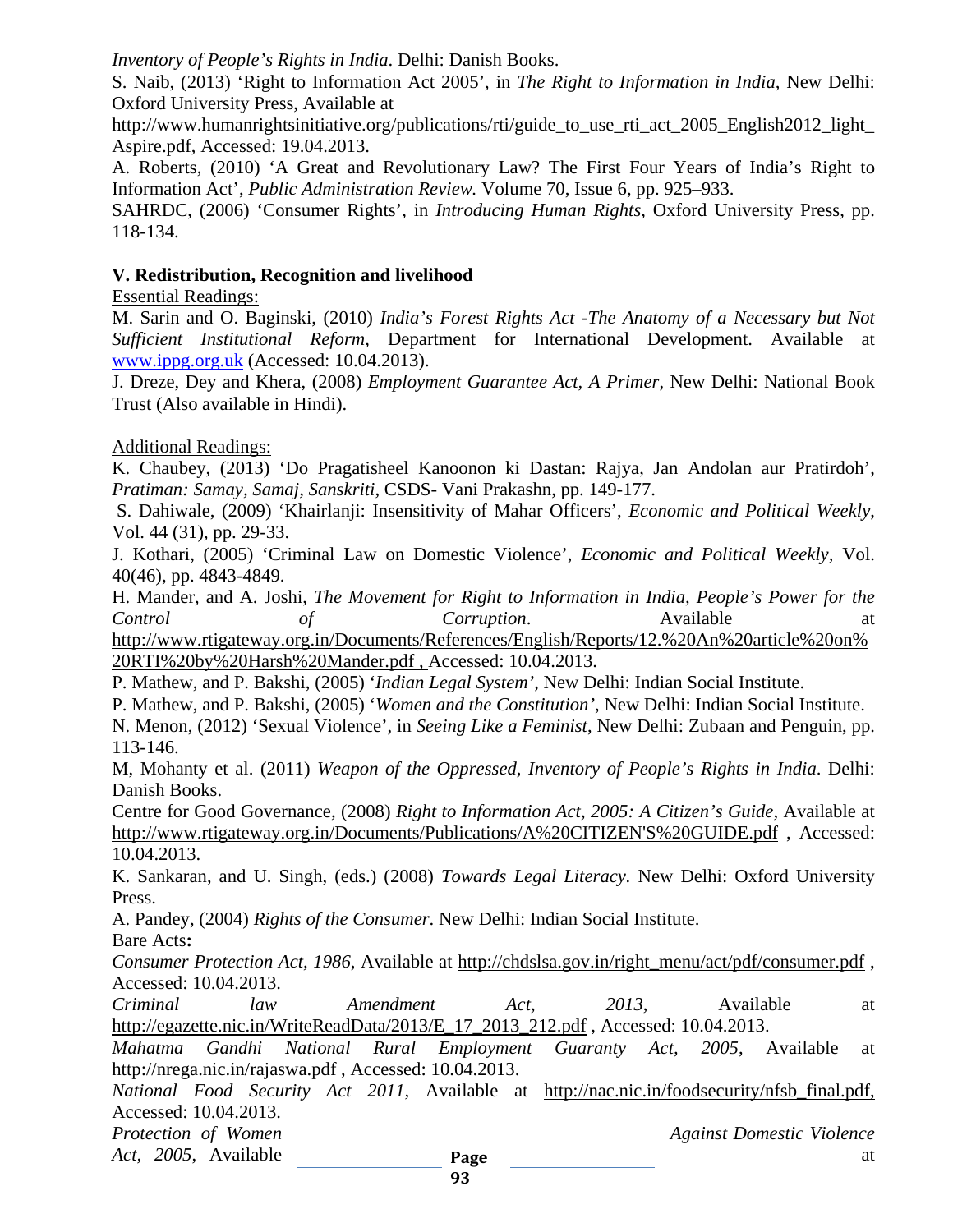[http://wcd.nic.in/wdvact.pdf,](http://wcd.nic.in/wdvact.pdf) Accessed: 10.04.2013.

*Right to Information Act, 2005*, Available at<http://righttoinformation.gov.in/rti-act.pdf> , Accessed: 10.04.2013.

*Scheduled Castes and Scheduled Tribes Prevention of Atrocities Act, 1989*, Available at <http://tribal.nic.in/writereaddata/linkimages/poaact989E4227472861.pdf> , Accessed: 10.04.2013.

*Scheduled Tribes and Other Traditional Forest Dwellers (Recognition of Forest Rights) Act 2006*, Available at [http://tribal.gov.in/writereaddata/mainlinkFile/File1033.pdf,](http://tribal.gov.in/writereaddata/mainlinkFile/File1033.pdf) Accessed: 10.04.2013.

*The Minimum Wages Act, 1948*, Available at [http://www.ilo.org/dyn/travail/docs/623/Minimum%20Wages%20Act%201948.pdf,](http://www.ilo.org/dyn/travail/docs/623/Minimum%20Wages%20Act%201948.pdf) Accessed: 10.04.2013.

*The Persons with Disabilities (Equal Opportunities, Protection of Rights, Full Participation) Act, 1995*, Available at [http://bhind.nic.in/Sparsh\\_disability%20act%201995.pdf,](http://bhind.nic.in/Sparsh_disability%20act%201995.pdf) Accessed: 10.04.2013.

*The Right of Children to Free and Compulsory Education Act, 2009*, Available at <http://www.delta.org.in/form/rte.pdf> , Accessed: 10.04.2013.

*The Sexual Harassment of Women at Workplace (Prevention, Prohibition and Redressal) Bill, 2012***,**  Available at a state of  $\alpha$  at a state of  $\alpha$  at a state of  $\alpha$  at a state of  $\alpha$  at a state of  $\alpha$  at a state of  $\alpha$  at a state of  $\alpha$  at a state of  $\alpha$  at a state of  $\alpha$  at a state of  $\alpha$  at a state of  $\alpha$  at

[http://164.100.24.219/BillsTexts/LSBillTexts/PassedLoksabha/144C\\_2010\\_LS\\_Eng.pdf,](http://164.100.24.219/BillsTexts/LSBillTexts/PassedLoksabha/144C_2010_LS_Eng.pdf) Accessed: 10.04.2013.

*Criminal Law Amendment Act,* 2013*,* Available at , mha.nic.in/pdfs/TheCrimnalLaw030413.pdfFile Format: PDF/Adobe Acrobat - [Quick View,](http://docs.google.com/viewer?a=v&q=cache:z1fkll_FlMkJ:mha.nic.in/pdfs/TheCrimnalLaw030413.pdf+criminal+law+amendment+act+2013+MHA&hl=en&gl=in&pid=bl&srcid=ADGEESjhoNoCXSo-5Mw95uKURjwxjWpMzRmoKEQtnFxICYeiJPHKbuB9RWGMa6ayg7k3026ueoPmS8N-6qaM1LDJ7BMAQ7ooT37JZ7r8ljcXDfKYkPEjYsPZzmInnS2xnfTEAtdT3qB9&sig=AHIEtbRbj3LeqSuXu7RID3GPs5cQkyww6w) Accessed: 15.04.2013.

Suggested exercises for students

- 1. Discuss the debates around any recent Ordinance, Bill or Act in Parliament.
- 2. How to file an FIR? In case there has been a theft in the neighbourhood how would you file the first Hand Information Report?
- 3. Under what circumstances can detention and arrest become illegal?
- 4. Discuss any contemporary practice or event that violates the equality and protection against discrimination laws.
- 5. Read Ordinance XV -D of University of Delhi and make a list of the kinds of conduct that would qualify as sexual harassment.
- 6. Your friend has shared with you an incident of unwelcome verbal remarks on her by a person of higher authority in your college, what would you do?
- 7. Visit any nearby construction site and talk to the workers about their daily wage. Find out the minimum wage in Delhi for such construction work. Make an assessment of the awareness among the workers about their minimum wages and the law related to it.
- 8. You have seen a lady in your neighbourhood being beaten up by her husband. Identify the concerned Protection Officer in case you want to provide information about this incident.
- 9. Read the Vishakha Guidelines as laid down by the Supreme Court and the Act against sexual harassment at the workplace. Discuss what constitutes sexual harassment and the mechanisms available for its redressal in your institution.
- 10. What is the procedure to file an RTI?
- 11. You bought a product from a nearby shop which was expired, the shop keeper refused to return it. Use your knowledge of Consumer Protection Act to decide what you do next?
- 12. Do you think the provisions of Forest Rights Act (FRA) address the question of gender equality?
- 13. What must you keep in mind as a consumer while making a purchase that may later help you make use of Consumer Protection Act? (Hint- Should you ask for a Bill?)
- 14. In your surroundings have you witnessed any incident that would be considered offensive under the SC and ST Act? Make a class room presentation on it.
- 15. After reading the Disabilities Act, discuss in your classroom, whether the differently abled people in your college are able to exercise the rights and facilities guaranteed under the law.
- **Page**  16. Discuss the procedure for issuing a job card under **Page MNREGA.**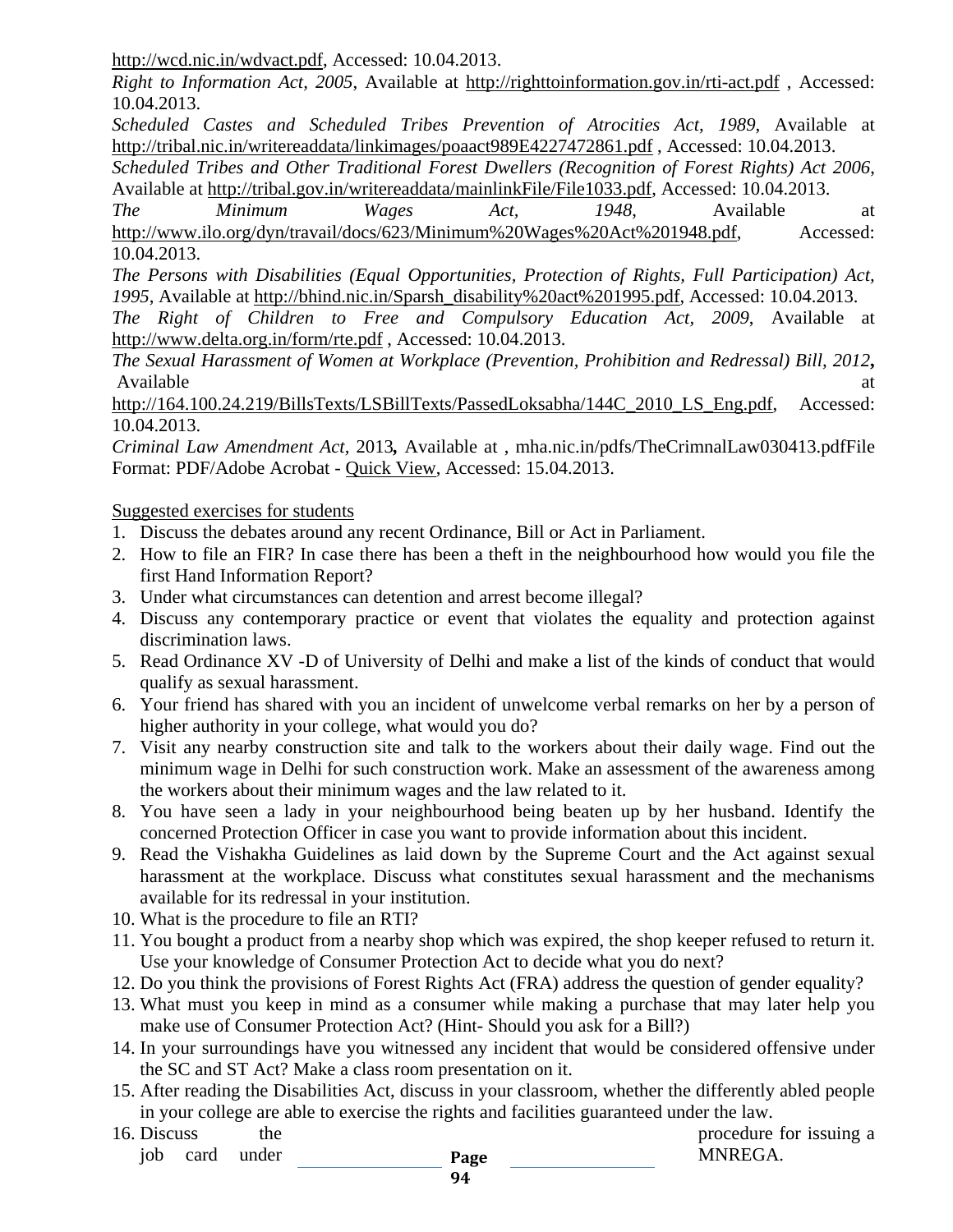17. You have read the rural job guarantee scheme under MNREGA. Do you think that there is a need for similar guarantee scheme in urban areas? Discuss with your classmates.

# **Page**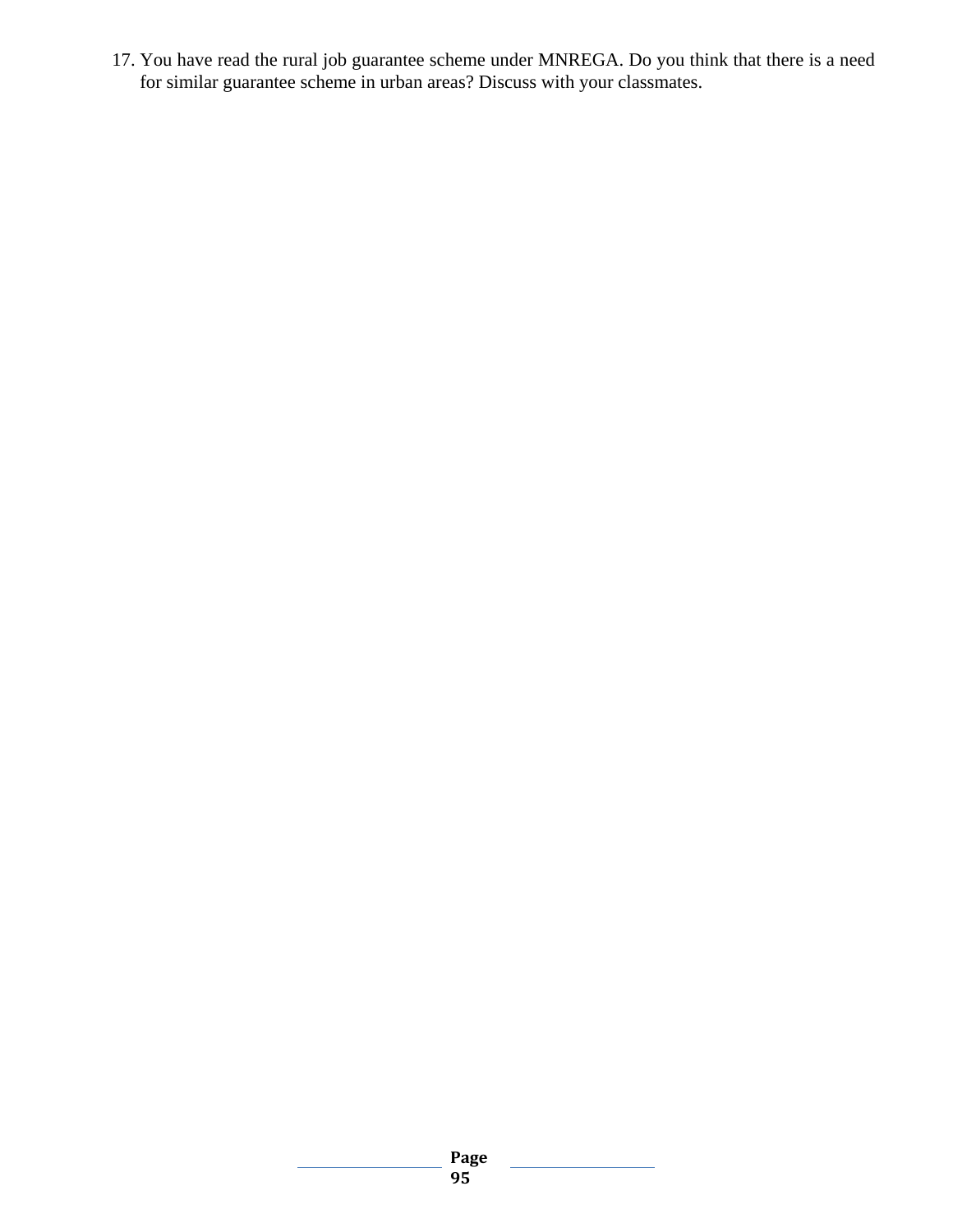# **Political Science Applied Course–I**

| <b>Degree</b>                 | Diploma/Bachelor/<br><b>Bachelor with Honours</b> | Year: | $\mathbf{2}$ | Semester: | 4 | <b>Paper</b><br>No: | 3 |
|-------------------------------|---------------------------------------------------|-------|--------------|-----------|---|---------------------|---|
| <b>Paper</b><br><b>Title:</b> | PARLIAMENTARY AND LEGISLATIVE SUPPORT             |       |              |           |   |                     |   |

#### **Maximum marks: 100 Total lectures and Student Presentations: 36**

**Course objective:** To acquaint the student broadly with the legislative process in India at various levels, introduce them to the requirements of peoples' representatives and provide elementary skills to be part of a legislative support team and expose them to real life legislative work. These will be, to understand complex policy issues, draft new legislation, track and analyse ongoing bills, make speeches and floor statements, write articles and press releases, attend legislative meetings, conduct meetings with various stakeholders, monitor media and public developments, manage constituent relations and handle inter-office communications. It will also deepen their understanding and appreciation of the political process and indicate the possibilities of making it work for democracy.

### **I. Powers and functions of people's representative at different tiers of governance (6 lectures)**

Members of Parliament, State legislative assemblies, functionaries of rural and urban local self government from Zila Parishad, Municipal Corporation to Panchayat/ward.

#### **II. Supporting the legislative process (2 lectures)**

How a bill becomes law, role of the Standing committee in reviewing a bill, legislative consultants, the framing of rules and regulations.

#### **III. Supporting the Legislative Committees (6 lectures)**

Types of committees, role of committees in reviewing government finances, policy, programmes, and legislation.

#### **IV. Reading the Budget Document** (6 lectures)

Overview of Budget Process, Role of Parliament in reviewing the Union Budget, Railway Budget, Examination of Demands for Grants of Ministries, Working of Ministries.

#### **V. Support in media monitoring and communication (4 lectures)**

Types of media and their significance for legislators; Basics of communication in print and electronic media.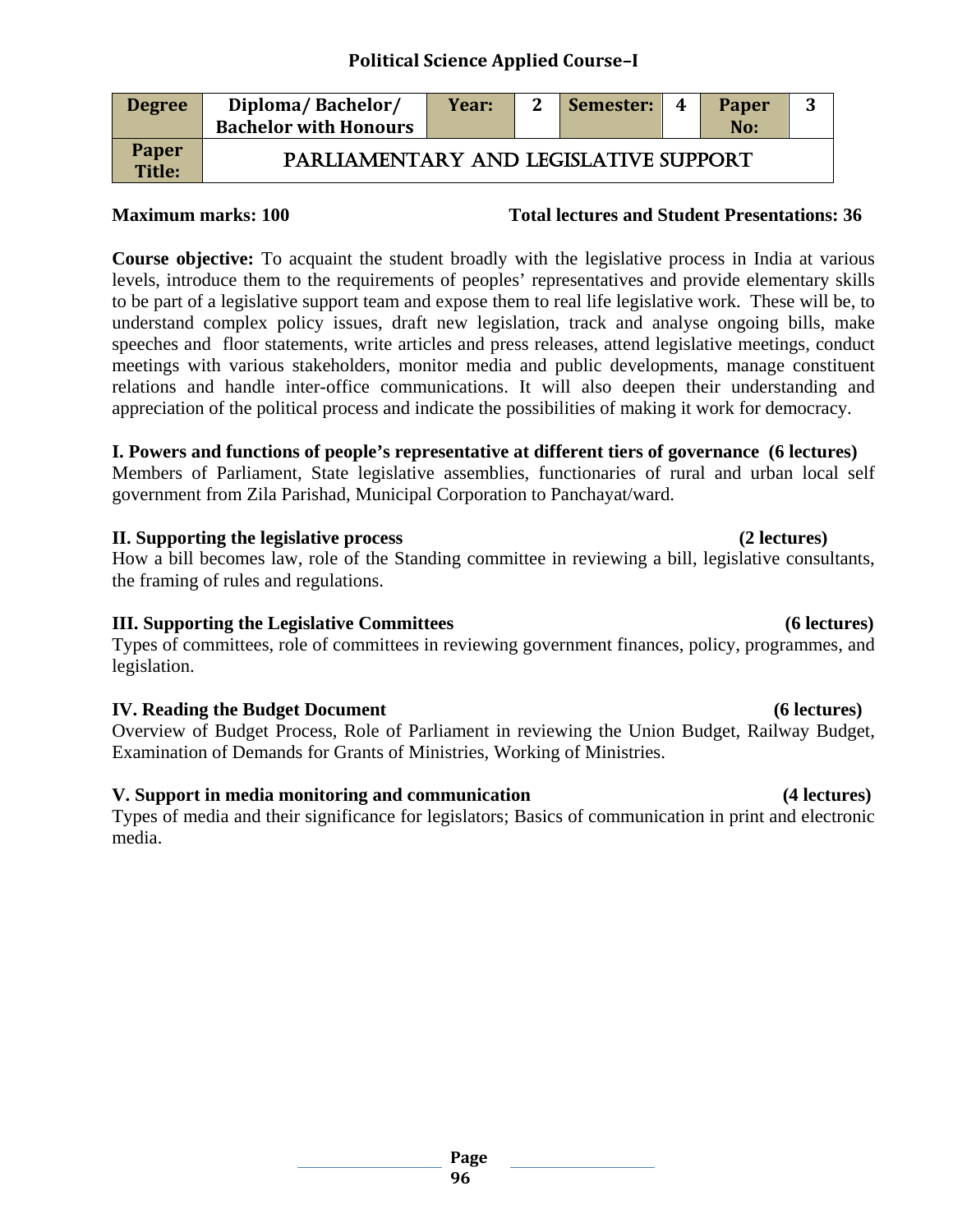#### **I. Powers and functions of people's representative at different tiers of governance** Essential Readings:

M. Madhavan, and N. Wahi, (2008) *Financing of Election Campaigns* PRS, Centre for Policy Research, New Delhi, Available at, [http://www.prsindia.org/uploads/media/conference/Campaign\\_finance\\_brief.pdf,](http://www.prsindia.org/uploads/media/conference/Campaign_finance_brief.pdf) Accessed: 19.04.2013

S. Vanka, (2008) *Primer on MPLADS,* Centre for Policy Research, New Delhi, Available at [http://www.prsindia.org/parliamenttrack/primers/mplads-487/,](http://www.prsindia.org/parliamenttrack/primers/mplads-487/) Accessed: 19.04.2013

H. Kalra, (2011) *Public Engagement with the Legislative Process* PRS, Centre for Policy Research, New Delhi,  $D$ elhi,  $A$ vailable at

[http://www.prsindia.org/administrator/uploads/media/Conference%202011/Public%20Engagement%](http://www.prsindia.org/administrator/uploads/media/Conference%202011/Public%20Engagement%20with%20the%20Legislative%20Process.pdf) [20with%20the%20Legislative%20Process.pdf,](http://www.prsindia.org/administrator/uploads/media/Conference%202011/Public%20Engagement%20with%20the%20Legislative%20Process.pdf) Accessed: 19.04.2013.

Government of India (*Lok Sabha* Secretariat), (2009) *Parliamentary Procedures (Abstract Series)*, Available at [http://164.100.47.132/LssNew/abstract/index.aspx,](http://164.100.47.132/LssNew/abstract/index.aspx) Accessed: 19.04.2013

### **II. Supporting the legislative process**

Essential Readings:

Government of India, (Ministry of Parliamentary Affairs), (2009) *Legislation, Parliamentary Procedure,* Available at [http://mpa.nic.in/Manual/Manual\\_English/Chapter/chapter-09.htm,](http://mpa.nic.in/Manual/Manual_English/Chapter/chapter-09.htm) Accessed: 19.04.2013

Government of India, (Ministry of Parliamentary Affairs) (2009), *Subordinate Legislation*, *Parliamentary Procedure,* Available at [http://mpa.nic.in/Manual/Manual\\_English/Chapter/chapter-](http://mpa.nic.in/Manual/Manual_English/Chapter/chapter-11.htm)[11.htm](http://mpa.nic.in/Manual/Manual_English/Chapter/chapter-11.htm) Accessed: 19.04.2013

D. Kapur and P. Mehta, (2006) 'The Indian Parliament as an Institution of Accountability', *Democracy, Governance and Human Rights,* Programme Paper Number 23, United Nations Research Institute for Social Development, Available at [http://www.unrisd.org/UNRISD/website/document.nsf/240da49ca467a53f80256b4f005ef245/8e6fc7](http://www.unrisd.org/UNRISD/website/document.nsf/240da49ca467a53f80256b4f005ef245/8e6fc72d6b546696c1257123002fcceb/$FILE/KapMeht.pdf) [2d6b546696c1257123002fcceb/\\$FILE/KapMeht.pdf,](http://www.unrisd.org/UNRISD/website/document.nsf/240da49ca467a53f80256b4f005ef245/8e6fc72d6b546696c1257123002fcceb/$FILE/KapMeht.pdf) Accessed: 19.04.2013

O. Agarwal and T. Somanathan, (2005) '*Public Policy Making in India: Issues and Remedies*', Available at a state of  $\alpha$  at a state of  $\alpha$  at a state of  $\alpha$  at a state of  $\alpha$  at a state of  $\alpha$  at a state of  $\alpha$  at a state of  $\alpha$  at a state of  $\alpha$  at a state of  $\alpha$  at a state of  $\alpha$  at a state of  $\alpha$  at

[http://www.cprindia.org/admin/paper/Public\\_Policy\\_Making\\_in\\_India\\_14205\\_TV\\_SOMANATHAN](http://www.cprindia.org/admin/paper/Public_Policy_Making_in_India_14205_TV_SOMANATHAN.pdf) [.pdf,](http://www.cprindia.org/admin/paper/Public_Policy_Making_in_India_14205_TV_SOMANATHAN.pdf) Accessed: 19.04.2013

B. Debroy, (2001) 'Why we need law reform' *Seminar* January.

# **III. Supporting the Legislative Committees**

Essential Readings:

P. Mehta, 'India's Unlikely Democracy: The Rise of Judicial Sovereignty', *Journal of Democracy,* Vol. 18(2), pp.70-83.

Government link: [http://loksabha.nic.in/; http://rajyasabha.nic.in/;](http://loksabha.nic.in/)<http://mpa.nic.in/>

K. Sanyal, (2011) *Strengthening Parliamentary Committees* PRS, Centre for Policy Research, New Delhi, and a controlled a controlled a controlled a controlled a controlled a controlled a controlled a controlled a controlled a controlled a controlled a controlled a controlled a controlled a controlled a controlled a c

[http://www.prsindia.org/administrator/uploads/media/Conference%202011/Strengthening%20Parlia](http://www.prsindia.org/administrator/uploads/media/Conference%202011/Strengthening%20Parliamentary%20Committees.pdf) [mentary%20Committees.pdf,](http://www.prsindia.org/administrator/uploads/media/Conference%202011/Strengthening%20Parliamentary%20Committees.pdf) Accessed: 19.04.2013

# **IV. Reading the Budget Document**

Essential Readings

A. Celestine, (2011) *How to Read the Union Budget* PRS, Centre for Policy Research, New Delhi, Available at [http://www.prsindia.org/parliamenttrack/primers/how-to-read-the-union-budget-1023/,](http://www.prsindia.org/parliamenttrack/primers/how-to-read-the-union-budget-1023/) Accessed: 19.04.2013

|               | V. Support in media |  |  |  |  |  |
|---------------|---------------------|--|--|--|--|--|
| communication |                     |  |  |  |  |  |

**Proposition** monitoring and **and**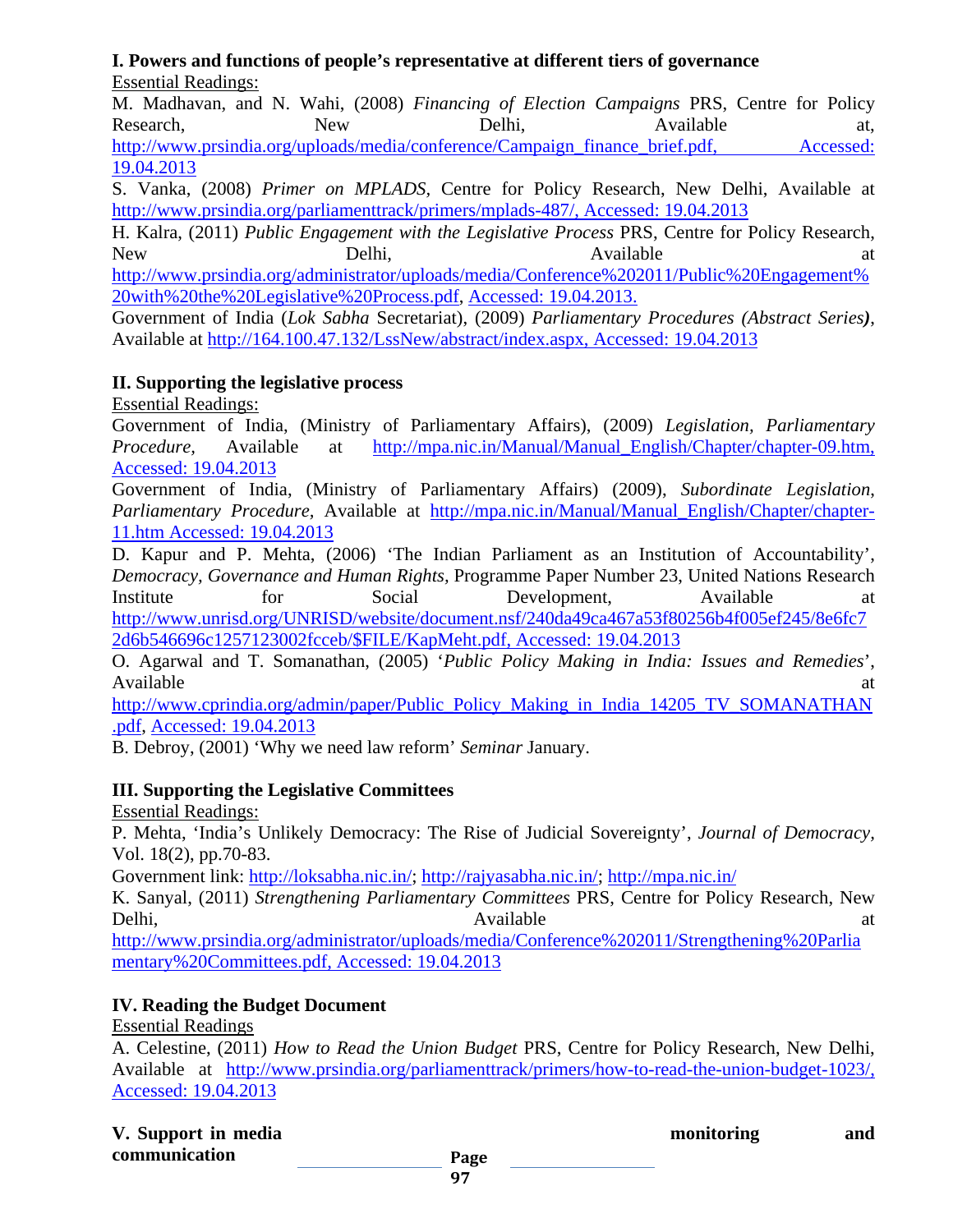Essential Reading:

G. Rose, (2005) **'**How to Be a Media Darling: There's No getting Away From It', *[State Legislatures](http://law-journals-books.vlex.com/source/state-legislatures-2840)*, [Vol. 31\(3\).](http://law-journals-books.vlex.com/source/state-legislatures-2840/issue_nbr/%2331%233) 

Additional Readings:

N. Jayal and P. Mehta (eds), (2010)*The Oxford Companion to Politics in India,* Oxford University Press: New Delhi,

B. Jalan, (2007) *India's Politics,* New Delhi: Penguin.

Initiating Discussion on Various Type of Debates in *Rajya Sabha*, Available at [http://rajyasabha.nic.in/rsnew/publication\\_electronic/75RS.pdf,](http://rajyasabha.nic.in/rsnew/publication_electronic/75RS.pdf) Accessed: 19.04.2013.

*Praxis of Parliamentary Committees: Recommendations of Committee on Rules* published by *Rajya Sabha,* available at [http://rajyasabha.nic.in/rsnew/publication\\_electronic/Praxis.pdf,](http://rajyasabha.nic.in/rsnew/publication_electronic/Praxis.pdf)Accessed: 19.04.2013.

S.J. Phansalkar, Policy Research in the Indian Context

N. Singh, *'Some Economic Consequences of India's Institutions of Governance: A Conceptual Framework'*, and a structure at a structure  $\alpha$  and  $\alpha$  at a structure at a structure at a structure at a structure at a structure at a structure at a structure at a structure at a structure at a structure at a structur

[http://econ.ucsc.edu/faculty/boxjenk/wp/econ\\_conseq\\_2003\\_rev2.pdf,](http://econ.ucsc.edu/faculty/boxjenk/wp/econ_conseq_2003_rev2.pdf)Accessed: 19.04.2013. R. Guha, (2007), *India After Gandhi*, Macmillan: New Delhi.

*Parliamentary Procedures (Abstract Series)* published by *Lok Sabha*, Available at [http://164.100.47.132/LssNew/abstract/index.aspx,](http://164.100.47.132/LssNew/abstract/index.aspx) website: [www.loksabha.nic.in,](http://www.loksabha.nic.in/) Accessed: 19.04.2013.

*Committees of Lok Sabha*, Available at [http://164.100.47.134/committee/committee\\_list.aspxA](http://164.100.47.134/committee/committee_list.aspx)ccessed: 19.04.2013.

*Ethics Committee of Rajya Sabha*, available at [http://rajyasabha.nic.in/rsnew/publication\\_electronic/ethics\\_committee.pdf,](http://rajyasabha.nic.in/rsnew/publication_electronic/ethics_committee.pdf)Accessed: 19.04.2013.

*Committees of Parliament, Parliamentary Procedure, Ministry of Parliamentary Affairs*, Available at [http://mpa.nic.in/Manual/Manual\\_English/Chapter/chapter-12.htm,](http://mpa.nic.in/Manual/Manual_English/Chapter/chapter-12.htm) Accessed: 19.04.2013.

*Nomination of Members of Parliament on Committees, Councils, Boards and Commissions, etc., set up by the Government, Ministry of Parliament Affairs*, Available at [http://mpa.nic.in/Manual/Manual\\_English/Chapter/chapter-14.htm,](http://mpa.nic.in/Manual/Manual_English/Chapter/chapter-14.htm) Accessed: 19.04.2013.

*Parliamentary Procedures: Problems and Perspectives 2009 Published* by *Rajya Sabha*, Available at [http://rajyasabha.nic.in/rsnew/publication\\_electronic/parl\\_procedure2009.pdf,](http://rajyasabha.nic.in/rsnew/publication_electronic/parl_procedure2009.pdf) Accessed: 19.04.2013.

*Primer on the Budget Process* published by PRS, Available at [http://www.prsindia.org/parliamenttrack/primers/the-budget-process-484/,](http://www.prsindia.org/parliamenttrack/primers/the-budget-process-484/) Accessed: 19.04.2013.

*Background note on Financial Oversight by Parliament* published by PRS, Available at [http://www.prsindia.org/administrator/uploads/media/Conference%20note/Conference%20note%20o](http://www.prsindia.org/administrator/uploads/media/Conference%20note/Conference%20note%20on%20financial%20oversight.pdf) [n%20financial%20oversight.pdf,](http://www.prsindia.org/administrator/uploads/media/Conference%20note/Conference%20note%20on%20financial%20oversight.pdf)Accessed: 19.04.2013.

P. Keefer and S Khemani, (2009) 'When Do Legislators Pass On "Pork"? The Determinants of Legislator Utilization of a Constituency Development Fund in India', in *World Bank Policy Research Working Paper Series* 4929, pp. 1-45, Available at SSRN: [http://ssrn.com/abstract=1405160,](http://ssrn.com/abstract=1405160) Accessed: 19.04.2013.

*Parliamentary Procedures (Abstract Series)*, *Lok Sabha*, Available at <http://164.100.47.132/LssNew/abstract/process.htm>

*Budget, Parliamentary Procedure, Ministry of Parliamentary Affairs*, available at [http://mpa.nic.in/Manual/Manual\\_English/Chapter/chapter-07.htm,](http://mpa.nic.in/Manual/Manual_English/Chapter/chapter-07.htm) Accessed: 19.04.2013. http://mpa.nic.in/mpahandbook/parlia13.pdf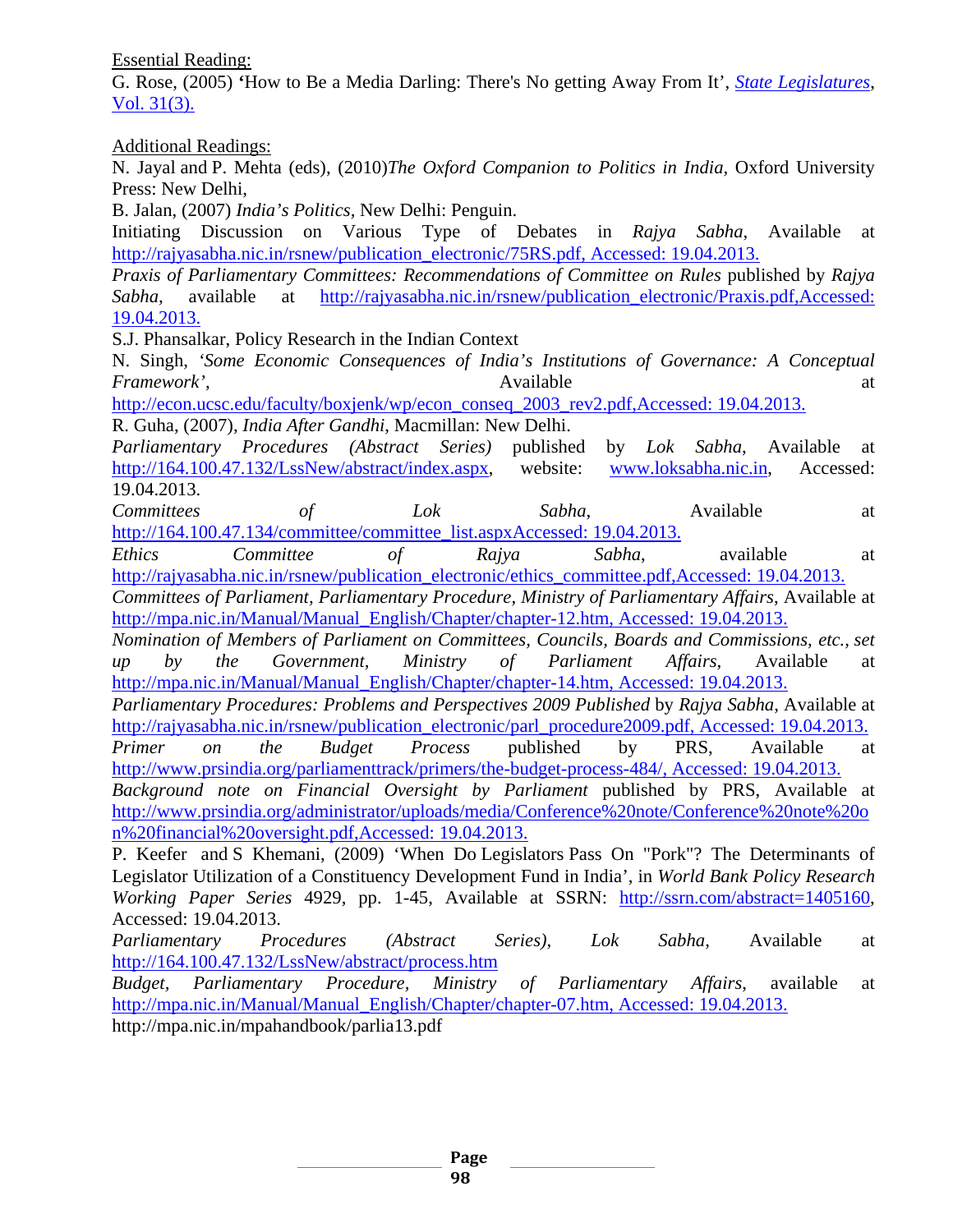# **Political Science Applied Course–I**

| <b>Degree</b>                 | Diploma/Bachelor/<br><b>Bachelor with Honours</b> | Year: | 3 | Semester: | <b>Paper</b><br>No: | 4 |
|-------------------------------|---------------------------------------------------|-------|---|-----------|---------------------|---|
| <b>Paper</b><br><b>Title:</b> | PUBLIC OPINION RESEARCH AND DEMOCRACY             |       |   |           |                     |   |

#### **Maximum marks: 100 Total Lectures and Student Presentations: 36**

**Course Objective:** this course will introduce the students to the debates, principles and practices of public opinion polling in the context of democracies, with special reference to India. It will familiarise the students with how to conceptualize and measure public opinion using quantitative methods, with particular attention being paid to developing basic skills pertaining to the collection, analysis and utilisation of quantitative data.

#### **I. Introduction to the course (6 lectures)**

Definition and characteristics of public opinion, conceptions and characteristics, debates about its role in a democratic political system, uses for opinion poll

#### **II. Measuring Public Opinion with Surveys: Representation and sampling (6 lectures)**

a. What is sampling? Why do we need to sample? Sample design.

b. Sampling error and non response

c. Types of sampling: Non random sampling (quota, purposive and snowball sampling); random sampling: simple and stratified

#### **III. Survey Research (2 lectures)**

a. Interviewing: Interview techniques pitfalls, different types of and forms of interview

b. Questionnaire: Question wording; fairness and clarity.

#### **IV. Quantitative Data Analysis (4 lectures)**

a. Introduction to quantitative data analysis

b. Basic concepts: correlational research, causation and prediction, descriptive and inferential **Statistics** 

#### **V. Interpreting polls (6 lectures)**

Prediction in polling research: possibilities and pitfalls Politics of interpreting polling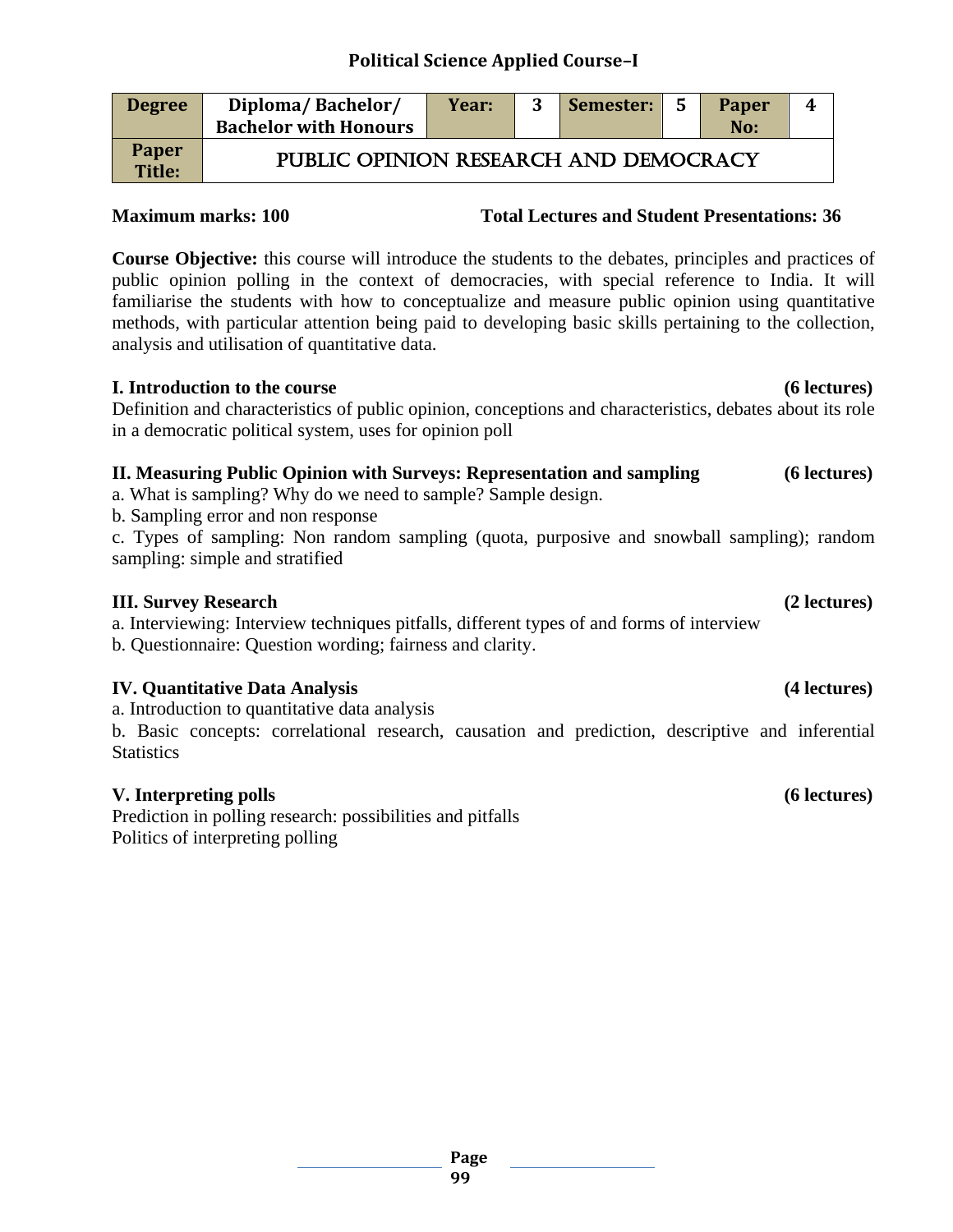#### **I**. **Introduction to the course**

Essential Readings:

R. Erikson and K. Tedin, (2011) *American Public Opinion,* 8th edition, New York: Pearson Longman Publishers,. pp. 40-46.

G. Gallup, (1948) *A guide to public opinion polls* Princeton, Princeton University Press, 1948. Pp. 3- 13.

#### **II. Measuring Public Opinion with Surveys: Representation and sampling**

Essential Readings:

G. Kalton, (1983) *Introduction to Survey Sampling* Beverly Hills, Sage Publication.

[Lokniti Team](http://www.epw.in/authors/lokniti-team) (2009) 'National Election Study 2009: A Methodological Note', *Economic and Political Weekly,* Vol. XLIV (39)

[Lokniti Team,](http://www.epw.in/authors/lokniti-team) (2004) 'National Election Study 2004', *Economic and Political Weekly,* Vol. XXXIX  $(51)$ .

'Asking About Numbers: Why and How', *Political Analysis* (2013), Vol. 21(1): 48-69, (first published online November 21, 2012)

#### **III. Survey Research**

Essential Readings:

H. Asher, (2001) 'Chapters 3 and 5', in *Polling and the Public: What Every Citizen Should Know,* Washington DC: Congressional Quarterly Press.

R. Erikson and K. Tedin, (2011) *American Public Opinion*, 8<sup>th</sup> edition, New York, Pearson Longman Publishers, pp. 40-46.

#### **IV. Quantitative Data Analysis**

Essential Readings:

A. Agresti and B. Finlay, (2009) *Statistical methods for the Social Sciences*, 4<sup>th</sup> edition, Upper saddle river, NJ: Pearson-Prentice Hall,

S. Kumar and P. Rai, (2013) 'Chapter 1', in *Measuring Voting Behaviour in India*, New Delhi: Sage.

#### **V. Interpreting polls**

#### Essential Readings:

R. Karandikar, C. Pyne and Y. Yadav, (2002) 'Predicting the 1998 Indian Parliamentary Elections', *Electoral Studies*, Vol. 21, pp.69-89.

M. McDermott and K. A. Frankovic, (2003) 'Horserace Polling and Survey Methods Effects: An Analysis of the 2000 Campaign', *Public Opinion Quarterly* 67, pp. 244-264.

#### Additional Readings:

K. Warren, (2001) 'Chapter 2', in *In Defense of Public Opinion Polling,* Boulder: Westview Press, pp. 45-80.

W. Cochran, (2007) 'Chapter 1', *Sampling Techniques,* John Wiley & Sons.

G. Gallup, (1948) *A Guide to Public Opinion Polls.* Princeton: Princeton University Press, pp. 14-20; 73-75.

D. Rowntree (2000) *Statistics Without Tears: an Introduction for Non Mathematicians,*  Harmondsworth: Penguin.

#### Suggested Student Exercises:

1. Discussion of readings and Indian examples.

**Page**  2. Groups of students to collect examples of and discuss various sample based studies across many fields: e.g. consumer behaviour, unemployment rates, educational **Page rates**, elections, elections,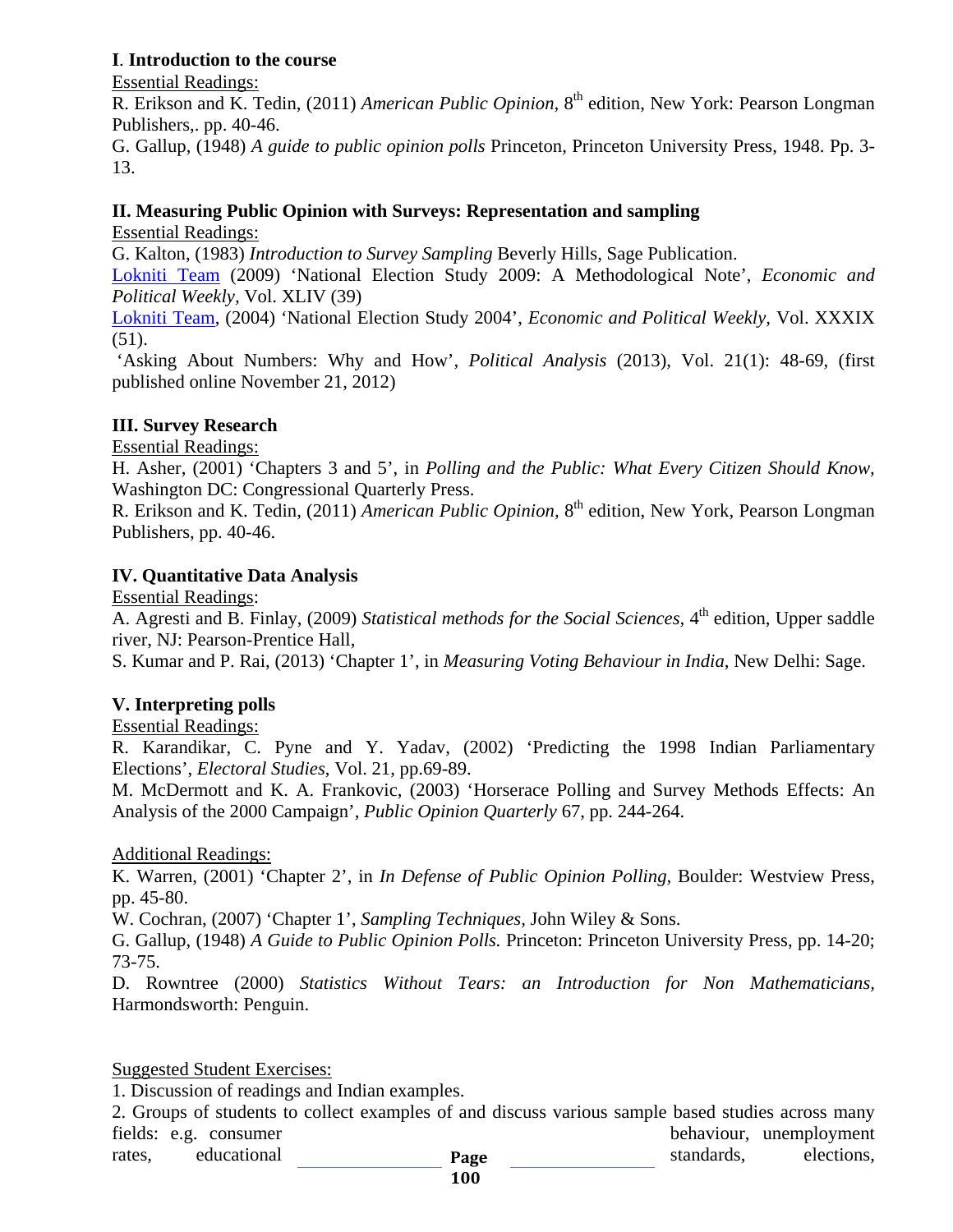medicinal trials etc.

3. Non-random sampling: The students have to identify one group of people or behaviour that is unique or rare and for which snowball sampling might be needed. They have to identify how they might make the initial contact with this group to start snowball rolling.

4. Give the students the electoral list of an area in Delhi [\(http://ceodelhi.gov.in\)](http://ceodelhi.gov.in/). The students have to draw a random sample of n number of respondents.

5. For this activity, working with a partner will be helpful. The class should first decide on a topic of interest. Then each pair should construct a five-item self report questionnaire. Of the five items, there should be at least one nominal response, one ordinal response and one interval. After the common questionnaire is constructed putting together the questions from everyone, working in pairs, the questionnaire should be administered on 10 different individuals.

6. Give the students a questionnaire from any public opinion survey and ask them to identify the type of variables.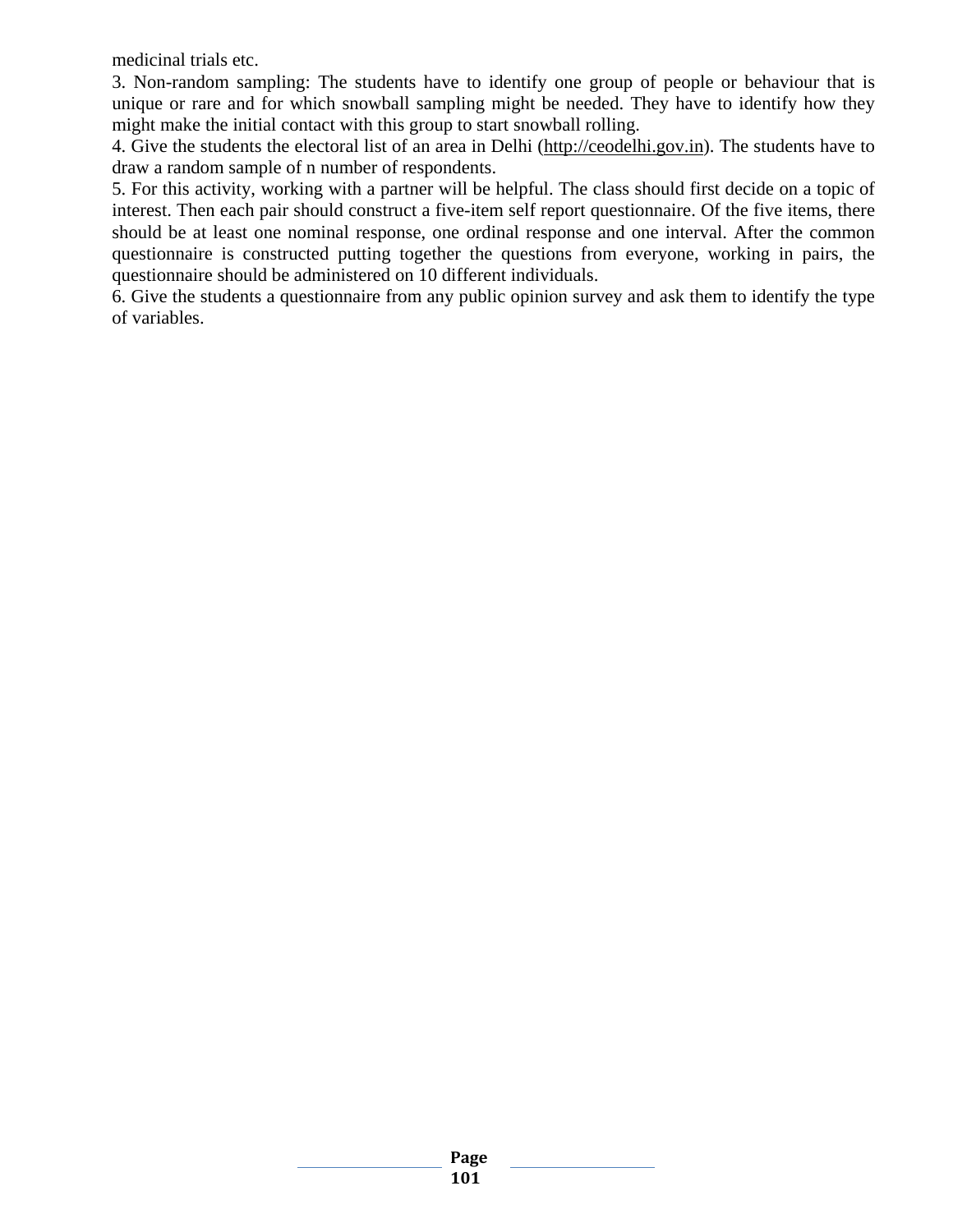### **Political Science Applied Course–I**

| <b>Degree</b>                 | Diploma/Bachelor/<br><b>Bachelor with Honours</b> | Year: | 3 | Semester: | 6 | Paper<br>No: | 5 |
|-------------------------------|---------------------------------------------------|-------|---|-----------|---|--------------|---|
| <b>Paper</b><br><b>Title:</b> | <b>CONFLICT AND PEACE BUILDING</b>                |       |   |           |   |              |   |

**Maximum marks: 100 Total Lectures and Student Presentations: 36**

**Course Objectives:** This course is designed to help build an understanding of a variety of conflict situations among students in a way that they can relate to them through their lived experiences. It's an interdisciplinary course that draws its insights from various branches of social sciences and seeks to provide a lively learning environment for teaching and training students how to bring about political and social transformations at the local, national and international levels. The course encourages the use of new information technologies and innovative ways of understanding these issues by teaching students skills of managing and resolving conflicts and building peace through techniques such as role-play, simulations, street theatre, cinema and music on the one hand and by undertaking field visits, interacting with different segments of the civil society including those affected by conflicts as well as diplomats, journalists and experts, on the other.

| <b>Unit I. Concepts</b>                                                          | (6 Lectures) |
|----------------------------------------------------------------------------------|--------------|
| a. Understanding Conflict (Week 1)                                               |              |
| b. Conflict Management, Conflict Resolution and Conflict Transformation (Week 2) |              |
| c. Peace Building (Week 3)                                                       |              |
| Unit II: Dimensions of Conflict                                                  | (6 Lectures) |
| a. Ideology (Week 4)                                                             |              |
| b. Economic/Resource Sharing Conflicts (Week 5)                                  |              |
| c. Socio-Cultural Conflicts (Ethnic, Religious, Gender-based) (Week 6)           |              |
| <b>Unit III: Sites of Conflict</b>                                               | (6 Lectures) |
| a. Local (Week 7)                                                                |              |
| b. Sub-National (Week 7)                                                         |              |
| c. International (Week 8)                                                        |              |
| Unit IV: Conflict Responses: Skills And Techniques                               | (6 Lectures) |
| a. Negotiations: Trust Building (Week 9)                                         |              |
| b. Mediation: Skill Building; Active Listening (Week 10)                         |              |
| c. Track I, Track II & Multi Track Diplomacy (Week 11)                           |              |
| d. Gandhian Methods (Week 12)                                                    |              |
|                                                                                  |              |

#### **Unit I. Concepts**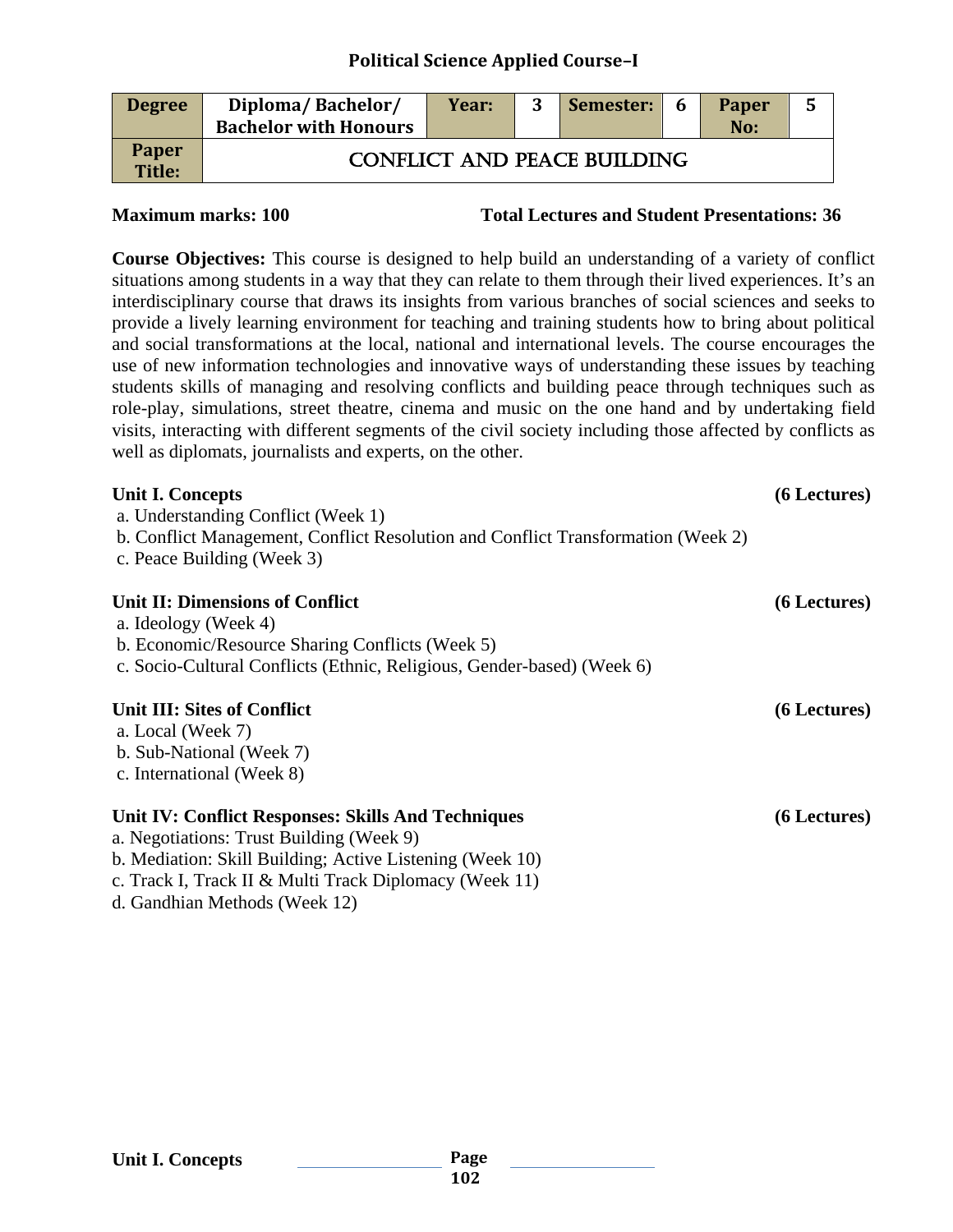#### **a. Understanding Conflict**

#### Essential Readings:

O. Ramsbotham, T. Woodhouse and H. Miall, (2011) 'Understanding Contemporary Conflict', in *Contemporary Conflict Resolution*, (Third Edition), Cambridge: Polity Press, pp. 94-122.

W. Zartman, (1995) 'Dynamics and Constraints In Negotiations In Internal Conflicts', in William Zartman (ed.), *Elusive Peace: Negotiating an End to Civil Wars,* Washington: The Brookings Institute, pp. 3-29.

#### Additional Readings:

P. Wallensteen, (2012) 'Armed Conflicts', in *Understanding Conflict Resolution*, (Third Edition), London: Sage, pp. 13-28.

#### **b. Conflict Management, Conflict Resolution and Conflict Transformation**

Essential Readings:

C. Mitchell, (2002) 'Beyond Resolution: What Does Conflict Transformation Actually Transform?', in *Peace and Conflict Studies*, 9:1, May, pp.1-23.

S. Ryan, (1990) 'Conflict Management and Conflict Resolution', in *Terrorism and Political Violence*, 2:1, pp. 54-71.

#### Additional Reading:

J. Lederach, (2003) *The Little Book Of a Conflict Transformation*, London: Good Books. I. Doucet, (1996)*Thinking About Conflict,* Resource Pack For Conflict Transformation: International Alert.

#### **c. Peace Building**

Essential Readings:

M. Lund, (2001) 'A Toolbox for Responding to Conflicts and Building Peace', in L. Reychler and T. Paffenholz, eds., *Peace-Building: A Field Guide,* Boulder: Lynne Rienner, pp. 16-20.

L. Schirch, (2004) *The Little Book Of Strategic Peacebuilding*, London: Good Books.

#### **Unit II: Dimensions of Conflict**

Essential Readings:

R. Rubenstein, (2003) 'Sources', in S. Cheldelin, D. Druckman and L. Fast (eds.) *Conflict: From Analysis to Intervention*, London: Continuum, pp.55-67.

P. Le Billon, (2009) 'Economic and Resource Causes of Conflicts', in J. Bercovitch, V. Kremenyuk and I. Zartman (eds.)*The Sage Hand Book of Conflict Resolution*, London: Sage Publications, pp. 210-224.

S. Ayse Kadayifci-Orellana, (2009) 'Ethno-Religious Conflicts: Exploring the Role of Religion in Conflict Resolution', in J. Bercovitch, V. Kremenyuk and I. Zartman (eds.)*The Sage Hand Book of Conflict Resolution*, London: Sage Publications, pp. 264-284.

#### **Unit III: Sites of Conflict**

Essential Readings:

D. Barash and C. Webel, (2009) *Peace and Conflict Studies*, London: Sage Publication, pp. 91-117. D. Sandole, (2003) 'Typology' in S. Cheldelin, D. Druckman and L. Fast (eds.) *Conflict: From Analysis to Intervention*, London: Continuum, pp.39-54.

P. Wallenstein, (2007) *Understanding Conflict Resolution* (2nd ed.), London: Sage Publications.

#### **Unit IV: Conflict Response: Skills And Techniques**

Essential Readings:<br>**H. Saunders**, (1999) *A* 

Public Peace Process: *Sustained Dialogue To Transform Racial and*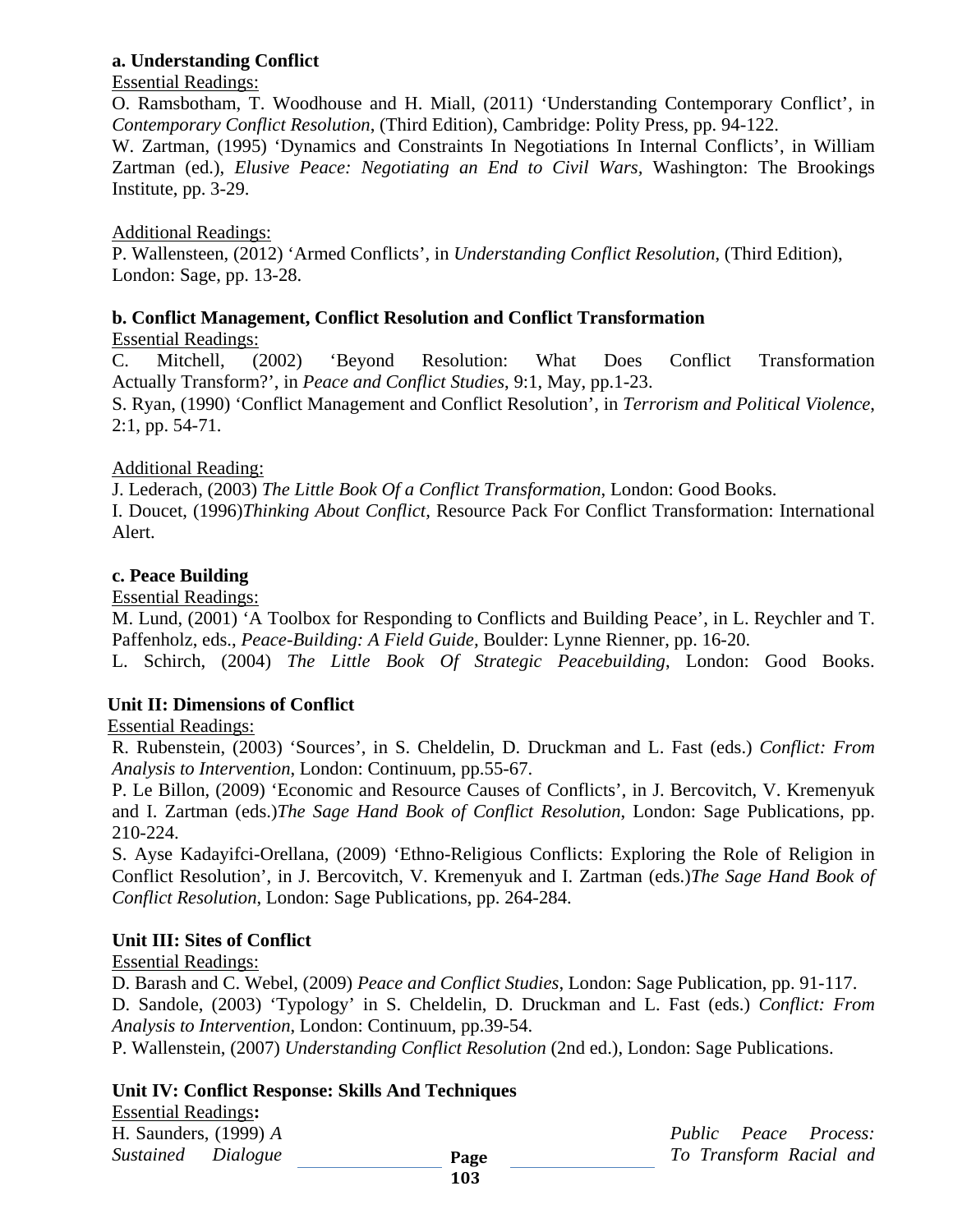*Ethnic Conflicts,* Palgrave Macmillan: New York, pp. 1-30.

N. Behera, 'Forging New Solidarities: Non-official Dialogues', in M. Mekenkamp, P. Tongeren and H. Van De Veen (eds.), *Searching For Peace In Central And South Asia*, London: Lynne Rienner Publishers, pp. 210-236.

J Bercovitch, V. Kremenyuk, and I. Zartman (eds.), (2009) *The Sage Hand Book of Conflict Resolution*, London: Sage Publications.

M. Steger , (2001) 'Peacebuilding and Non-Violence: Gandhi's Perspective on Power', in D. Christie, R. Wagner and D. Winter, (eds.), *Peace, Conflict, and Violence: Peace Psychology for the 21st Century Englewood Cliffs,* New Jersey: Prentice-Hall.

Additional Readings:

J. Davies and E. Kaufman (eds.), (2003) *Second Track/Citizens' Diplomacy: Concepts and Techniques for Conflict Transformation*, Rowman & Littlefield: Maryland.

C. Webel and J. Galtung (eds.), (2007) *The Handbook of Peace and Conflict Studies*, London: Routledge.

Toolkits by United States Institute of Peace

S. Mason and M. Siegfried, (2010) *Debriefing Mediators To Learn Their Experiences*, Washington D.C: United States Institute Of Peace.

I. Zartman and A. De Soto, (2010) *Timing Mediation Initiatives*, Washington D.C: United States Institute Of Peace.

A. Smith and D. Smock, (2010)*Managing A Mediation Process,* Washington D.C: United States Institute Of Peace.

H. Burgess and G. Burgess, (2010) *Conducting Track II*, Washington D.C: United States Institute Of Peace.

Online Resources

Conflict Resolution in Popular Art and Culture:

The International Network of Peace Museums, at [www.mueseumsforpeace.org/,](http://www.mueseumsforpeace.org/) contains links to visit the websites of many of the world's peace museums.

Theatre, peace and conflict at Theatre Without Borders, [www.theatrewithoutborders.com/peacebuilding](http://www.theatrewithoutborders.com/peacebuilding)

Global Peace Film Festival, [www.peacefilmfest.org/](http://www.peacefilmfest.org/)

Football for Peace International, www.football4peace.eu/contact.html

Dialogue:

[http://www.pgexchange.org/images/toolkits/PGX\\_D\\_Sustained%20Dialogue.pdf](http://www.pgexchange.org/images/toolkits/PGX_D_Sustained%20Dialogue.pdf)

Mediation:

[http://www.initiativeforpeacebuilding.eu/resources/A\\_guide\\_to\\_Mediation\\_HDC.pdf](http://www.initiativeforpeacebuilding.eu/resources/A_guide_to_Mediation_HDC.pdf) <http://www.pgexchange.org/images/toolkits/civicus%20mediation%20tool.pdf> <http://www.beyondintractability.org/bi-essay/mediation>

Facilitation:

[http://www.pgexchange.org/images/toolkits/pgx\\_facilitation\\_tool.pdf](http://www.pgexchange.org/images/toolkits/pgx_facilitation_tool.pdf) <http://www.beyondintractability.org/bi-essay/facilitation>

Negotiation:

Roger Fisher et al, *Getting to Yes: Negotiating Agreement without Giving In*, New York: Penguin, 1991.

**Page**